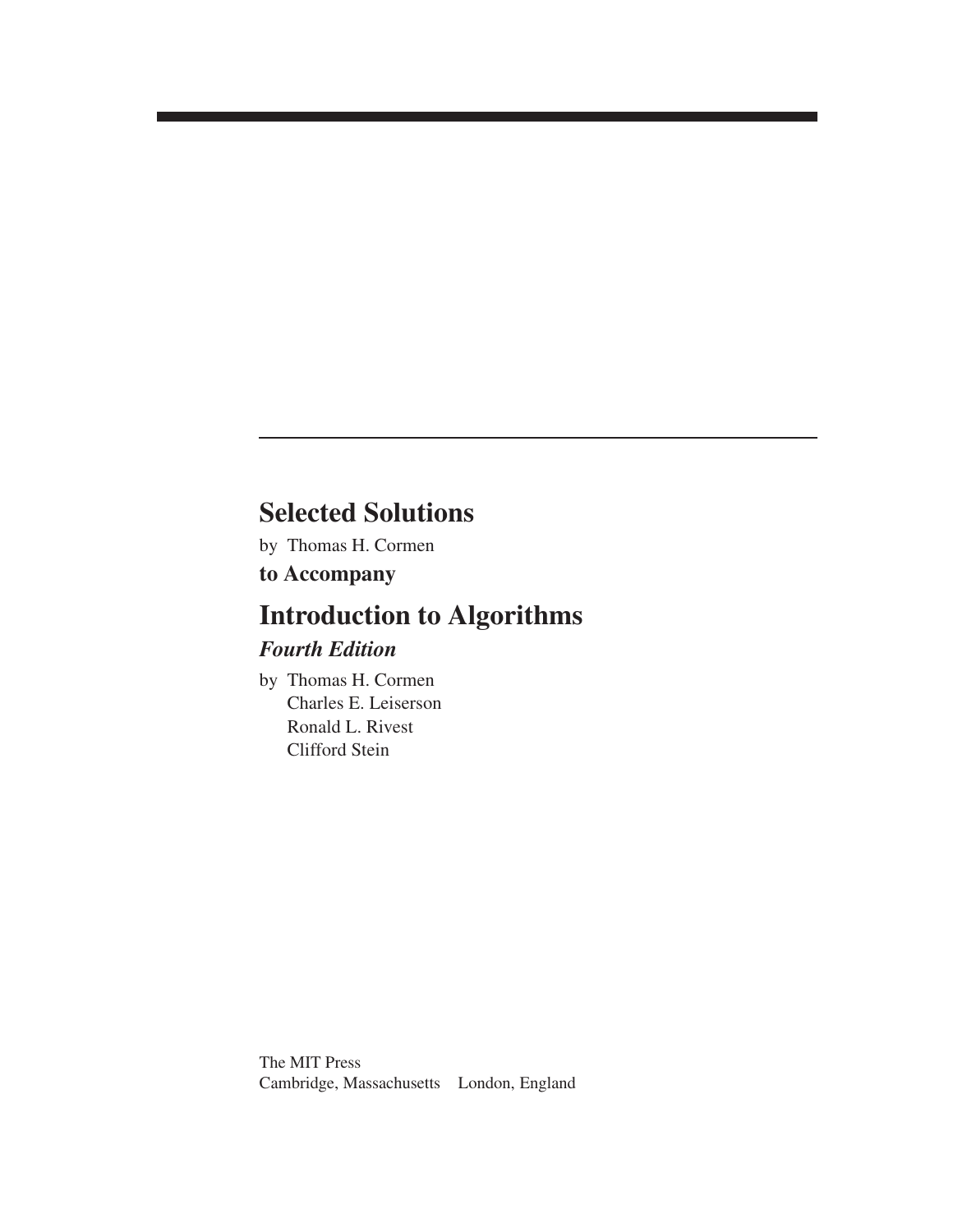Instructor's Manual to Accompany *Introduction to Algorithms*, Fourth Edition by Thomas H. Cormen, Charles E. Leiserson, Ronald L. Rivest, and Clifford Stein

Published by the MIT Press. Copyright © 2022 by The Massachusetts Institute of Technology. All rights reserved.

No part of this publication may be reproduced or distributed in any form or by any means, or stored in a database or retrieval system, without the prior written consent of The MIT Press, including, but not limited to, network or other electronic storage or transmission, or broadcast for distance learning.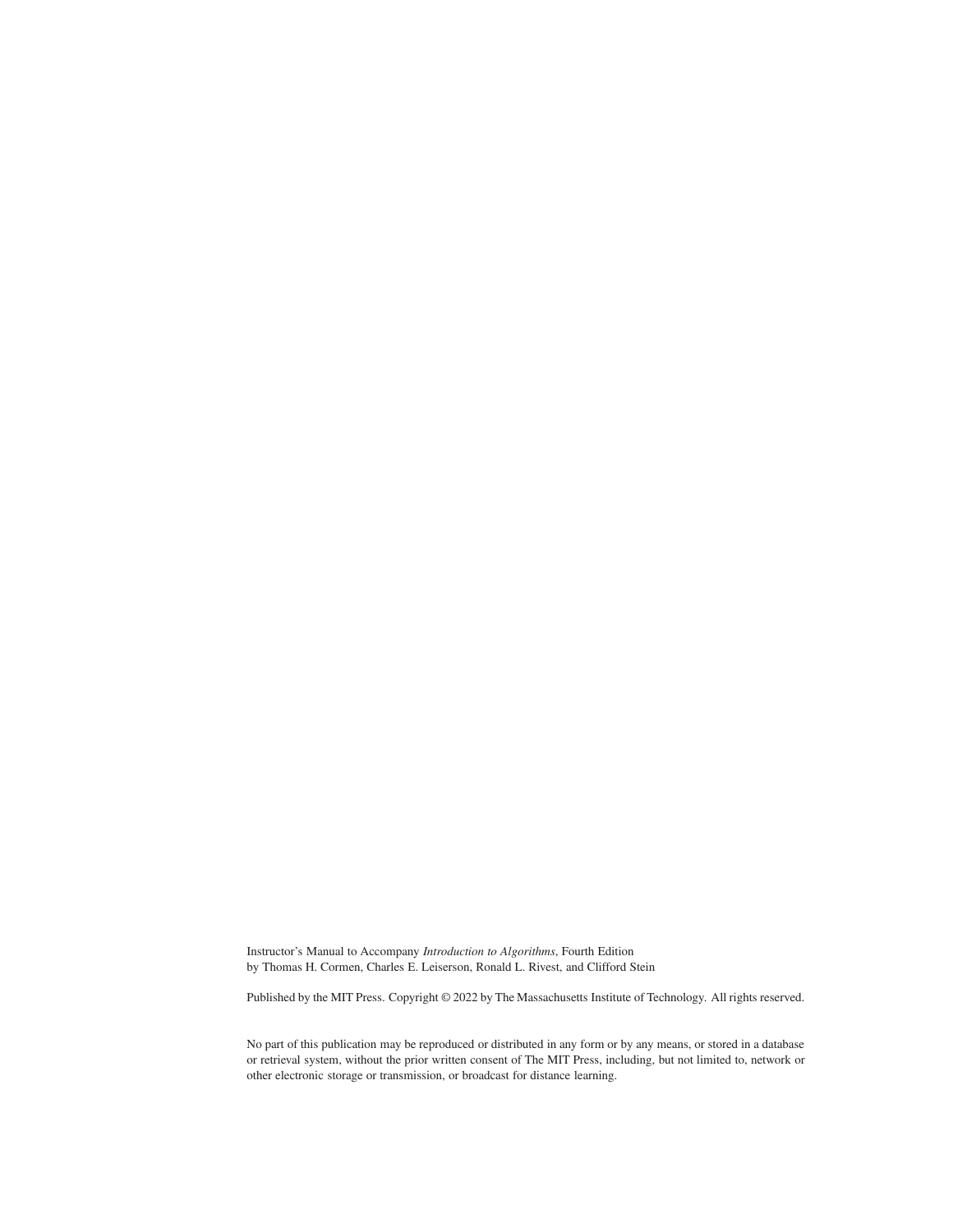### **Contents**

**Revision History** *R-1* **Preface** *P-1* **Chapter 2: Getting Started** Selected Solutions *2-1* **Chapter 3: Characterizing Running Times** Selected Solutions *3-1* **Chapter 4: Divide-and-Conquer** Selected Solutions *4-1* **Chapter 5: Probabilistic Analysis and Randomized Algorithms** Selected Solutions *5-1* **Chapter 6: Heapsort** Selected Solutions *6-1* **Chapter 7: Quicksort** Selected Solutions *7-1* **Chapter 8: Sorting in Linear Time** Selected Solutions *8-1* **Chapter 9: Medians and Order Statistics** Selected Solutions *9-1* **Chapter 10: Elementary Data Structures** Selected Solutions *10-1* **Chapter 11: Hash Tables** Selected Solutions *11-1* **Chapter 12: Binary Search Trees** Selected Solutions *12-1* **Chapter 13: Red-Black Trees** Selected Solutions *13-1* **Chapter 14: Dynamic Programming** Selected Solutions *14-1* **Chapter 15: Greedy Algorithms** Selected Solutions *15-1* **Chapter 16: Amortized Analysis** Selected Solutions *16-1* **Chapter 17: Augmenting Data Structures** Selected Solutions *17-1* **Chapter 19: Data Structures for Disjoint Sets** Selected Solutions *19-1*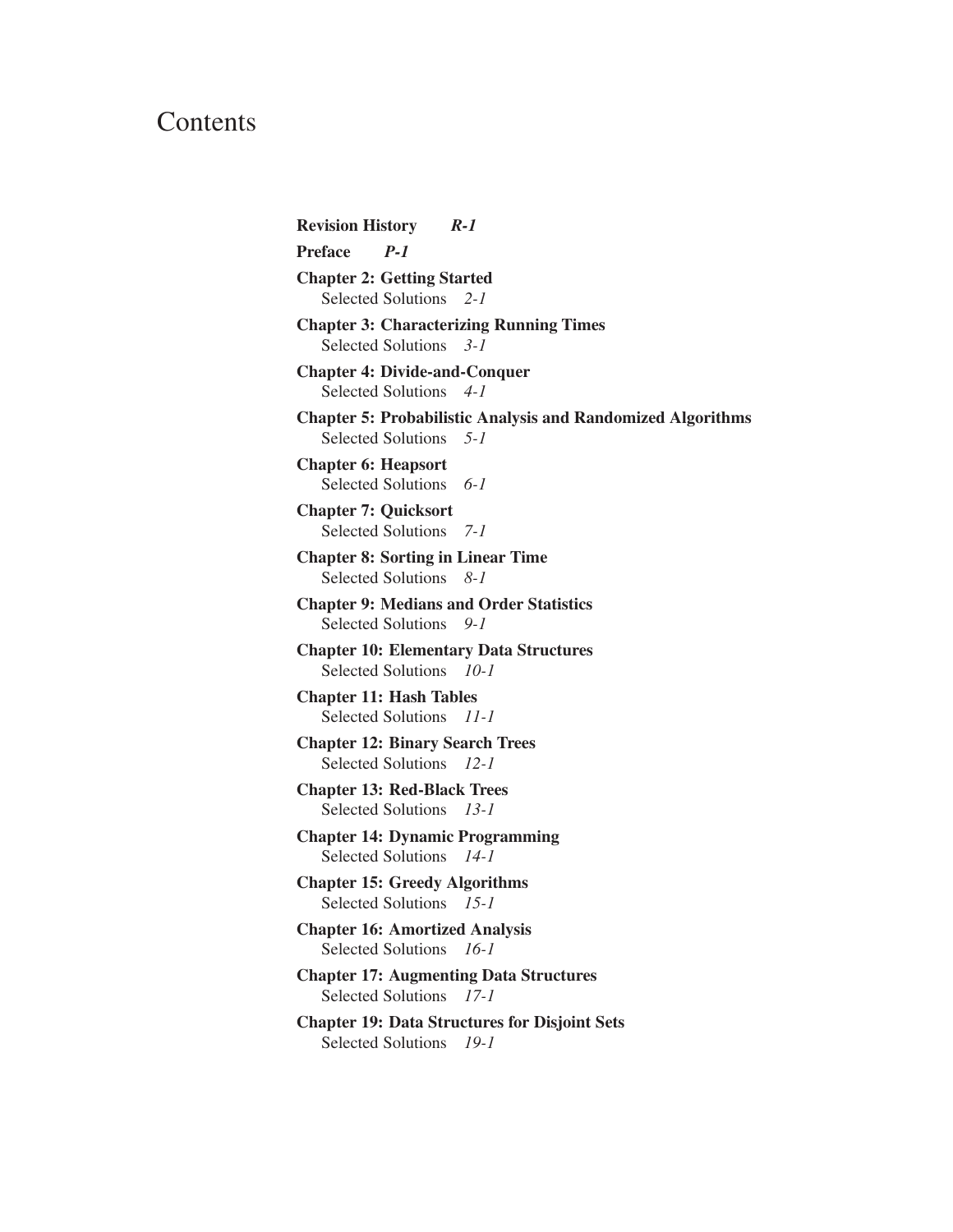**Chapter 20: Elementary Graph Algorithms** Selected Solutions *20-1*

**Chapter 21: Minimum Spanning Trees** Selected Solutions *21-1*

**Chapter 22: Single-Source Shortest Paths** Selected Solutions *22-1*

**Chapter 23: All-Pairs Shortest Paths** Selected Solutions *23-1*

**Chapter 24: Maximum Flow** Selected Solutions *24-1*

**Index** *I-1*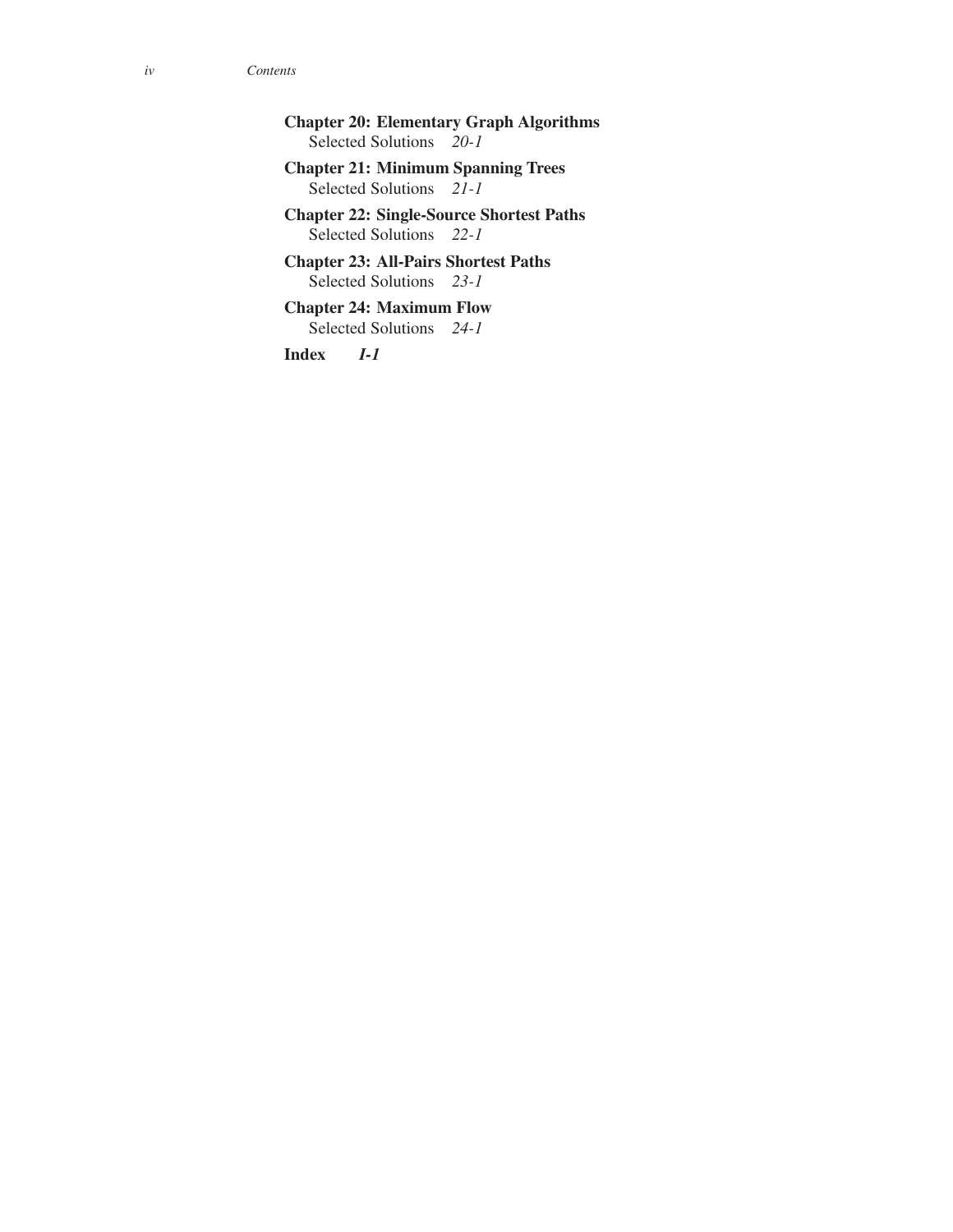# Revision History

Revisions to the lecture notes and solutions are listed by date rather than being numbered.

• 14 March 2022. Initial release.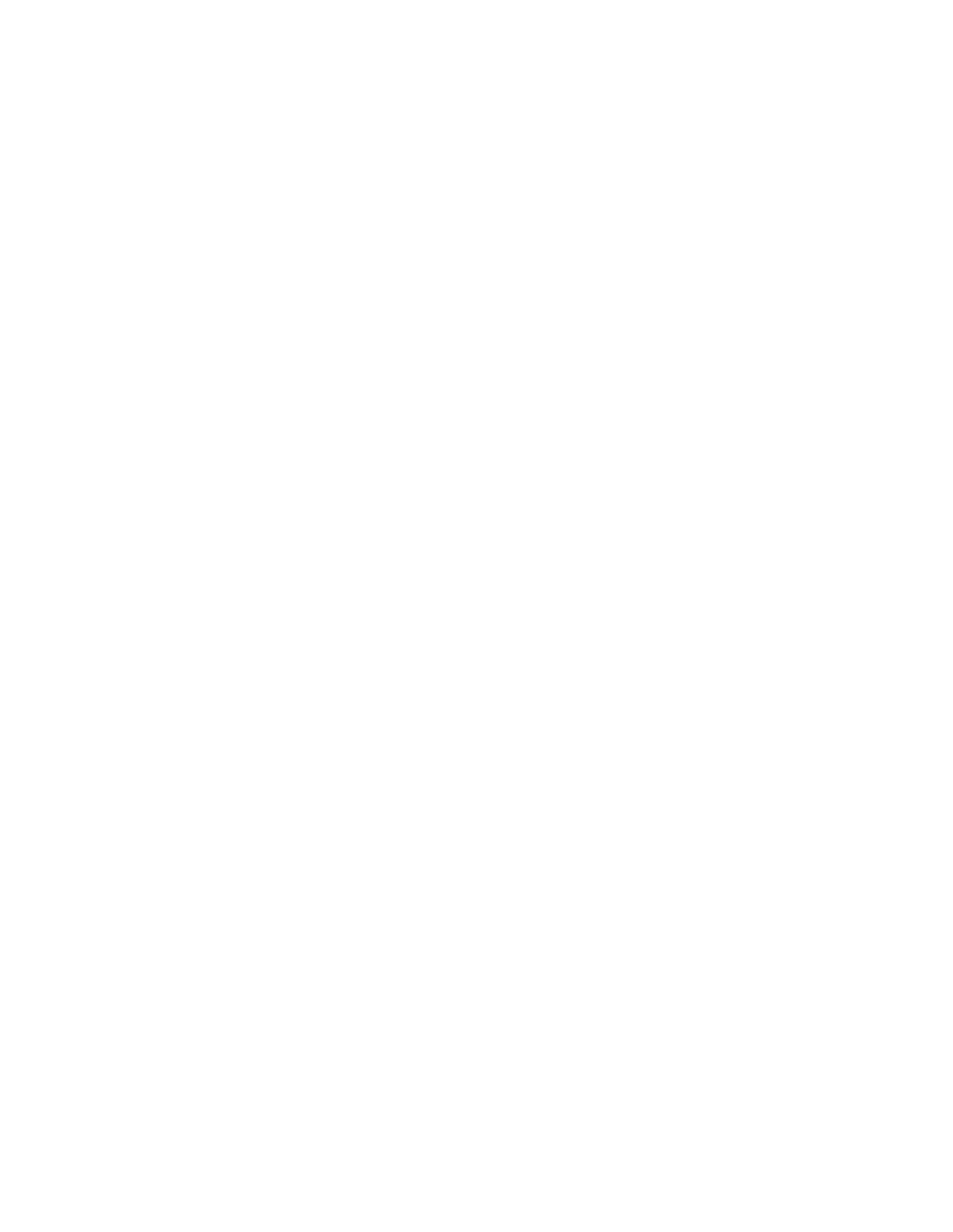## Preface

This document contains selected solutions to exercises and problems in *Introduction to Algorithms*, Fourth Edition, by Thomas H. Cormen, Charles E. Leiserson, Ronald L. Rivest, and Clifford Stein. These solutions are posted publicly on the MIT Press website.

We have numbered the pages using the format *CC-PP*, where *CC* is a chapter number of the text and *PP* is the page number within that chapter. The *PP* numbers restart from 1 at the beginning of each chapter. We chose this form of page numbering so that if we add or change material, the only pages whose numbering is affected are those for that chapter. Moreover, if we add material for currently uncovered chapters, the numbers of the existing pages will remain unchanged.

#### **The solutions**

*As of the third edition, we have publicly posted a few solutions on the book's website. These solutions also appear here with the notation "This solution is also posted publicly" after the exercise or problem number. The set of publicly posted solutions might increase over time, and so we encourage you to check whether a particular solution is posted on the website before you assign an exercise or problem to your students.* The index lists all the exercises and problems for the included solutions, along with the number of the page on which each solution starts.

Asides appear in a handful of places throughout the solutions. Also, we are less reluctant to use shading in figures within solutions, since these figures are more likely to be reproduced than to be drawn on a board.

#### **Source files**

For several reasons, we are unable to publish or transmit source files for this document. We apologize for this inconvenience.

You can use the clrscode4e package for LATEX  $2\varepsilon$  to typeset pseudocode in the same way that we do. You can find it at https://mitp-content-server.mit.edu/books/ content/sectbyfn/books pres 0/11599/clrscode4e.sty and its documentation at https://mitp-content-server.mit.edu/books/content/sectbyfn/books pres 0/11599/ clrscode4e.pdf. Make sure to use the clrscode4e package, not the clrscode or clrscode3e packages, which are for earlier editions of the book.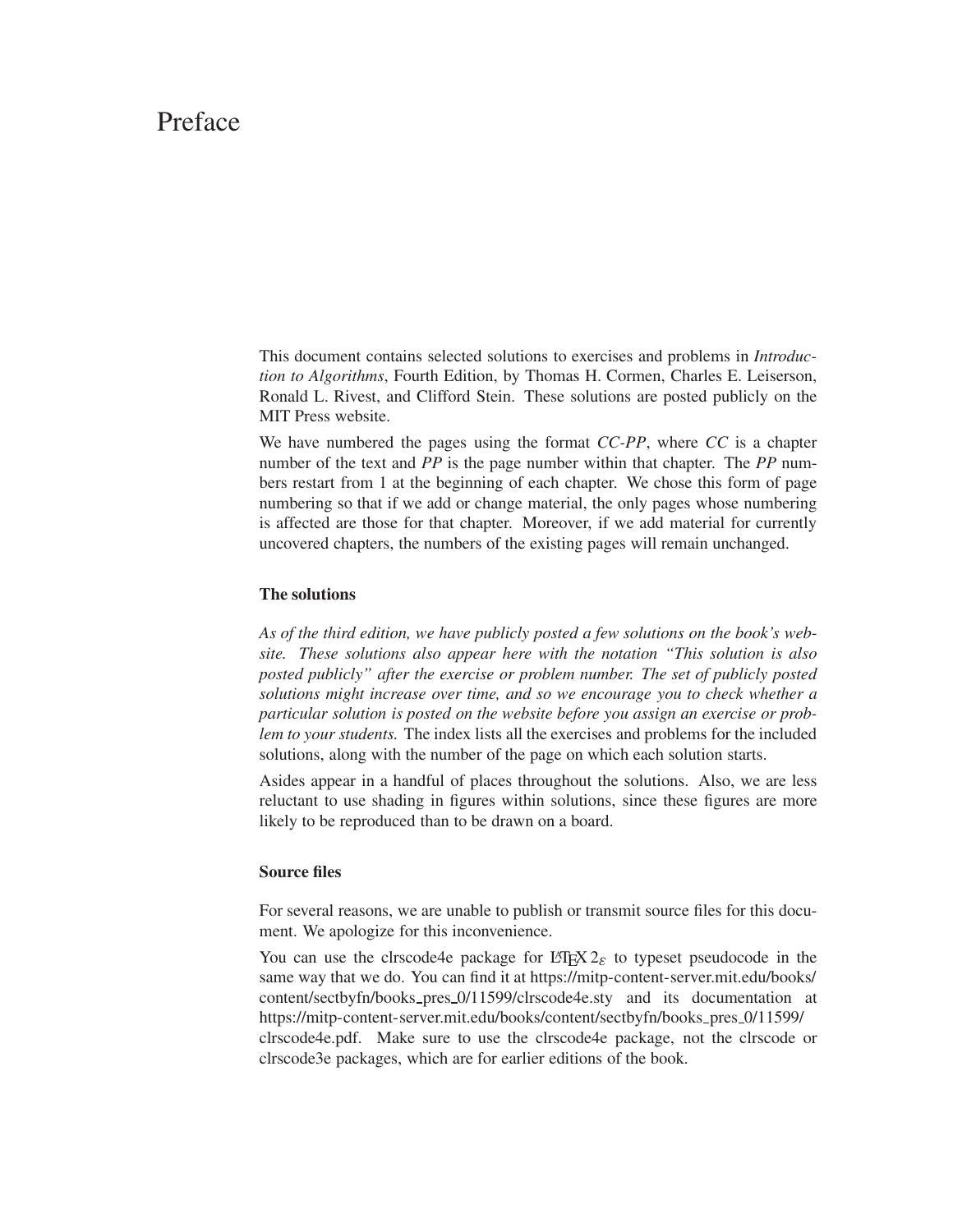#### **Reporting errors and suggestions**

Undoubtedly, this document contains errors. Please report errors by sending email to clrs-manual-bugs@mit.edu.

As usual, if you find an error in the text itself, please verify that it has not already been posted on the errata web page, https://mitp-content-server.mit.edu/books/ content/sectbyfn/books pres 0/11599/e4-bugs.html, before you submit it. You also can use the MIT Press web site for the text, https://mitpress.mit.edu/books/ introduction-algorithms-fourth-edition, to locate the errata web page and to submit an error report.

We thank you in advance for your assistance in correcting errors in both this document and the text.

THOMAS H. CORMEN *Lebanon, New Hampshire March 2022*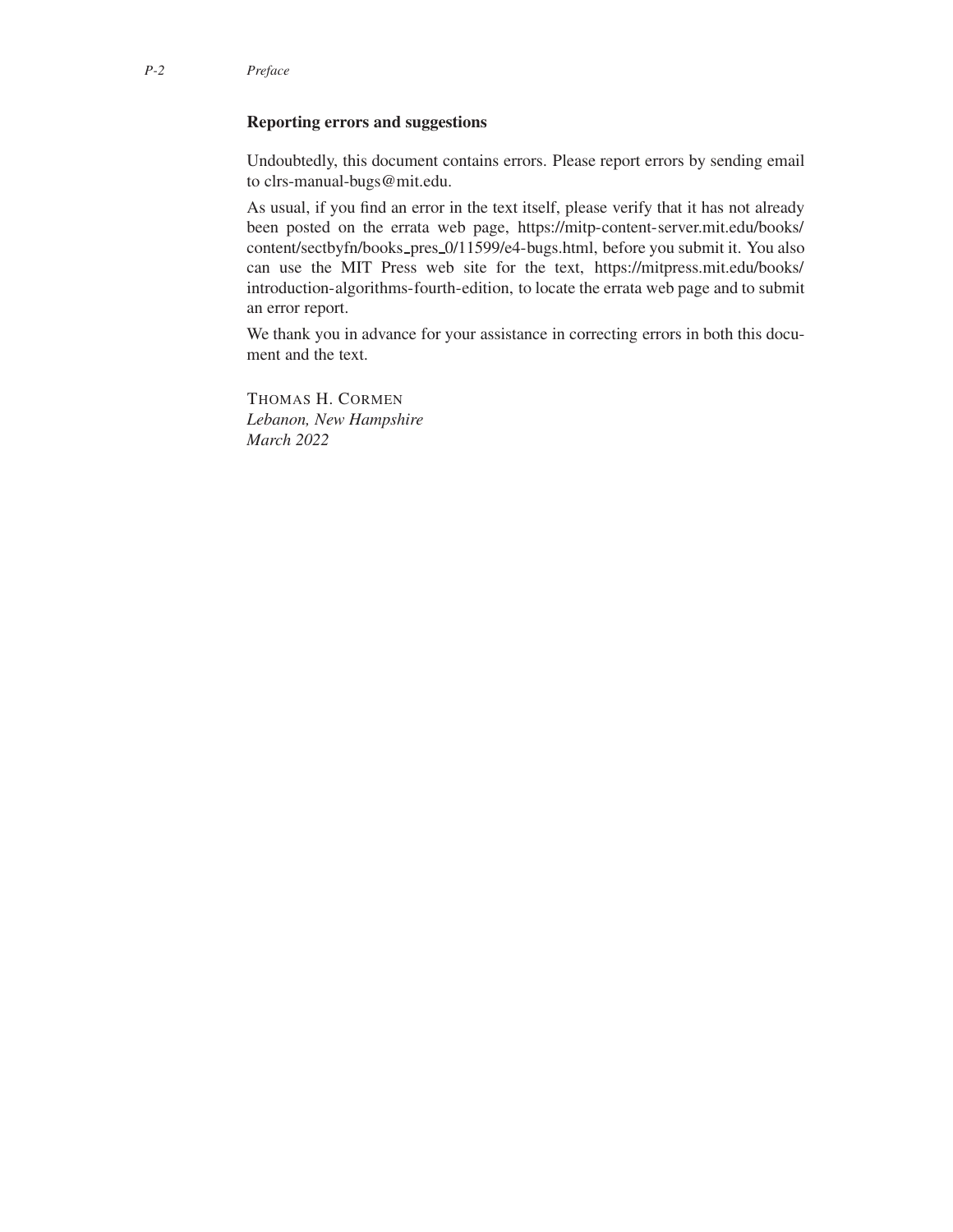# **Selected Solutions for Chapter 2: Getting Started**

**Solution to Exercise 2.2-2**

SELECTION-SORT $(A, n)$ **for**  $i = 1$  **to**  $n - 1$  $smallest = i$ **for**  $j = i + 1$  **to** n **if**  $A[j] < A$ *[smallest] smallest*  $=$  *j* exchange  $A[i]$  with  $A[smallest]$ 

The algorithm maintains the loop invariant that at the start of each iteration of the outer **for** loop, the subarray  $A[1:i-1]$  consists of the  $i-1$  smallest elements in the array  $A[1:n]$ , and this subarray is in sorted order. After the first  $n-1$  elements, the subarray  $A[1:n-1]$  contains the smallest  $n-1$  elements, sorted, and therefore element  $A[n]$  must be the largest element.

The running time of the algorithm is  $\Theta(n^2)$  for all cases.

#### **Solution to Exercise 2.2-4**

Modify the algorithm so that it first checks the input array to see whether it is already sorted, taking  $\Theta(n)$  time for an *n*-element array. If the array is already sorted, then the algorithm is done. Otherwise, sort the array as usual. The bestcase running time is generally not a good measure of an algorithm's efficiency.

#### **Solution to Exercise 2.3-6**

Procedure BINARY-SEARCH takes a sorted array  $A$ , a value  $x$ , and a range  $[low:high]$  of the array, in which we search for the value x. The procedure compares  $x$  to the array entry at the midpoint of the range and decides to eliminate half the range from further consideration. We give both iterative and recursive versions, each of which returns either an index i such that  $A[i] = x$ , or NIL if no entry of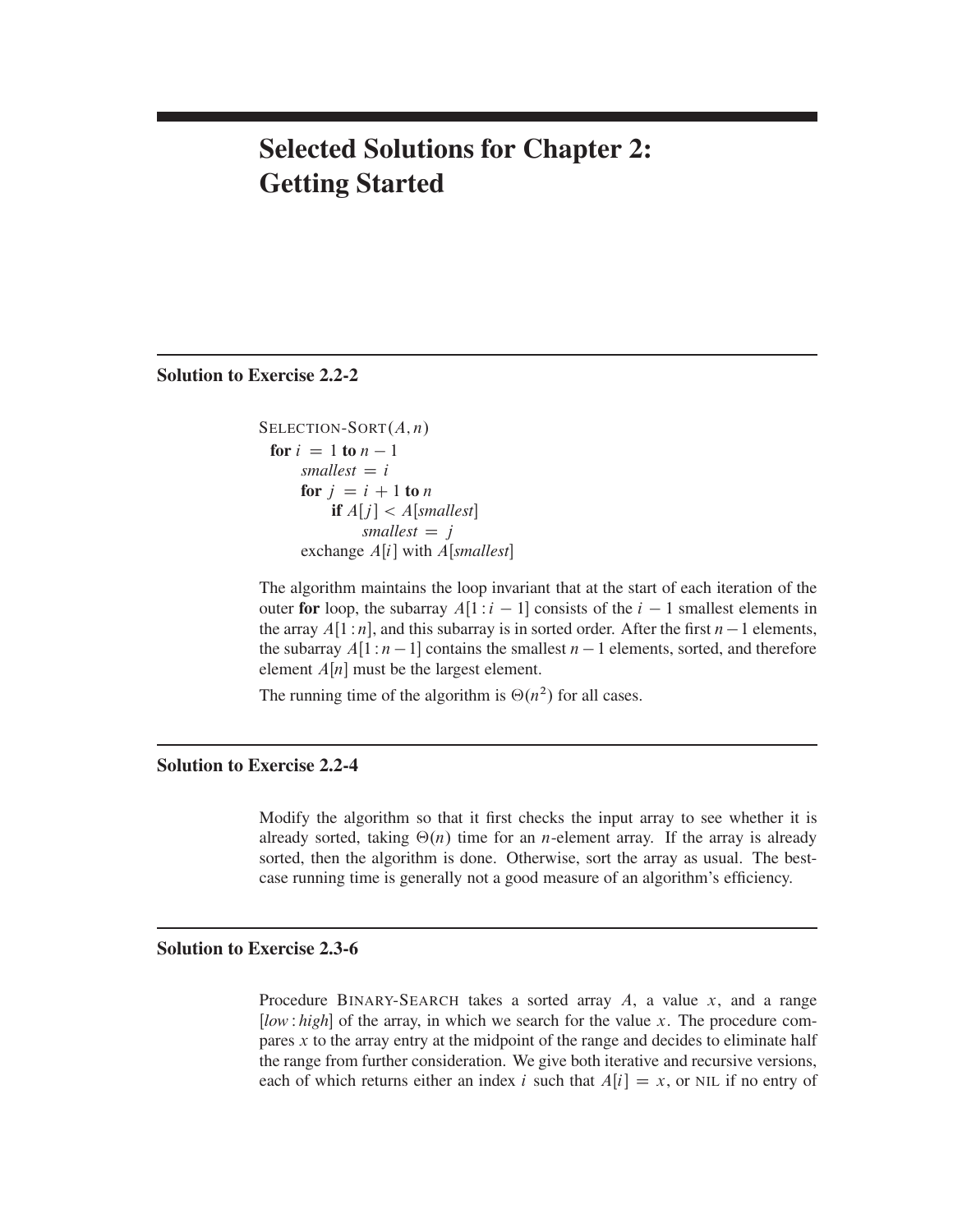$A[low:high]$  contains the value x. The initial call to either version should have the parameters  $A, x, 1, n$ .

```
ITERATIVE-BINARY-SEARCH(A, x, low, high)while low \leq highmid = |(low + high)/2|if x = A[mid]
         return mid
     elseif x > A[mid]
         low = mid + 1else high = mid - 1return NIL
RECURSIVE-BINARY-SEARCH.A; x; low; high/
 if low > high
     return NIL
 mid = |(low + high)/2|if x == A[mid]
     return mid
 elseif x > A[mid]
     return RECURSIVE-BINARY-SEARCH(A, x, mid + 1, high)else return RECURSIVE-BINARY-SEARCH(A, x, low, mid - 1)
```
Both procedures terminate the search unsuccessfully when the range is empty (i.e.,  $low > high$ ) and terminate it successfully if the value x has been found. Based on the comparison of  $x$  to the middle element in the searched range, the search continues with the range halved. The recurrence for these procedures is therefore  $T(n) = T(n/2) + \Theta(1)$ , whose solution is  $T(n) = \Theta(\lg n)$ .

#### **Solution to Problem 2-4**

- *a.* The inversions are  $(1, 5)$ ,  $(2, 5)$ ,  $(3, 4)$ ,  $(3, 5)$ ,  $(4, 5)$ . (Remember that inversions are specified by indices rather than by the values in the array.)
- *b***.** The array with elements drawn from  $\{1, 2, \ldots, n\}$  with the most inversions is  $\langle n, n-1, n-2, \ldots, 2, 1 \rangle$ . For all  $1 \leq i \leq j \leq n$ , there is an inversion  $(i, j)$ . The number of such inversions is  $\binom{n}{2}$  $n_{2}^{n}$ ) =  $n(n-1)/2$ .
- *c.* Suppose that the array A starts out with an inversion  $(k, i)$ . Then  $k < i$  and  $A[k] > A[i]$ . At the time that the outer **for** loop of lines 1–8 sets  $key = A[i]$ , the value that started in  $A[k]$  is still somewhere to the left of  $A[i]$ . That is, it's in  $A[j]$ , where  $1 \leq j \leq i$ , and so the inversion has become  $(j, i)$ . Some iteration of the **while** loop of lines  $5-7$  moves  $A[j]$  one position to the right. Line 8 will eventually drop *key* to the left of this element, thus eliminating the inversion. Because line 5 moves only elements that are greater than *key*, it moves only elements that correspond to inversions. In other words, each iteration of the **while** loop of lines 5–7 corresponds to the elimination of one inversion.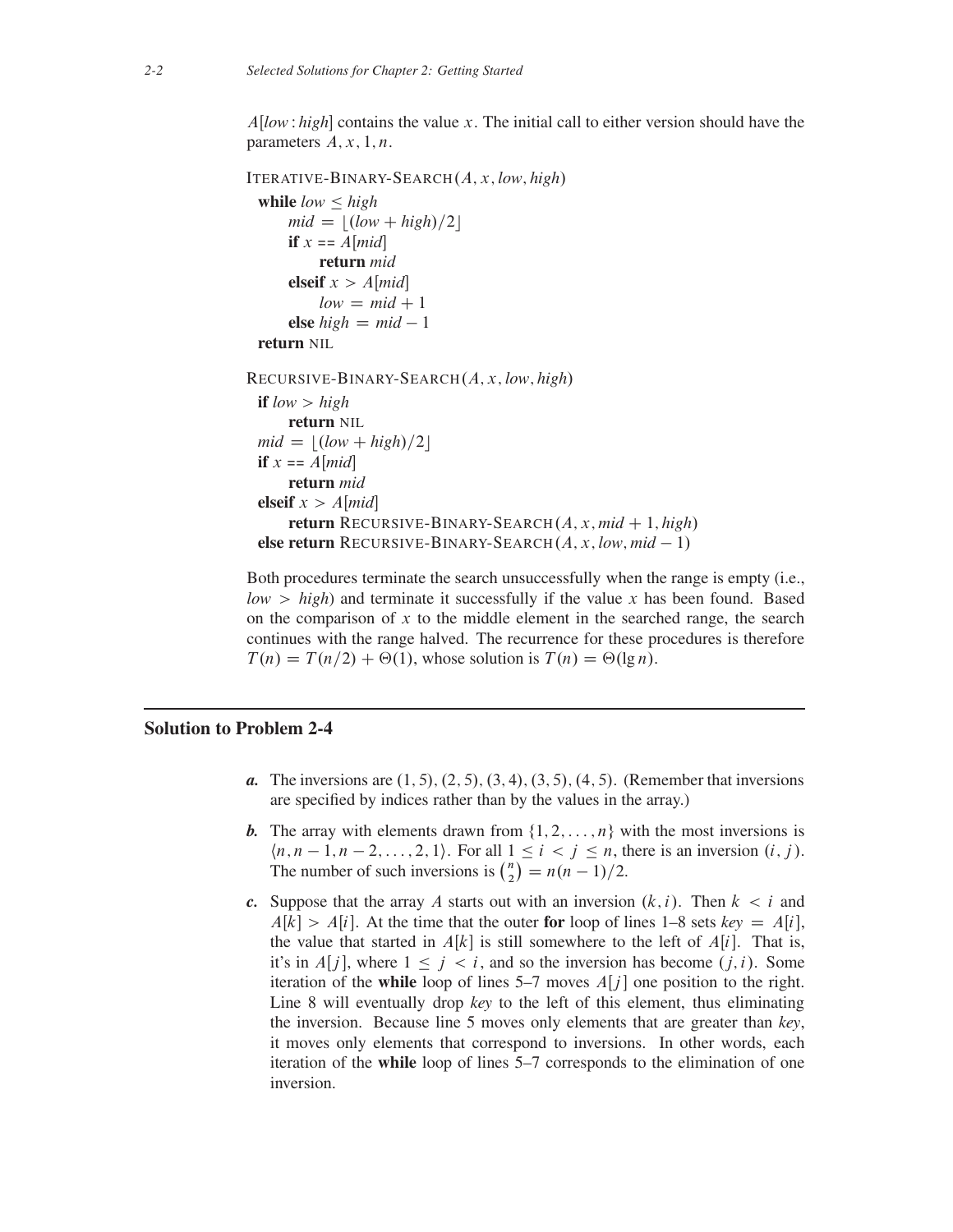*d.* We follow the hint and modify merge sort to count the number of inversions in  $\Theta(n \lg n)$  time.

To start, let us define a *merge-inversion* as a situation within the execution of merge sort in which the MERGE procedure, after copying  $A[p:q]$  to L and  $A[q + 1:r]$  to R, has values x in L and y in R such that  $x > y$ . Consider an inversion  $(i, j)$ , and let  $x = A[i]$  and  $y = A[j]$ , so that  $i < j$  and  $x > y$ . We claim that if we were to run merge sort, there would be exactly one mergeinversion involving x and y. To see why, observe that the only way in which array elements change their positions is within the MERGE procedure. Moreover, since MERGE keeps elements within  $L$  in the same relative order to each other, and correspondingly for  $R$ , the only way in which two elements can change their ordering relative to each other is for the greater one to appear in  $L$ and the lesser one to appear in  $R$ . Thus, there is at least one merge-inversion involving  $x$  and  $y$ . To see that there is exactly one such merge-inversion, observe that after any call of MERGE that involves both  $x$  and  $y$ , they are in the same sorted subarray and will therefore both appear in  $L$  or both appear in  $R$ in any given call thereafter. Thus, we have proven the claim.

We have shown that every inversion implies one merge-inversion. In fact, the correspondence between inversions and merge-inversions is one-to-one. Suppose we have a merge-inversion involving values x and y, where x originally was  $A[i]$  and y was originally  $A[i]$ . Since we have a merge-inversion,  $x > y$ . And since x is in L and y is in R, x must be within a subarray preceding the subarray containing y. Therefore x started out in a position i preceding y's original position  $j$ , and so  $(i, j)$  is an inversion.

Having shown a one-to-one correspondence between inversions and mergeinversions, it suffices for us to count merge-inversions.

Consider a merge-inversion involving  $y$  in R. Let  $z$  be the smallest value in L that is greater than  $y$ . At some point during the merging process,  $z$  and  $y$  will be the "exposed" values in L and R, i.e., we will have  $z = L[i]$  and  $y = R[j]$ in line 13 of MERGE. At that time, there will be merge-inversions involving  $y$ and  $L[i], L[i + 1], L[i + 2], \ldots, L[n_L - 1]$ , and these  $n_L - i$  merge-inversions will be the only ones involving  $y$ . Therefore, we need to detect the first time that  $\zeta$  and  $\gamma$  become exposed during the MERGE procedure and add the value of  $n<sub>L</sub> - i$  at that time to the total count of merge-inversions.

The following pseudocode, modeled on merge sort, works as we have just described. It also sorts the array A.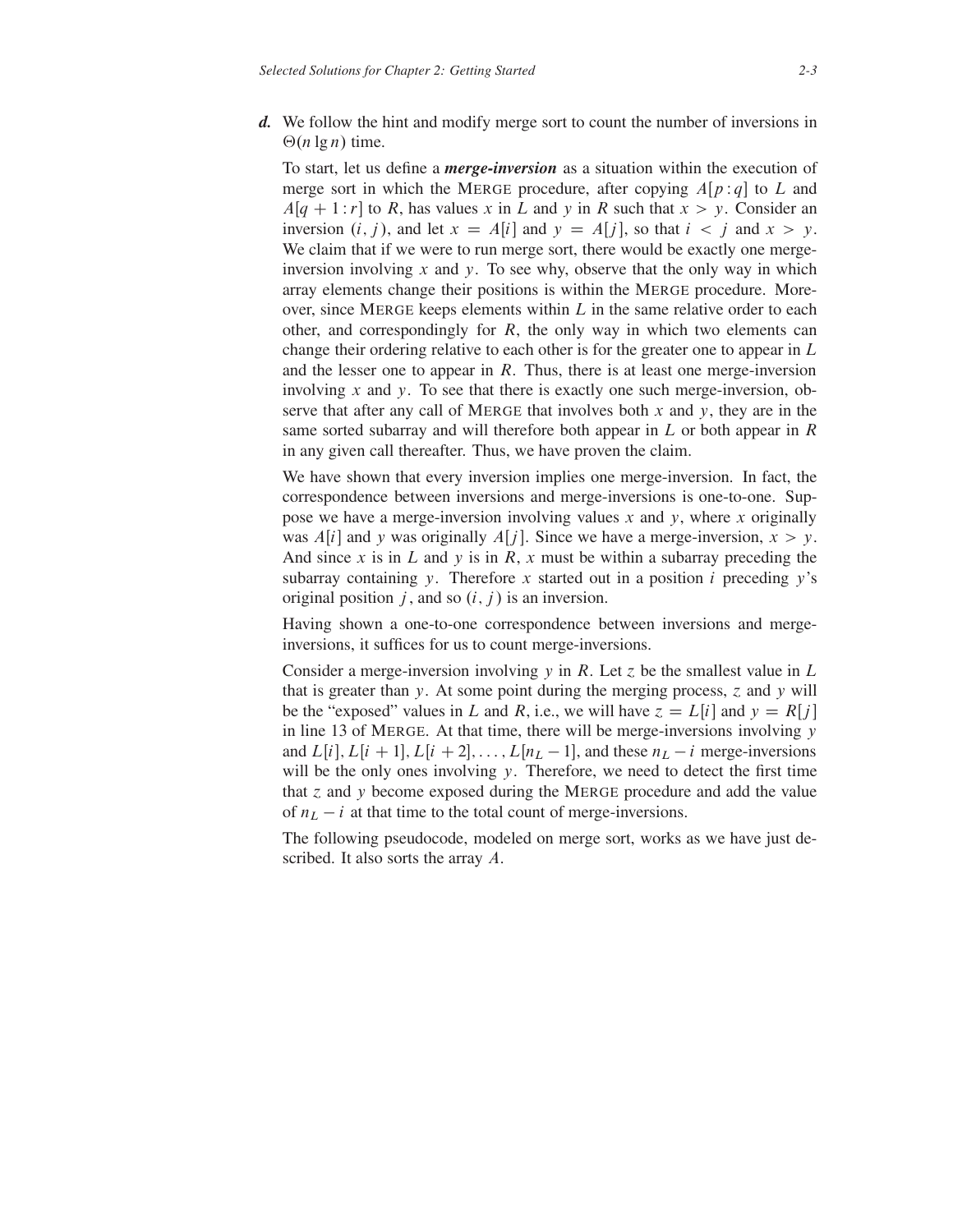MERGE-INVERSIONS $(A, p, q, r)$  $n_L = q - p + 1$  $n_R = r - q$ let  $L[0:n_L - 1]$  and  $R[0:n_R - 1]$  be new arrays **for**  $i = 0$  **to**  $n_L - 1$  $L[i] = A[p + i - 1]$ **for**  $j = 0$  **to**  $n_R - 1$  $R[i] = A[q + i]$  $i = 0$  $i = 0$  $k = p$  $inversions = 0$ **while**  $i < n_L$  and  $j < n_R$ **if**  $L[i] \leq R[j]$  $$  $A[k] = L[i]$  $i = i + 1$ **else**  $A[k] = R[j]$  $j = j + 1$  $k = k + 1$ **while**  $i < n_L$  $A[k] = L[i]$  $i = i + 1$  $k = k + 1$ **while**  $j < n_R$  $A[k] = R[j]$  $j = j + 1$  $k = k + 1$ **return** *inversions* COUNT-INVERSIONS $(A, p, r)$  $inversions = 0$ **if**  $p < r$  $q = |(p+r)/2|$  $$  $$  $$ **return** *inversions*

The initial call is COUNT-INVERSIONS  $(A, 1, n)$ .

In MERGE-INVERSIONS, whenever  $R[j]$  is exposed and a value greater than  $R[j]$  becomes exposed in the L array, we increase *inversions* by the number of remaining elements in L. Then because  $R[j + 1]$  becomes exposed,  $R[j]$  can never be exposed again.

Since we have added only a constant amount of additional work to each procedure call and to each iteration of the last **for** loop of the merging procedure, the total running time of the above pseudocode is the same as for merge sort:  $\Theta(n \lg n)$ .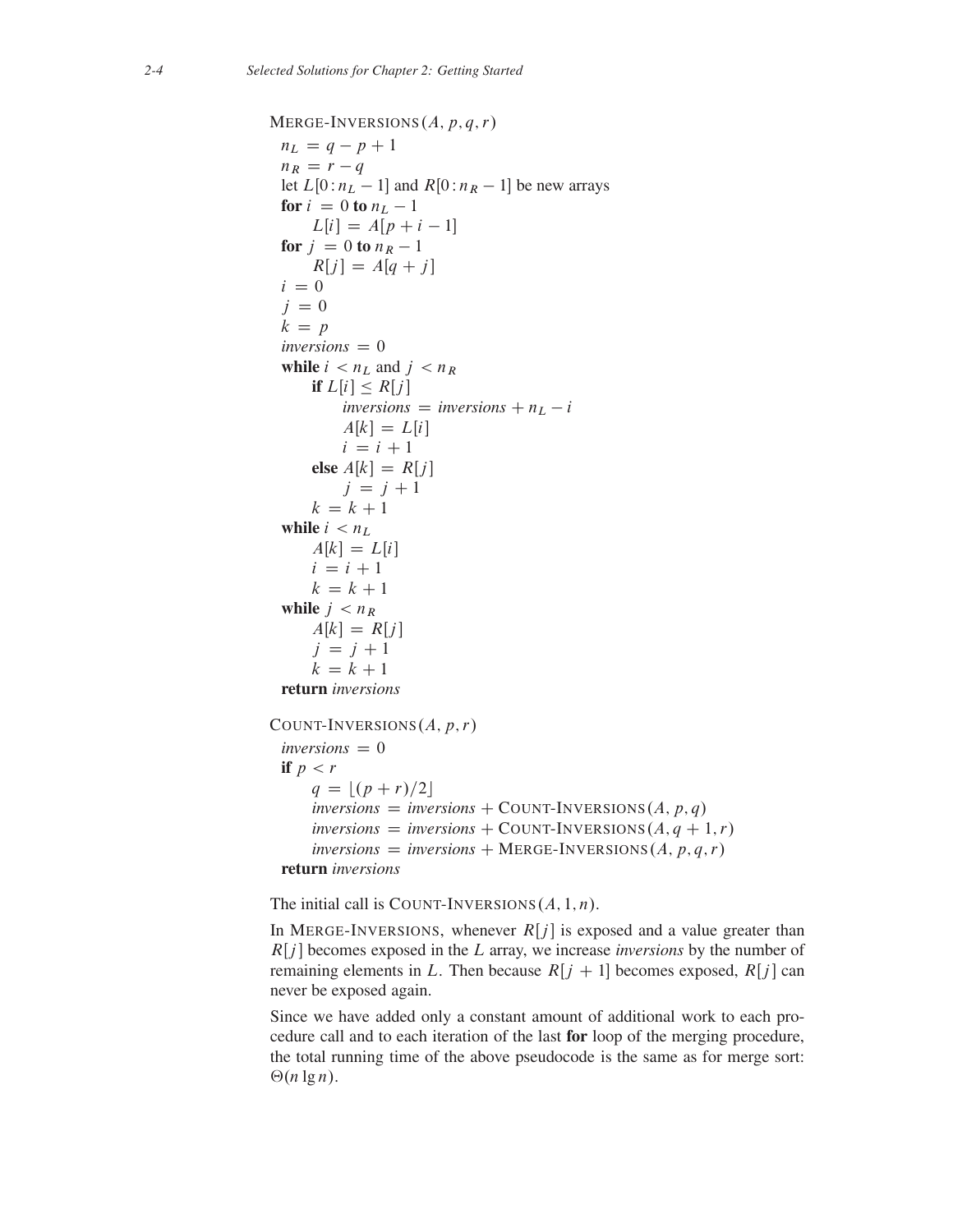# **Selected Solutions for Chapter 3: Characterizing Running Times**

#### **Solution to Exercise 3.2-2**

Since O-notation provides only an upper bound, and not a tight bound, the statement is saying that the running of time of algorithm  $\vec{A}$  is at least a function whose rate of growth is at most  $n^2$ .

#### **Solution to Exercise 3.2-3**

 $2^{n+1} = O(2^n)$ , but  $2^{2n} \neq O(2^n)$ . To show that  $2^{n+1} = O(2^n)$ , we must find constants  $c, n_0 > 0$  such that  $0 \leq 2^{n+1} \leq c \cdot 2^n$  for all  $n \geq n_0$ . Since  $2^{n+1} = 2 \cdot 2^n$  for all *n*, we can satisfy the definition with  $c = 2$  and  $n_0 = 1$ . To show that  $2^{2n} \neq O(2^n)$ , assume there exist constants  $c, n_0 > 0$  such that  $0 \leq 2^{2n} \leq c \cdot 2^n$  for all  $n \geq n_0$ . Then  $2^{2n} = 2^n \cdot 2^n \le c \cdot 2^n \Rightarrow 2^n \le c$ . But no constant is greater than all  $2^n$ , and so the assumption leads to a contradiction.

#### **Solution to Exercise 3.3-5**

[lg *n*]! is not polynomially bounded, but [lg lg *n*]! is.

Proving that a function  $f(n)$  is polynomially bounded is equivalent to proving that lg  $f(n) = O(\lg n)$  for the following reasons.

If  $f(n)$  is polynomially bounded, then there exist positive constants c, k, and  $n_0$ such that  $0 \le f(n) \le cn^k$  for all  $n \ge n_0$ . Without loss of generality, assume that  $c \ge 1$ , since if  $c < 1$ , then  $f(n) \le cn^k$  implies that  $f(n) \le n^k$ . Assume also that  $n_0 \ge 2$ , so that  $n \ge n_0$  implies that  $\lg c \le (\lg c)(\lg n)$ . Then, we have  $\lg f(n) \leq \lg c + k \lg n$ 

$$
\leq (\lg c + k) \lg n ,
$$

which, since c and k are constants, means that  $\lg f(n) = O(\lg n)$ .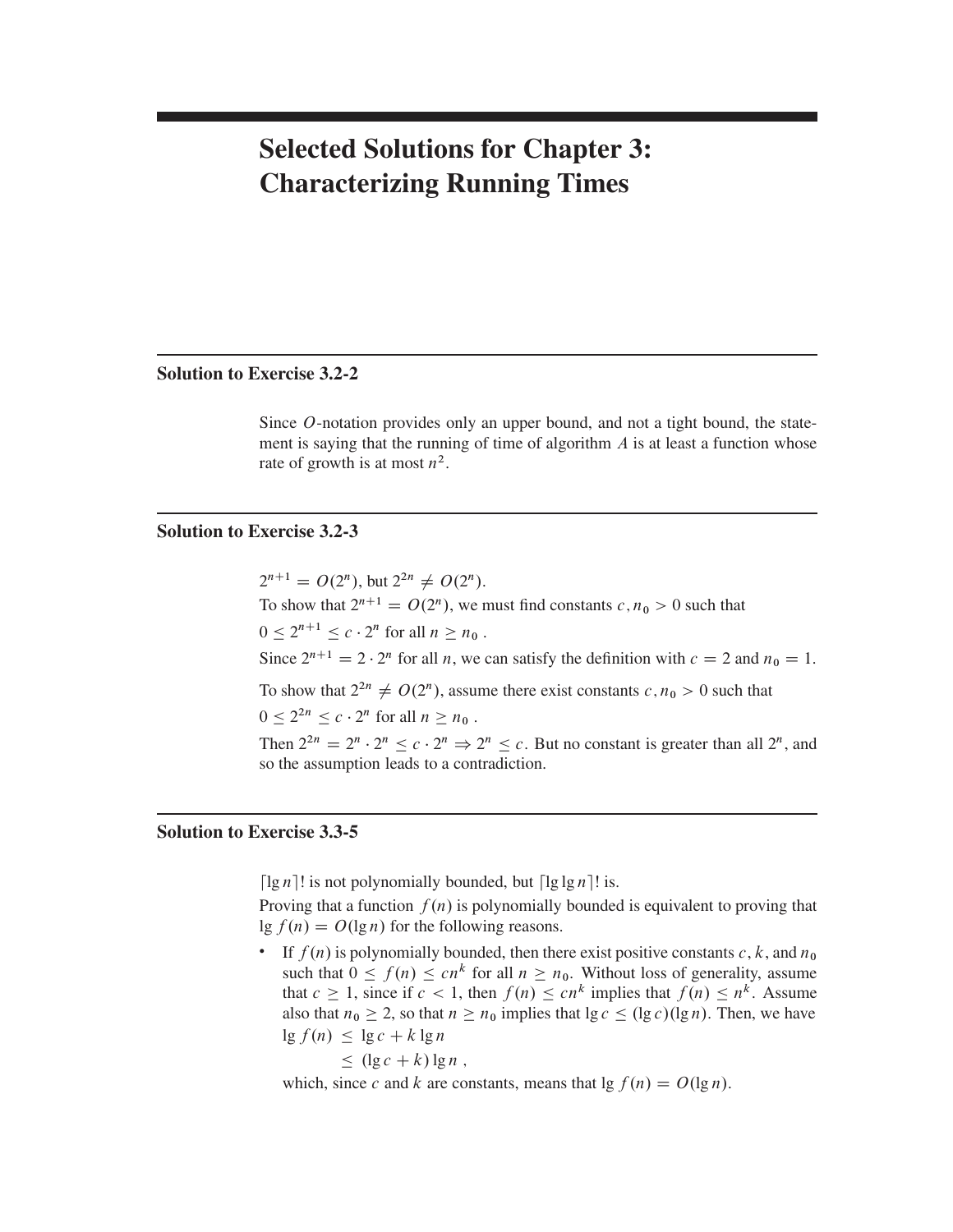Now suppose that  $\lg f(n) = O(\lg n)$ . Then there exist positive constants c and  $n_0$  such that  $0 \le \lg f(n) \le c \lg n$  for all  $n \ge n_0$ . Then, we have

 $0 \le f(n) = 2^{\lg f(n)} \le 2^{c \lg n} = (2^{\lg n})^c = n^c$ 

for all  $n \ge n_0$ , so that  $f(n)$  is polynomially bounded.

In the following proofs, we will make use of the following two facts:

- 1.  $\lg(n!) = \Theta(n \lg n)$  (by equation (3.28)).
- 2.  $\lceil \lg n \rceil = \Theta(\lg n)$ , because
	- $\lceil \lg n \rceil \geq \lg n$ , and
	- $\lceil \lg n \rceil < \lg n + 1 \leq 2 \lg n$  for all  $n \geq 2$ .

We have

$$
lg([lg n]!) = \Theta([lg n] lg [lg n])
$$
  
= 
$$
\Theta((lg n)(lg lg n))
$$
  
= 
$$
\omega(lg n).
$$

Therefore,  $\lg(\lceil \lg n \rceil!)$  is not  $O(\lg n)$ , and so  $\lceil \lg n \rceil!$  is not polynomially bounded.

We also have

$$
lg([lg \lg n]!) = \Theta([lg \lg n] \lg [lg \lg n])
$$
  
= 
$$
\Theta((lg \lg n)(lg \lg \lg n))
$$
  
= 
$$
o((lg \lg n)^2)
$$
  
= 
$$
o(lg^2(\lg n))
$$
  
= 
$$
o(\lg n).
$$

The last step above follows from the property that any polylogarithmic function grows more slowly than any positive polynomial function, i.e., that for constants  $a, b > 0$ , we have  $\lg^b n = o(n^a)$ . Substitute  $\lg n$  for n, 2 for b, and 1 for a, giving  $lg^2(lg n) = o(lg n).$ 

Therefore,  $\lg(\lceil \lg \lg n \rceil!) = O(\lg n)$ , and so  $\lceil \lg \lg n \rceil!$  is polynomially bounded.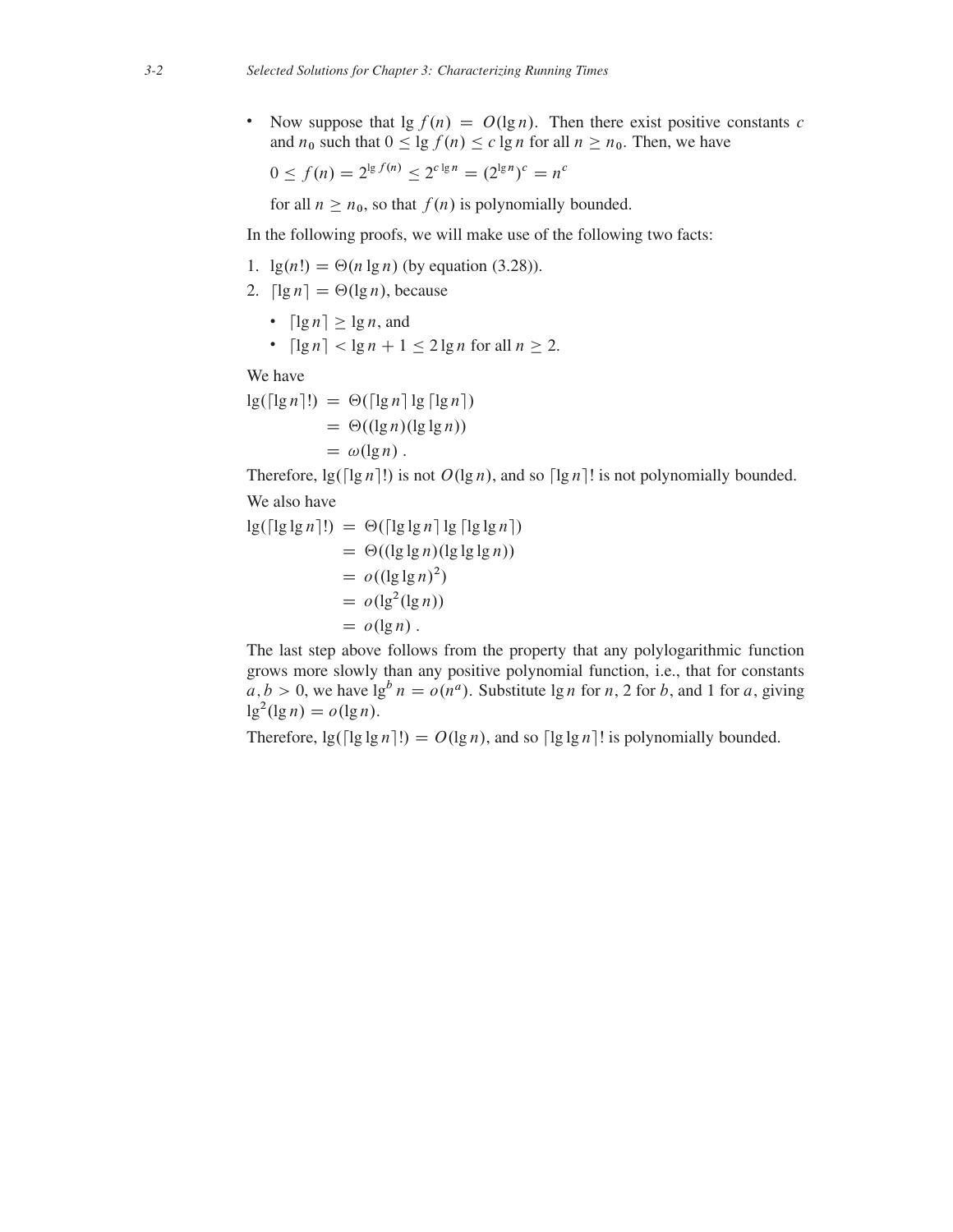# **Selected Solutions for Chapter 4: Divide-and-Conquer**

#### **Solution to Exercise 4.2-3**

If you can multiply  $3 \times 3$  matrices using k multiplications, then you can multiply  $n \times n$  matrices by recursively multiplying  $n/3 \times n/3$  matrices, in time  $T(n)$  =  $kT(n/3) + \Theta(n^2)$ .

Using the master method to solve this recurrence, consider the ratio of  $n^{\log_3 k}$ and  $n^2$ :

- If  $\log_3 k = 2$ , case 2 applies and  $T(n) = \Theta(n^2 \lg n)$ . In this case,  $k = 9$  and  $T(n) = o(n^{\lg 7}).$
- If  $\log_3 k$  < 2, case 3 applies and  $T(n) = \Theta(n^2)$ . In this case,  $k < 9$  and  $T(n) = o(n^{\lg 7}).$
- If  $\log_3 k > 2$ , case 1 applies and  $T(n) = \Theta(n^{\log_3 k})$ . In this case,  $k > 9$ .  $T(n) = o(n^{\lg 7})$  when  $\log_3 k < \lg 7$ , i.e., when  $k < 3^{\lg 7} \approx 21.85$ . The largest such integer  $k$  is 21.

Thus,  $k = 21$  and the running time is  $\Theta(n^{\log_3 k}) = \Theta(n^{\log_3 21}) = O(n^{2.80})$  (since  $\log_3 21 \approx 2.77$ ).

#### **Solution to Exercise 4.4-4**

 $T(n) = T(\alpha n) + T((1 - \alpha)n) + cn$ 

We saw the solution to the recurrence  $T(n) = T(n/3) + T(2n/3) + cn$  in the text. This recurrence can be similarly solved.

Without loss of generality, let  $\alpha \ge 1-\alpha$ , so that  $0 < 1-\alpha \le 1/2$  and  $1/2 \le \alpha < 1$ .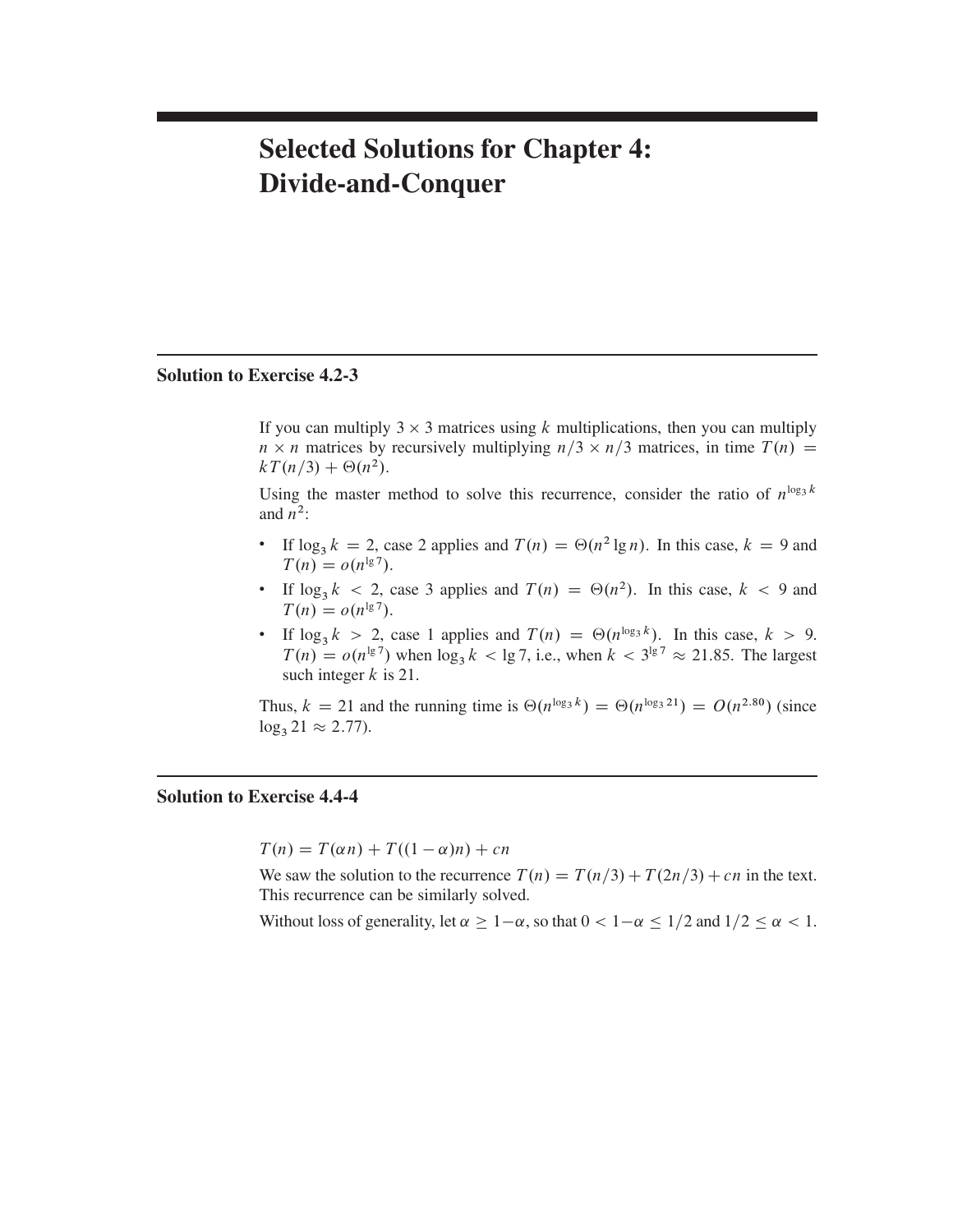

The recursion tree is full for  $\log_{1/(1-\alpha)} n$  levels, each contributing cn, so we guess  $\Omega(n \log_{1/(1-\alpha)} n) = \Omega(n \lg n)$ . It has  $\log_{1/\alpha} n$  levels, each contributing  $\leq cn$ , so we guess  $O(n \log_{1/\alpha} n) = O(n \lg n)$ .

Now we show that  $T(n) = \Theta(n \lg n)$  by substitution. To prove the upper bound, we need to show that  $T(n) \leq d n \lg n$  for a suitable constant  $d > 0$ :

$$
T(n) = T(\alpha n) + T((1 - \alpha)n) + cn
$$
  
\n
$$
\leq d\alpha n \lg(\alpha n) + d(1 - \alpha)n \lg((1 - \alpha)n) + cn
$$
  
\n
$$
= d\alpha n \lg \alpha + d\alpha n \lg n + d(1 - \alpha)n \lg(1 - \alpha) + d(1 - \alpha)n \lg n + cn
$$
  
\n
$$
= dn \lg n + dn(\alpha \lg \alpha + (1 - \alpha) \lg(1 - \alpha)) + cn
$$
  
\n
$$
\leq dn \lg n,
$$

if  $dn(\alpha \lg \alpha + (1 - \alpha) \lg(1 - \alpha)) + cn \leq 0$ . This condition is equivalent to

$$
d(\alpha \lg \alpha + (1 - \alpha) \lg(1 - \alpha)) \leq -c.
$$

Since  $1/2 \le \alpha < 1$  and  $0 < 1-\alpha \le 1/2$ , we have that  $\lg \alpha < 0$  and  $\lg(1-\alpha) < 0$ . Thus,  $\alpha \lg \alpha + (1 - \alpha) \lg(1 - \alpha) < 0$ , so that when we multiply both sides of the inequality by this factor, we need to reverse the inequality:

$$
d \ge \frac{-c}{\alpha \lg \alpha + (1 - \alpha) \lg(1 - \alpha)}
$$
  
or

 $d \ge \frac{c}{-\alpha \lg \alpha + -(1-\alpha) \lg(1-\alpha)}.$ 

The fraction on the right-hand side is a positive constant, and so it suffices to pick any value of  $d$  that is greater than or equal to this fraction.

To prove the lower bound, we need to show that  $T(n) \geq d n \lg n$  for a suitable constant  $d > 0$ . We can use the same proof as for the upper bound, substituting  $\geq$ for  $\le$ , and we get the requirement that

$$
0 < d \leq \frac{c}{-\alpha \lg \alpha - (1 - \alpha) \lg(1 - \alpha)}.
$$
\nTherefore

\n
$$
T(n) = \Theta(n \lg n)
$$

Therefore,  $T(n) = \Theta(n \lg n)$ .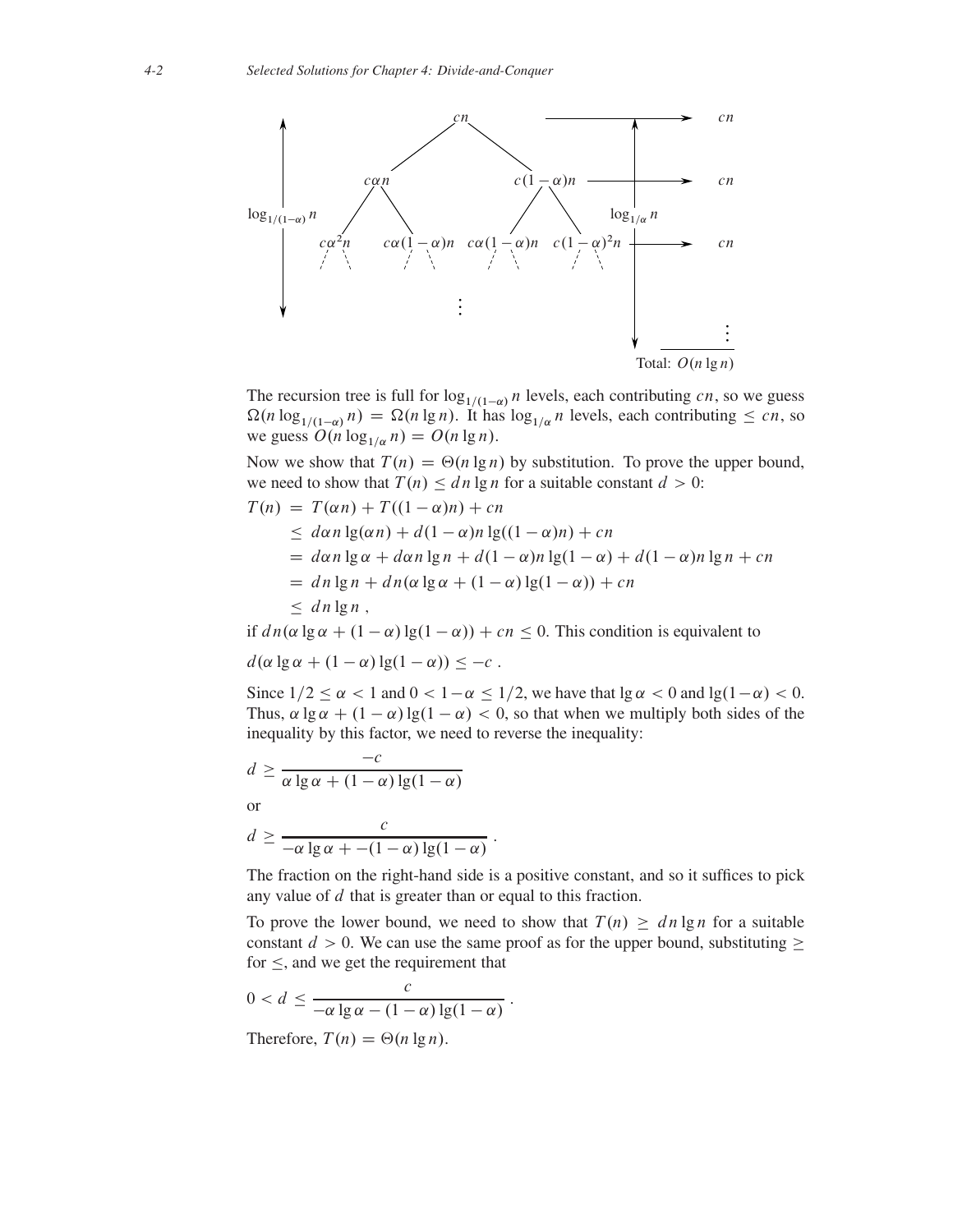# **Selected Solutions for Chapter 5: Probabilistic Analysis and Randomized Algorithms**

#### **Solution to Exercise 5.2-1**

Since HIRE-ASSISTANT always hires candidate 1, it hires exactly once if and only if no candidates other than candidate 1 are hired. This event occurs when candidate 1 is the best candidate of the *n*, which occurs with probability  $1/n$ .

HIRE-ASSISTANT hires  $n$  times if each candidate is better than all those who were interviewed (and hired) before. This event occurs precisely when the list of ranks given to the algorithm is  $\langle 1, 2, \ldots, n \rangle$ , which occurs with probability  $1/n!$ .

#### **Solution to Exercise 5.2-5**

Another way to think of the hat-check problem is that we want to determine the expected number of fixed points in a random permutation. (A *fixed point* of a permutation  $\pi$  is a value i for which  $\pi(i) = i$ .) We could enumerate all n! permutations, count the total number of fixed points, and divide by  $n!$  to determine the average number of fixed points per permutation. This would be a painstaking process, and the answer would turn out to be 1. We can use indicator random variables, however, to arrive at the same answer much more easily.

Define a random variable  $X$  that equals the number of customers that get back their own hat, so that we want to compute  $E[X]$ .

For  $i = 1, 2, \ldots, n$ , define the indicator random variable

 $X_i = I$ {customer *i* gets back his own hat}.

Then  $X = X_1 + X_2 + \cdots + X_n$ .

Since the ordering of hats is random, each customer has a probability of  $1/n$  of getting back their own hat. In other words,  $Pr\{X_i = 1\} = 1/n$ , which, by Lemma 5.1, implies that  $E[X_i] = 1/n$ .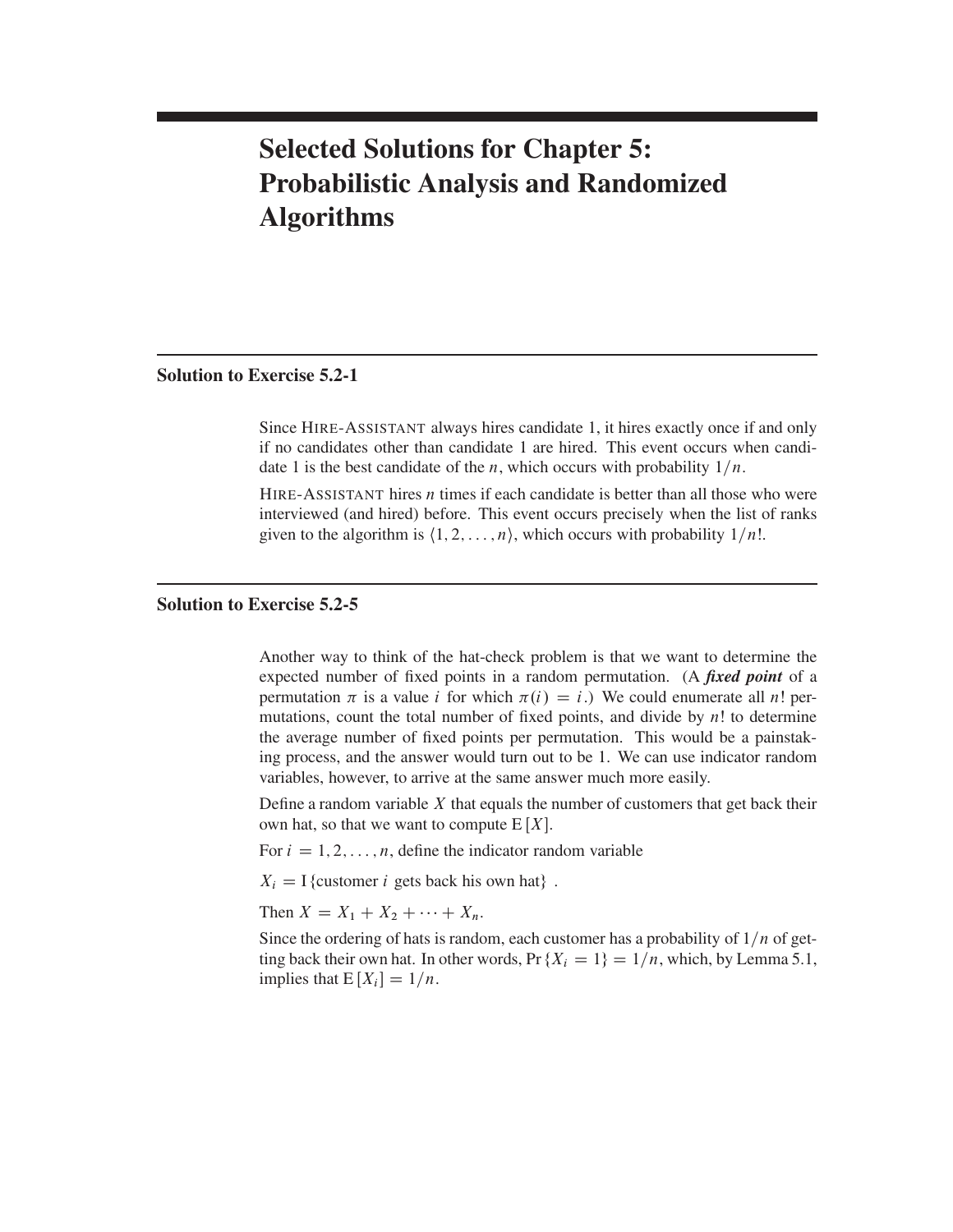Thus,  
\n
$$
E[X] = E\left[\sum_{i=1}^{n} X_i\right]
$$
\n
$$
= \sum_{i=1}^{n} E[X_i]
$$
 (linearity of expectation)  
\n
$$
= \sum_{i=1}^{n} 1/n
$$
\n
$$
= 1,
$$

and so we expect that exactly 1 customer gets back their own hat.

Note that this is a situation in which the indicator random variables are *not* independent. For example, if  $n = 2$  and  $X_1 = 1$ , then  $X_2$  must also equal 1. Conversely, if  $n = 2$  and  $X_1 = 0$ , then  $X_2$  must also equal 0. Despite the dependence,  $Pr\{X_i = 1\} = 1/n$  for all i, and linearity of expectation holds. Thus, we can use the technique of indicator random variables even in the presence of dependence.

#### **Solution to Exercise 5.2-6**

Let  $X_{ij}$  be an indicator random variable for the event where the pair  $A[i], A[j]$ for  $i < j$  is inverted, i.e.,  $A[i] > A[j]$ . More precisely, we define  $X_{ij}$  =  $I\{A[i] > A[j]\}\$  for  $1 \le i \le j \le n$ . We have Pr $\{X_{ij} = 1\} = 1/2$ , because given two distinct random numbers, the probability that the first is bigger than the second is 1/2. By Lemma 5.1,  $E[X_{ij}] = 1/2$ .

Let  $X$  be the the random variable denoting the total number of inverted pairs in the array, so that

$$
X = \sum_{i=1}^{n-1} \sum_{j=i+1}^{n} X_{ij} .
$$

We want the expected number of inverted pairs, so we take the expectation of both sides of the above equation to obtain

$$
E[X] = E\left[\sum_{i=1}^{n-1} \sum_{j=i+1}^{n} X_{ij}\right].
$$

We use linearity of expectation to get

$$
E[X] = E\left[\sum_{i=1}^{n-1} \sum_{j=i+1}^{n} X_{ij}\right]
$$
  
= 
$$
\sum_{i=1}^{n-1} \sum_{j=i+1}^{n} E[X_{ij}]
$$
  
= 
$$
\sum_{i=1}^{n-1} \sum_{j=i+1}^{n} 1/2
$$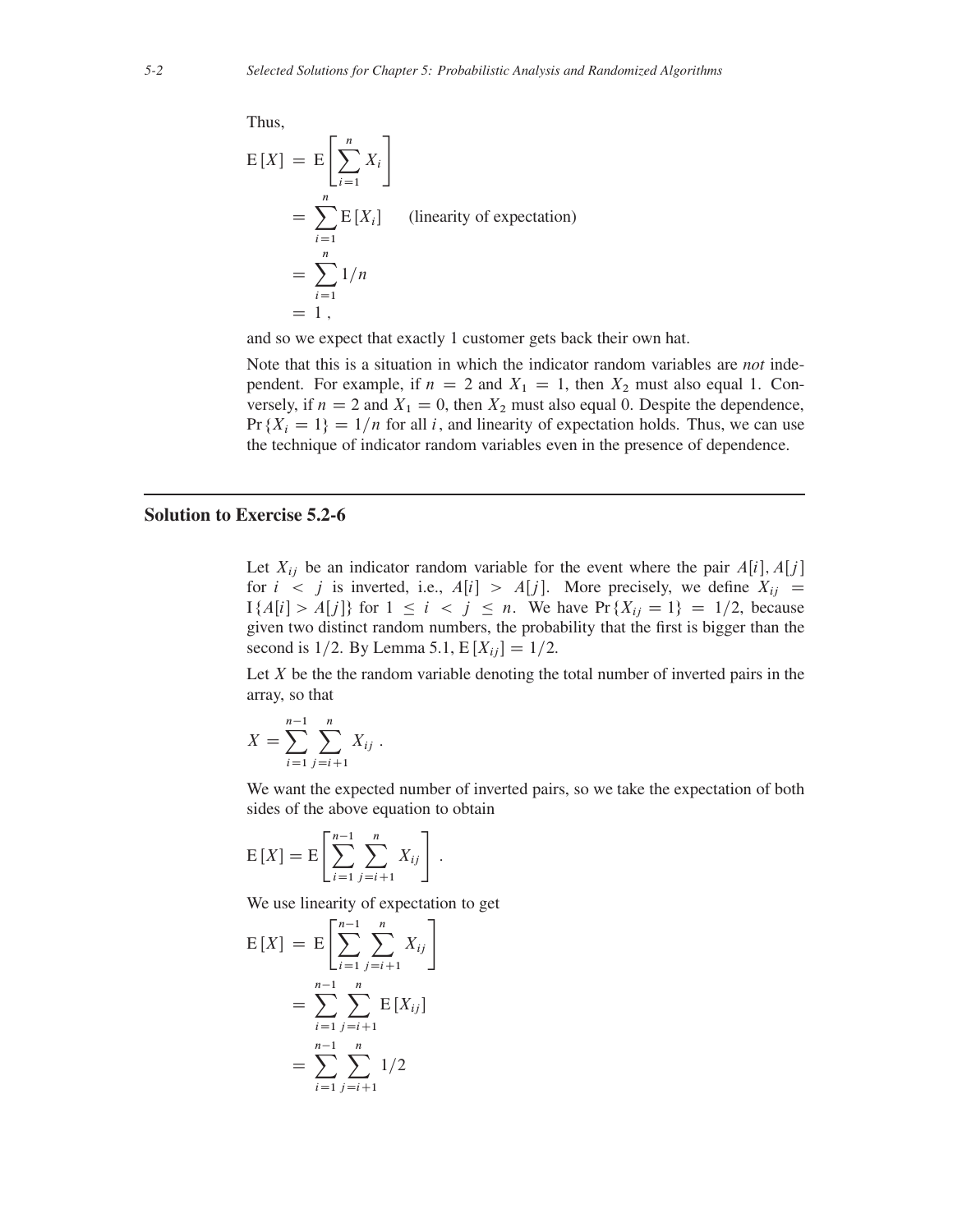$$
= {n \choose 2} \frac{1}{2}
$$
  
= 
$$
\frac{n(n-1)}{2} \cdot \frac{1}{2}
$$
  
= 
$$
\frac{n(n-1)}{4}
$$
.

Thus the expected number of inverted pairs is  $n(n-1)/4$ .

#### **Solution to Exercise 5.3-2**

Along with the identity permutation, there are other permutations that PERMUTE-WITHOUT-IDENTITY fails to produce. For example, consider its operation when  $n = 3$ , when it should be able to produce the  $n! - 1 = 5$  non-identity permutations. The **for** loop iterates for  $i = 1$  and  $i = 2$ . When  $i = 1$ , the call to RANDOM returns one of two possible values (either 2 or 3), and when  $i = 2$ , the call to RANDOM returns just one value (3). Thus, PERMUTE-WITHOUT-IDENTITY can produce only  $2 \cdot 1 = 2$  possible permutations, rather than the 5 that are required.

#### **Solution to Exercise 5.3-4**

PERMUTE-BY-CYCLIC chooses *offset* as a random integer in the range 1 *offset*  $\leq n$ , and then it performs a cyclic rotation of the array. That is,  $B[((i + offset - 1) \mod n) + 1] = A[i]$  for  $i = 1, 2, ..., n$ . (The subtraction and addition of 1 in the index calculation is due to the 1-origin indexing. If we had used 0-origin indexing instead, the index calculation would have simplied to  $B[(i + offset) \text{ mod } n] = A[i] \text{ for } i = 0, 1, ..., n - 1.$ 

Thus, once *offset* is determined, so is the entire permutation. Since each value of *offset* occurs with probability  $1/n$ , each element  $A[i]$  has a probability of ending up in position  $B[j]$  with probability  $1/n$ .

This procedure does not produce a uniform random permutation, however, since it can produce only *n* different permutations. Thus, *n* permutations occur with probability  $1/n$ , and the remaining  $n! - n$  permutations occur with probability 0.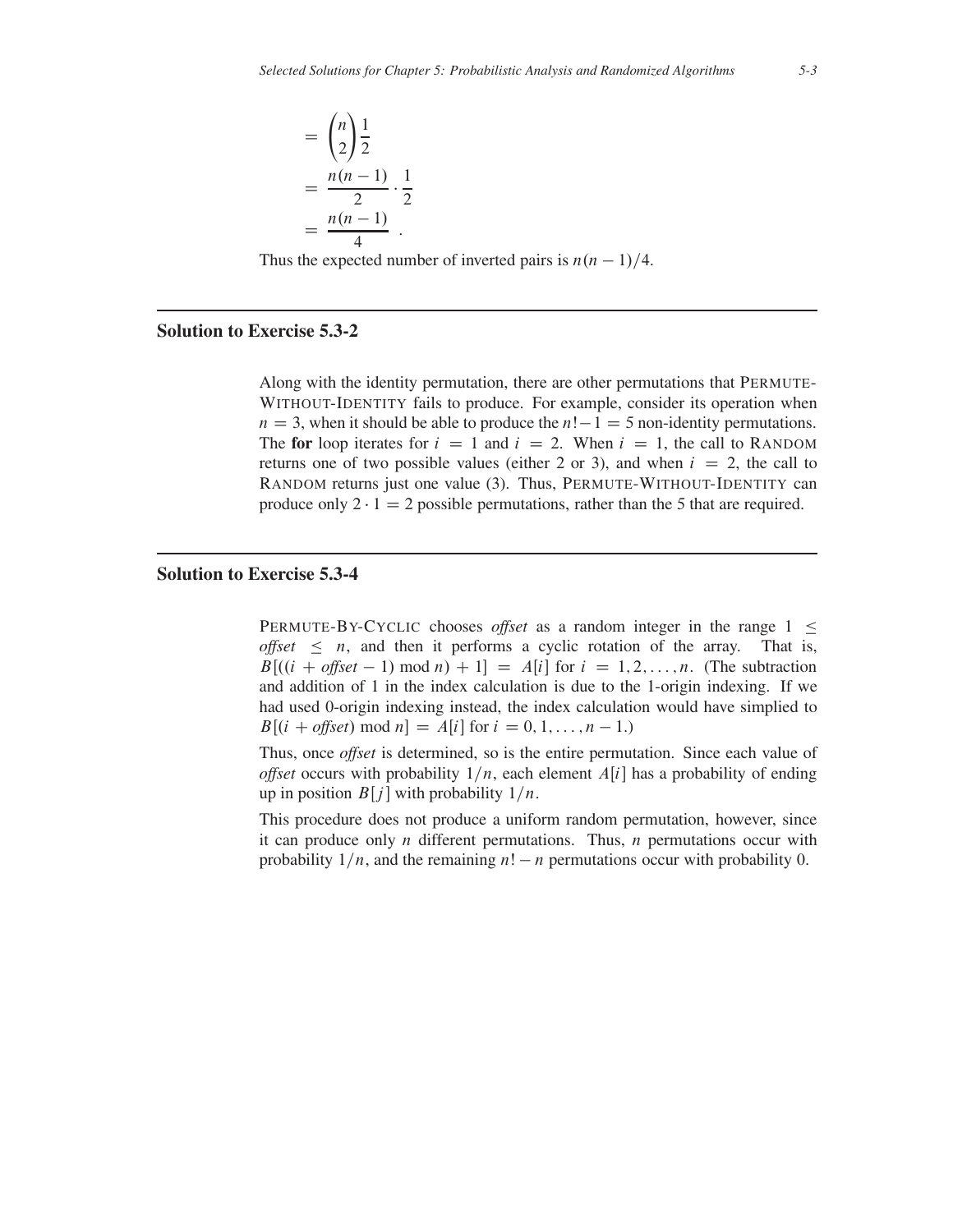# **Selected Solutions for Chapter 6: Heapsort**

#### **Solution to Exercise 6.1-1**

Since a heap is an almost-complete binary tree (complete at all levels except possibly the lowest), it has at most  $2^{h+1} - 1$  elements (if it is complete) and at least  $2<sup>h</sup> - 1 + 1 = 2<sup>h</sup>$  elements (if the lowest level has just 1 element and the other levels are complete).

#### **Solution to Exercise 6.1-2**

Given an *n*-element heap of height  $h$ , we know from Exercise 6.1-1 that

 $2^h \leq n \leq 2^{h+1} - 1 < 2^{h+1}$ .

Thus,  $h \le \lg n \le h + 1$ . Since h is an integer,  $h = |\lg n|$  (by definition of  $|\cdot|$ ).

#### **Solution to Exercise 6.2-7**

If you put a value at the root that is less than every value in the left and right subtrees, then MAX-HEAPIFY will be called recursively until a leaf is reached. To make the recursive calls traverse the longest path to a leaf, choose values that make MAX-HEAPIFY always recurse on the left child. It follows the left branch when the left child is greater than or equal to the right child, so putting 0 at the root and 1 at all the other nodes, for example, will accomplish that. With such values, MAX-HEAPIFY will be called  $h$  times (where  $h$  is the heap height, which is the number of edges in the longest path from the root to a leaf), so its running time will be  $\Theta(h)$  (since each call does  $\Theta(1)$  work), which is  $\Theta(\lg n)$ . Since we have a case in which MAX-HEAPIFY's running time is  $\Theta(\lg n)$ , its worst-case running time is  $\Omega(\lg n)$ .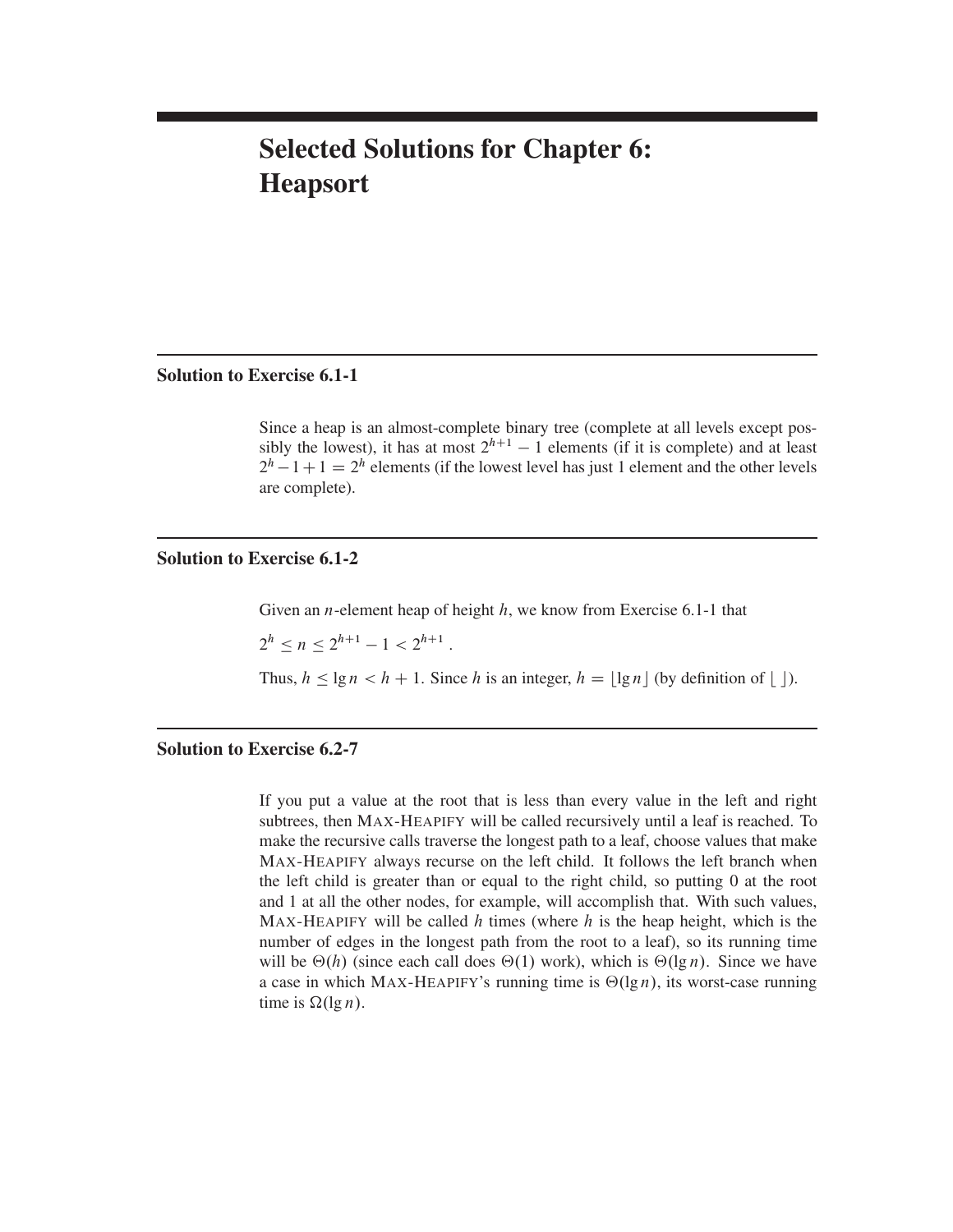### **Solution to Exercise 6.4-1**

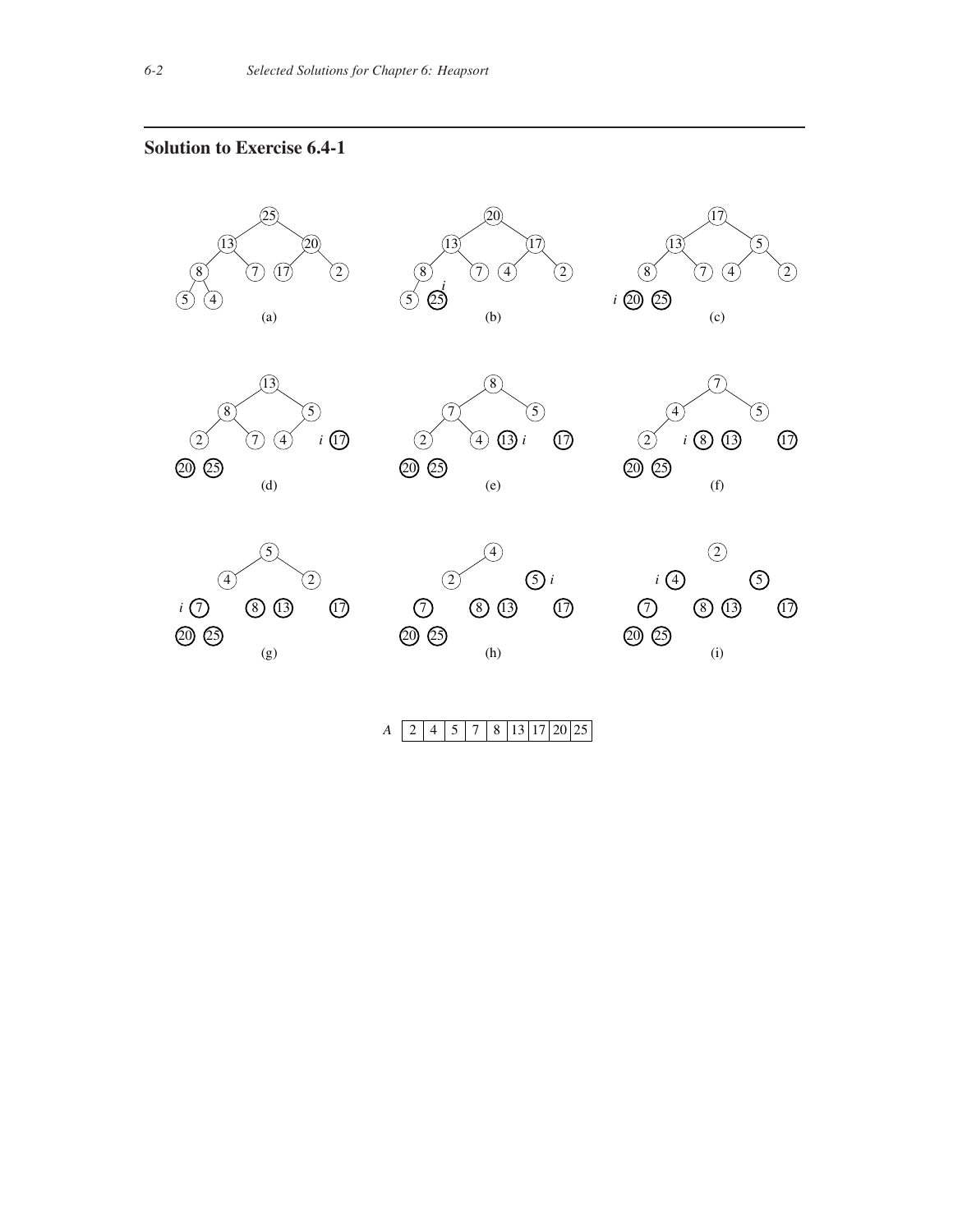#### **Solution to Exercise 6.5-2**



The running time is  $O(\lg n)$  plus the overhead for mapping priority queue objects to array indices.

#### **Solution to Problem 6-1**

a. The procedures BUILD-MAX-HEAP and BUILD-MAX-HEAP' do not always create the same heap when run on the same input array. Consider the following counterexample.

Input array A:

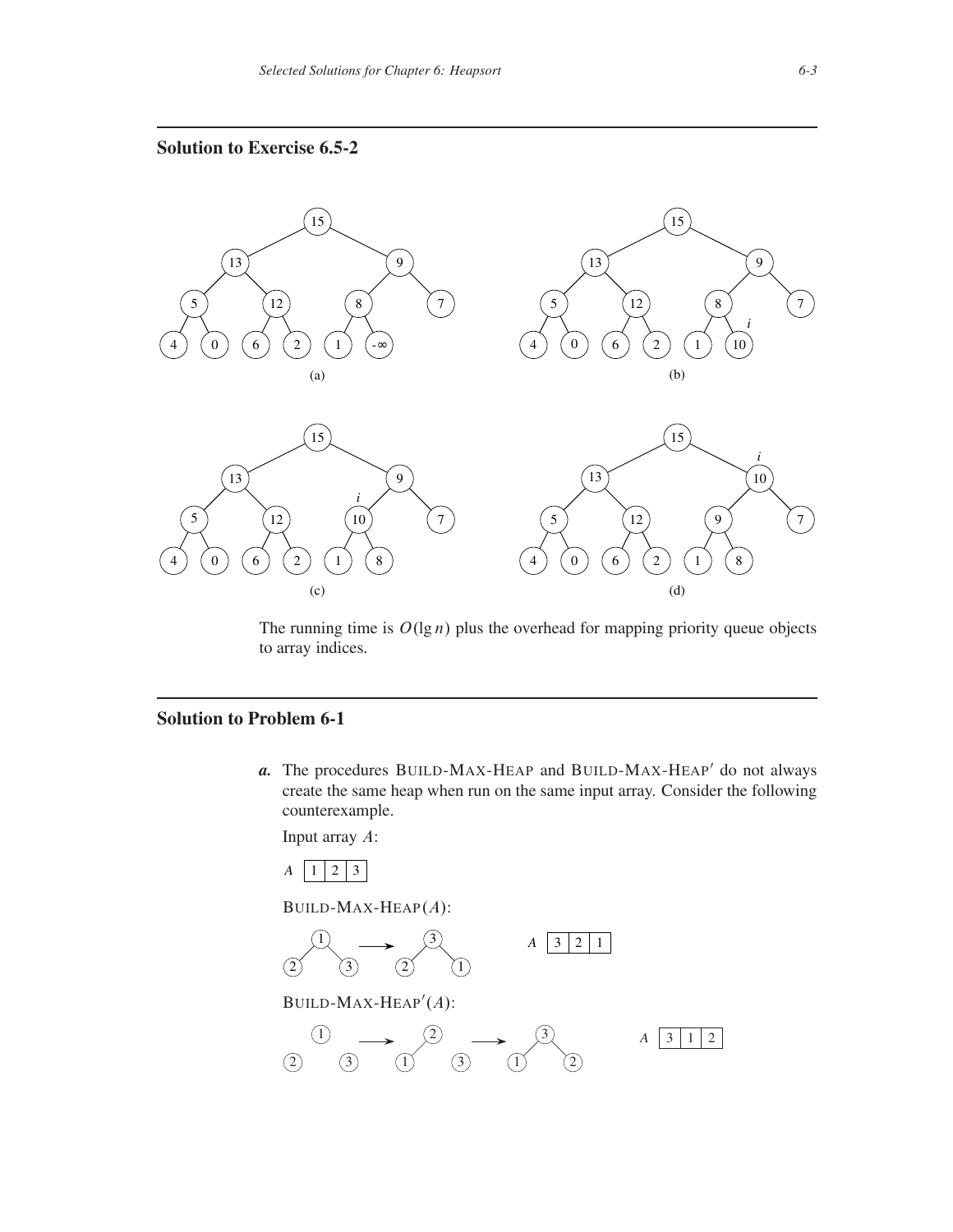*b.* An upper bound of  $O(n \lg n)$  time follows immediately from there being  $n - 1$ calls to MAX-HEAP-INSERT, each taking  $O(\lg n)$  time. For a lower bound of  $\Omega(n \lg n)$ , consider the case in which the input array is given in strictly increasing order. Each call to MAX-HEAP-INSERT causes HEAP-INCREASE-KEY to go all the way up to the root. Since the depth of node i is  $\lfloor \lg i \rfloor$ , the total time is

$$
\sum_{i=1}^{n} \Theta(\lfloor \lg i \rfloor) \ge \sum_{i=\lceil n/2 \rceil}^{n} \Theta(\lfloor \lg \lceil n/2 \rceil \rfloor)
$$
  
\n
$$
\ge \sum_{i=\lceil n/2 \rceil}^{n} \Theta(\lfloor \lg(n/2) \rfloor)
$$
  
\n
$$
= \sum_{i=\lceil n/2 \rceil}^{n} \Theta(\lfloor \lg n - 1 \rfloor)
$$
  
\n
$$
\ge (n/2) \cdot \Theta(\lg n)
$$
  
\n
$$
= \Omega(n \lg n).
$$

In the worst case, therefore, BUILD-MAX-HEAP' requires  $\Theta(n \lg n)$  time to build an n-element heap.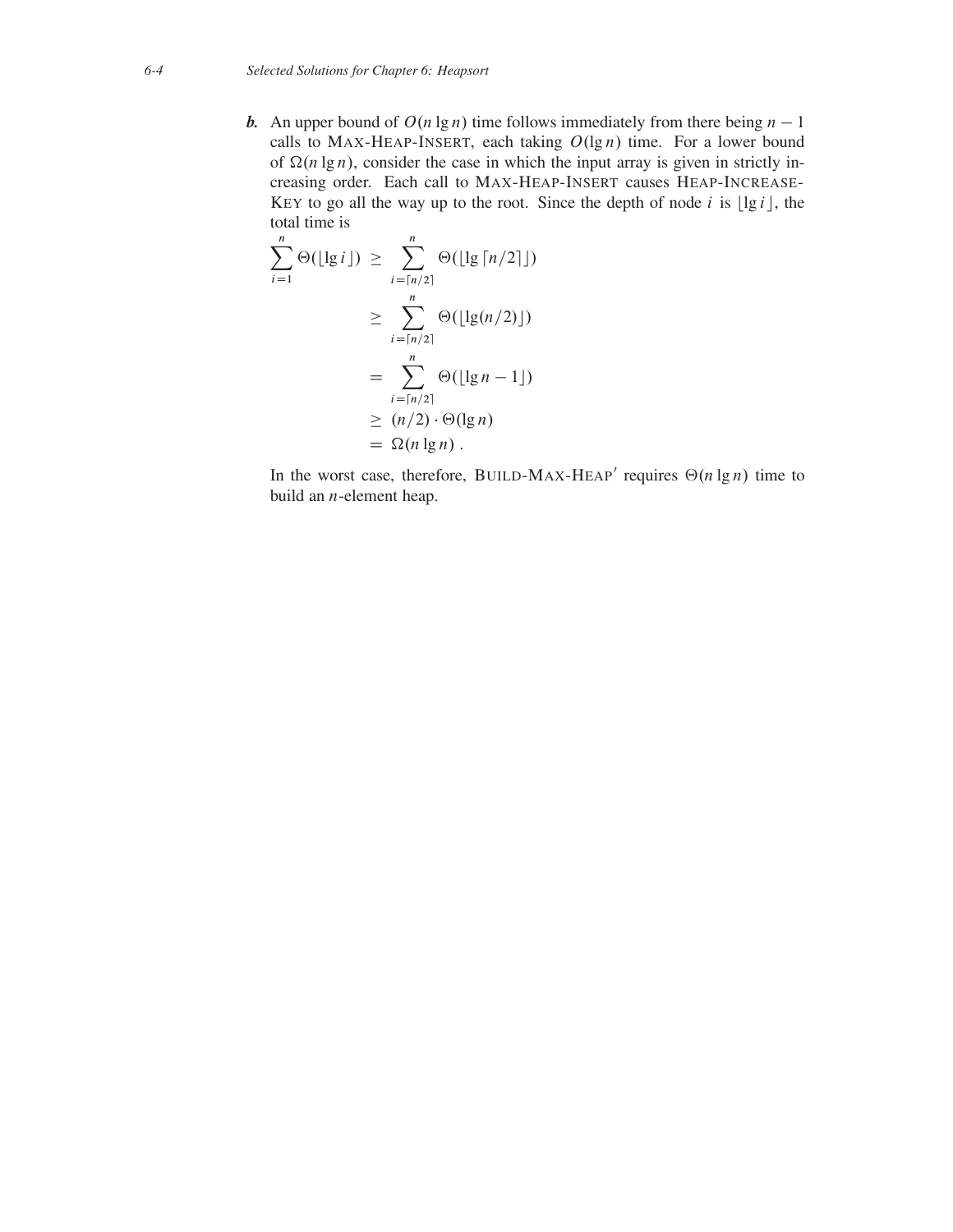# **Selected Solutions for Chapter 7: Quicksort**

#### **Solution to Exercise 7.2-3**

Suppose that PARTITION is called on a subarray  $A[p:r]$  whose elements are distinct and in decreasing order. PARTITION chooses the smallest element, in  $A[r]$ , as the pivot. Every test in line 4 comes up false, so that no elements are exchanged during the execution of the **for** loop. Before PARTITION returns, line 6 finds that  $i = p - 1$ , and so it swaps the elements in  $A[p]$  and  $A[r]$ . PARTITION returns p as the position of the pivot. The subarray containing elements less than or equal to the pivot is empty. The subarray containing elements greater than the pivot,  $A[p + 1:r]$ , has all but the pivot and is in decreasing order except that the maximum element of this subarray is in  $A[r]$ .

When QUICKSORT calls PARTITION on  $A[p:q-1]$ , nothing changes, as this subarray is empty. When QUICKSORT calls PARTITION on  $A[q + 1 : r]$ , now the pivot is the greatest element in the subarray. Although every test in line 4 comes up true, the indices  $i$  and  $j$  are always equal in line 6, so that just as in the case where the pivot is the smallest element, no elements are exchanged during the execution of the **for** loop. Before PARTITION returns, line 6 finds that  $i = r - 1$ , so that the swap in line 6 leaves the pivot in  $A[r]$ . PARTITION returns r as the position of the pivot. Now the subarray containing elements less than or equal to the pivot has all but the pivot and is in decreasing order, and the subarray containing elements greater than the pivot is empty. The next call to PARTITION, therefore, is on a subarray that is in decreasing order, so that it goes back to the first case above.

Therefore, each recursive call is on a subarray only one element smaller, giving a recurrence for the running time of  $T(n) = T(n - 1) + \Theta(n)$ , whose solution is  $\Theta(n^2)$ .

#### **Solution to Exercise 7.2-5**

The minimum depth follows a path that always takes the smaller part of the partition—i.e., that multiplies the number of elements by  $\alpha$ . One level of recursion reduces the number of elements from  $n$  to  $\alpha n$ , and  $i$  levels of recursion reduce the number of elements to  $\alpha^{i}n$ . At a leaf, there is just one remaining element, and so at a minimum-depth leaf of depth m, we have  $\alpha^m n = 1$ . Thus,  $\alpha^m = 1/n$ . Taking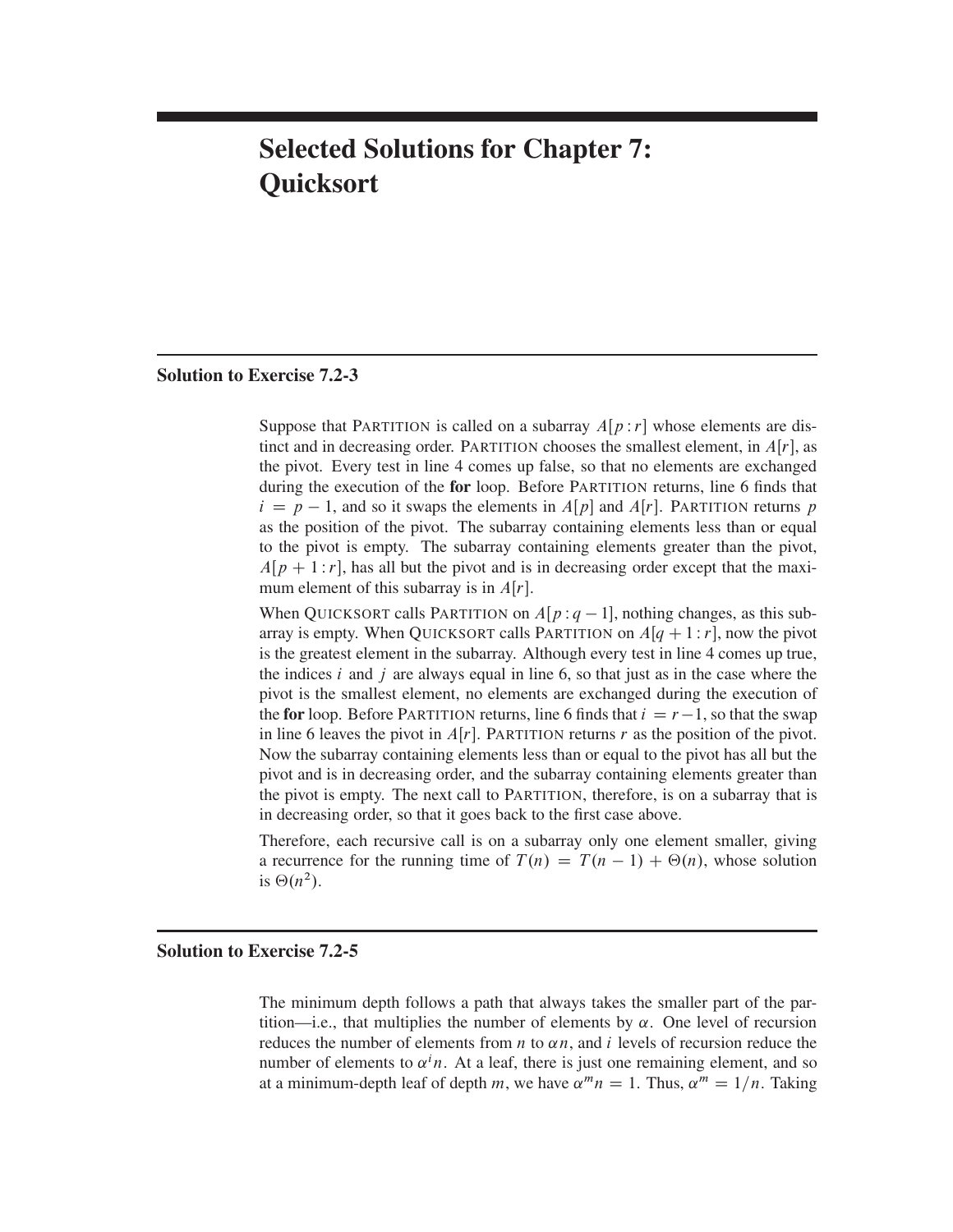logarithms, we get  $m \lg \alpha = -\lg n$ , or  $m = -\lg n / \lg \alpha$ . (This quantity is positive because  $0 < \alpha < 1$  implies that  $\lg \alpha < 0$ .)

Similarly, the maximum-depth path corresponds to always taking the larger part of the partition, i.e., keeping a fraction  $\beta$  of the elements each time. The maximum depth M is reached when there is one element left, that is, when  $\beta^M n = 1$ . Thus,  $\overline{M} = -\lg n / \lg \beta$ . (Again, this quantity is positive because  $0 < \beta < 1$  implies that  $\lg \beta < 0.$ 

All these equations are approximate because we are ignoring floors and ceilings.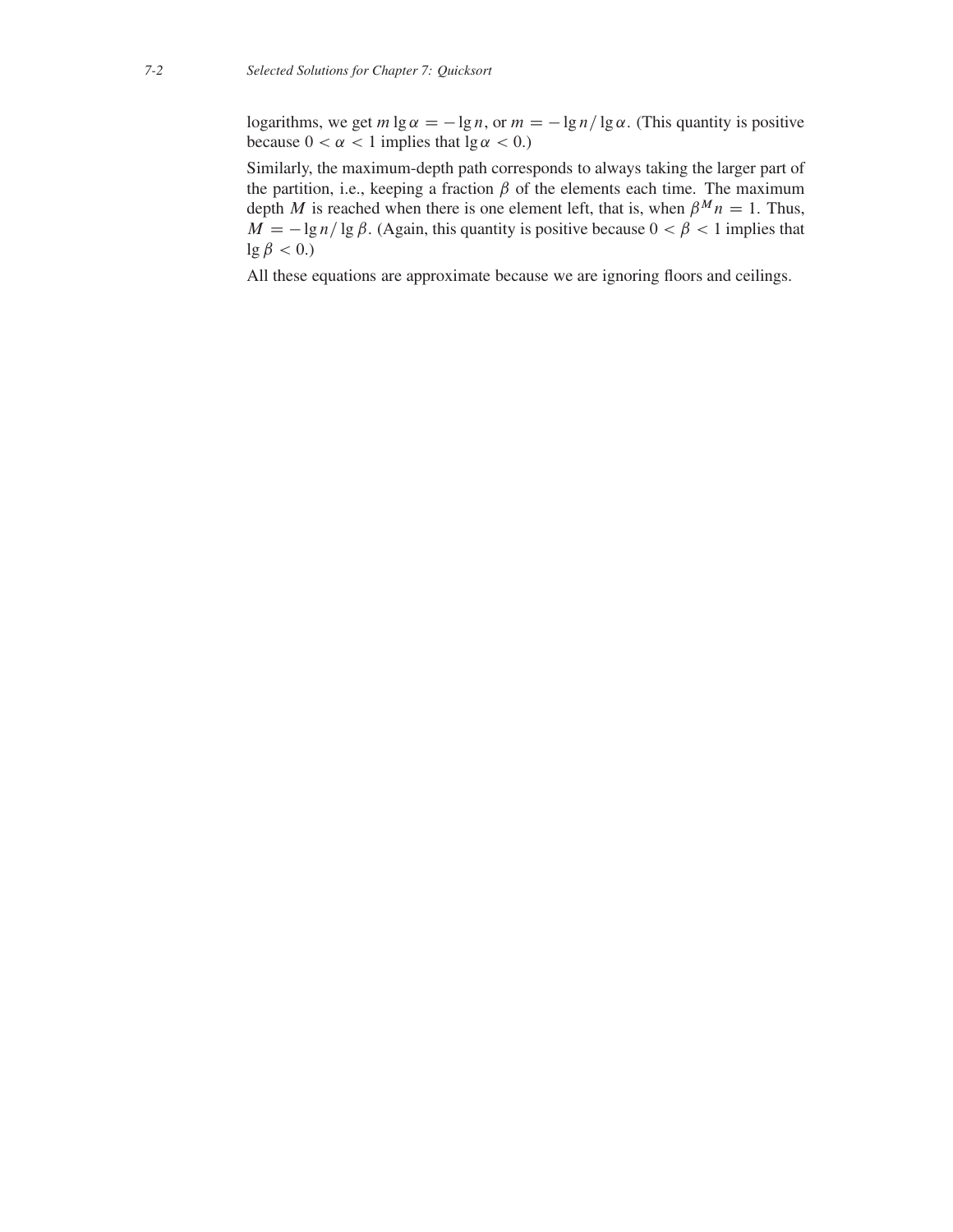# **Selected Solutions for Chapter 8: Sorting in Linear Time**

#### **Solution to Exercise 8.1-3**

If the sort runs in linear time for  $m$  input permutations, then the height  $h$  of the portion of the decision tree consisting of the *m* corresponding leaves and their ancestors is linear.

Use the same argument as in the proof of Theorem 8.1 to show that this is impossible for  $m = n!/2$ ,  $n!/n$ , or  $n!/2^n$ .

We have  $2^h \ge m$ , which gives us  $h \ge \lg m$ . For all the possible values of m given here,  $\lg m = \Omega(n \lg n)$ , hence  $h = \Omega(n \lg n)$ .

In particular, using equation (3.25): .<br>امغ

$$
\lg \frac{n!}{2} = \lg n! - 1 \ge n \lg n - n \lg e - 1,
$$
  

$$
\lg \frac{n!}{n} = \lg n! - \lg n \ge n \lg n - n \lg e - \lg n,
$$
  

$$
\lg \frac{n!}{2^n} = \lg n! - n \ge n \lg n - n \lg e - n.
$$

#### **Solution to Exercise 8.2-3**

The following solution also answers Exercise 8.2-2.

Notice that the correctness argument in the text does not depend on the order in which  $A$  is processed. The algorithm is correct whether  $A$  is processed front to back or back to front.

But the modified algorithm is not stable. As before, in the final **for** loop an element equal to one taken from A earlier is placed before the earlier one (i.e., at a lower index position) in the output arrray  $B$ . The original algorithm was stable because an element taken from A later started out with a lower index than one taken earlier. But in the modified algorithm, an element taken from A later started out with a higher index than one taken earlier.

In particular, the algorithm still places the elements with value  $k$  in positions  $C[k-1]+1$  through  $C[k]$ , but in the reverse order of their appearance in A.

Rewrite of COUNTING-SORT that writes elements with the same value into the output array in order of increasing index and is stable: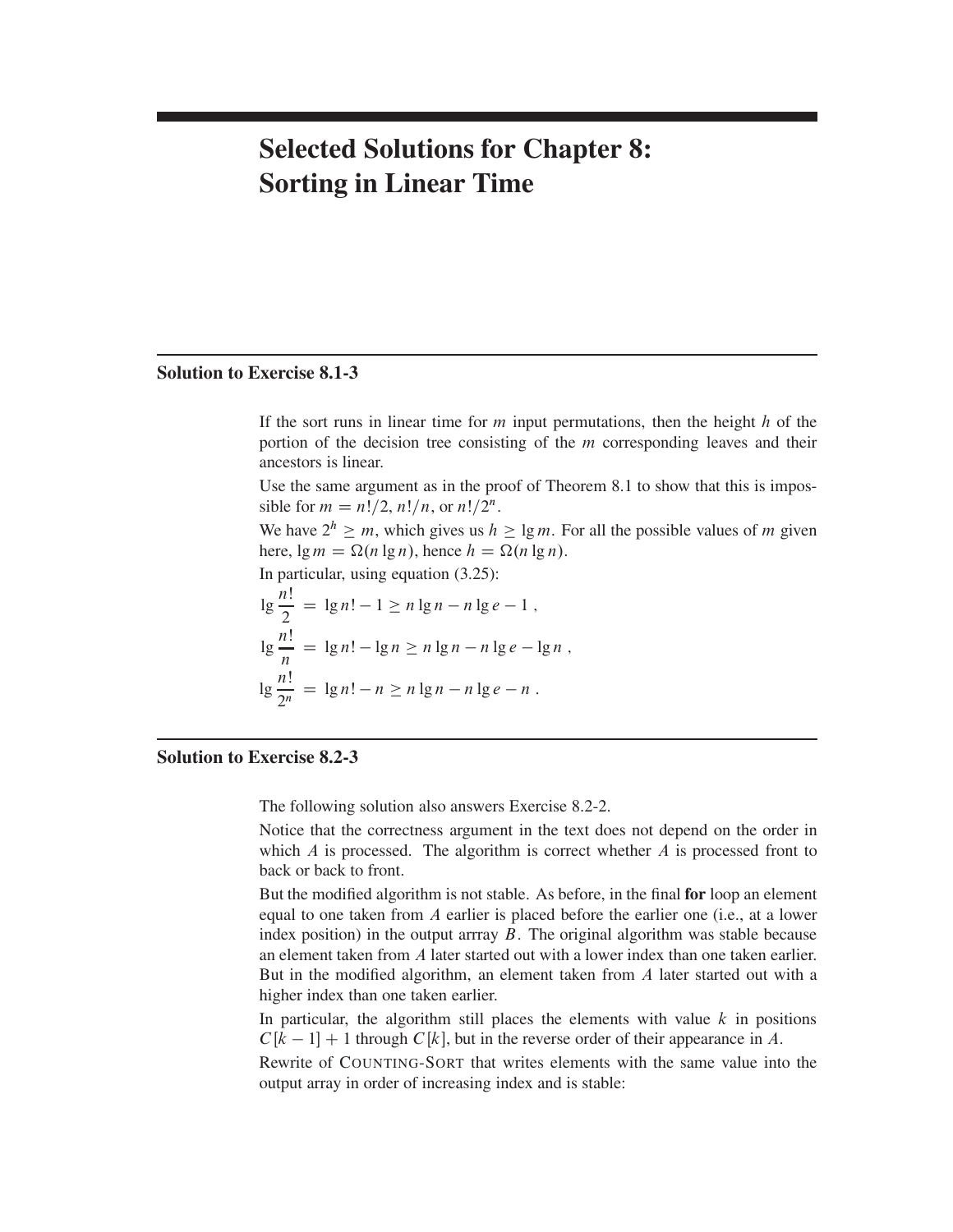COUNTING-SORT $(A, n, k)$ let  $B[1:n]$ ,  $C[0:k]$ , and  $L[0:k]$  be new arrays **for**  $i = 0$  **to** k  $C[i] = 0$ **for**  $j = 1$  **to** n  $C[A[j]] = C[A[j]] + 1$  $\mathcal{U}$  C[i] now contains the number of elements equal to *i*.  $L[0] = 1$ **for**  $i = 1$  **to**  $k$  $L[i] = L[i - 1] + C[i - 1]$  $\mathcal{U}$  L[i] now contains the index of the first element of A with value i **for**  $j = 1$  **to** n  $B[L[A[j]]] = A[j]$  $L[A[j]] = L[A[j]] + 1$ **return** B

#### **Solution to Exercise 8.3-3**

**Basis:** If  $d = 1$ , there's only one digit, so sorting on that digit sorts the array. **Inductive step:** Assuming that radix sort works for  $d - 1$  digits, we'll show that it works for d digits.

Radix sort sorts separately on each digit, starting from digit 1. Thus, radix sort of d digits, which sorts on digits  $1, \ldots, d$  is equivalent to radix sort of the low-order  $d-1$  digits followed by a sort on digit d. By our induction hypothesis, the sort of the low-order  $d - 1$  digits works, so just before the sort on digit d, the elements are in order according to their low-order  $d - 1$  digits.

The sort on digit  $d$  will order the elements by their  $d$  th digit. Consider two elements, a and b, with dth digits  $a_d$  and  $b_d$  respectively.

- If  $a_d < b_d$ , the sort will put a before b, which is correct, since  $a < b$  regardless of the low-order digits.
- If  $a_d > b_d$ , the sort will put a after b, which is correct, since  $a > b$  regardless of the low-order digits.
- If  $a_d = b_d$ , the sort will leave a and b in the same order they were in, because it is stable. But that order is already correct, since the correct order of  $a$  and  $b$ is determined by the low-order  $d-1$  digits when their dth digits are equal, and the elements are already sorted by their low-order  $d - 1$  digits.

If the intermediate sort were not stable, it might rearrange elements whose  $d$  th digits were equal—elements that *were* in the right order after the sort on their lower-order digits.

#### **Solution to Exercise 8.3-5**

Treat the numbers as 3-digit numbers in radix n. Each digit ranges from 0 to  $n - 1$ . Sort these 3-digit numbers with radix sort.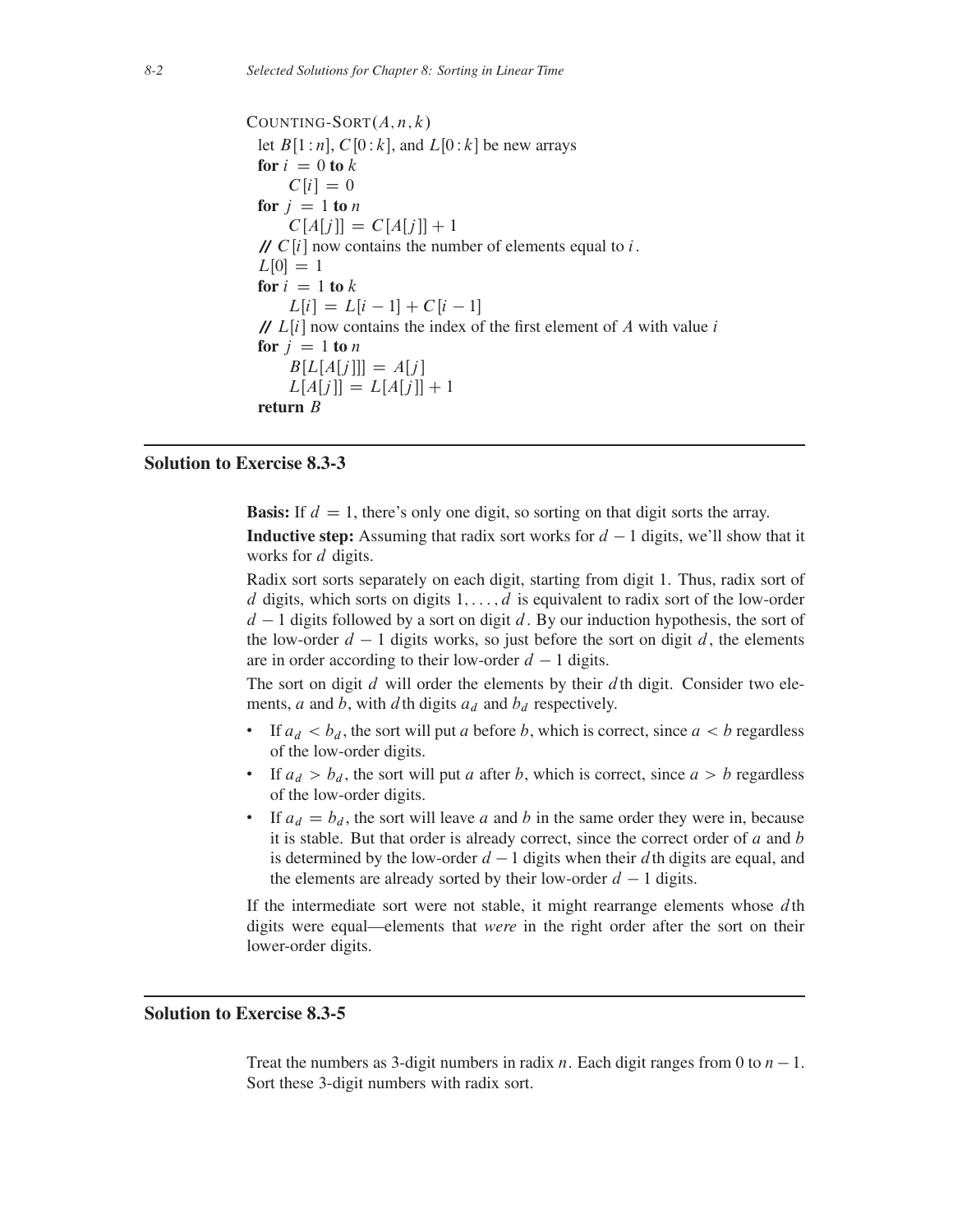There are 3 calls to counting sort, each taking  $\Theta(n + n) = \Theta(n)$  time, so that the total time is  $\Theta(n)$ .

#### **Solution to Problem 8-1**

*a.* For a comparison algorithm A to sort, no two input permutations can reach the same leaf of the decision tree, so that there must be at least  $n!$  leaves reached in  $T_A$ , one for each possible input permutation. Since A is a deterministic algorithm, it must always reach the same leaf when given a particular permutation as input, so at most  $n!$  leaves are reached (one for each permutation). Therefore exactly  $n!$  leaves are reached, one for each input permutation.

These *n*! leaves will each have probability  $1/n!$ , since each of the *n*! possible permutations is the input with the probability  $1/n!$ . Any remaining leaves will have probability 0, since they are not reached for any input.

Without loss of generality, we can assume for the rest of this problem that paths leading only to 0-probability leaves aren't in the tree, since they cannot affect the running time of the sort. That is, we can assume that  $T_A$  consists of only the  $n!$  leaves labeled  $1/n!$  and their ancestors.

*b.* If  $k > 1$ , then the root of T is not a leaf. All of T's leaves must be leaves in LT and RT. Since every leaf at depth h in LT or RT has depth  $h + 1$  in T,  $D(T)$  must be the sum of  $D(LT)$ ,  $D(RT)$ , and k, the total number of leaves. To prove this last assertion, let  $d_T(x) =$  depth of node x in tree T. Then,

$$
D(T) = \sum_{x \in \text{leaves}(T)} d_T(x)
$$
  
= 
$$
\sum_{x \in \text{leaves}(LT)} d_T(x) + \sum_{x \in \text{leaves}(RT)} d_T(x)
$$
  
= 
$$
\sum_{x \in \text{leaves}(LT)} (d_{LT}(x) + 1) + \sum_{x \in \text{leaves}(RT)} (d_{RT}(x) + 1)
$$
  
= 
$$
\sum_{x \in \text{leaves}(LT)} d_{LT}(x) + \sum_{x \in \text{leaves}(RT)} d_{RT}(x) + \sum_{x \in \text{leaves}(T)} 1
$$
  
= 
$$
D(LT) + D(RT) + k.
$$

- *c.* To show that  $d(k) = \min \{d(i) + d(k i) + k : 1 \le i \le k 1\}$ , we will show separately that  $d(k) \le \min \{d(i) + d(k - i) + k : 1 \le i \le k - 1\}$  and  $d(k) \ge \min \{d(i) + d(k - i) + k : 1 \le i \le k - 1\}.$ 
	- We show that  $d(k) \le \min \{d(i) + d(k i) + k : 1 \le i \le k 1\}$  by showing that  $d(k) \leq d(i) + d(k - i) + k$  for  $i = 1, 2, ..., k - 1$ . By Exercise B.5-4, there are full binary trees with i leaves for any i from 1 to  $k - 1$ . Therefore, we can create decision trees LT with i leaves and RT with  $k - i$  leaves such that  $D(LT) = d(i)$  and  $D(RT) = d(k - i)$ . Construct T such that LT and  $RT$  are the left and right subtrees of T's root, respectively. Then  $d(k)$ 
		- $\langle D(T)$  (by definition of d as minimum  $D(T)$  value)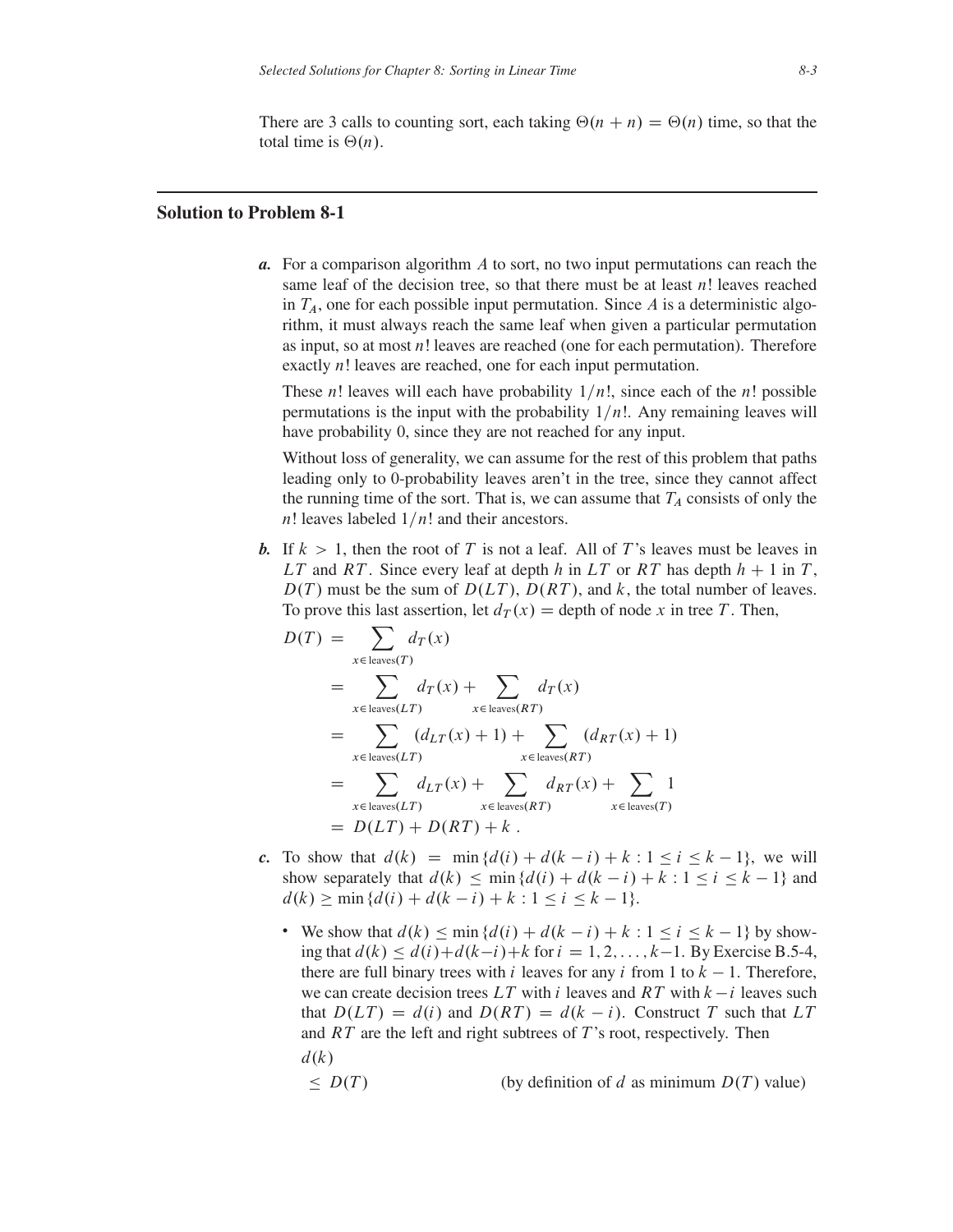$= D(LT) + D(RT) + k$  (by part (b))  $= d(i) + d(k - i) + k$  (by choice of LT and RT).

We show that  $d(k) \ge \min \{d(i) + d(k - i) + k : 1 \le i \le k - 1\}$  by showing that  $d(k) \ge d(i) + d(k - i) + k$ , for some i in {1, 2, ..., k - 1}. Take the tree T with k leaves such that  $D(T) = d(k)$ , let LT and RT be T's left and right subtree, respectively, and let  $i$  be the number of leaves in  $LT$ . Then  $k - i$  is the number of leaves in RT and

$$
d(k)
$$

$$
= D(T) \t\t (by choice of T)
$$

 $= D(LT) + D(RT) + k$  (by part (b))

$$
\geq d(i) + d(k - i) + k
$$
 (by definition of *d* as minimum *D(T)* value).

Neither i nor  $k - i$  can be 0 (and hence  $1 \le i \le k - 1$ ), since if one of these were 0, either  $LT$  or  $RT$  would contain all k leaves of  $T$ . The root of  $T$  would have only one child, so that  $T$  would not be a full binary tree and hence not a decision tree.

*d.* Let  $f_k(i) = i \lg i + (k - i) \lg(k - i)$ . To find the value of i that minimizes  $f_k$ , find the *i* for which the derivative of  $f_k$  with respect to *i* is 0:

$$
f'_k(i) = \frac{d}{di} \left( \frac{i \ln i + (k-i) \ln(k-i)}{\ln 2} \right)
$$

$$
= \frac{\ln i + 1 - \ln(k-i) - 1}{\ln 2}
$$

$$
= \frac{\ln i - \ln(k-i)}{\ln 2}
$$

is 0 at  $i = k/2$ . To verify that this is indeed a minimum (not a maximum), check that the second derivative of  $f_k$  is positive at  $i = k/2$ :

$$
f_k''(i) = \frac{d}{di} \left( \frac{\ln i - \ln(k - i)}{\ln 2} \right)
$$

$$
= \frac{1}{\ln 2} \left( \frac{1}{i} + \frac{1}{k - i} \right).
$$

$$
f_k''(k/2) = \frac{1}{\ln 2} \left( \frac{2}{k} + \frac{2}{k} \right)
$$

$$
= \frac{1}{\ln 2} \cdot \frac{4}{k}
$$

$$
> 0 \qquad \text{(since } k > 1).
$$

Now we use substitution to prove  $d(k) = \Omega(kb \lg k)$ . The base case of the induction is satisfied because  $d(1) \ge 0 = c \cdot 1 \cdot \lg 1$  for any constant c. For the inductive step, assume that  $d(i) \geq c i \lg i$  for  $1 \leq i \leq k - 1$ , where c is some constant to be determined:

$$
d(k) = \min \{ d(i) + d(k - i) + k : 1 \le i \le k - 1 \}
$$
  
\n
$$
\ge \min \{ c(i \lg i + (k - i) \lg(k - i)) + k : 1 \le i \le k - 1 \}
$$
  
\n
$$
= c \left( \frac{k}{2} \lg \frac{k}{2} + \left( k - \frac{k}{2} \right) \lg \left( k - \frac{k}{2} \right) \right) + k
$$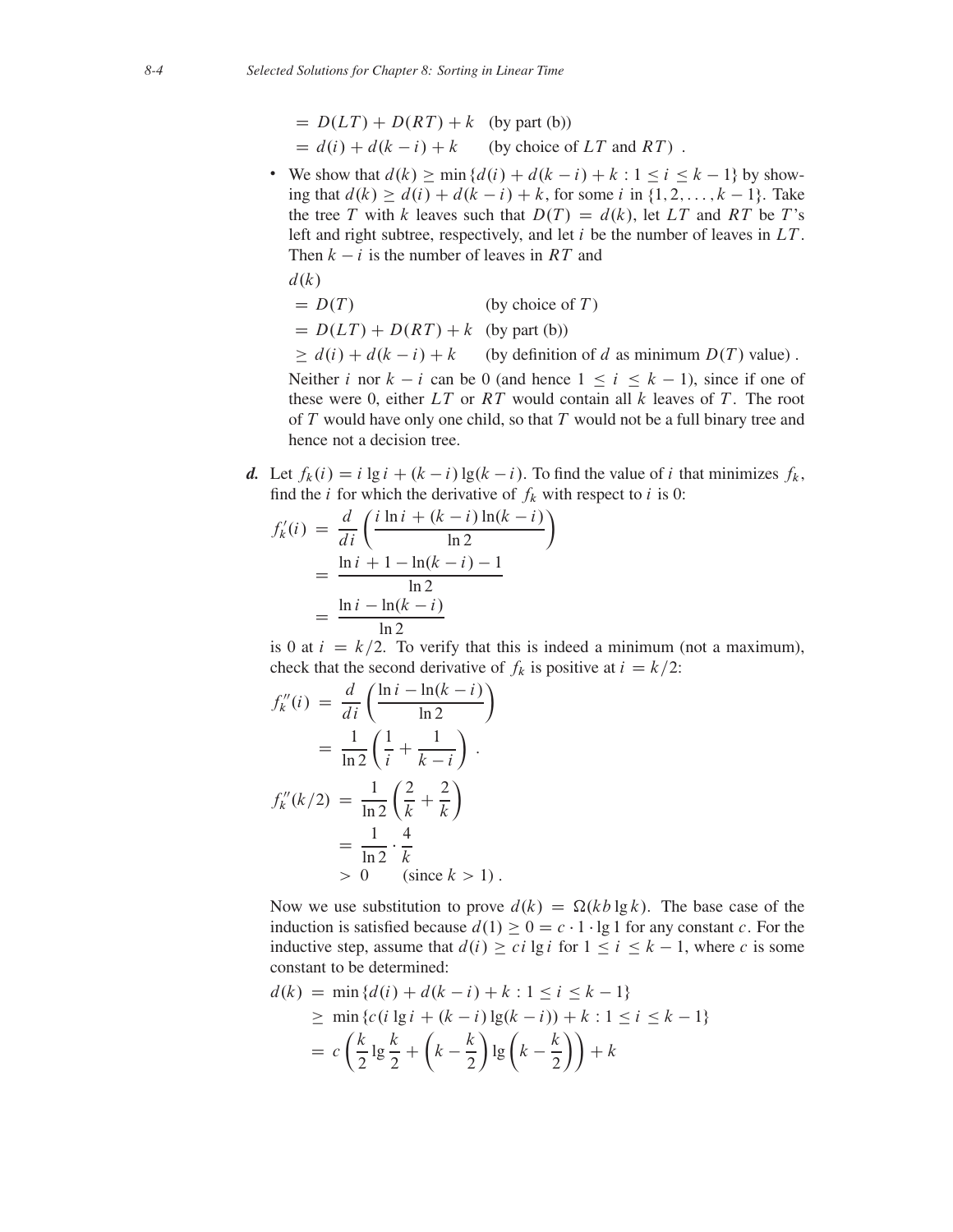$$
= ck \lg \left(\frac{k}{2}\right) + k
$$
  
\n
$$
= c(k \lg k - k) + k
$$
  
\n
$$
= ck \lg k + (k - ck)
$$
  
\n
$$
\ge ck \lg k \quad \text{if } c \le 1,
$$
  
\nand so  $d(k) = \Omega(k \lg k).$ 

*e.* Using the result of part (d) and the fact that  $T_A$  (as modified in our solution to part (a)) has  $n!$  leaves, we can conclude that

 $D(T_A) \geq d(n!) = \Omega(n! \lg(n))$ .

 $D(T_A)$  is the sum of the decision-tree path lengths for sorting all input permutations, and the path lengths are proportional to the run time. Since the  $n!$ permutations have equal probability  $1/n!$ , the expected time to sort n random elements (one input permutation) is the total time for all permutations divided by  $n!$ :

$$
\frac{\Omega(n! \lg(n!))}{n!} = \Omega(\lg(n!)) = \Omega(n \lg n) .
$$

*f.* We will show how to modify a randomized decision tree (algorithm) to define a deterministic decision tree (algorithm) that is at least as good as the randomized one in terms of the average number of comparisons.

At each randomized node, pick the child with the smallest subtree (the subtree with the smallest average number of comparisons on a path to a leaf). Delete all the other children of the randomized node and splice out the randomized node itself.

The deterministic algorithm corresponding to this modified tree still works, because the randomized algorithm worked no matter which path was taken from each randomized node.

The average number of comparisons for the modified algorithm is no larger than the average number for the original randomized tree, since we discarded the higher-average subtrees in each case. In particular, each time we splice out a randomized node, we leave the overall average less than or equal to what it was, because

- the same set of input permutations reaches the modified subtree as before, but those inputs are handled in less than or equal to average time than before, and
- the rest of the tree is unmodified.

The randomized algorithm thus takes at least as much time on average as the corresponding deterministic one. (We've shown that the average-case running time for a deterministic comparison sort is  $\Omega(n \lg n)$ , hence the expected time for a randomized comparison sort is also  $\Omega(n \lg n)$ .)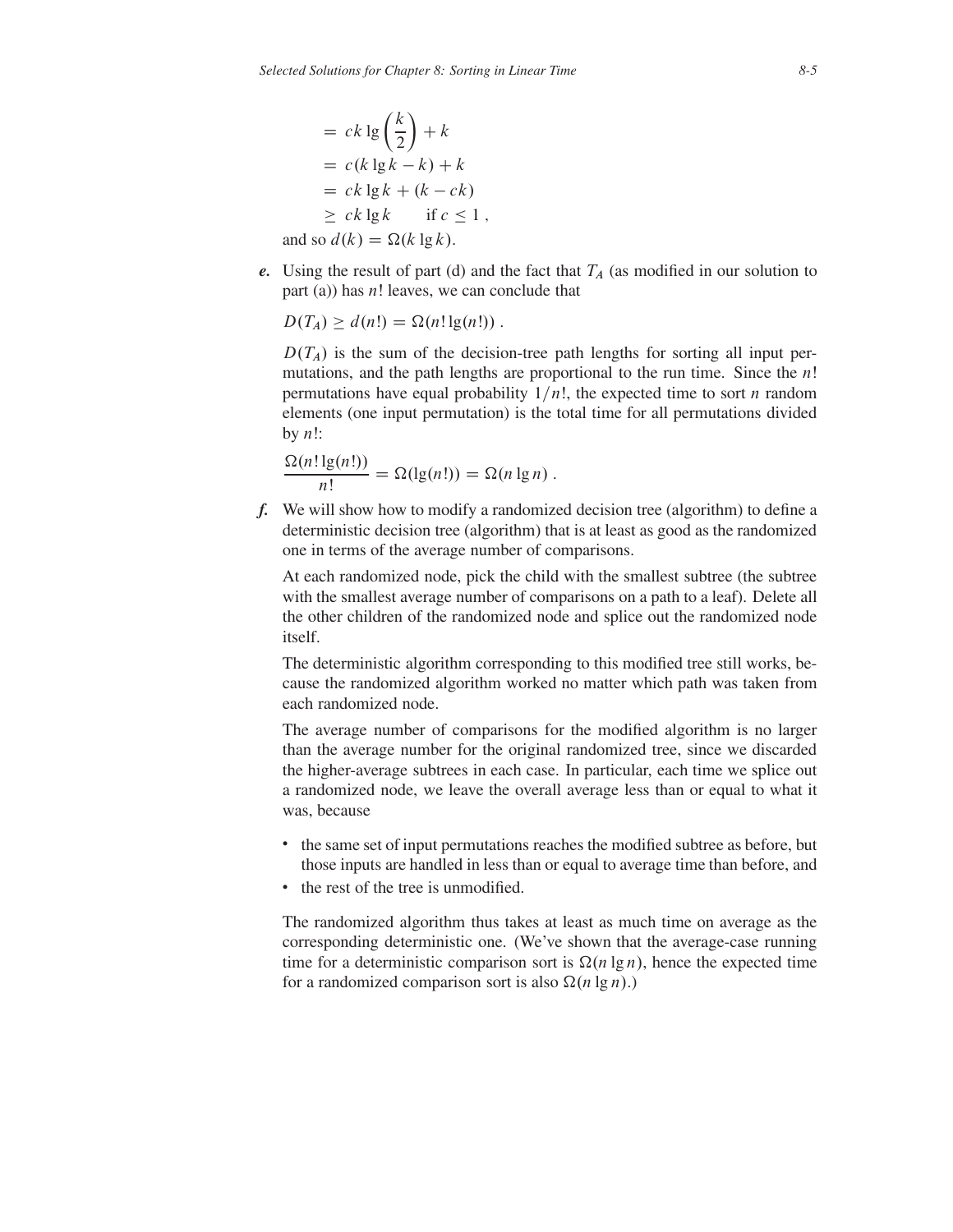# **Selected Solutions for Chapter 9: Medians and Order Statistics**

#### **Solution to Exercise 9.3-1**

For groups of 7, the algorithm still works in linear time. The number  $g$  of groups is at most  $n/7$ . There are at least  $4(\lfloor g/2 \rfloor + 1) \geq 2g$  elements greater than or equal to the pivot, and at least  $4\left\lceil g/2\right\rceil > 2g$  elements less than or equal to the pivot. That leaves at most  $7g - 2g = 5g \le 5n/7$  elements in the recursive call. The recurrence becomes  $T(n) \leq T(n/7) + T(5n/7) + O(n)$ , which you can show by substitution has the solution  $T(n) = O(n)$ .

In fact, any odd group size  $\geq$  5 works in linear time.

#### **Solution to Exercise 9.3-3**

A modification to quicksort that allows it to run in  $O(n \lg n)$  time in the worst case uses the deterministic PARTITION-AROUND procedure that takes an element to partition around as an input parameter.

SELECT takes an array A, the bounds p and r of the subarray in A, and the rank i of an order statistic, and in time linear in the size of the subarray  $A[p:r]$  it returns the *i*th smallest element in  $A[p:r]$ .

BEST-CASE-QUICKSORT $(A, p, r)$ 

**if**  $p < r$  $i = \lfloor (r - p + 1)/2 \rfloor$  $x = \text{SELECT}(A, p, r, i)$  $q =$  PARTITION-AROUND $(A, p, r, x)$ BEST-CASE-QUICKSORT $(A, p, q - 1)$ BEST-CASE-QUICKSORT $(A, q + 1, r)$ 

For an n-element array, the largest subarray that BEST-CASE-QUICKSORT recurses on has  $n/2$  elements. This situation occurs when  $n = r - p + 1$  is even; then the subarray  $A[q + 1:r]$  has  $n/2$  elements, and the subarray  $A[p : q - 1]$  has  $n/2 - 1$  elements.

Because BEST-CASE-QUICKSORT always recurses on subarrays that are at most half the size of the original array, the recurrence for the worst-case running time is  $T(n) \leq 2T(n/2) + \Theta(n) = O(n \lg n).$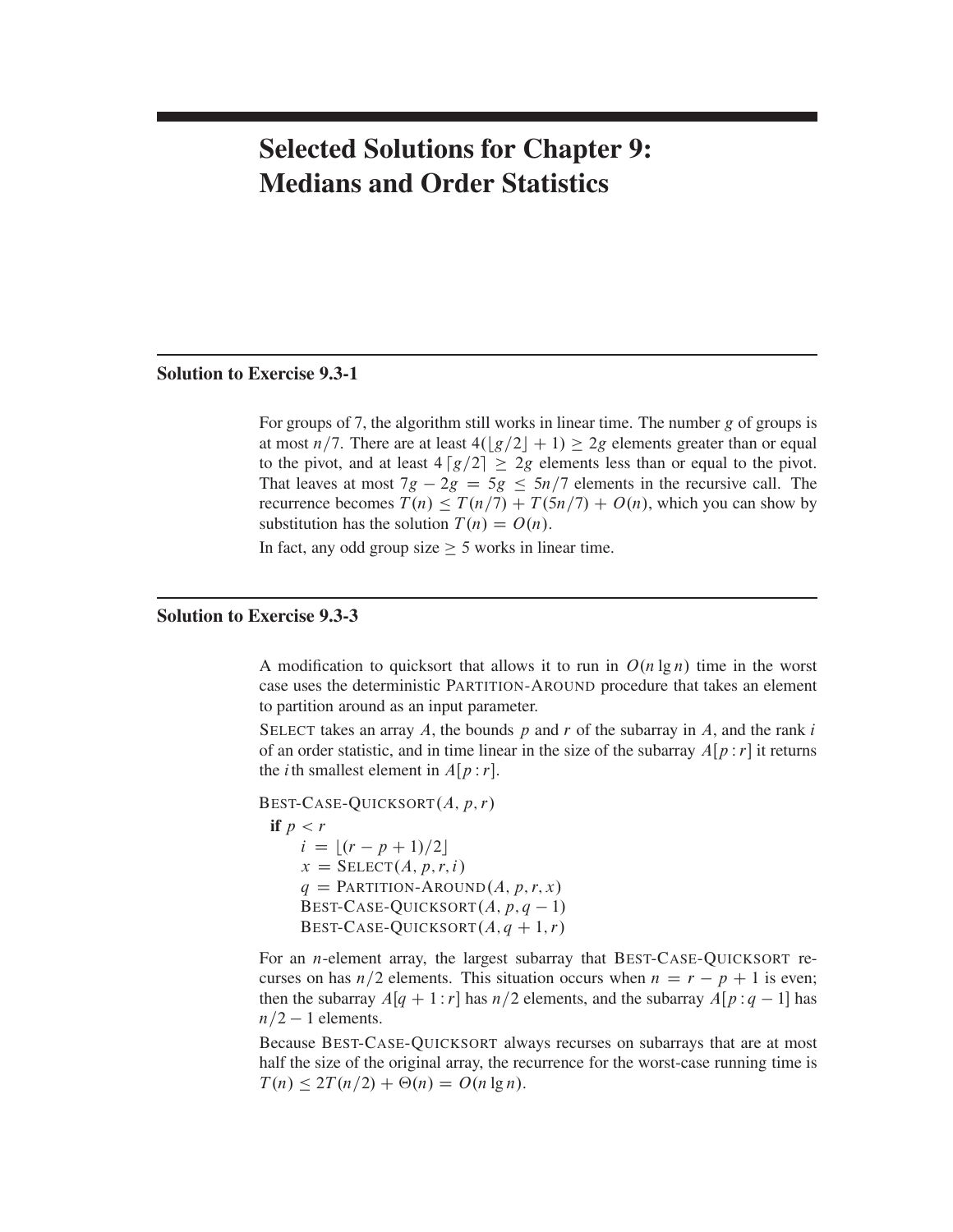#### **Solution to Exercise 9.3-6**

Let the procedure MEDIAN take as parameters an array  $A$  and subarray indices  $p$ and r and return the value of the median element of  $A[p:r]$  in  $O(n)$  time in the worst case.

Given MEDIAN, here is a linear-time algorithm  $SELECT'$  for finding the *i*th smallest element in  $A[p:r]$ . This algorithm uses the deterministic PARTITION-AROUND procedure that takes an element to partition around as an input parameter.

```
\text{SELECT}'(A, p, r, i)if p == rreturn A[p]x = \text{MEDIAN}(A, p, r)q = PARTITION-AROUND(A, p, r, x)k = q - p + 1if i == kreturn A[q]elseif i < kreturn SELECT'(A, p, q - 1, i)else return SELECT'(A, q + 1, r, i - k)
```
Because x is the median of  $A[p:r]$ , each subarray  $A[p:q-1]$  and  $A[q+1:r]$  has at most half the number of elements of  $A[p:r]$ . The recurrence for the worst-case running time of SELECT' is  $T(n) \leq T(n/2) + O(n) = O(n)$ .

#### **Solution to Problem 9-1**

Assume that the numbers start out in an array.

*a.* Sort the numbers using merge sort or heapsort, which take  $\Theta(n \lg n)$  worst-case time. (Don't use quicksort or insertion sort, which can take  $\Theta(n^2)$  time.) Put the i largest elements (directly accessible in the sorted array) into the output array, taking  $\Theta(i)$  time.

Total worst-case running time:  $\Theta(n \lg n + i) = \Theta(n \lg n)$  (because  $i \leq n$ ).

- *b.* Implement the priority queue as a heap. Build the heap using BUILD-HEAP, which takes  $\Theta(n)$  time, then call HEAP-EXTRACT-MAX *i* times to get the *i* largest elements, in  $\Theta(i \lg n)$  worst-case time, and store them in reverse order of extraction in the output array. The worst-case extraction time is  $\Theta(i \lg n)$ because
	- *i* extractions from a heap with  $O(n)$  elements takes  $i \cdot O(\lg n) = O(i \lg n)$ time, and
	- half of the *i* extractions are from a heap with  $\geq n/2$  elements, so those  $i/2$ extractions take  $(i/2)\Omega(\lg(n/2)) = \Omega(i \lg n)$  time in the worst case.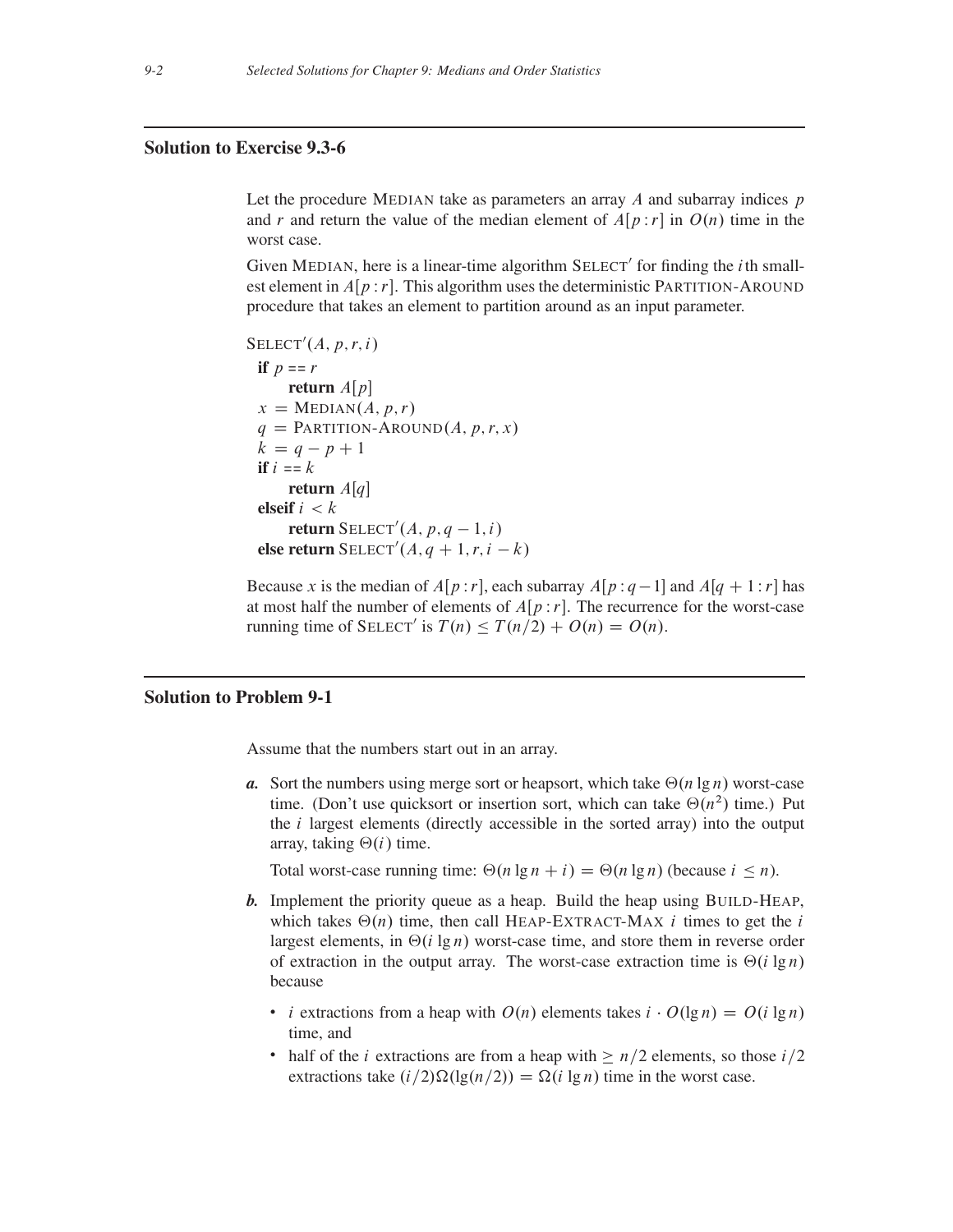Total worst-case running time:  $\Theta(n + i \lg n)$ .

*c.* Use the SELECT algorithm of Section 9.3 to find the *i*th largest number in  $\Theta(n)$ time. Partition around that number in  $\Theta(n)$  time. Sort the *i* largest numbers in  $\Theta(i \lg i)$  worst-case time (with merge sort or heapsort).

Total worst-case running time:  $\Theta(n + i \lg i)$ .

Note that method (c) is always asymptotically at least as good as the other two methods, and that method (b) is asymptotically at least as good as (a).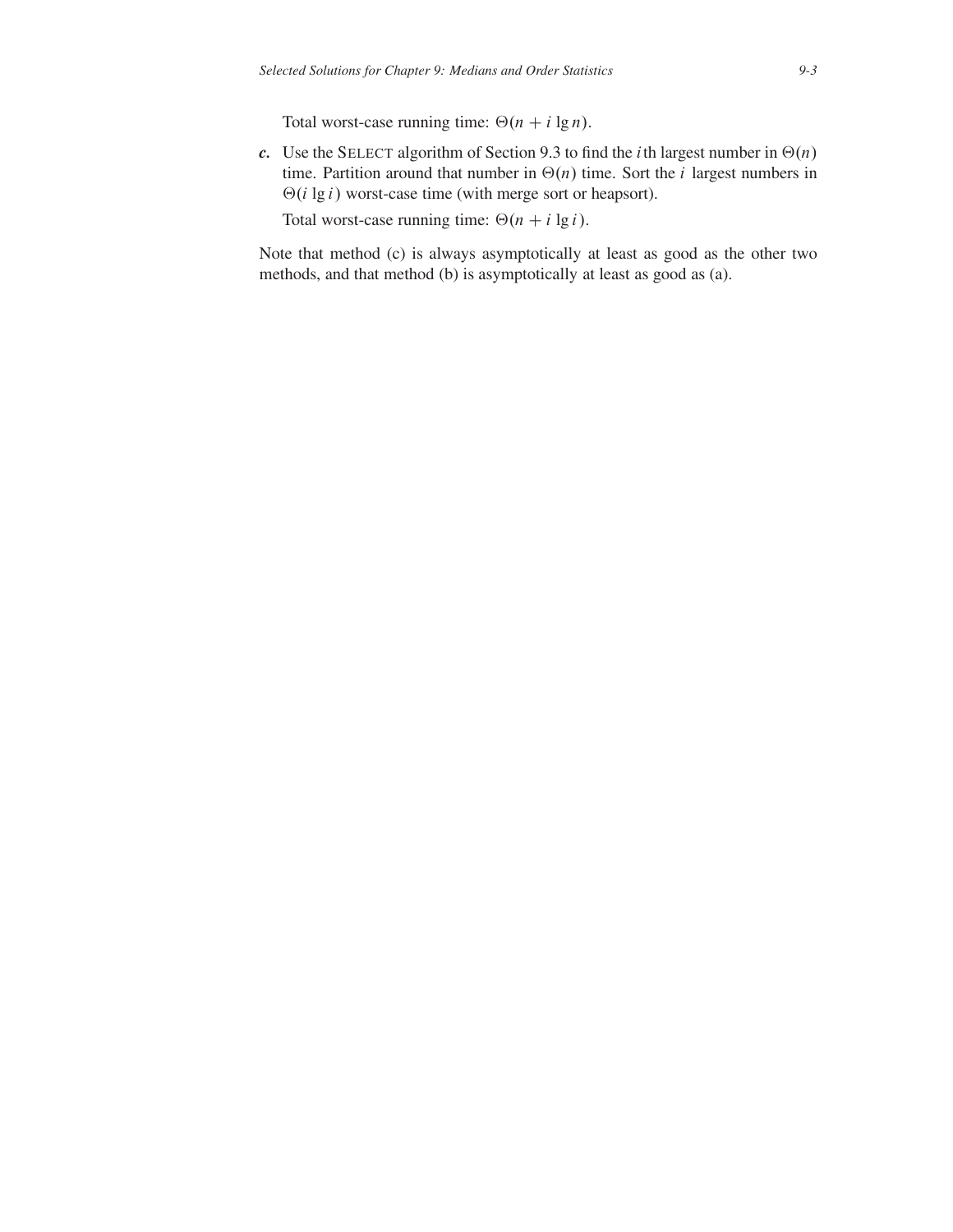**Selected Solutions for Chapter 10: Elementary Data Structures**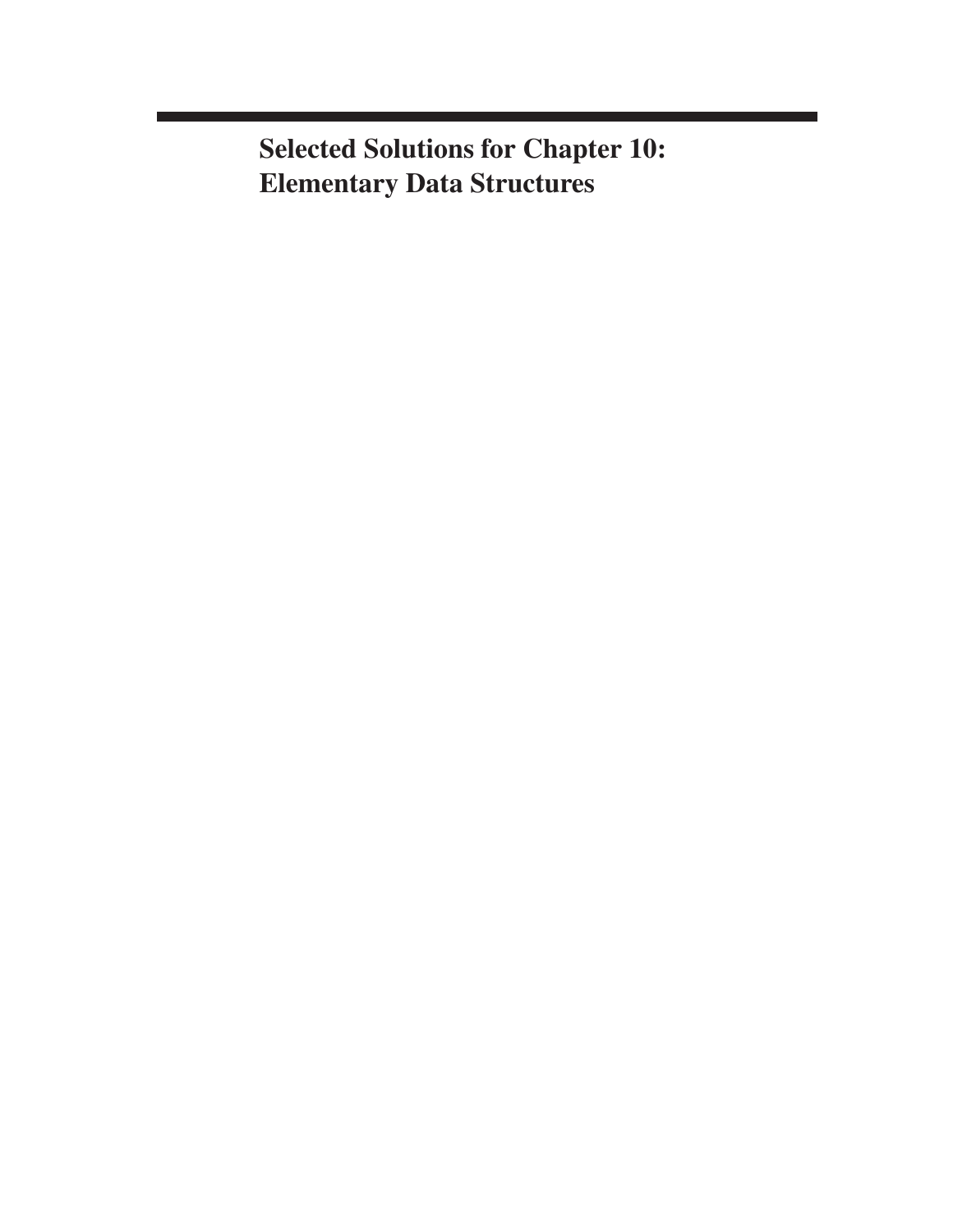# **Selected Solutions for Chapter 11: Hash Tables**

#### **Solution to Exercise 11.2-1**

For each pair of keys k, l, where  $k \neq l$ , define the indicator random variable  $X_{kl} =$  $I\{h(k) = h(l)\}\.$  Since we assume independent uniform hashing, Pr  $\{X_{kl} = 1\}$  =  $Pr\{h(k) = h(l)\} = 1/m$ , and so  $E[X_{kl}] = 1/m$ .

Now define the random variable  $Y$  to be the total number of collisions, so that  $Y = \sum_{k \neq l} X_{kl}$ . The expected number of collisions is

$$
E[Y] = E\left[\sum_{k \neq l} X_{kl}\right]
$$
  
=  $\sum_{k \neq l} E[X_{kl}]$  (linearity of expectation)  
=  $\binom{n}{2} \frac{1}{m}$   
=  $\frac{n(n-1)}{2} \cdot \frac{1}{m}$   
=  $\frac{n(n-1)}{2m}$ .

#### **Solution to Exercise 11.2-4**

The flag in each slot will indicate whether the slot is free.

- A free slot is in the free list, a doubly linked list of all free slots in the table. The slot thus contains two pointers.
- A used slot contains an element and a pointer (possibly NIL) to the next element that hashes to this slot. (Of course, that pointer points to another slot in the table.)

#### **Operations**

*Insertion:*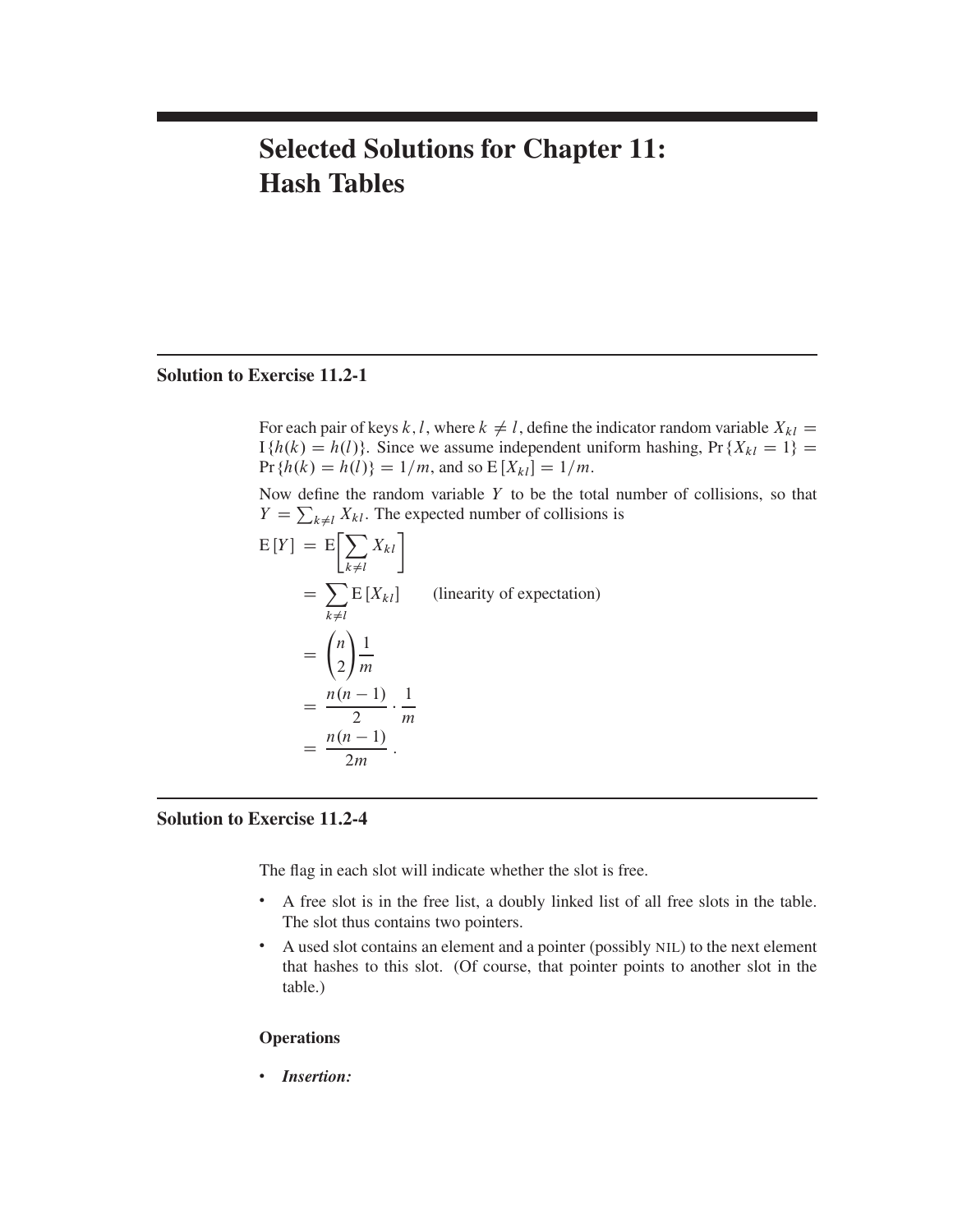- If the element hashes to a free slot, just remove the slot from the free list and store the element there (with a NIL pointer). The free list must be doubly linked in order for this deletion to run in  $O(1)$  time.
- If the element hashes to a used slot  $j$ , check whether the element  $x$  already there "belongs" there (its key also hashes to slot  $j$ ).
	- If so, add the new element to the chain of elements in this slot. To do so, allocate a free slot (e.g., take the head of the free list) for the new element and put this new slot at the head of the list pointed to by the hashed-to slot  $(j)$ .
	- If not, x is part of another slot's chain. Move it to a new slot by allocating one from the free list, copying the old slot's  $(j's)$  contents (element x and pointer) to the new slot, and updating the pointer in the slot that pointed to  $j$  to point to the new slot. Then insert the new element in the now-empty slot as usual.

To update the pointer to  $j$ , it is necessary to find it by searching the chain of elements starting in the slot  $x$  hashes to.

- **Deletion:** Let *j* be the slot the element *x* to be deleted hashes to.
	- If x is the only element in  $j$  ( $j$  doesn't point to any other entries), just free the slot, returning it to the head of the free list.
	- If x is in j but there's a pointer to a chain of other elements, move the first pointed-to entry to slot  $j$  and free the slot it was in.
	- If x is found by following a pointer from  $j$ , just free x's slot and splice it out of the chain (i.e., update the slot that pointed to  $x$  to point to  $x$ 's successor).
- *Searching:* Check the slot the key hashes to, and if that is not the desired element, follow the chain of pointers from the slot.

All the operations take expected  $O(1)$  times for the same reason they do with the version in the book: The expected time to search the chains is  $O(1 + \alpha)$ regardless of where the chains are stored, and the fact that all the elements are stored in the table means that  $\alpha \leq 1$ . If the free list were singly linked, then operations that involved removing an arbitrary slot from the free list would not run in  $O(1)$  time.

#### **Solution to Problem 11-3**

*a.* A particular key is hashed to a particular slot with probability  $1/n$ . Suppose we select a specific set of  $k$  keys. The probability that these  $k$  keys are inserted into the slot in question and that all other keys are inserted elsewhere is

$$
\left(\frac{1}{n}\right)^k \left(1 - \frac{1}{n}\right)^{n-k}
$$

Since there are  $\binom{n}{k}$  $\binom{n}{k}$  ways to choose our k keys, we get

:

$$
Q_k = \left(\frac{1}{n}\right)^k \left(1 - \frac{1}{n}\right)^{n-k} \binom{n}{k}.
$$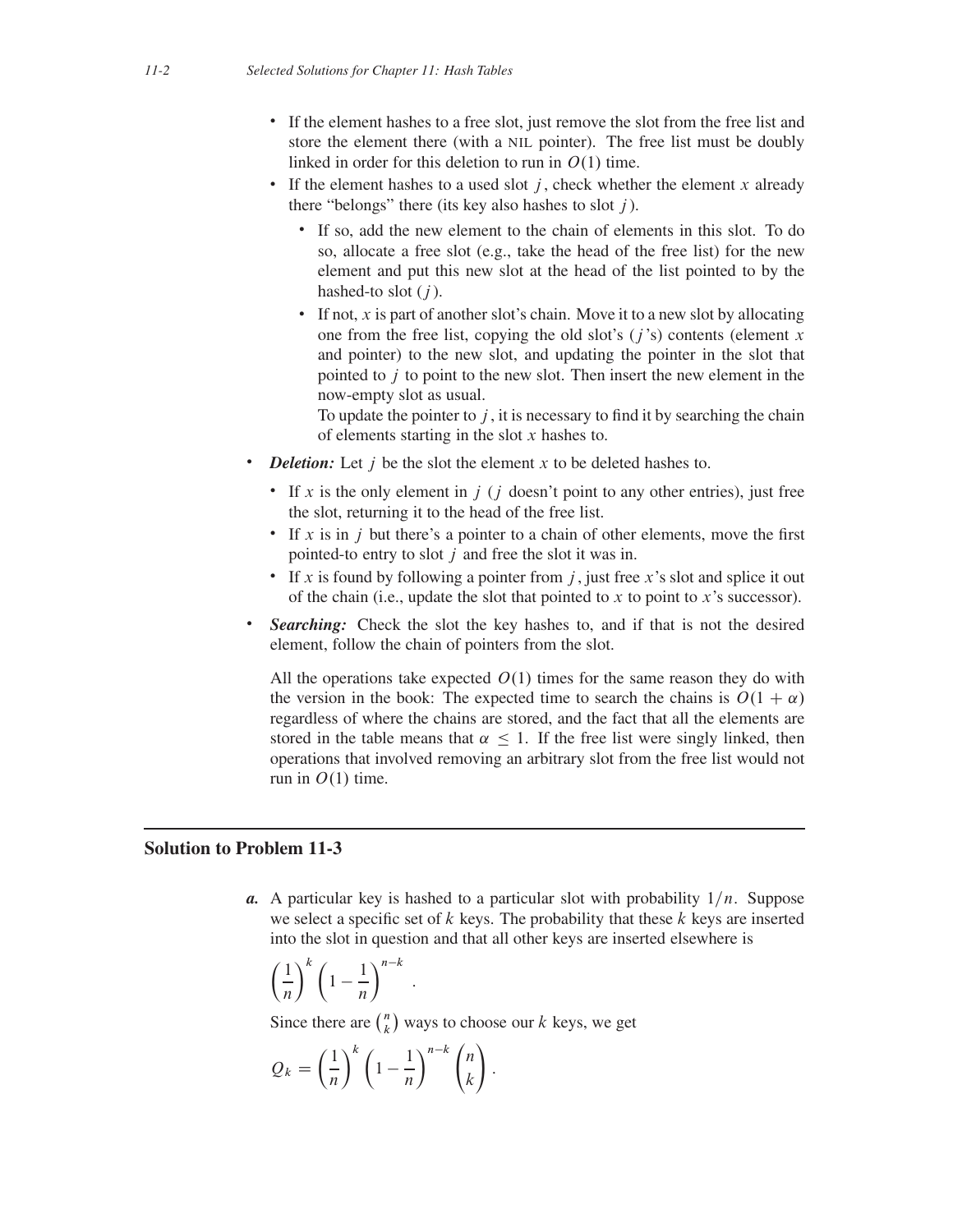- *b.* For  $i = 1, 2, ..., n$ , let  $X_i$  be a random variable denoting the number of keys that hash to slot i, and let  $A_i$  be the event that  $X_i = k$ , i.e., that exactly k keys hash to slot *i*. From part (a), we have Pr  $\{A\} = Q_k$ . Then,
	- $P_k = \Pr \{M = k\}$  $=$  Pr {max { $X_i : 1 \le i \le n$ } =  $k$ } = Pr {there exists i such that  $X_i = k$  and that  $X_i \le k$  for  $i = 1, 2, ..., n$ }  $\leq$  Pr {there exists i such that  $X_i = k$ }  $=$  Pr { $A_1 \cup A_2 \cup \cdots \cup A_n$ }  $\leq$  Pr {A<sub>1</sub>} + Pr {A<sub>2</sub>} +  $\cdots$  + Pr {A<sub>n</sub>} (by inequality (C.21))  $= n O_k$ .
- *c.* We start by showing two facts. First,  $1 1/n < 1$  and  $n k \ge 0$ , which imply that  $(1 - 1/n)^{n-k} \le 1$ . Second,  $n!/(n - k)! = n \cdot (n - 1) \cdot (n - 2)$  $\cdots (n - k + 1) < n^k$ . Using these facts, along with the simplification  $k! >$  $(k/e)^k$  of equation (3.25), we have

$$
Q_k = \left(\frac{1}{n}\right)^k \left(1 - \frac{1}{n}\right)^{n-k} \frac{n!}{k!(n-k)!}
$$
  
\n
$$
\leq \frac{n!}{n^k k!(n-k)!} \qquad ((1 - 1/n)^{n-k} < 1)
$$
  
\n
$$
< \frac{1}{k!} \qquad (n!/(n-k)! < n^k)
$$
  
\n
$$
< \frac{e^k}{k^k} \qquad (k! > (k/e)^k) .
$$

*d.* Notice that when  $n = 2$ , lg lg  $n = 0$ , so to be precise, we need to assume that  $n \geq 3$ .

In part (c), we showed that  $Q_k < e^k/k^k$  for any k; in particular, this inequality holds for  $k_0$ . Thus, it suffices to show that  $e^{k_0}/k_0^{k_0} < 1/n^3$  or, equivalently, that  $n^3 < k_0^{k_0}/e^{k_0}$ .

Taking logarithms of both sides gives an equivalent condition:

$$
3\lg n < k_0(\lg k_0 - \lg e)
$$
\n
$$
= \frac{c\lg n}{\lg\lg n}(\lg c + \lg\lg n - \lg\lg\lg n - \lg e).
$$

Dividing both sides by  $\lg n$  gives the condition

$$
3 < \frac{c}{\lg \lg n} (\lg c + \lg \lg n - \lg \lg \lg n - \lg e)
$$
\n
$$
= c \left( 1 + \frac{\lg c - \lg e}{\lg \lg n} - \frac{\lg \lg \lg n}{\lg \lg n} \right).
$$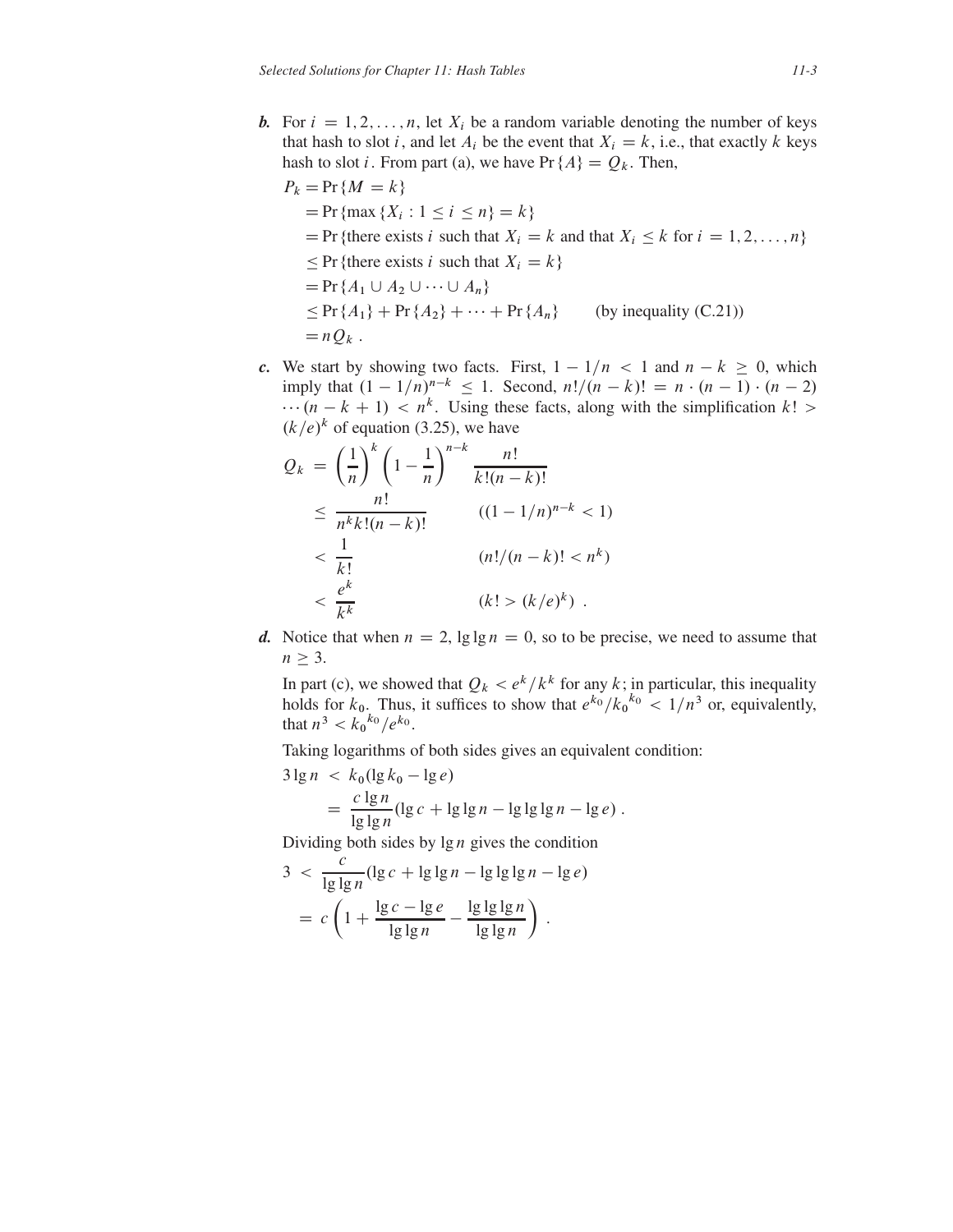Let  $x$  be the last expression in parentheses:

$$
x = \left(1 + \frac{\lg c - \lg e}{\lg \lg n} - \frac{\lg \lg \lg n}{\lg \lg n}\right)
$$

We need to show that there exists a constant  $c > 1$  such that  $3 < cx$ .

:

Noting that  $\lim_{n\to\infty} x = 1$ , we see that there exists  $n_0$  such that  $x \ge 1/2$  for all  $n \ge n_0$ . Thus, any constant  $c > 6$  works for  $n \ge n_0$ .

We handle smaller values of *n*—in particular,  $3 \le n < n_0$ —as follows. Since  $n$  is constrained to be an integer, there are a finite number of  $n$  in the range  $3 \leq n < n_0$ . We can evaluate the expression x for each such value of n and determine a value of c for which  $3 < cx$  for all values of n. The final value of c that we use is the larger of

- 6, which works for all  $n \ge n_0$ , and
- max  $\{c : 3 < c \times \text{ and } 3 \le n < n_0\}$ , i.e., the largest value of c that we chose for the range  $3 \leq n < n_0$ .

Thus, we have shown that  $Q_{k_0} < 1/n^3$ , as desired.

To see that  $P_k < 1/n^2$  for  $k \ge k_0$ , we observe that by part (b),  $P_k \le nQ_k$ for all k. Choosing  $k = k_0$  gives  $P_{k_0} \le nQ_{k_0} < n \cdot (1/n^3) = 1/n^2$ . For  $k > k_0$ , we will show that we can pick the constant c such that  $Q_k < 1/n^3$  for all  $k \geq k_0$ , and thus conclude that  $P_k < 1/n^2$  for all  $k \geq k_0$ .

To pick c as required, we let c be large enough that  $k_0 > 3 > e$ . Then  $e/k < 1$ for all  $k \geq k_0$ , and so  $e^k/k^k$  decreases as k increases. Thus,

$$
Q_k < e^k / k^k
$$
\n
$$
\leq e^{k_0} / k^{k_0}
$$
\n
$$
= Q_{k_0}
$$
\n
$$
< 1/n^3
$$
\nfor  $k > k$ 

for  $k \geq k_0$ .

*e.* The expectation of M is

$$
E[M] = \sum_{k=0}^{n} k \cdot Pr{M = k}
$$
  
=  $\sum_{k=0}^{k_0} k \cdot Pr{M = k} + \sum_{k=k_0+1}^{n} k \cdot Pr{M = k}$   
 $\leq \sum_{k=0}^{k_0} k_0 \cdot Pr{M = k} + \sum_{k=k_0+1}^{n} n \cdot Pr{M = k}$   
 $\leq k_0 \sum_{k=0}^{k_0} Pr{M = k} + n \sum_{k=k_0+1}^{n} Pr{M = k}$   
=  $k_0 \cdot Pr{M \leq k_0} + n \cdot Pr{M > k_0}$ ,

which is what we needed to show, since  $k_0 = c \lg n / \lg \lg n$ .

To show that  $E[M] = O(\lg n / \lg \lg n)$ , note that  $Pr\{M \leq k_0\} \leq 1$  and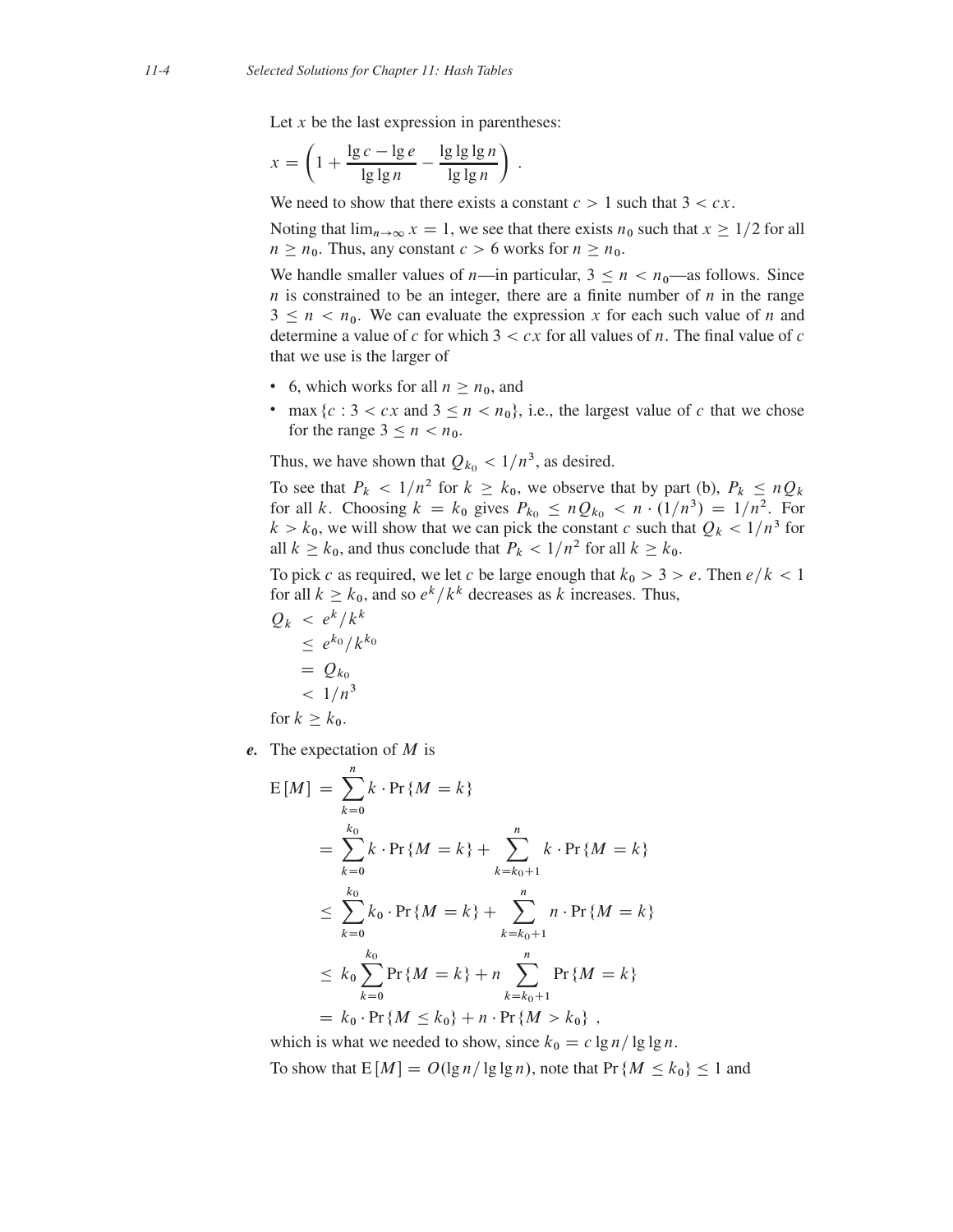$$
\Pr\{M > k_0\} = \sum_{k=k_0+1}^{n} \Pr\{M = k\}
$$
\n
$$
= \sum_{k=k_0+1}^{n} P_k
$$
\n
$$
< \sum_{k=k_0+1}^{n} 1/n^2 \qquad \text{(by part (d))}
$$
\n
$$
< n \cdot (1/n^2)
$$
\n
$$
= 1/n \, .
$$

We conclude that

$$
E[M] \le k_0 \cdot 1 + n \cdot (1/n)
$$
  
=  $k_0 + 1$   
=  $O(\lg n / \lg \lg n)$ .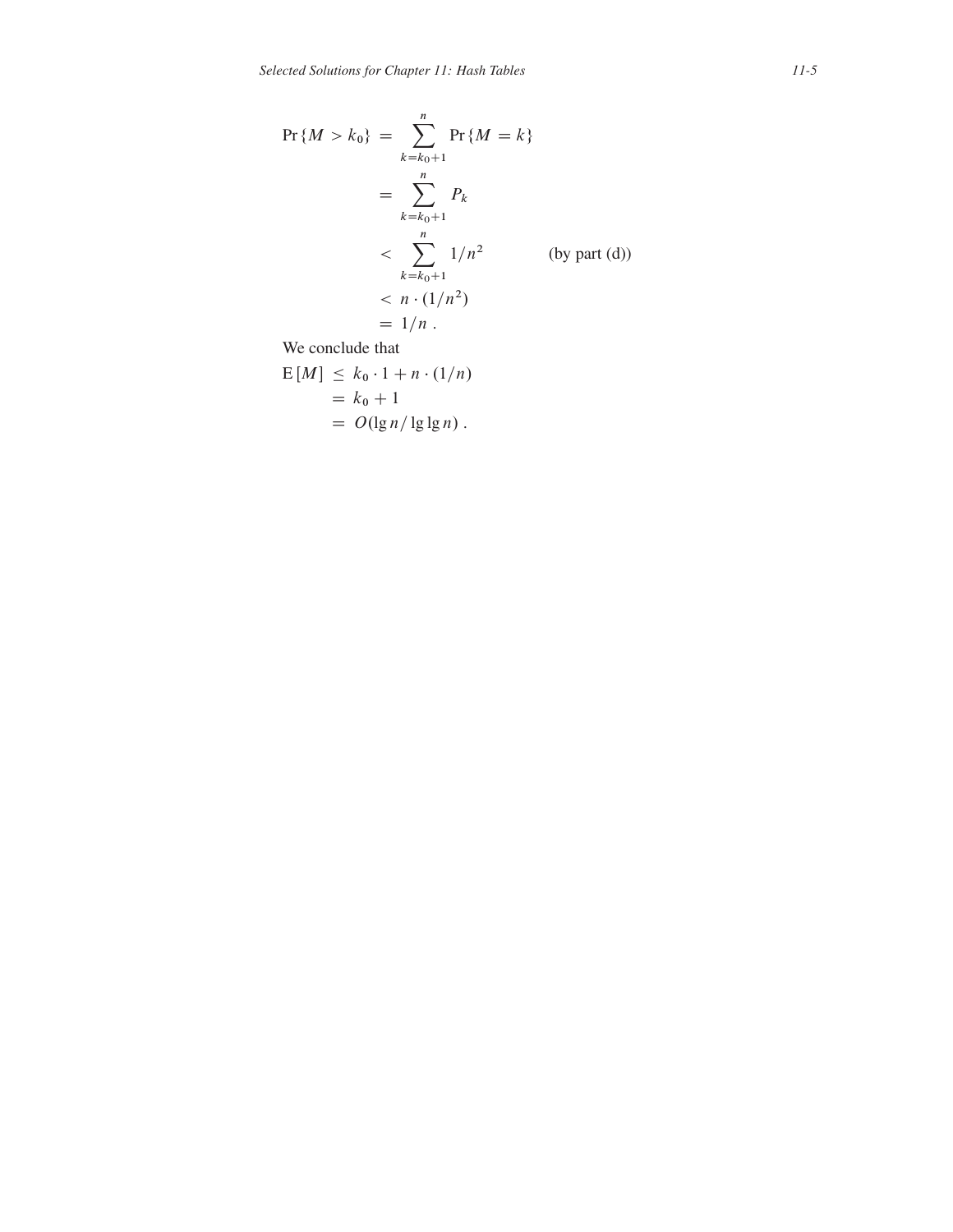# **Selected Solutions for Chapter 12: Binary Search Trees**

### **Solution to Exercise 12.1-2**

In a heap, a node's key is greater than or equal to both of its children's keys. In a binary search tree, a node's key is greater than or equal to its left child's key, but less than or equal to its right child's key.

The heap property, unlike the binary-search-tree property, doesn't help print the nodes in sorted order because it doesn't tell which subtree of a node contains the element to print before that node. In a heap, the largest element smaller than the node could be in either subtree.

Note that if the heap property could be used to print the keys in sorted order in  $O(n)$  time, we would have an  $O(n)$ -time algorithm for sorting, because building the heap takes only  $O(n)$  time. But we know from Theorem 8.1 that a comparison sort must take  $\Omega(n \lg n)$  time.

# **Solution to Exercise 12.2-7**

Note that a call to TREE-MINIMUM followed by  $n - 1$  calls to TREE-SUCCESSOR performs exactly the same inorder walk of the tree as does the procedure INORDER-TREE-WALK. INORDER-TREE-WALK prints the TREE-MINIMUM first, and by definition, the TREE-SUCCESSOR of a node is the next node in the sorted order determined by an inorder tree walk.

This algorithm runs in  $\Theta(n)$  time because:

- It requires  $\Omega(n)$  time to do the *n* procedure calls.
- It traverses each of the  $n 1$  tree edges at most twice, which takes  $O(n)$  time.

To see that each edge is traversed at most twice (once going down the tree and once going up), consider the edge between any node  $u$  and either of its children, node  $v$ . By starting at the root, the walk must traverse  $(u, v)$  downward from u to v, before traversing it upward from  $v$  to  $u$ . The only time the tree is traversed downward is in code of TREE-MINIMUM, and the only time the tree is traversed upward is in code of TREE-SUCCESSOR when looking for the successor of a node that has no right subtree.

Suppose that  $v$  is  $u$ 's left child.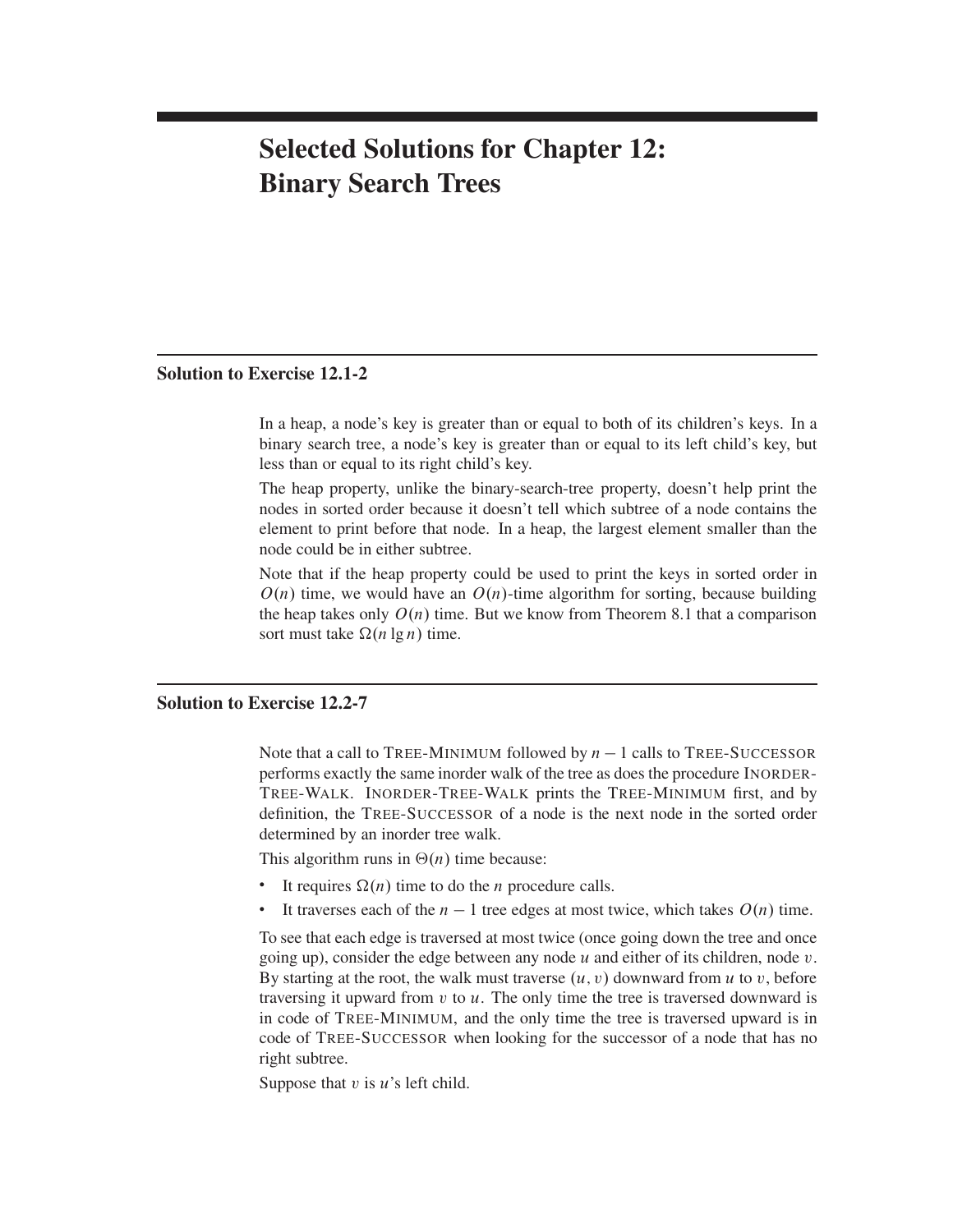- Before printing  $u$ , the walk must print all the nodes in its left subtree, which is rooted at v, guaranteeing the downward traversal of edge  $(u, v)$ .
- $\bullet$  After all nodes in u's left subtree are printed, u must be printed next. Procedure TREE-SUCCESSOR traverses an upward path to  $u$  from the maximum element (which has no right subtree) in the subtree rooted at  $v$ . This path clearly includes edge  $(u, v)$ , and since all nodes in u's left subtree are printed, edge  $(u, v)$  is never traversed again.

Now suppose that  $v$  is  $u$ 's right child.

- After u is printed, TREE-SUCCESSOR( $u$ ) is called. To get to the minimum element in u's right subtree (whose root is v), the edge  $(u, v)$  must be traversed downward.
- After all values in  $u$ 's right subtree are printed, TREE-SUCCESSOR is called on the maximum element (again, which has no right subtree) in the subtree rooted at v. TREE-SUCCESSOR traverses a path up the tree to an element after  $u$ , since u was already printed. Edge  $(u, v)$  must be traversed upward on this path, and since all nodes in u's right subtree have been printed, edge  $(u, v)$  is never traversed again.

Hence, no edge is traversed twice in the same direction.

Therefore, this algorithm runs in  $\Theta(n)$  time.

# **Solution to Exercise 12.3-3**

Here's the algorithm:

 $TREE-SORT(A)$ let  $T$  be an empty binary search tree **for**  $i = 1$  **to** n TREE-INSERT $(T, A[i])$ INORDER-TREE-WALK $(T.root)$ 

Worst case:  $\Theta(n^2)$ , which occurs when a linear chain of nodes results from the repeated TREE-INSERT operations.

Best case:  $\Theta(n \lg n)$ , which occurs when a binary tree of height  $\Theta(\lg n)$  results from the repeated TREE-INSERT operations.

Compared with TREE-INSERT in the text, this version omits assigning to  $z.p$ , but it must maintain the *succ* attributes correctly. The new node  $z$  becomes a child of node y. If  $\zeta$  becomes y's left child, then y should be  $\zeta$ 's successor. The code also needs to find y's predecessor w and set w's successor to be  $\zeta$ . If  $\zeta$  becomes y's right child, things are a little easier. We just need to set  $z$ 's successor as y's successor and then make  $y$ 's successor be  $z$ .

The TRANSPLANT procedure replaces values of the  $p$  attribute by the node returned by calling TREE-PARENT.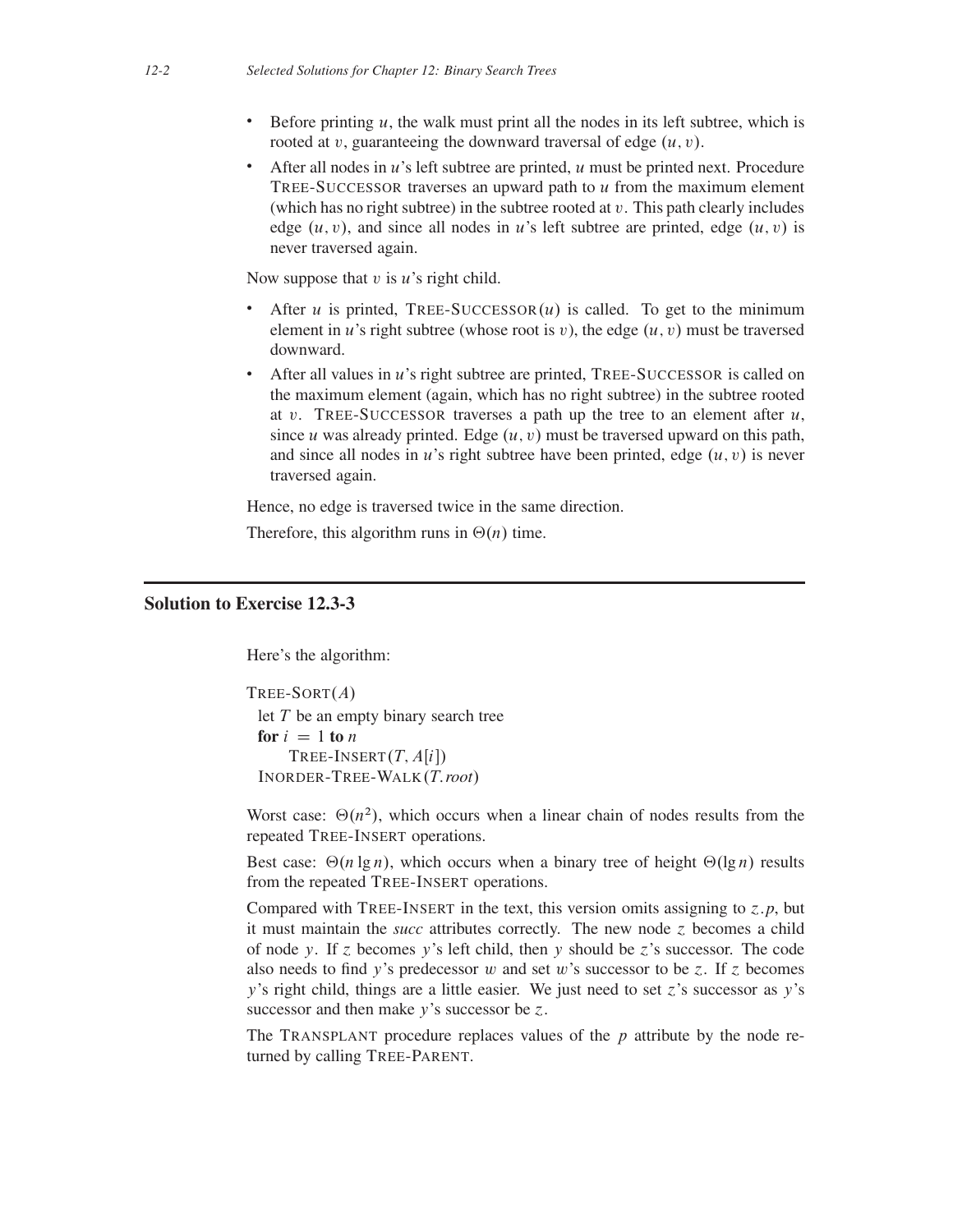```
TRANSPLANT(T, u, v)z = \text{Tree-PARENT}(T, u)if z = NILTroot = v
 elseif u == z. left
     z.left = velse z right = v
```
Finally, TREE-DELETE omits references to the  $p$  attribute and also makes the predecessor of the node  $\zeta$  being deleted have its successor become  $\zeta$ 's successor.

```
TREE-DELETE(T, z)x = \text{Tree-PREDECESSOR}(T, z)if x \neq \text{NIL}x.succ = z.succif z. left == NIL
      TRANSPLANT(T, z, z. right)elseif z. right == NIL
      TRANSPLANT(T, z, z. \textit{left})else y = \text{Tree-MINIMUM}(z.\text{right})if y \neq z. right
          TRANSPLANT(T, y, y, right)y:right = z.right
      TRANSPLANT(T, z, y)y.left = z.left
```
Because each call of TREE-PREDECESSOR and TREE-PARENT takes  $O(h)$  time, both TREE-INSERT and TREE-DELETE take  $O(h)$  time.

# **Solution to Problem 12-2**

To sort the strings of S, first insert them into a radix tree and then use a preorder tree walk to extract them in lexicographically sorted order. The tree walk outputs strings only for nodes that indicate the existence of a string (i.e., those that correspond to tan nodes in Figure 12.5 of the text).

#### *Correctness*

The preorder ordering is the correct order because:

- Any node's string is a prefix of all its descendants' strings and hence belongs before them in the sorted order (rule 2).
- A node's left descendants belong before its right descendants because the corresponding strings are identical up to that parent node, and in the next position the left subtree's strings have 0 whereas the right subtree's strings have 1 (rule 1).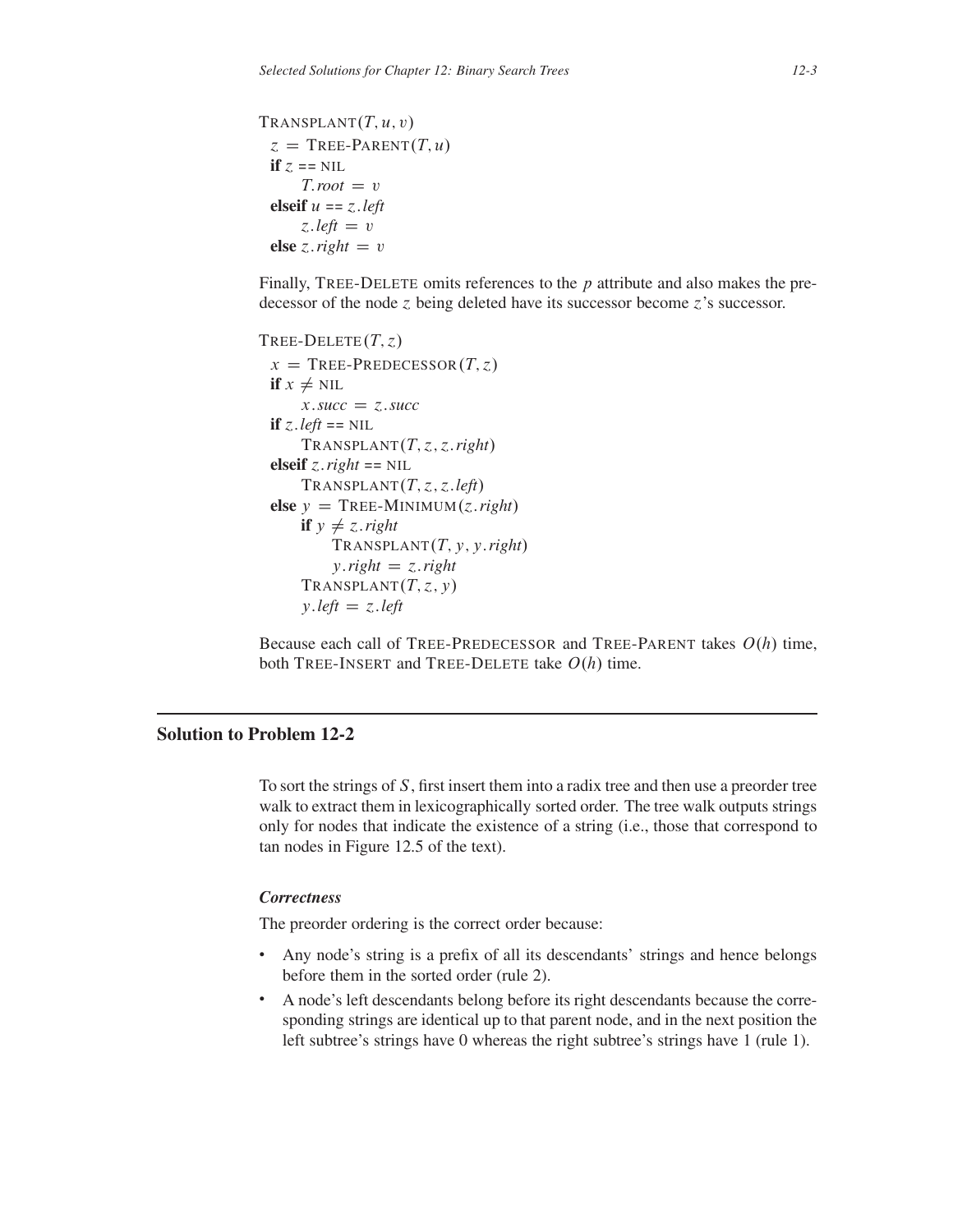#### *Time*

 $\Theta(n)$ .

- Insertion takes  $\Theta(n)$  time, since the insertion of each string takes time proportional to its length (traversing a path through the tree whose length is the length of the string), and the sum of all the string lengths is  $n$ .
- The preorder tree walk takes  $O(n)$  time. It prints the current node and calls itself recursively on the left and right subtrees, so that it takes time proportional to the number of nodes in the tree. The number of nodes is at most 1 plus the sum  $(n)$  of the lengths of the binary strings in the tree, because a length-i string corresponds to a path through the root and i other nodes, but a single node may be shared among many string paths.

Here is pseudocode for the preorder tree walk. It assumes that each node has attributes *left* and *right*, pointing to its children (NIL for children that are not present), and a boolean attribute *string* to indicate whether the node indicates an actual string (i.e., a tan node in Figure 12.5 of the text). The initial call is PREORDER-RADIX-TREE-WALK $(T.root, \varepsilon)$ , where  $\varepsilon$  denotes an empty string. The symbol  $\parallel$  denotes the concatenation of strings.

```
PREORDER-RADIX-TREE-WALK(x, string-so-far)
```
**if**  $x \cdot \text{string} = \text{TRUE}$ print *string*-*so*-*far* **if**  $x$ *. left*  $\neq$  NIL PREORDER-RADIX-TREE-WALK $(x. \text{left}, \text{string-} \text{so-far} \parallel 0)$ **if** x. right  $\neq$  NIL PREORDER-RADIX-TREE-WALK $(x, left, string$ -so- $far \parallel 1$ )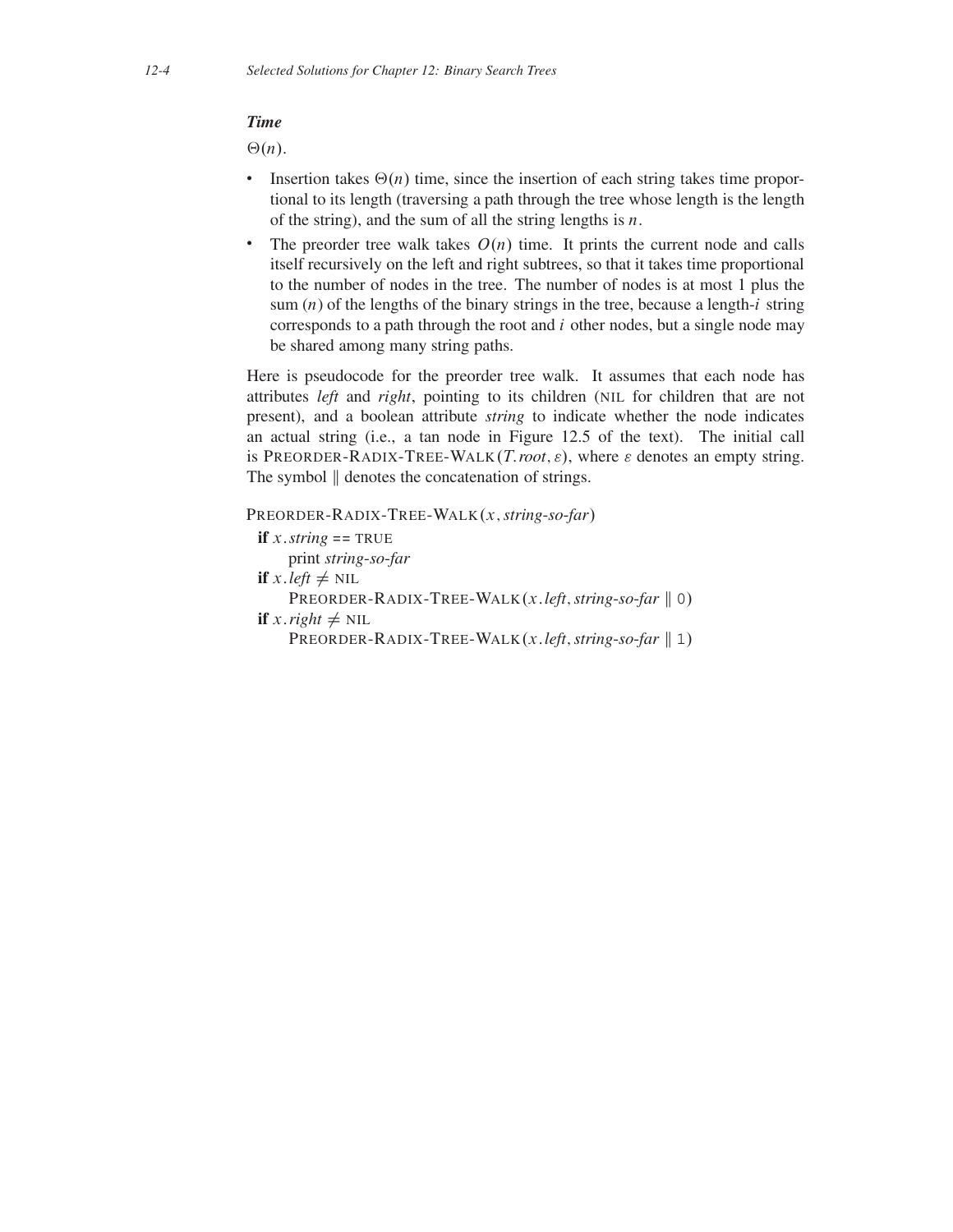# **Selected Solutions for Chapter 13: Red-Black Trees**

### **Solution to Exercise 13.1-4**

After absorbing each red node into its black parent, the degree of each node black node is

- 2, if both children were already black,
- 3, if one child was black and one was red, or
- 4, if both children were red.

All leaves of the resulting tree have the same depth.

### **Solution to Exercise 13.1-5**

In the longest path, at least every other node is black. In the shortest path, at most every node is black. Since the two paths contain equal numbers of black nodes, the length of the longest path is at most twice the length of the shortest path.

We can say this more precisely, as follows:

Since every path contains  $\text{bh}(x)$  black nodes, even the shortest path from x to a descendant leaf has length at least bh $(x)$ . By definition, the longest path from x to a descendant leaf has length height $(x)$ . Since the longest path has bh $(x)$  black nodes and at least half the nodes on the longest path are black (by property 4),  $bh(x) \geq height(x)/2$ , so that

length of longest path  $=$  height $(x) \le 2 \cdot bh(x) \le$  twice length of shortest path.

# **Solution to Exercise 13.3-3**

Note: In the figures below, nodes with a heavy outline are black, and nodes with a regular outline are red.

In Figure 13.5, nodes A, B, and D have black-height  $k + 1$  in all cases, because each of their subtrees has black-height  $k$  and a black root. Node  $C$  has blackheight  $k + 1$  on the left (because its red children have black-height  $k + 1$ ) and black-height  $k+2$  on the right (because its black children have black-height  $k+1$ ).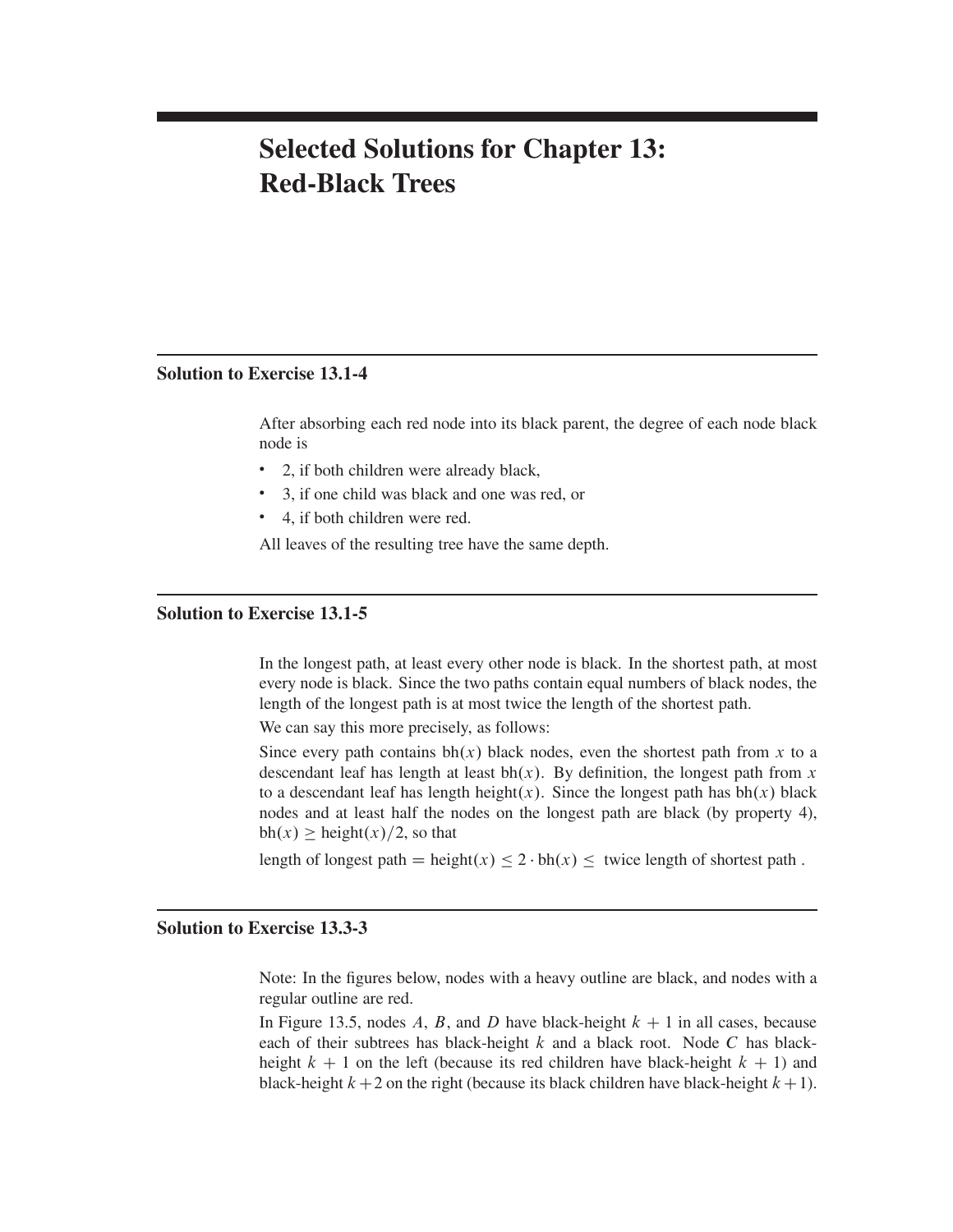

In Figure 13.6, nodes A, B, and C have black-height  $k + 1$  in all cases. At left and in the middle, each of  $A$ 's and  $B$ 's subtrees has black-height  $k$  and a black root, while C has one such subtree and a red child with black-height  $k + 1$ . At the right, each of  $A$ 's and  $C$ 's subtrees has black-height  $k$  and a black root, while  $B$ 's red children each have black-height  $k + 1$ .



Property 5 is preserved by the transformations. We have shown above that the black-height is well-defined within the subtrees pictured, so property 5 is preserved within those subtrees. Property 5 is preserved for the tree containing the subtrees pictured, because every path through these subtrees to a leaf contributes  $k+2$  black nodes.

# **Solution to Problem 13-1**

*a.* When inserting a node, all nodes on the path from the root to the added node (a new leaf) must change, since the need for a new child pointer propagates up from the new node to all of its ancestors.

When deleting node  $z$ , three possibilities may occur:

- If  $\zeta$  has at most one child, then  $\zeta$  will be spliced out, so that all ancestors of  $\zeta$  must be changed. (As with insertion, the need for a new child pointer propagates up from the removed node.)
- If z has two children and its successor y is z's right child, then replace z by y, so that all ancestors of  $\zeta$  must be changed (i.e., the same as if  $\zeta$  has at most one child).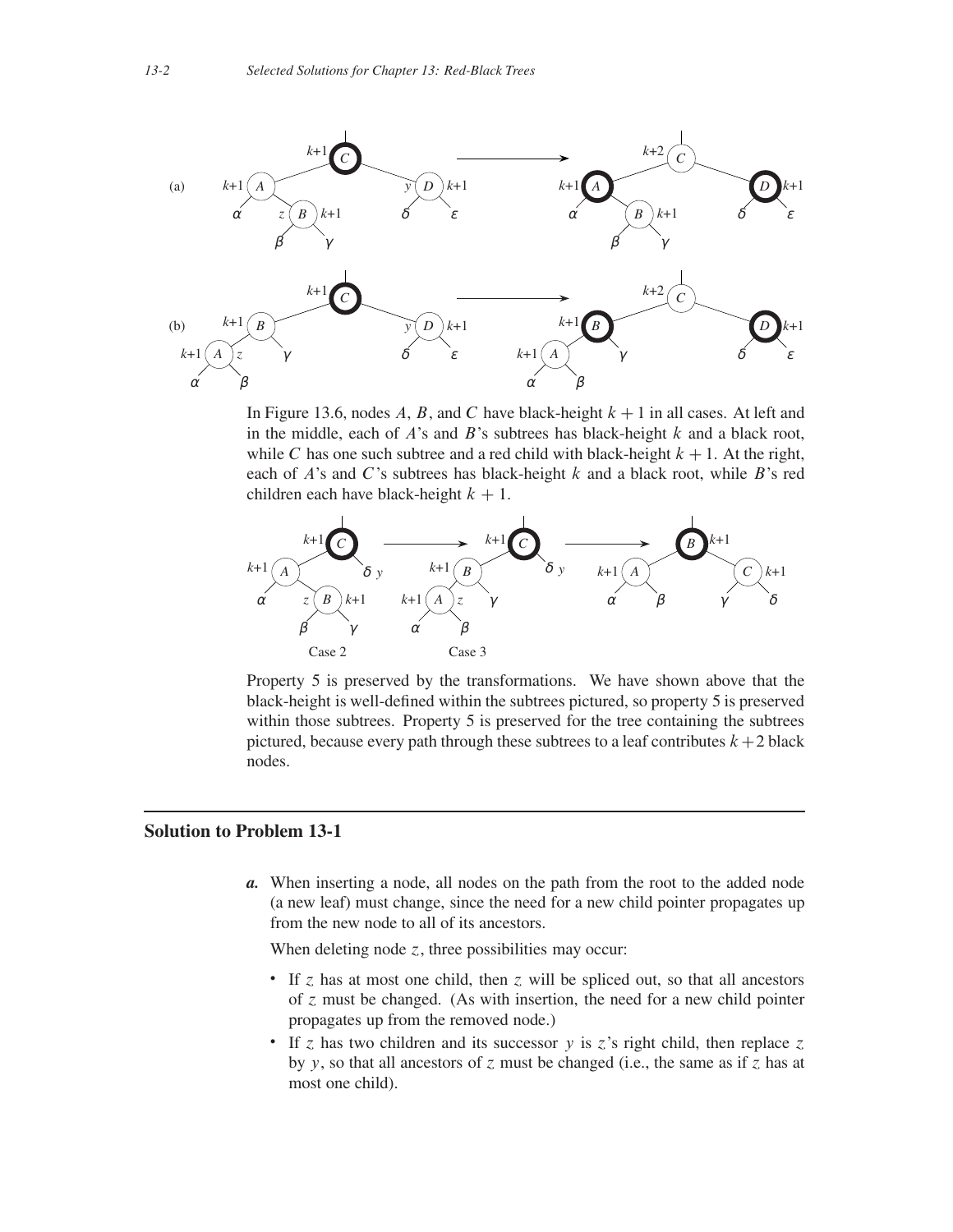If z has two children and its successor y is not z's right child, then replace z by y and replace y by y's right child x. Since y and z are ancestors of x, all ancestors of y must be changed.

Since there is no parent attribute, no other nodes need to be changed.

*b.* Here are two ways to write PERSISTENT-TREE-INSERT. The first is a version of TREE-INSERT, modified to create new nodes along the path to where the new node will go without using parent attributes.

```
PERSISTENT-TREE-INSERT(T, z)
```

```
create a new persistent binary search tree T'T'.\text{root} = \text{Copy-NODE}(T.\text{root})v = NILx = T'.\text{root}while x \neq \text{NIL}y = xif z.key \lt x.key
         x = \text{Copy-Node}(x.\text{left})y.left = x
     else x = \text{COPY-NODE}(x.\text{right})yright = xif y == NIL
     new-root = zelseif z.key < y.key
     y.left = zelse y. right = zreturn T'
```
The second uses a recursive subroutine, PERSISTENT-SUBTREE-INSERT $(r, z)$ that inserts node  $\zeta$  into the subtree rooted at node  $r$  in  $T$ , copying nodes as needed, and returning either node  $z$  or the copy in  $T'$  of node  $r$ .

```
PERSISTENT-TREE-INSERT(T, z)create a new persistent binary search tree T'T'.root = PERSISTENT-SUBTREE-INSERT(T.root, z)return T'
PERSISTENT-SUBTREE-INSERT(r, z)if r == \text{NIL}x = zelse x = \text{Copy-NODE}(r)if z.key \lt r.key
         x.left = PERSISTENT-SUBTREE-INSERT(r.left, z)else x. right = PERSISTENT-SUBTREE-INSERT(r. right, z)return x
```
*c.* Like TREE-INSERT, PERSISTENT-TREE-INSERT does a constant amount of work at each node along the path from the root to the new node. Since the length of the path is at most h, it takes  $O(h)$  time.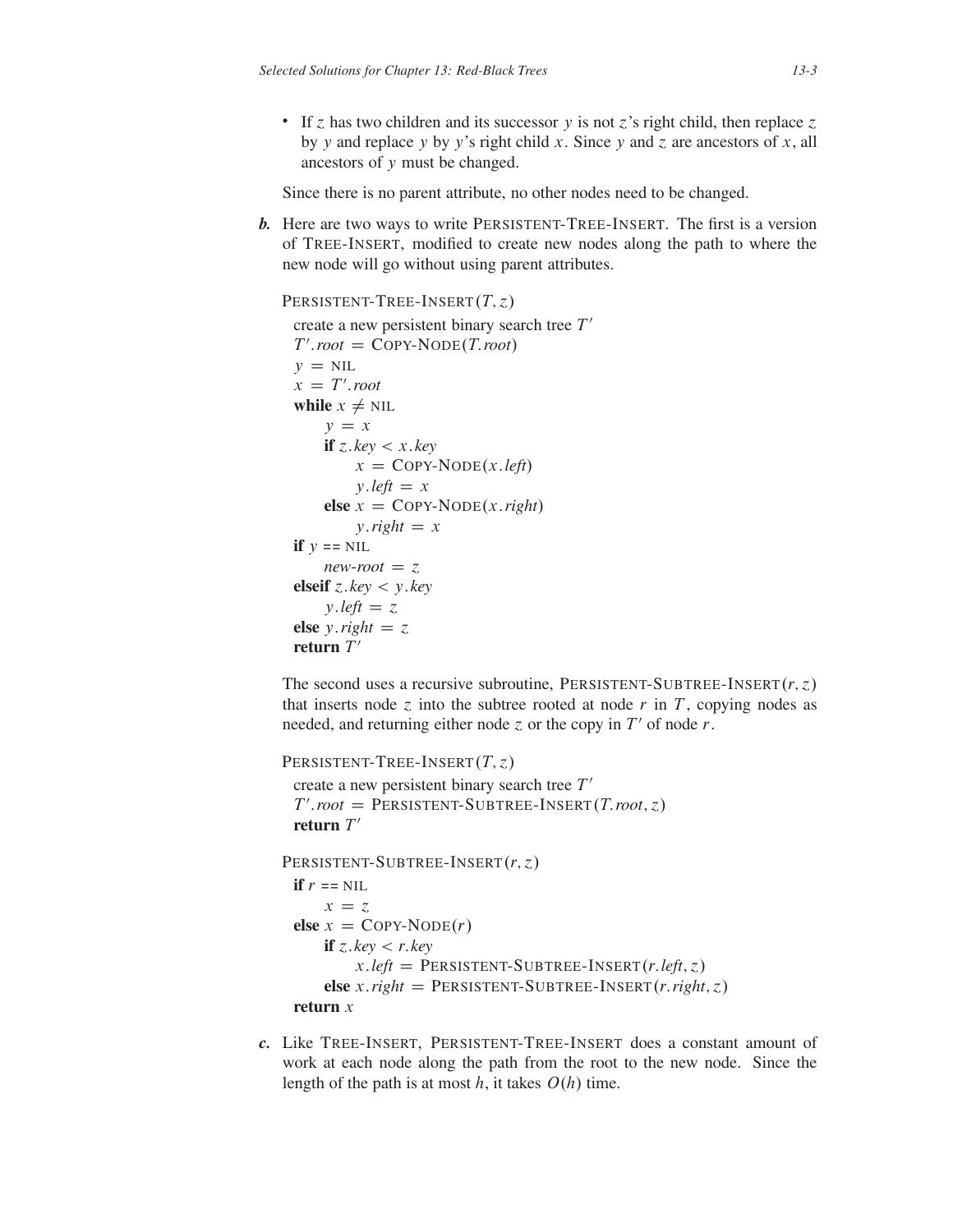Since it allocates a new node (a constant amount of space) for each ancestor of the inserted node, it also needs  $O(h)$  space.

- *d.* If there were parent attributes, then because of the new root, every node of the tree would have to be copied when a new node is inserted. To see why, observe that the children of the root would change to point to the new root, then their children would change to point to them, and so on. Since there are  $n$  nodes, this change would cause insertion to create  $\Omega(n)$  new nodes and to take  $\Omega(n)$  time.
- *e.* From parts (a) and (c), we know that insertion into a persistent binary search tree of height h, like insertion into an ordinary binary search tree, takes worstcase time  $O(h)$ . A red-black tree has  $h = O(\lg n)$ , so that insertion into an ordinary red-black tree takes  $O(\lg n)$  time. We need to show that if the redblack tree is persistent, insertion can still be done in  $O(\lg n)$  time. (We'll look at deletion a little later.) To do so, we will need to show two things:
	- How to still find the parent pointers that are needed in  $O(1)$  time without using a parent attribute. We cannot use a parent attribute because a persistent tree with parent attributes requires  $\Omega(n)$  time for insertion (by part (d)).
	- That the additional node changes made during red-black tree operations (by rotation and recoloring) don't cause more than  $O(\lg n)$  additional nodes to change.

Here is how to find each parent pointer needed during insertion in  $O(1)$  time without having a parent attribute. To insert into a red-black tree, we call RB-INSERT, which in turn calls RB-INSERT-FIXUP. Make the same changes to RB-INSERT as we made to TREE-INSERT for persistence. Additionally, as RB-INSERT walks down the tree to find the place to insert the new node, have it build a stack of the nodes it traverses and pass this stack to RB-INSERT-FIXUP. RB-INSERT-FIXUP needs parent pointers to walk back up the same path, and at any given time it needs parent pointers only to find the parent and grandparent of the node it is working on. As RB-INSERT-FIXUP moves up the stack of parents, it needs only parent pointers that are at known locations a constant distance away in the stack. Thus, the parent information can be found in  $O(1)$  time, just as if it were stored in a parent attribute.

Rotation and recoloring change nodes as follows:

- RB-INSERT-FIXUP performs at most two rotations, and each rotation updates the child pointers in three nodes (the node being rotated around, that node's parent, and one of the children of the node being rotated around). Thus, at most six nodes are directly modified by rotation during RB-INSERT-FIXUP. In a persistent tree, all ancestors of a changed node are copied, so that RB-INSERT-FIXUP's rotations take  $O(\lg n)$  time to change nodes due to rotation. (Actually, the changed nodes in this case share a single  $O(\lg n)$ length path of ancestors.)
- RB-INSERT-FIXUP recolors some of the inserted node's ancestors, which are being changed anyway in persistent insertion, and some children of ancestors (the "uncles" referred to in the algorithm description). There are  $O(\lg n)$  ancestors, hence  $O(\lg n)$  color changes of uncles. Recoloring uncles doesn't cause any additional node changes due to persistence, because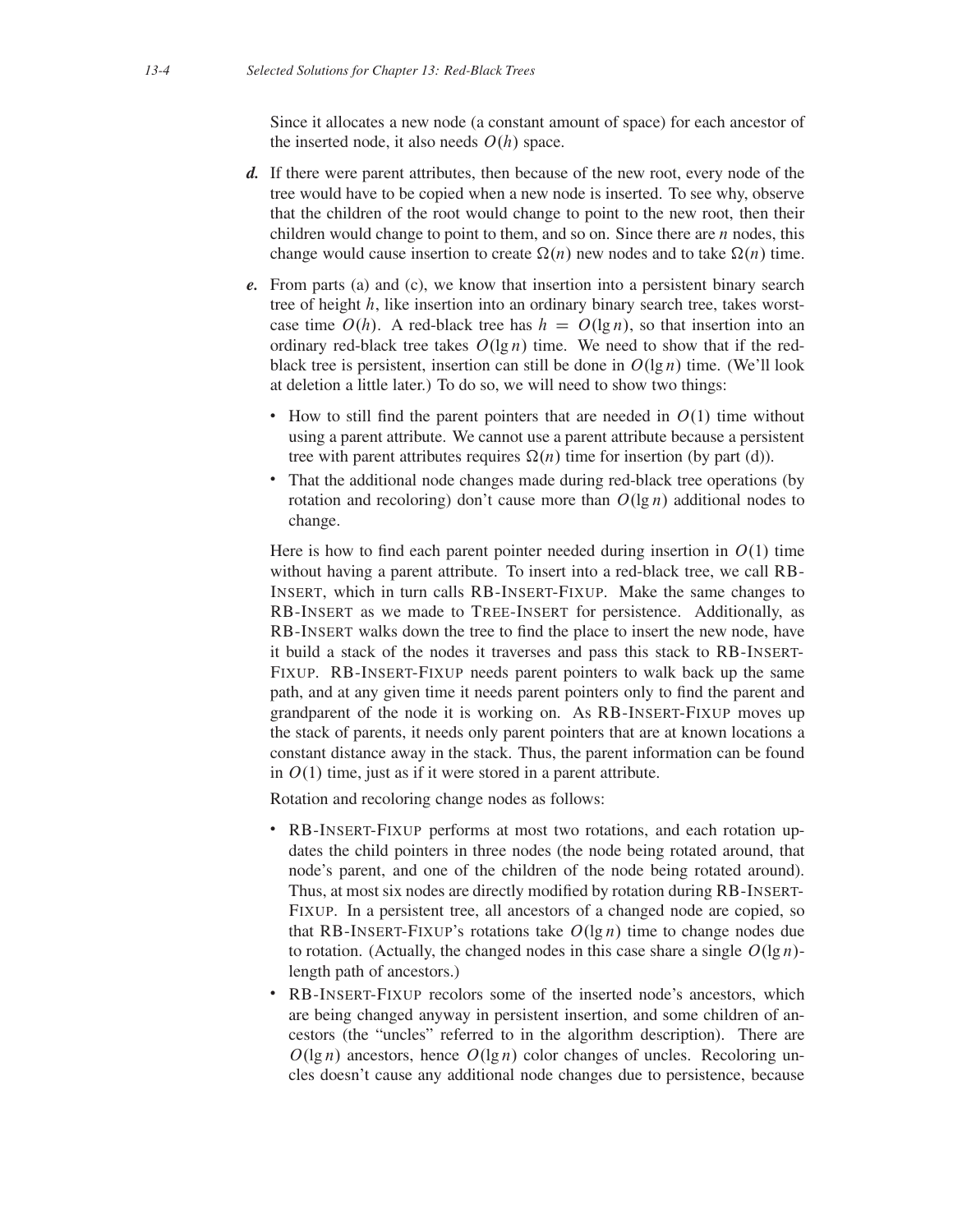the ancestors of the uncles are the same nodes (ancestors of the inserted node) that are being changed anyway due to persistence. Thus, recoloring does not affect the  $O(\lg n)$  running time, even with persistence.

We could show similarly that deletion in a persistent tree also takes worst-case time  $O(h)$ .

- We already saw in part (a) that  $O(h)$  nodes change.
- We could write a persistent RB-DELETE procedure that runs in  $O(h)$  time, analogous to the changes we made for persistence in insertion. But to do so without using parent pointers, the procedure needs to walk down the tree to the deepest node being changed, to build up a stack of parents as discussed above for insertion. This walk relies on keys being distinct.

Then the problem of showing that deletion needs only  $O(\lg n)$  time in a persistent red-black tree is the same as for insertion.

- As for insertion, we can show that the parents needed by RB-DELETE-FIXUP can be found in  $O(1)$  time (using the same technique as for insertion).
- Also, RB-DELETE-FIXUP performs at most three rotations, which as discussed above for insertion requires  $O(\lg n)$  time to change nodes due to persistence. It also makes  $O(\lg n)$  color changes, which (as for insertion) take only  $O(\lg n)$  time to change ancestors due to persistence, because the number of copied nodes is  $O(\lg n)$ .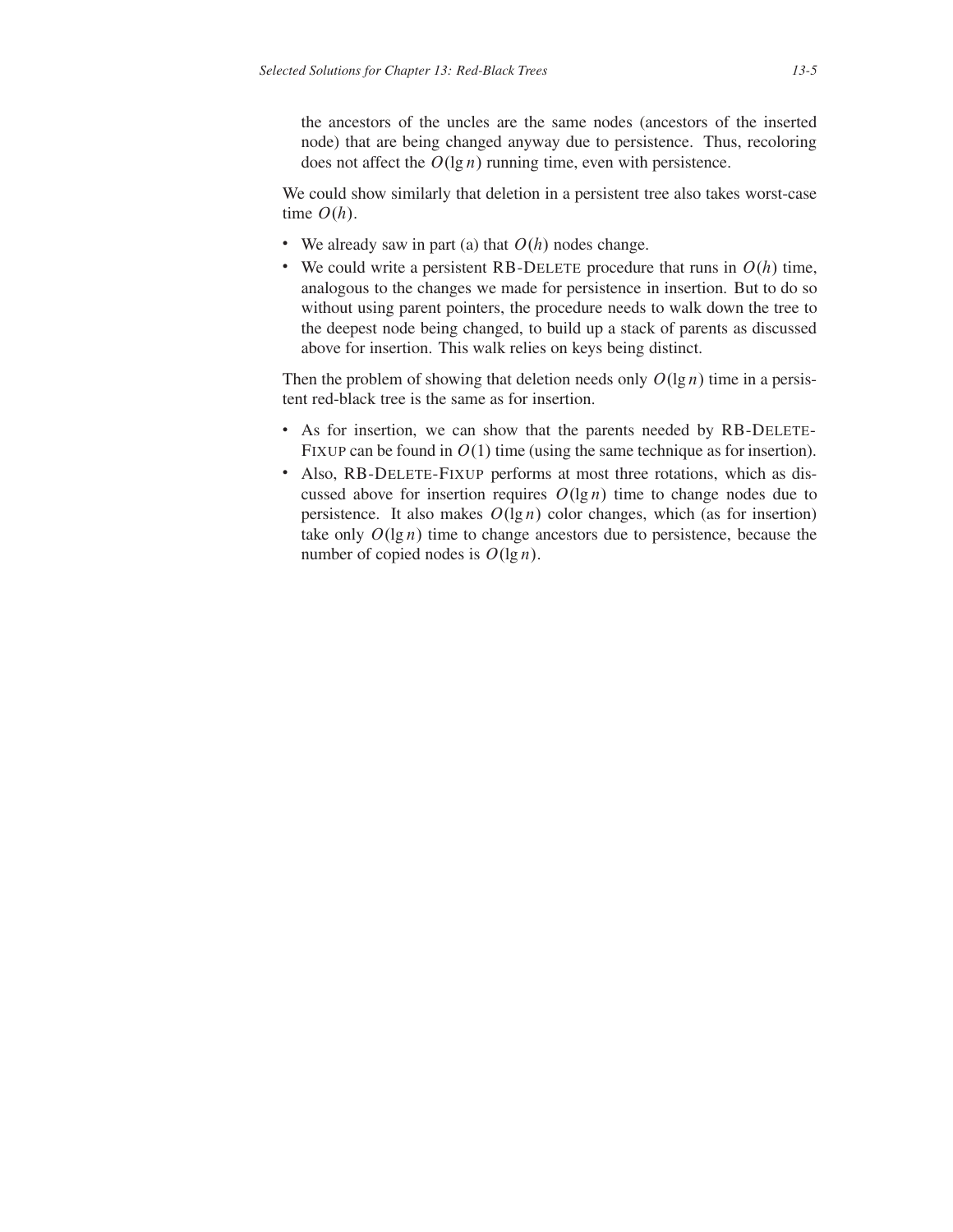# **Selected Solutions for Chapter 14: Dynamic Programming**

# **Solution to Exercise 14.2-5**

Each time the *l*-loop executes, the *i*-loop executes  $n - l + 1$  times. Each time the *i*-loop executes, the *k*-loop executes  $j - i = l - 1$  times, each time referencing m twice. Thus the total number of times that an entry of  $m$  is referenced while computing other entries is  $\sum_{l=2}^{n} 2(n-l+1)(l-1)$ . Thus,

$$
\sum_{i=1}^{n} \sum_{j=i}^{n} R(i, j) = \sum_{l=2}^{n} 2(n - l + 1)(l - 1)
$$
  
=  $2 \sum_{l=1}^{n-1} (n - l)l$   
=  $2 \sum_{l=1}^{n-1} n l - 2 \sum_{l=1}^{n-1} l^2$   
=  $2 \frac{n(n-1)n}{2} - 2 \frac{(n-1)n(2n-1)}{6}$   
=  $n^3 - n^2 - \frac{2n^3 - 3n^2 + n}{3}$   
=  $\frac{n^3 - n}{3}$ .

### **Solution to Exercise 14.3-1**

Running RECURSIVE-MATRIX-CHAIN is asymptotically more efficient than enumerating all the ways of parenthesizing the product and computing the number of multiplications for each.

Consider the treatment of subproblems by the two approaches.

 For each possible place to split the matrix chain, the enumeration approach finds all ways to parenthesize the left half, finds all ways to parenthesize the right half, and looks at all possible combinations of the left half with the right half. The amount of work to look at each combination of left- and right-half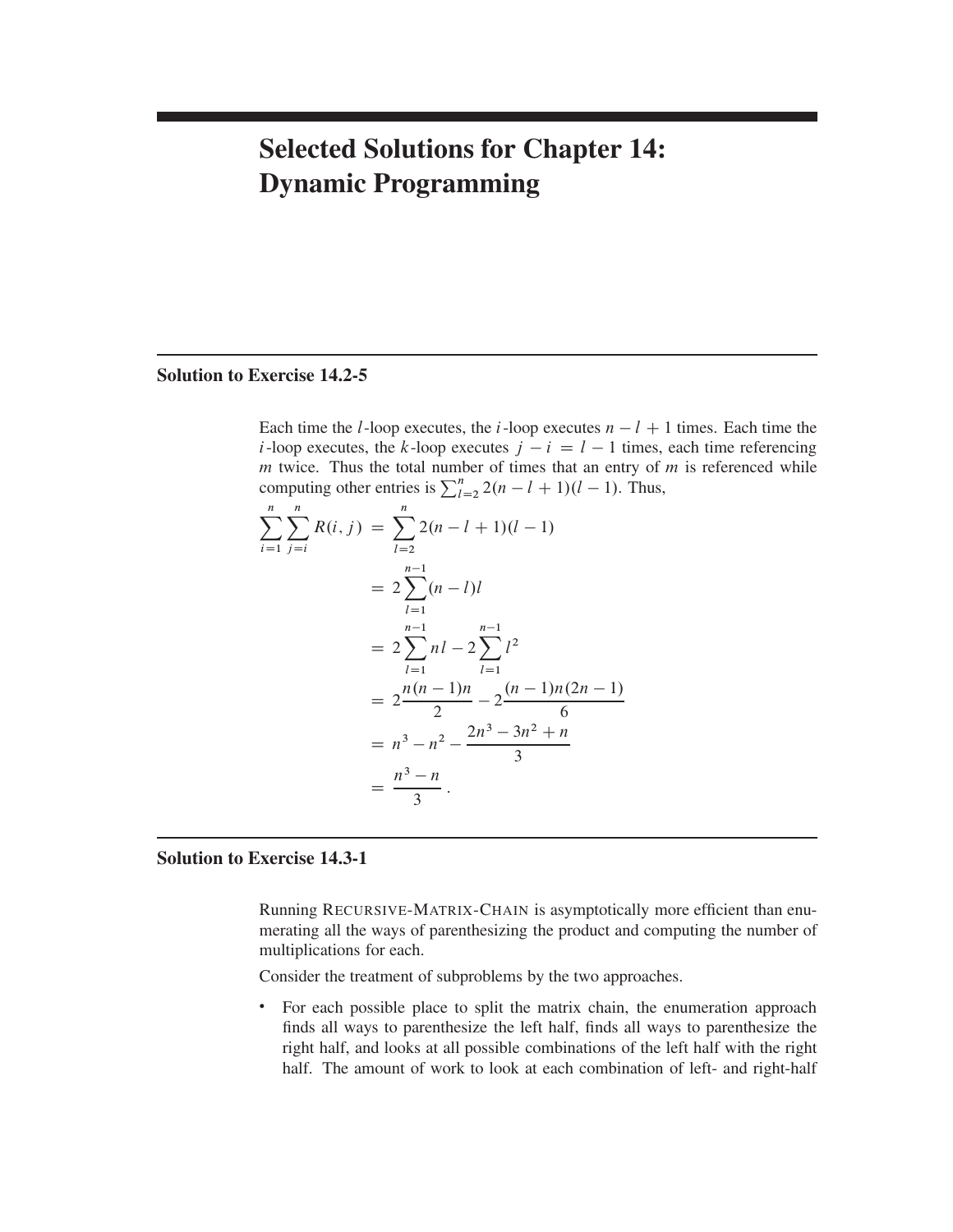subproblem results is thus the product of the number of ways to do the left half and the number of ways to do the right half.

• For each possible place to split the matrix chain, RECURSIVE-MATRIX-CHAIN finds the best way to parenthesize the left half, finds the best way to parenthesize the right half, and combines just those two results. Thus the amount of work to combine the left- and right-half subproblem results is  $O(1)$ .

Section 14.2 argued that the running time for enumeration is  $\Omega(4^n/n^{3/2})$ . We will show that the running time for RECURSIVE-MATRIX-CHAIN is  $O(n3^{n-1})$ .

To get an upper bound on the running time of RECURSIVE-MATRIX-CHAIN, we'll use the same approach used in Section 14.2 to get a lower bound: derive a recurrence of the form  $T(n) \leq \ldots$  and solve it by substitution. For the lower-bound recurrence, the book assumed that the execution of lines 1–2 and 6–7 each take at least unit time. For the upper-bound recurrence, we'll assume those pairs of lines each take at most constant time  $c$ . Thus, we have the recurrence

$$
T(n) \leq \begin{cases} c & \text{if } n = 1, \\ c + \sum_{k=1}^{n-1} (T(k) + T(n-k) + c) & \text{if } n \geq 2. \end{cases}
$$

This is just like the book's  $\geq$  recurrence except that it has c instead of 1, and so we can be rewrite it as

$$
T(n) \leq 2 \sum_{i=1}^{n-1} T(i) + cn \; .
$$

We will prove that  $T(n) = O(n3^{n-1})$  using the substitution method. (Note: Any upper bound on  $T(n)$  that is  $o(4^n/n^{3/2})$  will suffice. You might prefer to prove one that is easier to think up, such as  $T(n) = O(3.5<sup>n</sup>)$ . Specifically, we will show that  $T(n) \leq cn3^{n-1}$  for all  $n \geq 1$ . The basis is easy, since  $T(1) \leq c = c \cdot 1 \cdot 3^{1-1}$ . Inductively, for  $n \geq 2$  we have

$$
T(n) \le 2 \sum_{i=1}^{n-1} T(i) + cn
$$
  
\n
$$
\le 2 \sum_{i=1}^{n-1} ci 3^{i-1} + cn
$$
  
\n
$$
= c \cdot \left( 2 \sum_{i=1}^{n-1} i 3^{i-1} + n \right)
$$
  
\n
$$
= c \cdot \left( 2 \cdot \left( \frac{n 3^{n-1}}{3-1} + \frac{1-3^n}{(3-1)^2} \right) + n \right)
$$
 (see below)  
\n
$$
= cn 3^{n-1} + c \cdot \left( \frac{1-3^n}{2} + n \right)
$$
  
\n
$$
= cn 3^{n-1} + \frac{c}{2} (2n + 1 - 3^n)
$$
  
\n
$$
\le cn 3^{n-1} \text{ for all } c > 0, n \ge 1.
$$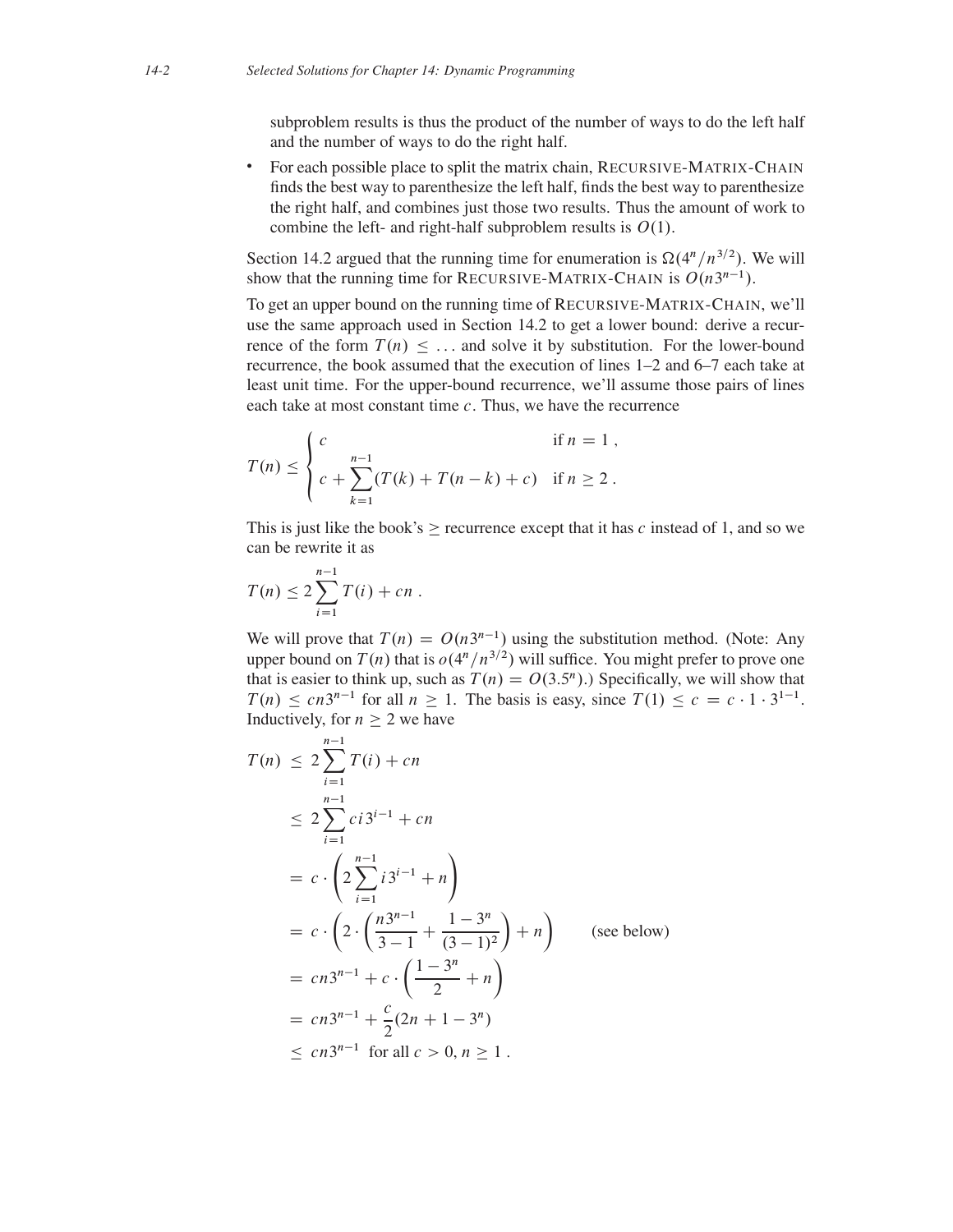Running RECURSIVE-MATRIX-CHAIN takes  $O(n3^{n-1})$  time, and enumerating all parenthesizations takes  $\Omega(4^n/n^{3/2})$  time, and so RECURSIVE-MATRIX-CHAIN is more efficient than enumeration.

Note: The above substitution uses the following fact:

$$
\sum_{i=1}^{n-1} ix^{i-1} = \frac{nx^{n-1}}{x-1} + \frac{1-x^n}{(x-1)^2}.
$$

This equation can be derived from equation (A.6) by taking the derivative. Let

$$
f(x) = \sum_{i=1}^{n-1} x^{i} = \frac{x^{n} - 1}{x - 1} - 1.
$$

Then

$$
\sum_{i=1}^{n-1} ix^{i-1} = f'(x) = \frac{nx^{n-1}}{x-1} + \frac{1-x^n}{(x-1)^2}.
$$

#### **Solution to Exercise 14.4-4**

When computing a particular row of the  $c$  table, no rows before the previous row are needed. Thus only two rows— $2n$  entries—need to be kept in memory at a time. (Note: Each row of c actually has  $n + 1$  entries, but we don't need to store the column of 0s—instead we can make the program "know" that those entries are 0.) With this idea, we need only  $2 \cdot \min \{m, n\}$  entries if we always call LCS-LENGTH with the shorter sequence as the Y argument.

We can thus do away with the  $c$  table as follows:

- Use two arrays of length min  $\{m, n\}$ , *previous-row* and *current-row*, to hold the appropriate rows of  $c$ .
- Initialize *previous*-*row* to all 0 and compute *current*-*row* from left to right.
- When *current*-*row* is filled, if there are still more rows to compute, copy *current*-*row* into *previous*-*row* and compute the new *current*-*row*.

Actually only a little more than one row's worth of c entries—min  $\{m, n\} + 1$ entries—are needed during the computation. The only entries needed in the table when it is time to compute  $c[i, j]$  are  $c[i, k]$  for  $k \leq j - 1$  (i.e., earlier entries in the current row, which will be needed to compute the next row), and  $c[i - 1, k]$  for  $k \geq j - 1$  (i.e., entries in the previous row that are still needed to compute the rest of the current row). This is one entry for each k from 1 to min  $\{m, n\}$  except that there are two entries with  $k = j - 1$ , hence the additional entry needed besides the one row's worth of entries.

We can thus do away with the  $c$  table as follows:

- Use an array a of length min  $\{m, n\} + 1$  to hold the appropriate entries of c. At the time  $c[i, j]$  is to be computed, a holds the following entries:
	- $a[k] = c[i, k]$  for  $1 \le k < j 1$  (i.e., earlier entries in the current "row"),
	- $a[k] = c[i 1, k]$  for  $k \geq j 1$  (i.e., entries in the previous "row"),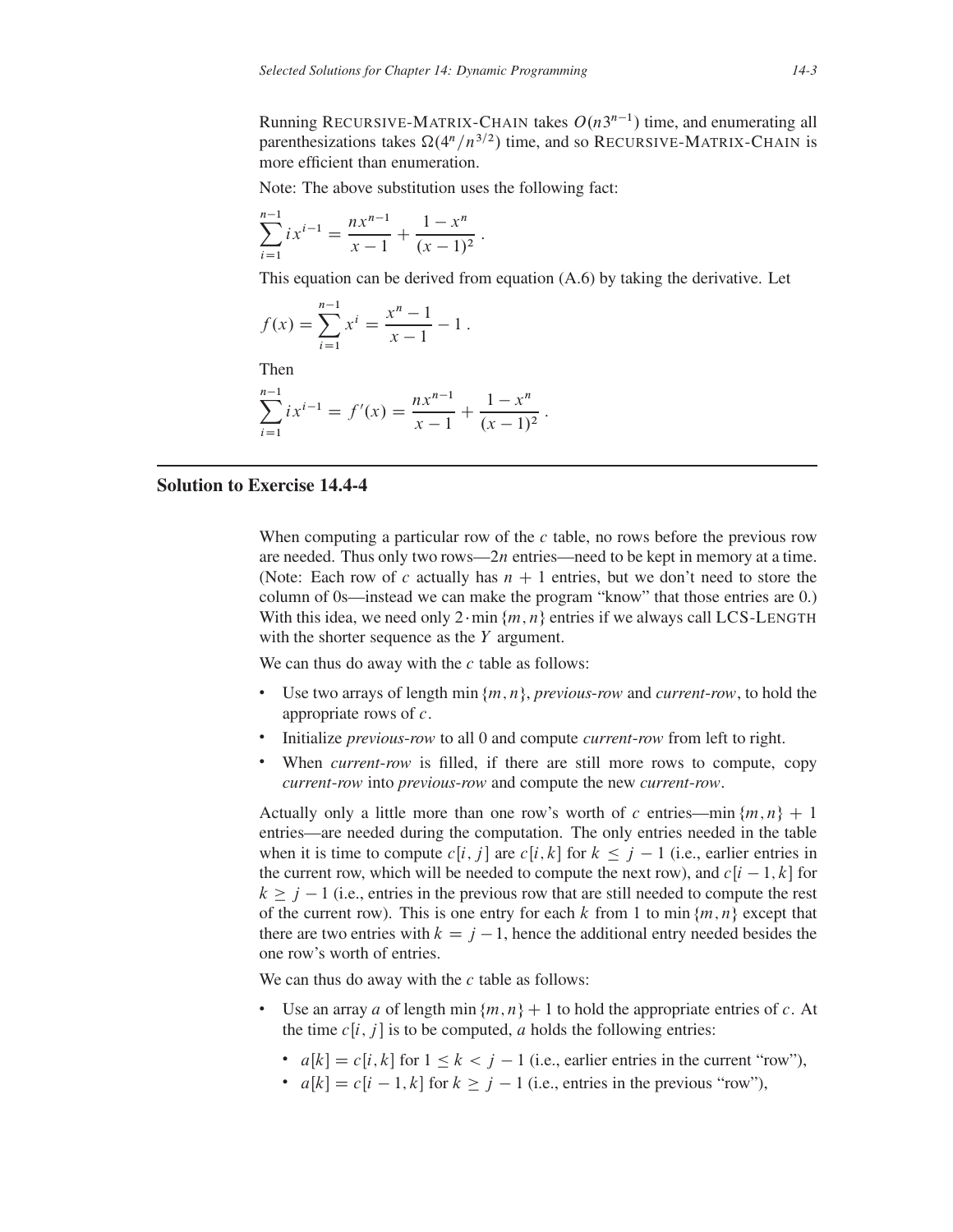- $a[0] = c[i, j 1]$  (i.e., the previous entry computed, which couldn't be put into the "right" place in a without erasing the still-needed  $c[i - 1, j - 1]$ .
- $\bullet$  Initialize *a* to all 0 and compute the entries from left to right.
	- Note that the three values needed to compute  $c[i, j]$  for  $j > 1$  are in  $a[0] =$  $c[i, j - 1], a[j - 1] = c[i - 1, j - 1],$  and  $a[j] = c[i - 1, j].$
	- When  $c[i, j]$  has been computed, move  $a[0]$   $(c[i, j 1])$  to its "correct" place,  $a[j - 1]$ , and put  $c[i, j]$  in  $a[0]$ .

#### **Solution to Problem 14-4**

We start by defining some quantities so that we can state the problem more uniformly. Special cases about the last line and worries about whether a sequence of words fits in a line will be handled in these definitions, so that we can forget about them when framing our overall strategy.

- Define *extras*[*i*, *j*] =  $M j + i \sum_{k=i}^{j} l_k$  to be the number of extra spaces at the end of a line containing words  $i$  through  $j$ . Note that *extras* may be negative.
- Now define the cost of including a line containing words i through  $\dot{j}$  in the sum we want to minimize:

$$
lc[i, j] = \begin{cases} \infty & \text{if extras[i, j] < 0 (i.e., words i, \dots, j don't fit), \\ 0 & \text{if } j = n \text{ and extras[i, j] \ge 0 (last line costs 0), \\ (extras[i, j])^3 & \text{otherwise.} \end{cases}
$$

By making the line cost infinite when the words don't fit on it, we prevent such an arrangement from being part of a minimum sum, and by making the cost 0 for the last line (if the words fit), we prevent the arrangement of the last line from influencing the sum being minimized.

We want to minimize the sum of *lc* over all lines of the paragraph.

Our subproblems are how to optimally arrange words  $1, \ldots, j$ , where j runs from 1 to  $n$ .

Consider an optimal arrangement of words  $1, \ldots, j$ . Suppose we know that the last line, which ends in word  $j$ , begins with word  $i$ . The preceding lines, therefore, contain words  $1, \ldots, i - 1$ . In fact, they must contain an optimal arrangement of words  $1, \ldots, i - 1$ . (The usual type of cut-and-paste argument applies.)

Let  $c[j]$  be the cost of an optimal arrangement of words  $1, \ldots, j$ . If we know that the last line contains words  $i, \ldots, j$ , then  $c[j] = c[i-1] + lc[i, j]$ . As a base case, when we're computing  $c[1]$ , we need  $c[0]$ . If we set  $c[0] = 0$ , then  $c[1] = lc[1, 1]$ , which is what we want.

But of course we have to figure out which word begins the last line for the subproblem of words  $1, \ldots, j$ . So we try all possibilities for word i, and we pick the one that gives the lowest cost. Here, i ranges from 1 to j. Thus, we can define  $c[j]$ recursively by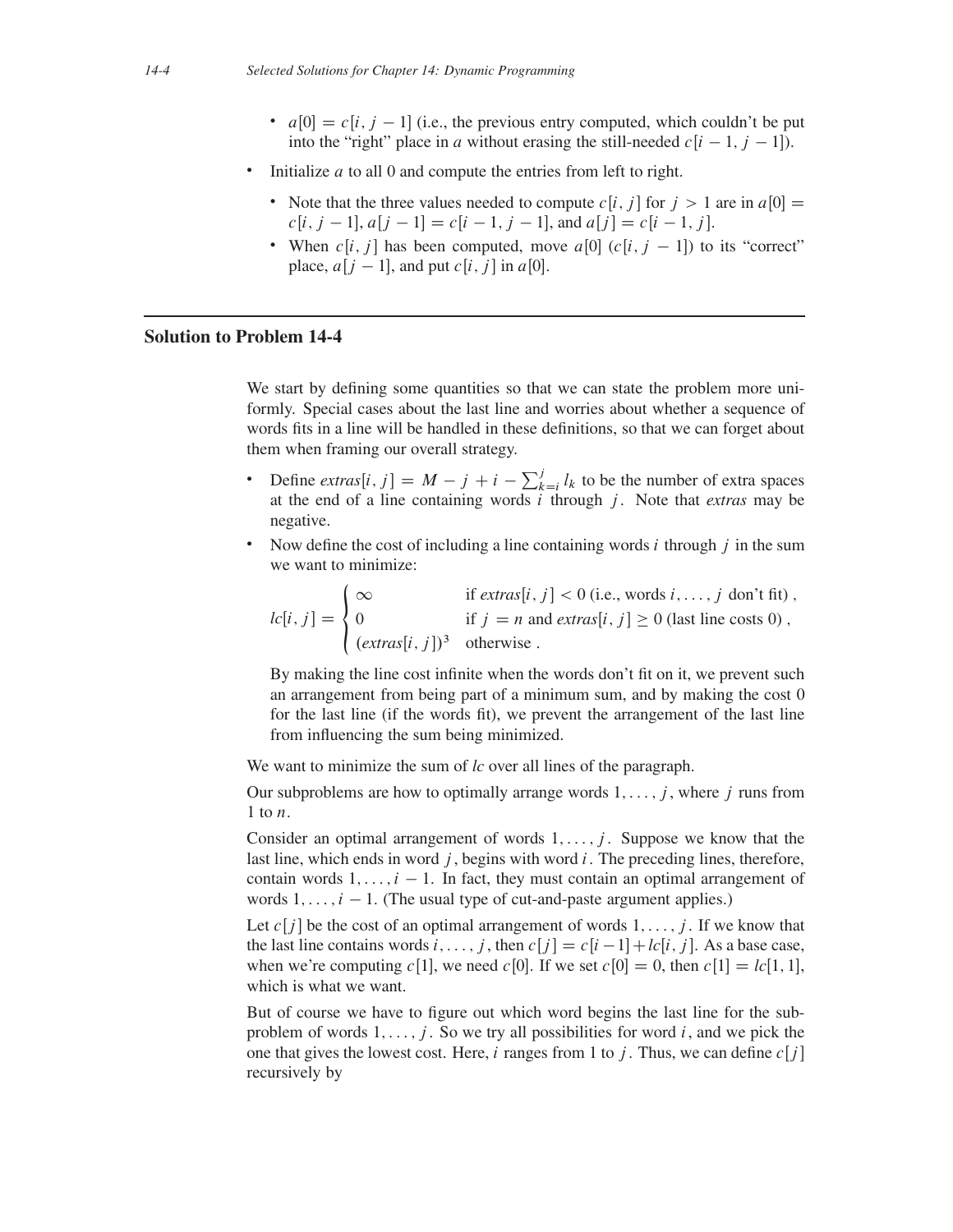$$
c[j] = \begin{cases} 0 & \text{if } j = 0, \\ \min\{c[i-1] + lc[i, j] : 1 \le i \le j\} & \text{if } j > 0. \end{cases}
$$

Note that the way we defined *lc* ensures that

- all choices made will fit on the line (since an arrangement with  $lc = \infty$  cannot be chosen as the minimum), and
- the cost of putting words  $i, \ldots, j$  on the last line cannot be 0 unless this really is the last line of the paragraph  $(j = n)$  or words  $i \dots j$  fill the entire line.

We can compute a table of  $c$  values from left to right, since each value depends only on earlier values.

To keep track of what words go on what lines, we can keep a parallel  $p$  table that points to where each c value came from. When  $c[j]$  is computed, if  $c[j]$  is based on the value of  $c[k - 1]$ , set  $p[j] = k$ . Then after  $c[n]$  is computed, we can trace the pointers to see where to break the lines. The last line starts at word  $p[n]$  and goes through word n. The previous line starts at word  $p[p_n]$  and goes through word  $p[n] - 1$ , etc.

In pseudocode, here's how we construct the tables:

```
PRINT-NEATLY(l, n, M)
```

```
let extras[1:n, 1:n], lc[1:n, 1:n], c[0:n], and p[1:n] be new tables
// Compute extras[i, j] for 1 \le i \le j \le n.
for i = 1 to n
    extras[i, i] = M - l_ifor j = i + 1 to n
        extras[i, j] = extras[i, j - 1] - l_j - 1// Compute lc[i, j] for 1 \le i \le j \le n.
for i = 1 to n
    for j = i to n
         if extras[i, j] < 0lc[i, j] = \inftyelseif j == n and extras[i, j] \ge 0lc[i, j] = 0else lc[i, j] = (extras[i, j])^3// Compute c[i] for 0 \leq i \leq n and p[i] for 1 \leq i \leq n.
c[0] = 0for j = 1 to n
    c[j] = \inftyfor i = 1 to jif c[i - 1] + lc[i, j] < c[j]c[j] = c[i - 1] + lc[i, j]p[i] = i
```
**return** c and p

Quite clearly, both the time and space are  $\Theta(n^2)$ .

In fact, we can do a bit better: we can get both the time and space down to  $\Theta(nM)$ . The key observation is that at most  $\lceil M/2 \rceil$  words can fit on a line. (Each word is at least one character long, and there's a space between words.) Since a line with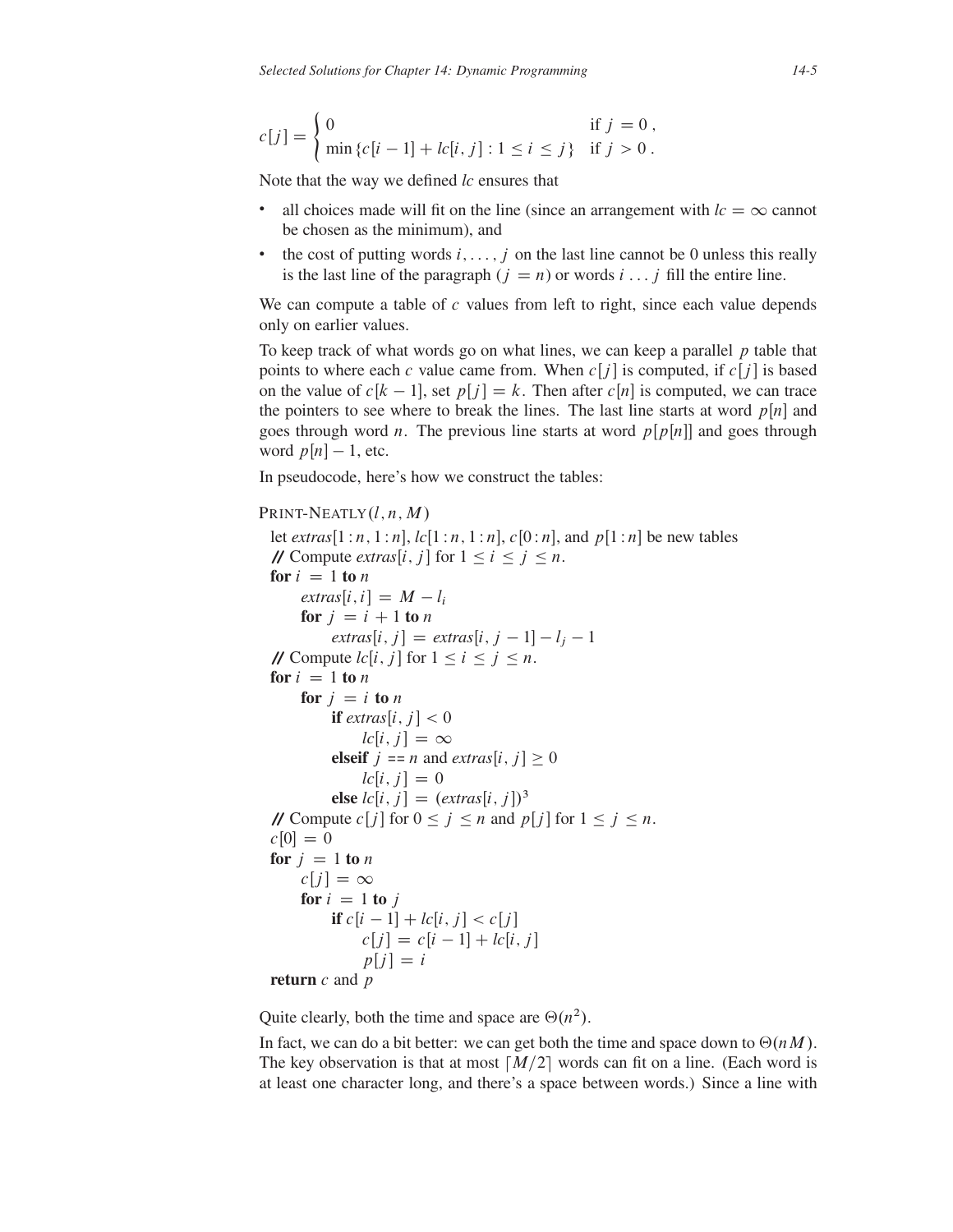words  $i, \ldots, j$  contains  $j - i + 1$  words, if  $j - i + 1 > \lceil M/2 \rceil$  then we know that  $lc[i, j] = \infty$ . We need compute and store only *extras*[*i*, *j*] and  $lc[i, j]$  for  $j - i + 1 \leq [M/2]$ . And the inner **for** loop header in the computation of c[j] and  $p[j]$  can run from max  $\{1, j - \lceil M/2 \rceil + 1\}$  to j.

We can reduce the space even further to  $\Theta(n)$ . We do so by not storing the *lc* and *extras* tables, and instead computing the value of  $lc[i, j]$  as needed in the last loop. The idea is that we could compute  $lc[i, j]$  in  $O(1)$  time if we knew the value of  $extras[i, j]$ . And if we scan for the minimum value in *descending* order of i, we can compute that as  $\text{extra}[i, j] = \text{extra}[i + 1, j] - l_i - 1$ . (Initially,  $extras[j, j] = M - l_i$ .) This improvement reduces the space to  $\Theta(n)$ , since now the only tables we store are  $c$  and  $p$ .

Here's how we print the output. The call PRINT-LINES  $(p, j)$  prints all words from word 1 through word  $j$ .

PRINT-LINES $(p, j)$ 

**if**  $j > 0$  $i = p[j]$ PRINT-LINES  $(p, i - 1)$ print the line containing words  $i$  through  $j$ , with one space between each pair of words

The initial call is PRINT-LINES $(p, n)$ . Since the value of j decreases in each recursive call, PRINT-LINES takes a total of  $O(n + k)$  time to print all n words, where  $k$  is the total length of all the words. (Note that because each word contains at least one character, even counting spaces and linefeeds as printed characters, the total number of characters printed is at most  $2k$ .)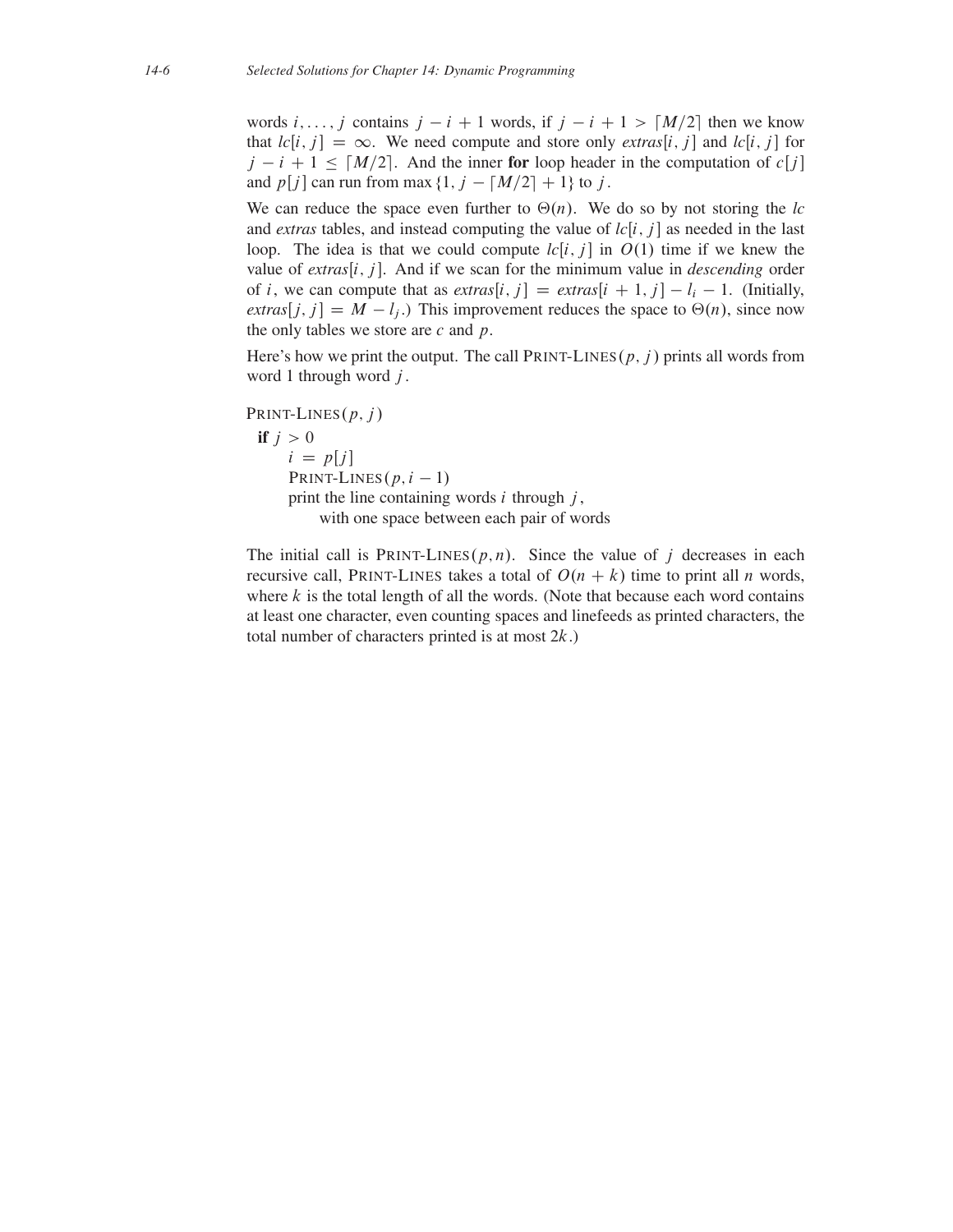# **Selected Solutions for Chapter 15: Greedy Algorithms**

## **Solution to Exercise 15.1-4**

Let S be the set of  $n$  activities.

The "obvious" solution of using GREEDY-ACTIVITY-SELECTOR to find a maximum-size set  $S_1$  of compatible activities from S for the first lecture hall, then using it again to find a maximum-size set  $S_2$  of compatible activities from  $S - S_1$  for the second hall, (and so on until all the activities are assigned), requires  $\Theta(n^2)$  time in the worst case. Moreover, it can produce a result that uses more lecture halls than necessary. Consider activities with the intervals  $\{[1, 4), [2, 5), [6, 7), [4, 8)\}.$ GREEDY-ACTIVITY-SELECTOR would choose the activities with intervals  $[1, 4)$ and  $[6, 7)$  for the first lecture hall, and then each of the activities with intervals  $[2, 5)$  and  $[4, 8)$  would have to go into its own hall, for a total of three halls used. An optimal solution would put the activities with intervals  $[1, 4)$  and  $[4, 8)$  into one hall and the activities with intervals  $[2, 5)$  and  $[6, 7)$  into another hall, for only two halls used.

There is a correct algorithm, however, whose asymptotic time is just the time needed to sort the activities by time— $O(n \lg n)$  time for arbitrary times, or possibly as fast as  $O(n)$  if the times are small integers.

The general idea is to go through the activities in order of start time, assigning each to any hall that is available at that time. To do this, move through the set of events consisting of activities starting and activities finishing, in order of event time. Maintain two lists of lecture halls: Halls that are busy at the current eventtime t (because they have been assigned an activity i that started at  $s_i \leq t$  but won't finish until  $f_i > t$ ) and halls that are free at time t. (As in the activityselection problem in Section 15.1, we are assuming that activity time intervals are half open—i.e., that if  $s_i \ge f_j$ , then activities i and j are compatible.) When t is the start time of some activity, assign that activity to a free hall and move the hall from the free list to the busy list. When  $t$  is the finish time of some activity, move the activity's hall from the busy list to the free list. (The activity is certainly in some hall, because the event times are processed in order and the activity must have started before its finish time  $t$ , hence must have been assigned to a hall.)

To avoid using more halls than necessary, always pick a hall that has already had an activity assigned to it, if possible, before picking a never-used hall. (This can be done by always working at the front of the free-halls list—putting freed halls onto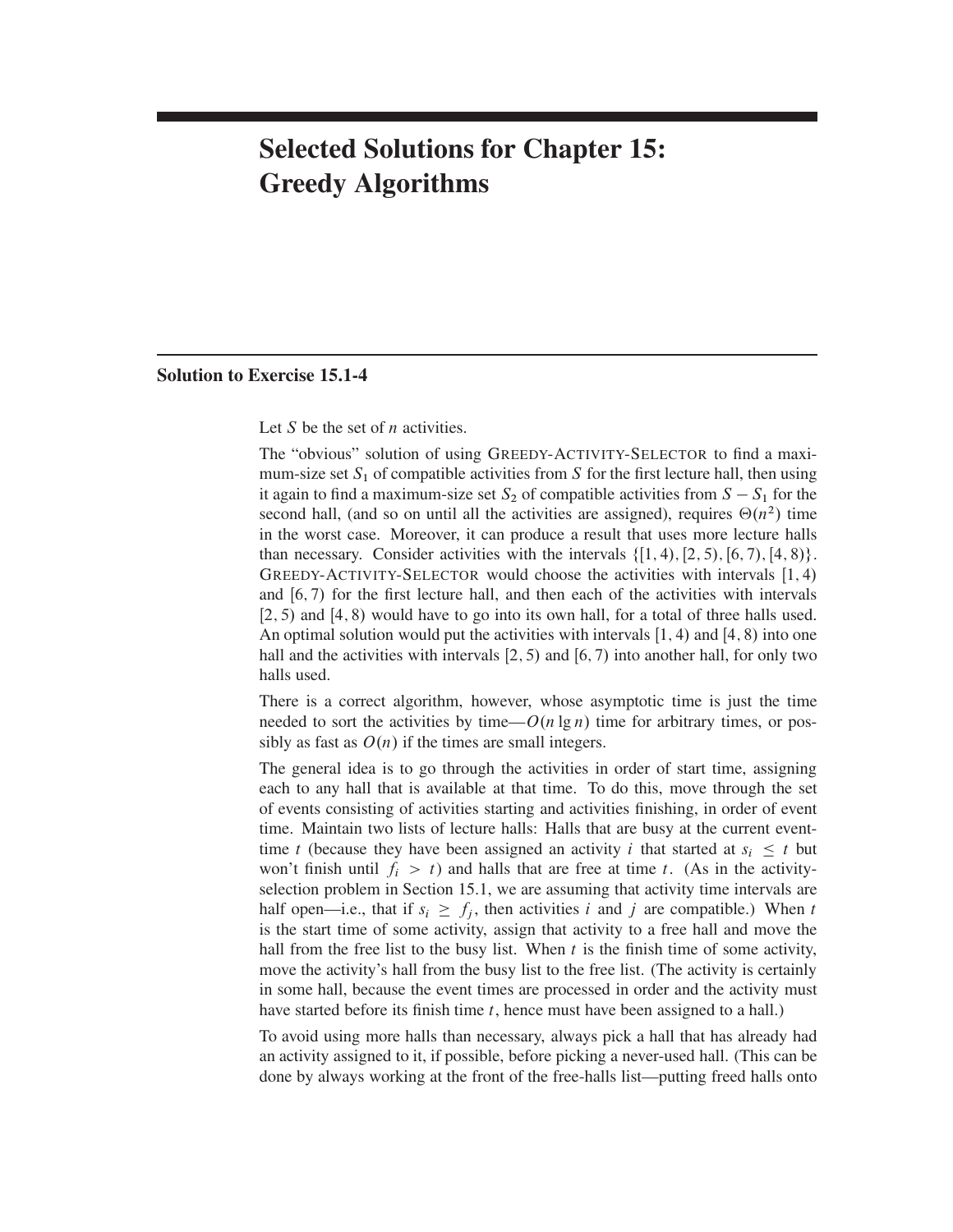the front of the list and taking halls from the front of the list—so that a new hall doesn't come to the front and get chosen if there are previously-used halls.)

This guarantees that the algorithm uses as few lecture halls as possible: The algorithm will terminate with a schedule requiring  $m \leq n$  lecture halls. Let activity i be the first activity scheduled in lecture hall  $m$ . The reason that i was put in the mth lecture hall is that the first  $m-1$  lecture halls were busy at time  $s_i$ . So at this time there are *m* activities occurring simultaneously. Therefore any schedule must use at least m lecture halls, so the schedule returned by the algorithm is optimal.

Run time:

- Sort the 2n activity-starts/activity-ends events. (In the sorted order, an activityending event should precede an activity-starting event that is at the same time.)  $O(n \lg n)$  time for arbitrary times, possibly  $O(n)$  if the times are restricted (e.g., to small integers).
- Process the events in  $O(n)$  time: Scan the 2n events, doing  $O(1)$  work for each (moving a hall from one list to the other and possibly associating an activity with it).

Total:  $O(n + \text{time to sort})$ 

## **Solution to Exercise 15.2-2**

The solution is based on the optimal-substructure observation in the text: Let  $i$ be the highest-numbered item in an optimal solution  $S$  for  $W$  pounds and items 1,..., *n*. Then  $S' = S - \{i\}$  must be an optimal solution for  $W - w_i$  pounds and items  $1, \ldots, i - 1$ , and the value of the solution S is  $v_i$  plus the value of the subproblem solution  $S'$ .

We can express this relationship in the following formula: Define  $c[i, w]$  to be the value of the solution for items  $1, \ldots, i$  and maximum weight w. Then

$$
c[i, w] = \begin{cases} 0 & \text{if } i = 0 \text{ or } w = 0, \\ c[i - 1, w] & \text{if } w_i > w, \\ \max \{v_i + c[i - 1, w - w_i], c[i - 1, w]\} & \text{if } i > 0 \text{ and } w \ge w_i. \end{cases}
$$

The last case says that the value of a solution for  $i$  items either includes item  $i$ , in which case it is  $v_i$  plus a subproblem solution for  $i - 1$  items and the weight excluding  $w_i$ , or doesn't include item i, in which case it is a subproblem solution for  $i - 1$  items and the same weight. That is, if the thief picks item i, then  $v_i$  value is added, and the thief can choose from items  $1, \ldots, i - 1$  up to the weight limit  $w - w_i$ , gaining  $c[i - 1, w - w_i]$  additional value. On the other hand, if the thief decides not to take item i, then choices remain from items  $1, \ldots, i - 1$  up to the weight limit w, giving  $c[i - 1, w]$  value. The better of these two choices should be made.

The algorithm takes as inputs the maximum weight  $W$ , the number  $n$  of items, and the two sequences  $v = \langle v_1, v_2, \ldots, v_n \rangle$  and  $w = \langle w_1, w_2, \ldots, w_n \rangle$ . It stores the c[i, j] values in a table c[0 : n, 0 : W] whose entries are computed in row-major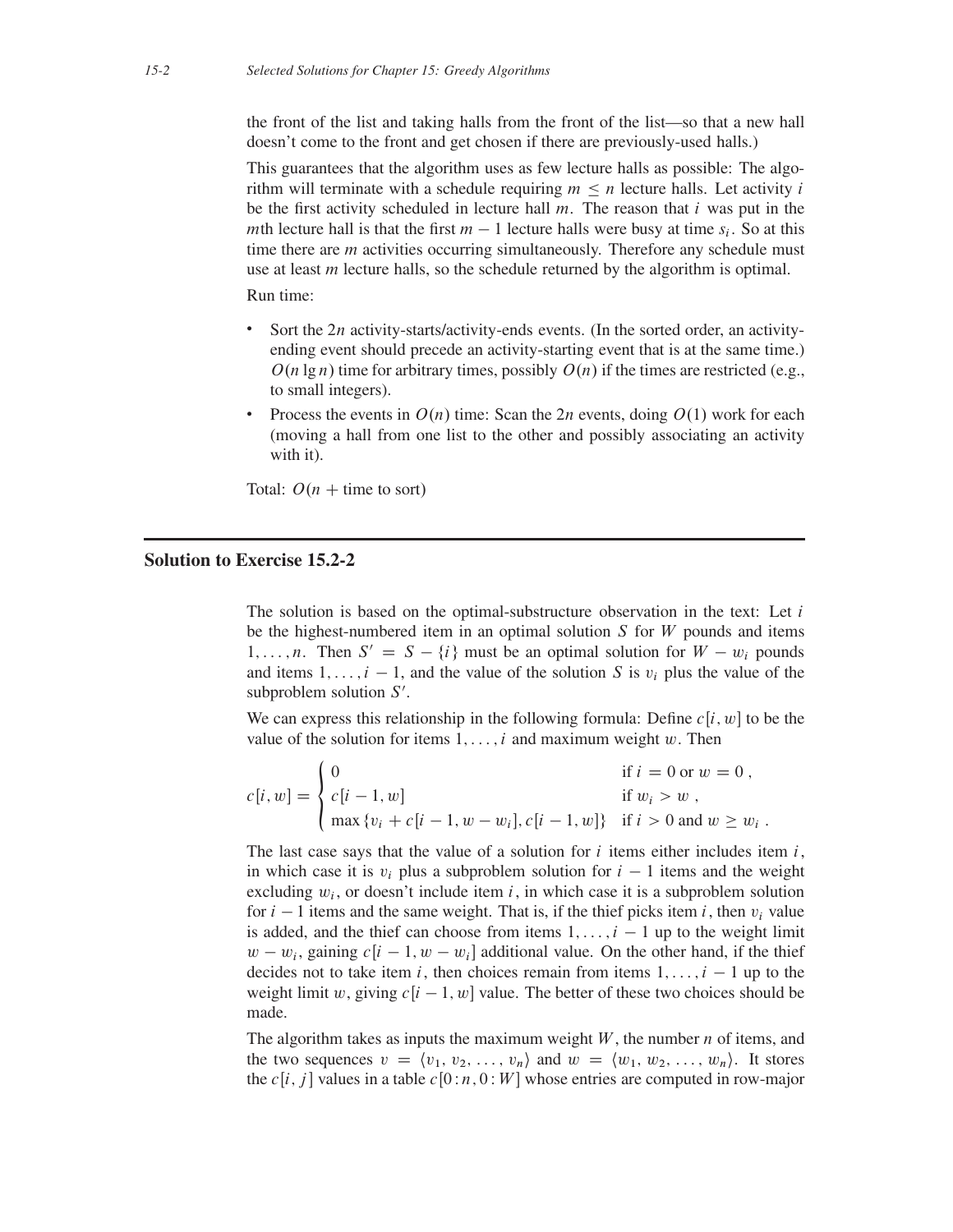order. (That is, the first row of c is filled in from left to right, then the second row, and so on.) At the end of the computation,  $c[n, W]$  contains the maximum value the thief can take.

DYNAMIC-0-1-KNAPSACK $(v, w, n, W)$ let  $c[0:n, 0:W]$  be a new array **for**  $w = 0$  **to** W

 $c[0, w] = 0$ **for**  $i = 1$  **to** n  $c[i, 0] = 0$ for  $w = 1$  to  $W$ **if**  $w_i \leq w$  and  $v_i + c[i-1, w - w_i] > c[i-1, w]$  $c[i, w] = v_i + c[i - 1, w - w_i]$ **else**  $c[i, w] = c[i - 1, w]$ 

We can use the c table to deduce the set of items to take by starting at  $c[n, W]$  and tracing where the optimal values came from. If  $c[i, w] = c[i - 1, w]$ , then item i is not part of the solution, and we continue tracing with  $c[i - 1, w]$ . Otherwise item i is part of the solution, and we continue tracing with  $c[i - 1, w - w_i]$ .

The above algorithm takes  $\Theta(nW)$  time total:

- $\bullet$   $\Theta(nW)$  to fill in the c table:  $(n+1) \cdot (W + 1)$  entries, each requiring  $\Theta(1)$  time to compute.
- $\bullet$  O(n) time to trace the solution (since it starts in row n of the table and moves up one row at each step).

# **Solution to Exercise 15.2-7**

Sort A and B into monotonically decreasing order.

Here's a proof that this method yields an optimal solution. Consider any indices  $i$ and j such that  $i < j$ , and consider the terms  $a_i^{b_i}$  and  $a_j^{b_j}$ . We want to show that it is no worse to include these terms in the payoff than to include  $a_i{}^{b_j}$  and  $a_j{}^{b_i}$ , i.e., that  $a_i{}^{b_i} a_j{}^{b_j} \geq a_i{}^{b_j} a_j{}^{b_i}$ . Since A and B are sorted into monotonically decreasing order and  $i < j$ , we have  $a_i \ge a_j$  and  $b_i \ge b_j$ . Since  $a_i$  and  $a_j$  are positive and  $b_i - b_j$  is nonnegative, we have  $a_i^{b_i - b_j} \ge a_j^{b_i - b_j}$ . Multiplying both sides by  $a_i{}^{b_j} a_j{}^{b_j}$  yields  $a_i{}^{b_i} a_j{}^{b_j} \geq a_i{}^{b_j} a_j{}^{b_i}$ .

Since the order of multiplication doesn't matter, sorting  $A$  and  $B$  into monotonically increasing order works as well.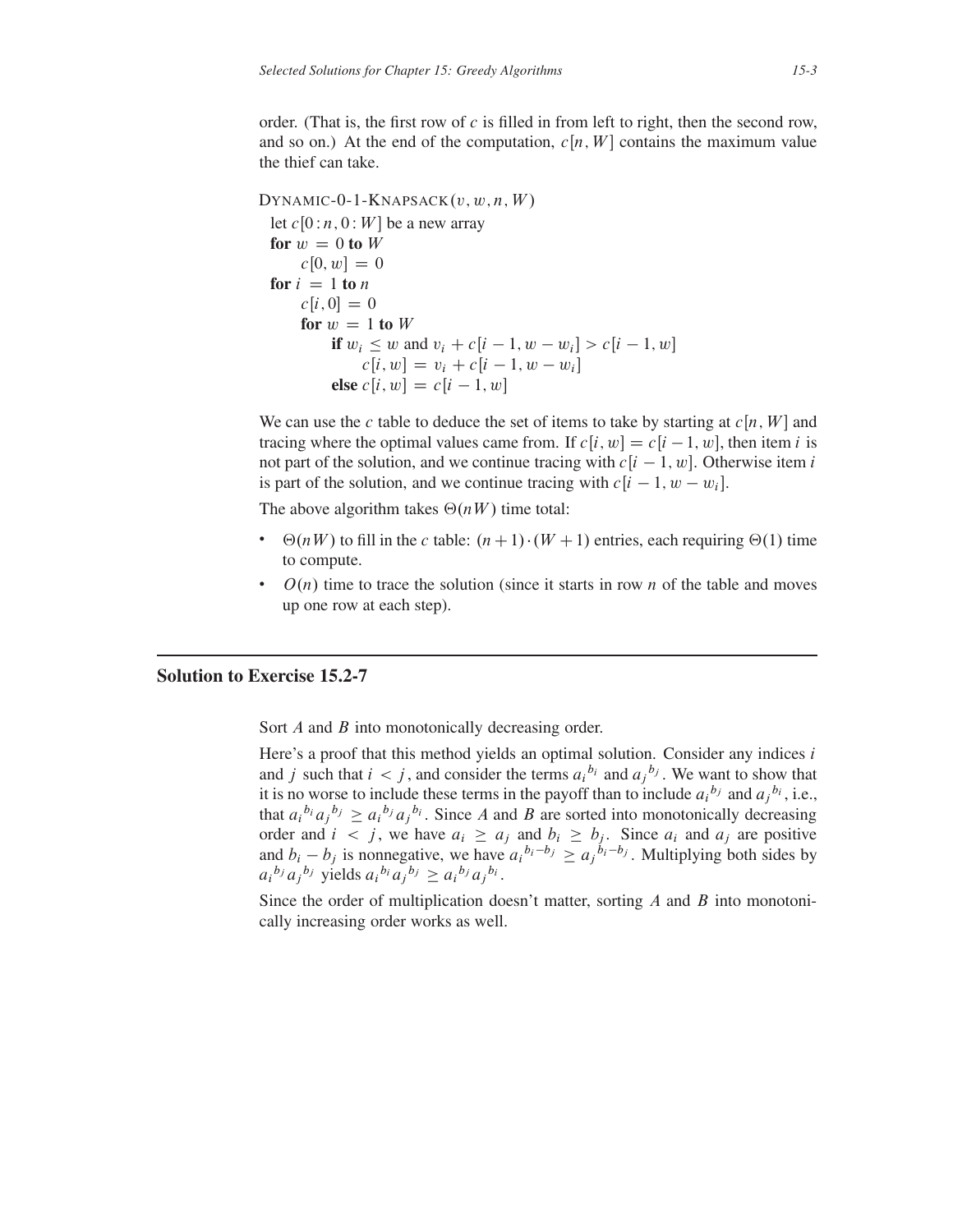# **Selected Solutions for Chapter 16: Amortized Analysis**

# **Solution to Exercise 16.1-3**

Let  $c_i$  = cost of *i*th operation.

|   | $c_i = \begin{cases} i & \text{if } i \text{ is an exact power of 2,} \\ 1 & \text{otherwise.} \end{cases}$ |
|---|-------------------------------------------------------------------------------------------------------------|
|   |                                                                                                             |
|   |                                                                                                             |
| 2 |                                                                                                             |
|   |                                                                                                             |
| 4 |                                                                                                             |
|   |                                                                                                             |
|   |                                                                                                             |
| 1 |                                                                                                             |
| 8 |                                                                                                             |
|   |                                                                                                             |
|   |                                                                                                             |
|   |                                                                                                             |
|   | Operation Cost                                                                                              |

 $n$  operations cost

$$
\sum_{i=1}^{n} c_i \le n + \sum_{j=0}^{\lg n} 2^j = n + (2n - 1) < 3n \,.
$$
\n(Note: Ignoring floor in upper bound of  $\sum 2^j$ .)

\nAverage cost of operation =  $\frac{\text{Total cost}}{\text{# operations}} < 3$ .

By aggregate analysis, the amortized cost per operation  $= O(1)$ .

# **Solution to Exercise 16.2-2**

Let  $c_i$  = cost of *i*th operation.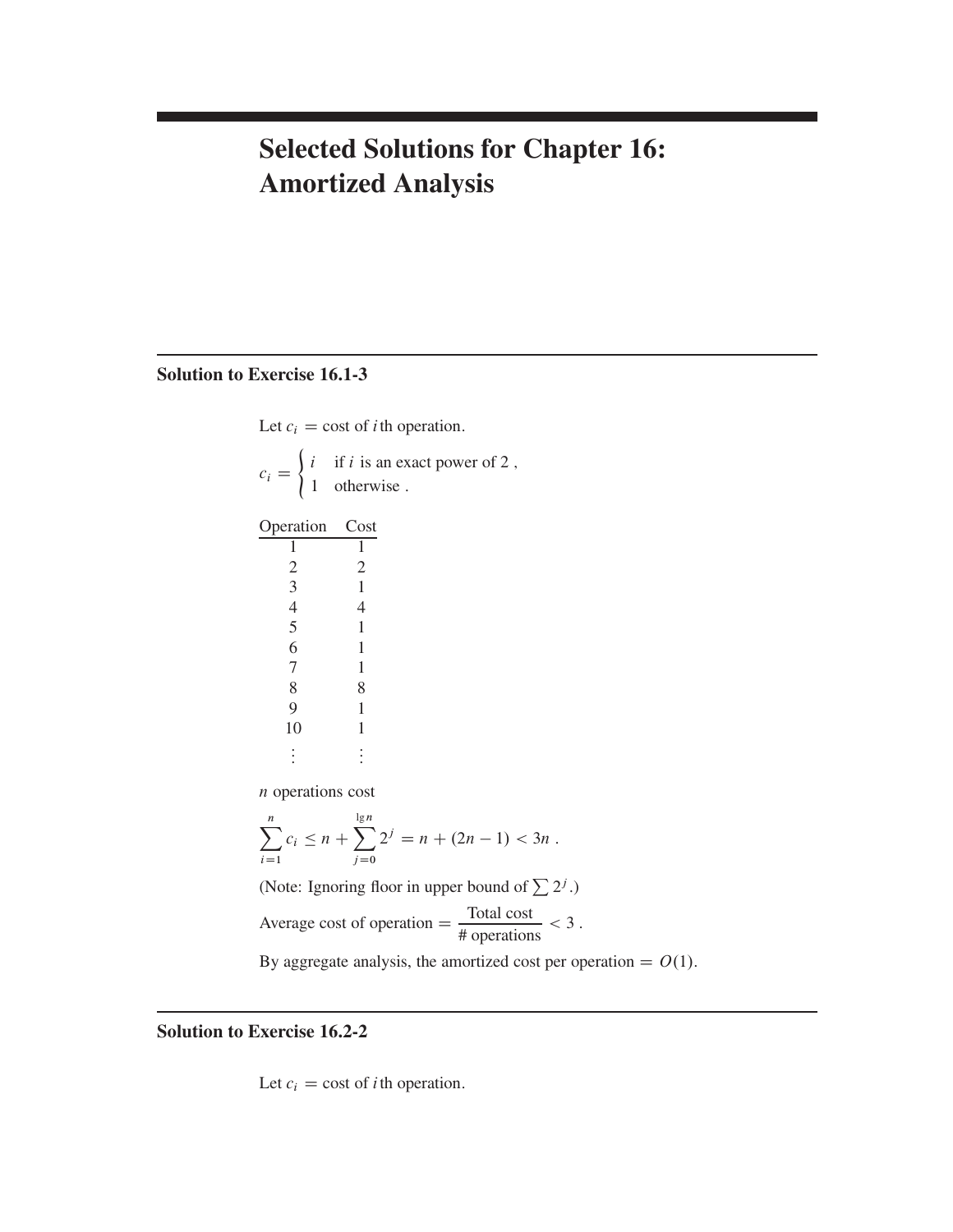$$
c_i = \begin{cases} i & \text{if } i \text{ is an exact power of 2,} \\ 1 & \text{otherwise.} \end{cases}
$$

Charge each operation \$3 (amortized cost  $\hat{c}_i$ ).

- If i is not an exact power of 2, pay \$1, and store \$2 as credit.
- If i is an exact power of 2, pay  $\overline{si}$ , using stored credit.

|  | Operation Amortized cost Actual cost Credit remaining |
|--|-------------------------------------------------------|
|  |                                                       |
|  |                                                       |
|  |                                                       |
|  |                                                       |
|  |                                                       |
|  |                                                       |
|  | 10                                                    |
|  |                                                       |
|  |                                                       |
|  |                                                       |
|  |                                                       |
|  |                                                       |

Since the amortized cost is \$3 per operation,  $\sum_{n=1}^n$  $i=1$  $\widehat{c}_i = 3n$ .

We know from Exercise 16.1-3 that  $\sum_{n=1}^n$  $i=1$  $c_i < 3n$ .

Then we have  $\sum_{n=1}^n$  $i=1$  $\widehat{c}_i \geq \sum_{i=1}^n$  $i=1$  $c_i \Rightarrow$  credit = amortized cost - actual cost  $\geq 0$ .

Since the amortized cost of each operation is  $O(1)$ , and the amount of credit never goes negative, the total cost of *n* operations is  $O(n)$ .

#### **Solution to Exercise 16.2-3**

We introduce a new field A.*max* to hold the index of the high-order 1 in A. Initially, A *max* is set to  $-1$ , since the low-order bit of A is at index 0 and there are initially no 1s in A. The value of A:*max* is updated as appropriate when the counter is incremented or reset, and this value limits how much of A must be looked at to reset it. By controlling the cost of RESET in this way, we can limit it to an amount that can be covered by credit from earlier INCREMENT operations.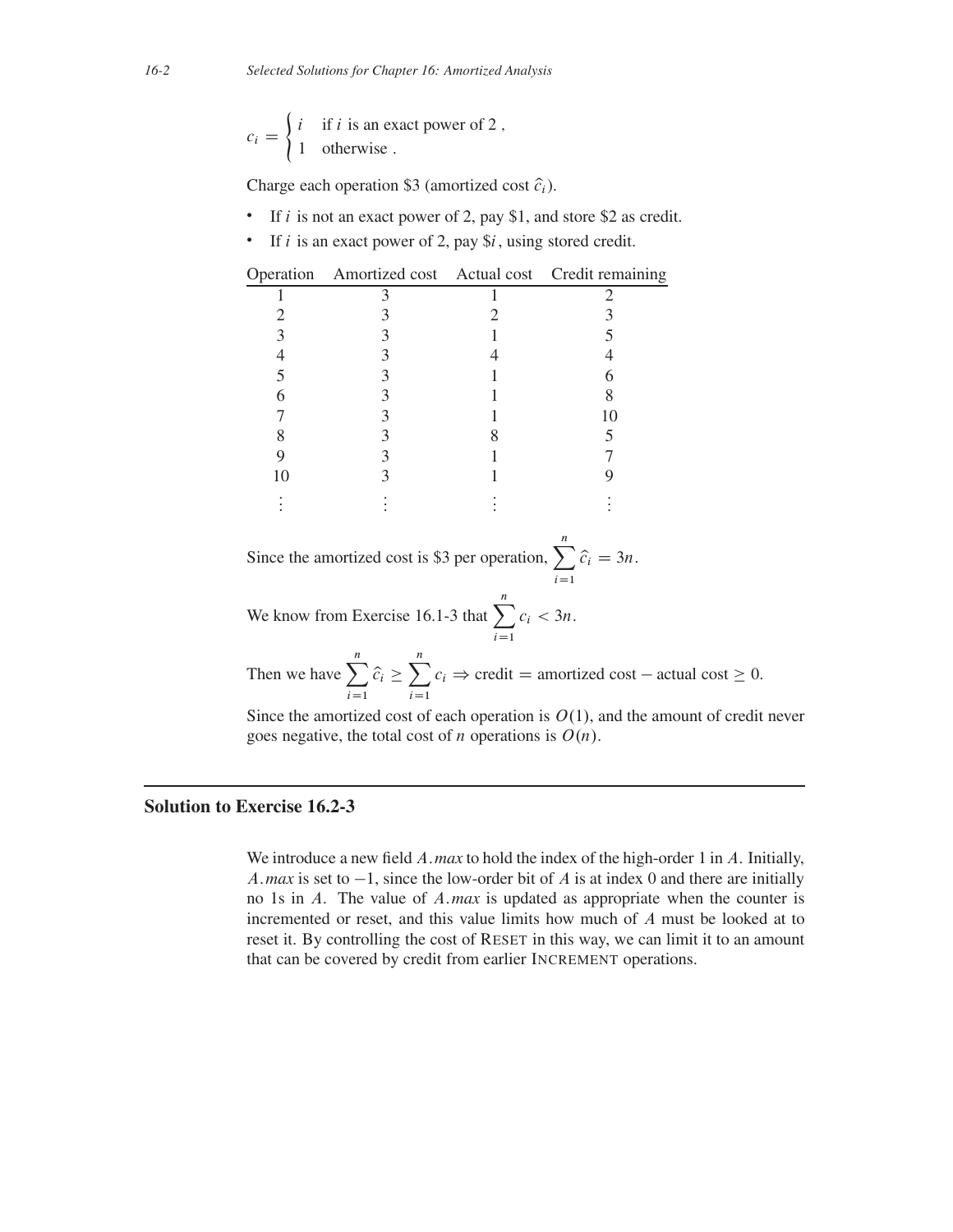```
INCREMENT(A, k)i = 0while i < k and A[i] == 1A[i] = 0i = i + 1if i < kA[i] = 1// Additions to book's INCREMENT start here.
     A.max = \max\{A.max, i\}else Amax = -1RESET(A)for i = 0 to A.max
     A[i] = 0A.max = -1
```
As for the counter in the book, we assume that it costs \$1 to flip a bit. In addition, we assume it costs \$1 to update A:*max*.

Setting and resetting of bits by INCREMENT will work exactly as for the original counter in the book: \$1 pays to set one bit to 1, \$1 is placed on the bit that is set to 1 as credit, and the credit on each 1 bit pays to reset the bit during incrementing.

In addition, \$1 pays for updating *max*, and if *max* increases, place an additional \$1 of credit on the new high-order 1. (If *max* doesn't increase, we can just waste that \$1—it won't be needed.) Since RESET manipulates bits at positions only up to A:*max*, and since each bit up to there must have become the high-order 1 at some time before the high-order 1 got up to A:*max*, every bit seen by RESET has \$1 of credit on it. So the zeroing of bits of A by RESET can be completely paid for by the credit stored on the bits. We just need \$1 to pay for resetting *max*.

Thus charging \$4 for each INCREMENT and \$1 for each RESET is sufficient, so that the sequence of n INCREMENT and RESET operations takes  $O(n)$  time.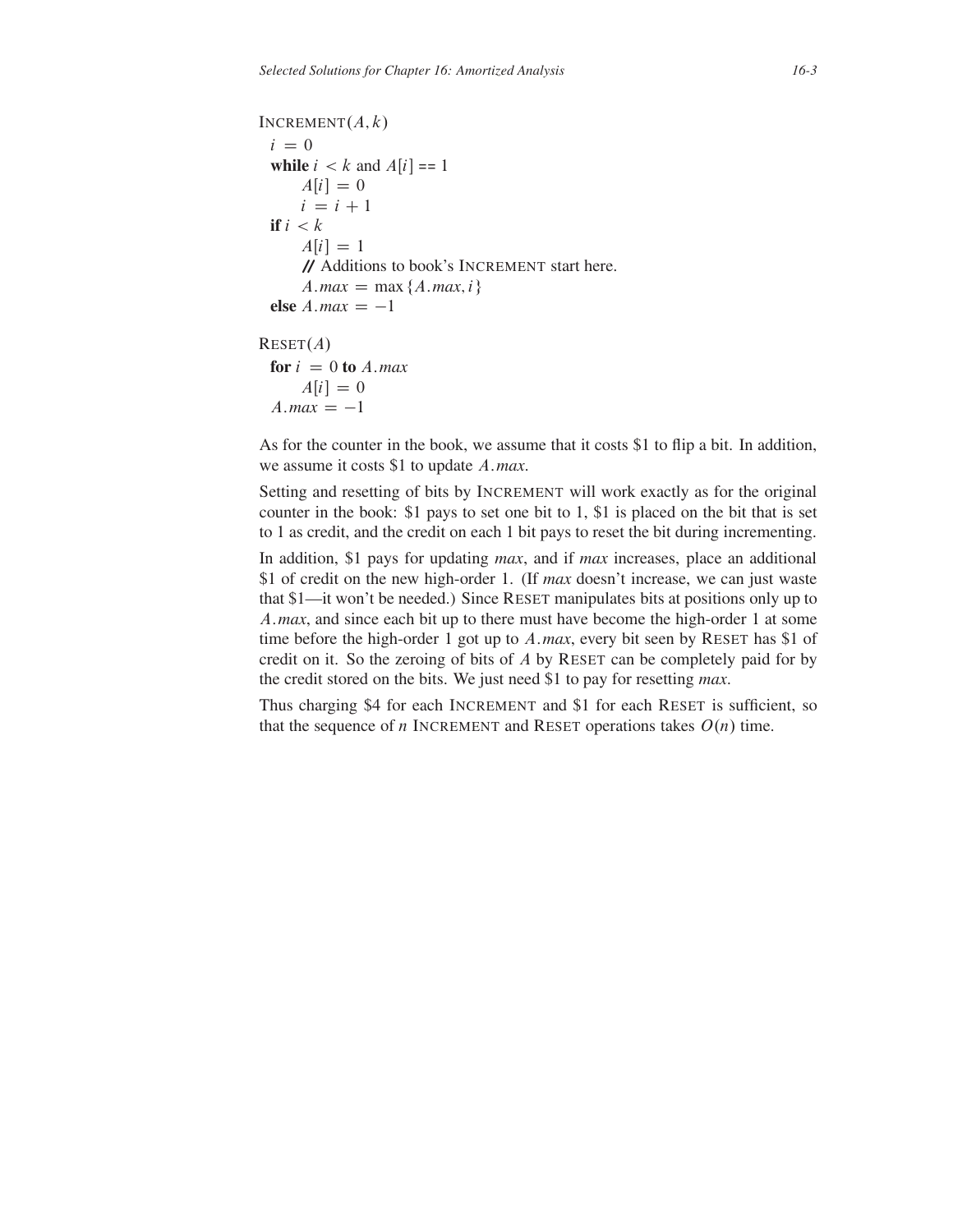# **Selected Solutions for Chapter 17: Augmenting Data Structures**

# **Solution to Exercise 17.1-7**

Let  $A[1:n]$  be the array of *n* distinct numbers.

One way to count the inversions is to add up, for each element, the number of larger elements that precede it in the array:

# of inversions = 
$$
\sum_{j=1}^{n} |Inv(j)|,
$$

where  $Inv(j) = \{i : i < j \text{ and } A[i] > A[j]\}.$ 

Note that  $|Inv(j)|$  is related to  $A[j]$ 's rank in the subarray  $A[1:j]$  because the elements in  $Inv(j)$  are the reason that  $A[j]$  is not positioned according to its rank. Let  $r(j)$  be the rank of  $A[j]$  in  $A[1:j]$ . Then  $j = r(j) + |Inv(j)|$ , so that we can compute

$$
|Inv(j)| = j - r(j)
$$

by inserting  $A[1], \ldots, A[n]$  into an order-statistic tree and using OS-RANK to find the rank of each  $A[j]$  in the tree immediately after it is inserted into the tree. (This OS-RANK value is  $r(j)$ .)

Insertion and OS-RANK each take  $O(\lg n)$  time, and so the total time for n elements is  $O(n \lg n)$ .

## **Solution to Exercise 17.2-2**

Yes, it is possible to maintain black-heights as attributes in the nodes of a red-black tree without affecting the asymptotic performance of the red-black tree operations. We appeal to Theorem 17.1, because the black-height of a node can be computed from the information at the node and its two children. Actually, the black-height can be computed from just one child's information: the black-height of a node is the black-height of a red child, or the black height of a black child plus one. The second child does not need to be checked because of property 5 of red-black trees.

The RB-INSERT-FIXUP and RB-DELETE-FIXUP procedures change node colors, and each color change can potentially cause  $O(\lg n)$  black-height changes. We'll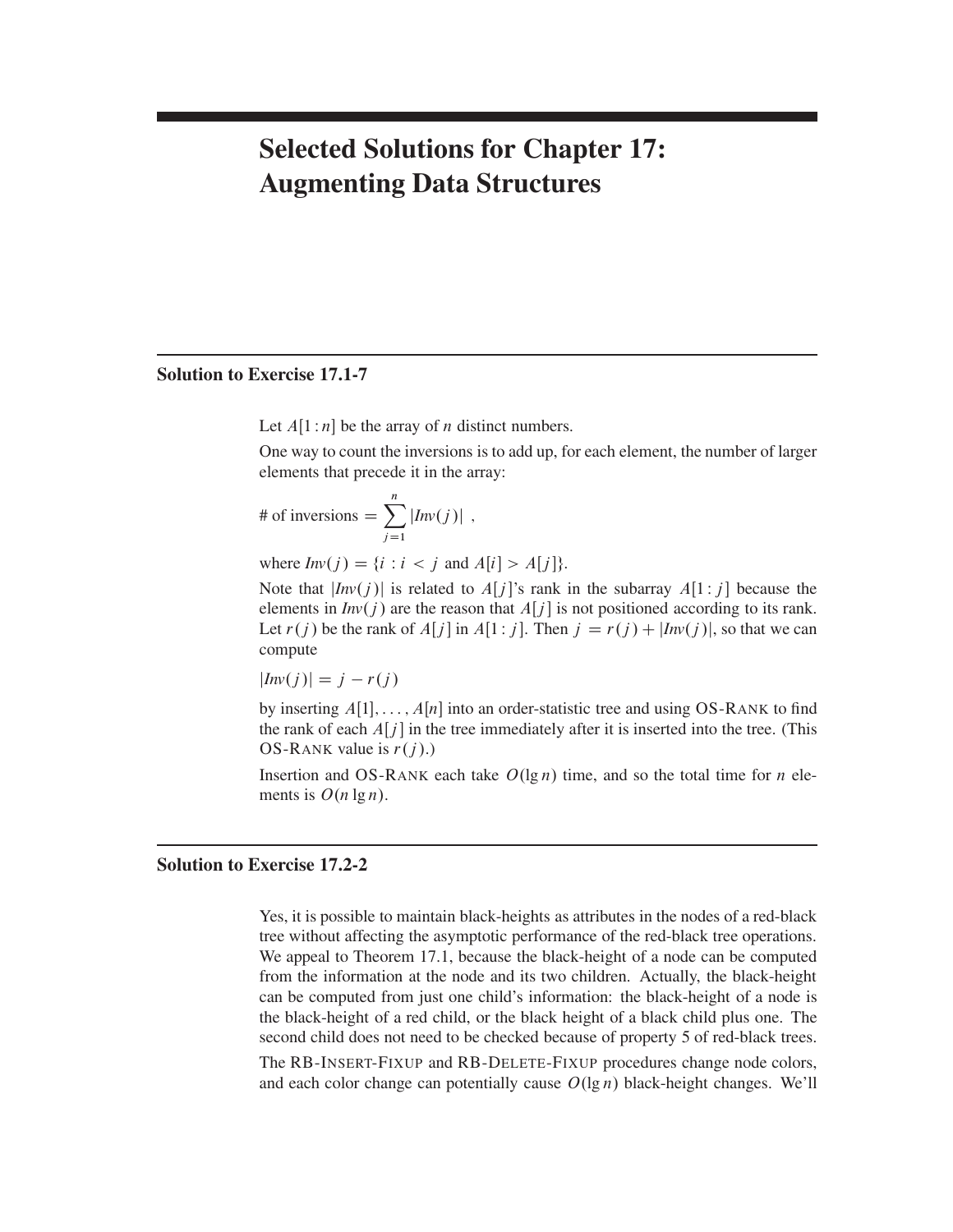show that the color changes of the fixup procedures cause only local black-height changes and thus are constant-time operations. Assume that the black-height of each node x is kept in the attribute x:*bh*.

For RB-INSERT-FIXUP, there are three cases to examine.

**Case 1:**  $z$ 's uncle is red.



- Before color changes, suppose that all subtrees  $\alpha, \beta, \gamma, \delta, \epsilon$  have the same black-height  $k$  with a black root, so that nodes  $A, B, C$ , and  $D$  have blackheights of  $k + 1$ .
- $\bullet$  After color changes, the only node whose black-height changed is node  $C$ . To fix that, add  $z.p.p.bh = z.p.p.bh + 1$  after lines 7 and 21 in RB-INSERT-FIXUP.
- Since the number of black nodes between  $z, p, p$  and  $z$  remains the same, nodes above  $z$ *.p*.*p* are not affected by the color change.

**Case 2:**  $z$ 's uncle  $y$  is black, and  $z$  is a right child.

**Case 3:**  $z$ ''s uncle y is black, and  $z$  is a left child.



• With subtrees  $\alpha$ ,  $\beta$ ,  $\gamma$ ,  $\delta$ ,  $\epsilon$  of black-height k, even with color changes and rotations, the black-heights of nodes A, B, and C remain the same  $(k + 1)$ .

Thus, RB-INSERT-FIXUP maintains its original  $O(\lg n)$  time. For RB-DELETE-FIXUP, there are four cases to examine.

**Case 1:**  $x$ 's sibling  $w$  is red.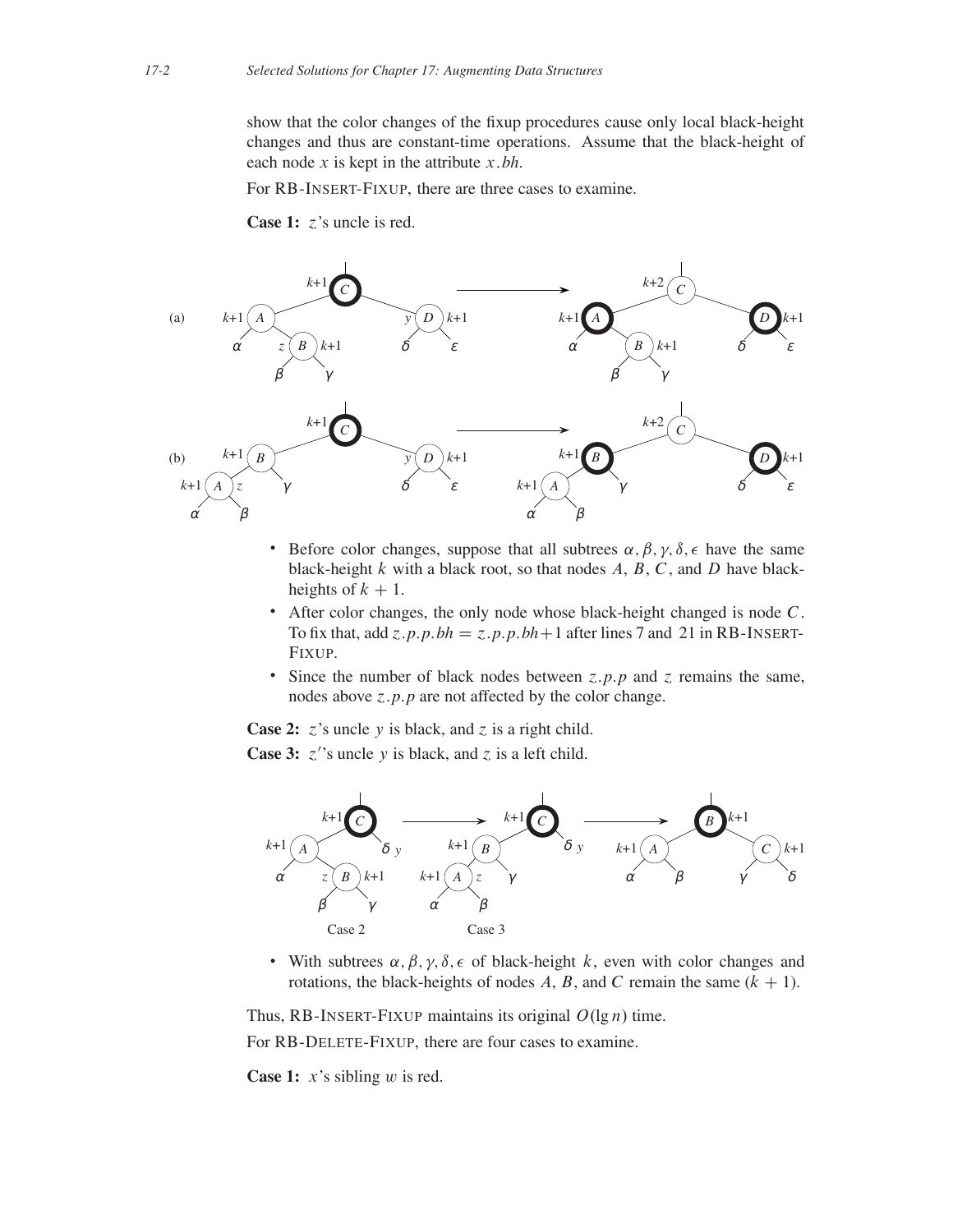

- Even though case 1 changes colors of nodes and does a rotation, blackheights are not changed.
- Case 1 changes the structure of the tree, but waits for cases 2, 3, and 4 to deal with the "extra black" on  $x$ .

**Case 2:** x's sibling w is black, and both of w's children are black.



- w is colored red, and x's "extra" black is moved up to x:*p*.
- Add  $x.p.bh = x.bh$  after lines 10 and 31 in RB-DELETE-FIXUP.
- This is a constant-time update. Then, keep looping to deal with the extra black on x:*p*.

**Case 3:** x's sibling w is black, w's left child is red, and w's right child is black.



- Regardless of the color changes and rotation of this case, the black-heights don't change.
- Case 3 just sets up the structure of the tree, so it can fall correctly into case 4.

**Case 4:** x's sibling w is black, and w's right child is red.

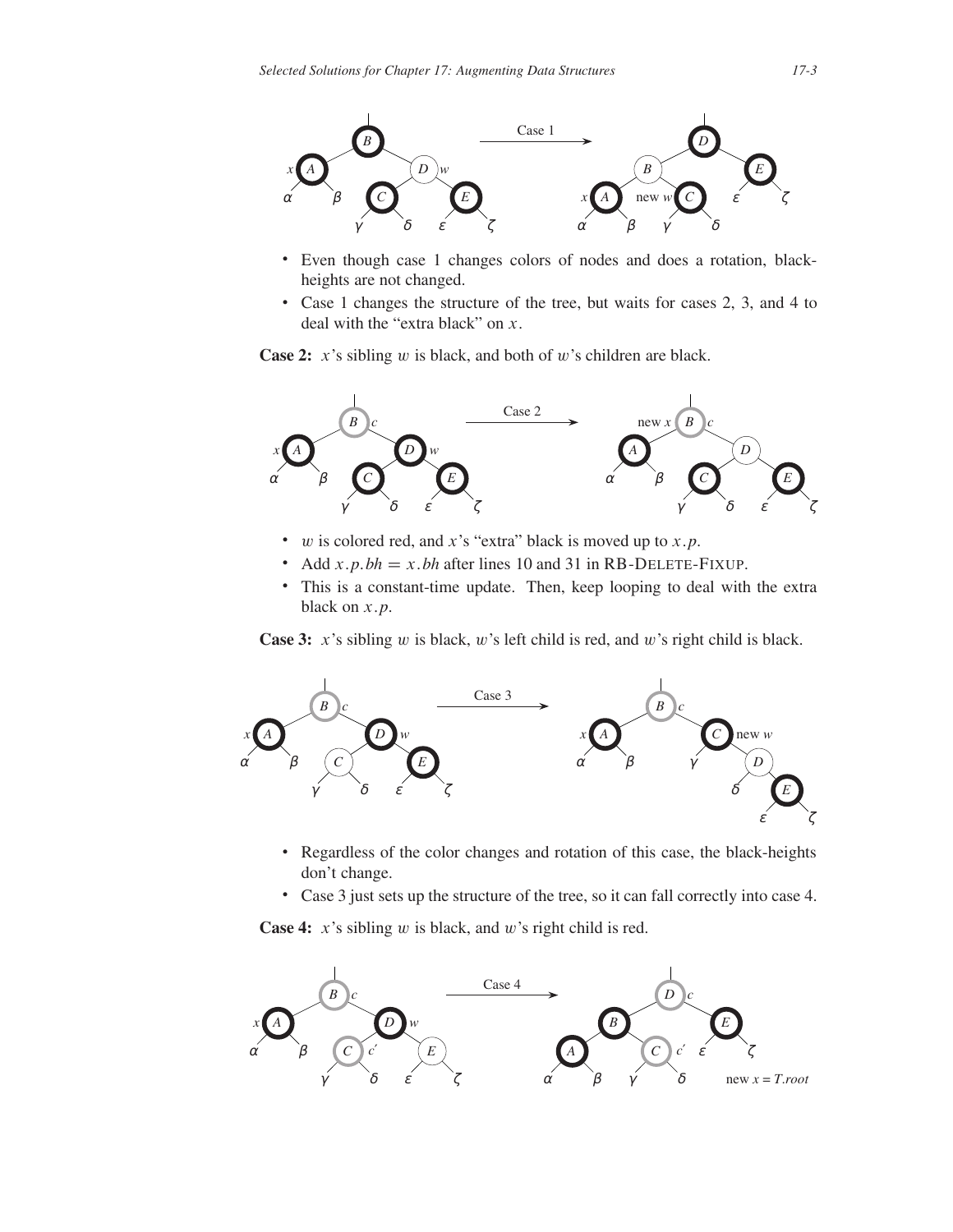- Nodes  $A, C$ , and  $E$  keep the same subtrees, so their black-heights don't change.
- Add these two constant-time assignments in RB-DELETE-FIXUP after lines 21 and 42:

 $x.p.bh = x.bh + 1$  $x.p.p.bh = x.p.bh + 1$ 

The extra black is taken care of, and the loop terminates.

Thus, RB-DELETE-FIXUP maintains its original  $O(\lg n)$  time.

Therefore, we conclude that black-heights of nodes can be maintained as attributes in red-black trees without affecting the asymptotic performance of red-black tree operations.

For the second part of the question, no, we cannot maintain node depths without affecting the asymptotic performance of red-black tree operations. The depth of a node depends on the depth of its parent. When the depth of a node changes, the depths of all nodes below it in the tree must be updated. Updating the root node causes  $n - 1$  other nodes to be updated, which would mean that operations on the tree that change node depths might not run in  $O(n \lg n)$  time.

# **Solution to Exercise 17.3-6**

General idea: Move a sweep line from left to right, while maintaining the set of rectangles currently intersected by the line in an interval tree. The interval tree will organize all rectangles whose  $x$  interval includes the current position of the sweep line, and it will be based on the  $y$  intervals of the rectangles, so that any overlapping  $\nu$  intervals in the interval tree correspond to overlapping rectangles.

Details:

- 1. Sort the rectangles by their  $x$ -coordinates. (Actually, each rectangle must appear twice in the sorted list—once for its left x-coordinate and once for its right x-coordinate.)
- 2. Scan the sorted list (from lowest to highest  $x$ -coordinate).
	- When an x-coordinate of a left edge is found, check whether the rectangle's y-coordinate interval overlaps an interval in the tree, and insert the rectangle (keyed on its y-coordinate interval) into the tree.
	- When an x-coordinate of a right edge is found, delete the rectangle from the interval tree.

The interval tree always contains the set of "open" rectangles intersected by the sweep line. If an overlap is ever found in the interval tree, there are overlapping rectangles.

Time:  $O(n \lg n)$ 

- $\bullet$   $O(n \lg n)$  to sort the rectangles (use merge sort or heap sort).
- $\bullet$   $O(n \lg n)$  for interval-tree operations (insert, delete, and check for overlap).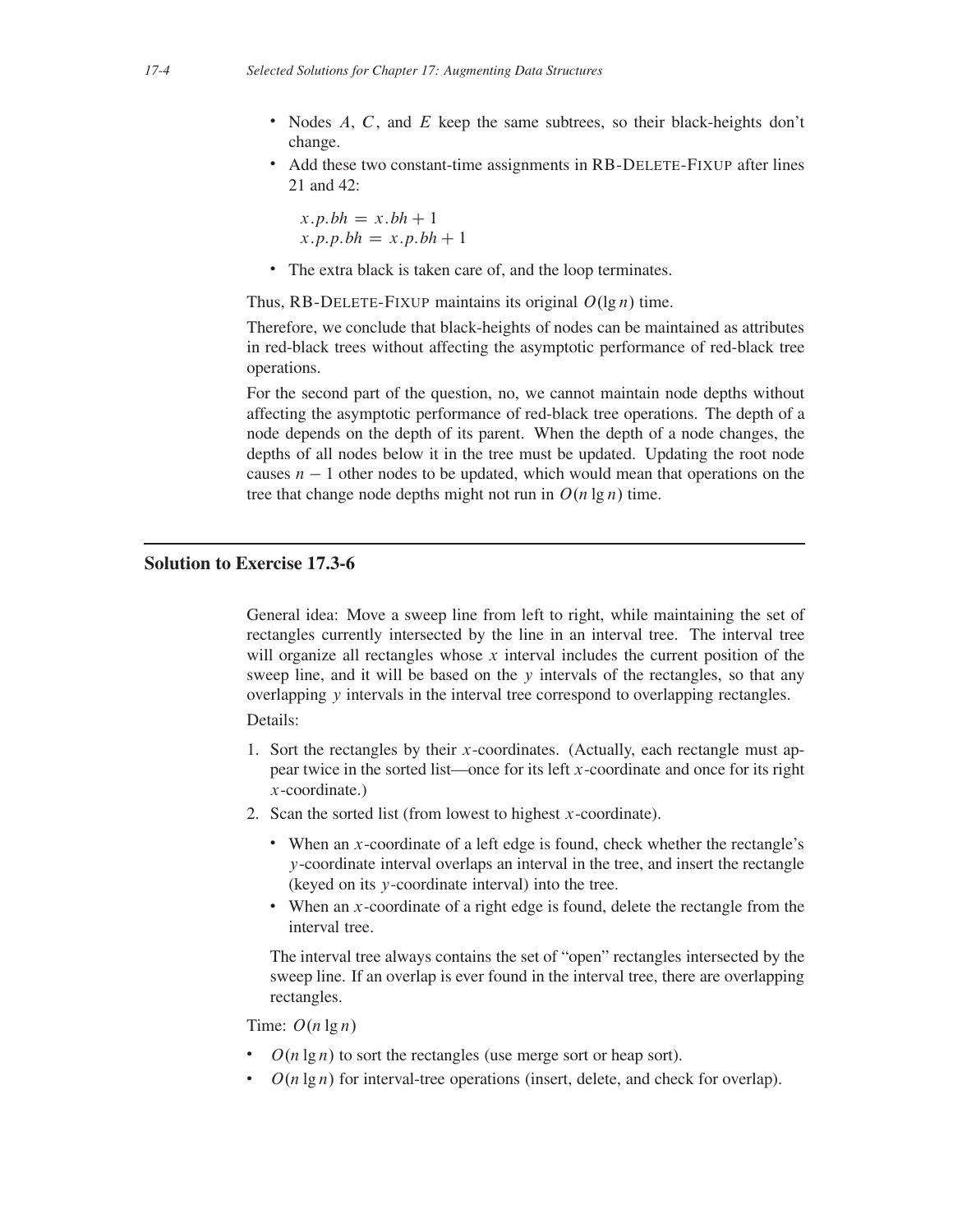# **Selected Solutions for Chapter 19: Data Structures for Disjoint Sets**

# **Solution to Exercise 19.2-3**

We want to show how to assign  $O(1)$  charges to MAKE-SET and FIND-SET and an  $O(\lg n)$  charge to UNION such that the charges for a sequence of these operations are enough to cover the cost of the sequence— $O(m + n \lg n)$ , according to the theorem. When talking about the charge for each kind of operation, it is helpful to also be able to talk about the number of each kind of operation.

Consider the usual sequence of m MAKE-SET, UNION, and FIND-SET operations, n of which are MAKE-SET operations, and let  $u < n$  be the number of UNION operations. (Recall the discussion in Section 19.1 about there being at most  $n - 1$ UNION operations.) Then there are  $n$  MAKE-SET operations,  $u$  UNION operations, and  $m - n - u$  FIND-SET operations.

The theorem didn't separately name the number  $u$  of UNION operations; rather, it bounded the number by  $n$ . If you go through the proof of the theorem with  $u$ UNION operations, you get the time bound  $O(m - u + u \lg u) = O(m + u \lg u)$ for the sequence of operations. That is, the actual time taken by the sequence of operations is at most  $c(m + u \lg u)$ , for some constant c.

Thus, we want to assign operation charges such that

(MAKE-SET charge)  $\cdot$  n  $+$  (FIND-SET charge)  $\cdot$   $(m - n - u)$  $+$  (UNION charge)  $\cdot u$  $\geq c(m + u \lg u)$ ,

so that the amortized costs give an upper bound on the actual costs. The following assignments work, where  $c' \geq c$  is some constant:

- MAKE-SET:  $c'$
- FIND-SET:  $c'$
- UNION:  $c'(\lg n + 1)$

Substituting into the above sum gives

 $c'n + c'(m-n-u) + c'(\lg n + 1)u = c'm + c'u \lg n$  $= c'(m + u \lg n)$  $> c(m + u \lg u)$ .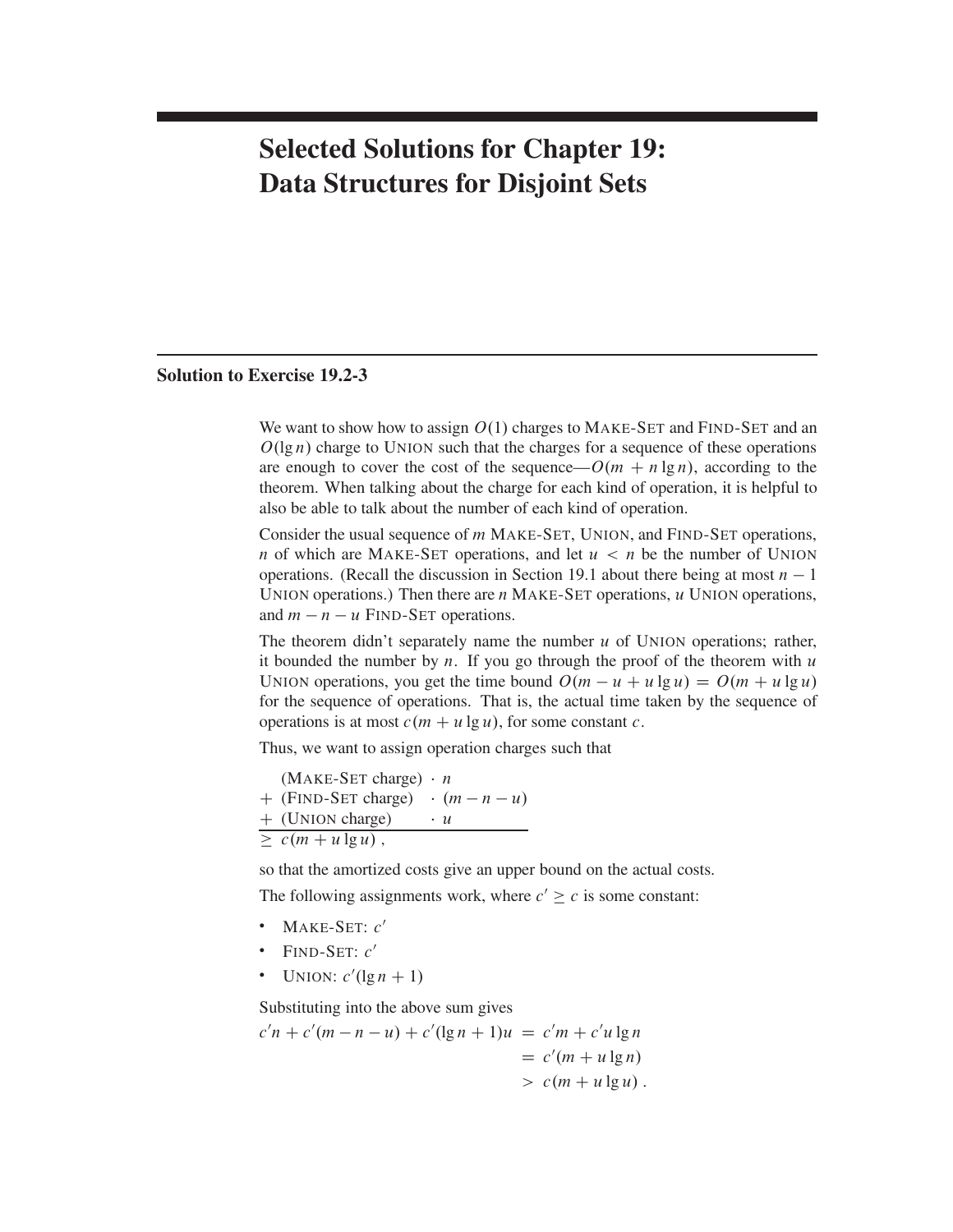# **Solution to Exercise 19.2-6**

Let's call the two lists  $A$  and  $B$ , and suppose that the representative of the new list will be the representative of  $A$ . Rather than appending  $B$  to the end of  $A$ , instead splice  $B$  into  $\overline{A}$  right after the first element of  $\overline{A}$ . We have to traverse  $\overline{B}$  to update pointers to the set object anyway, so we can just make the last element of  $B$  point to the second element of A.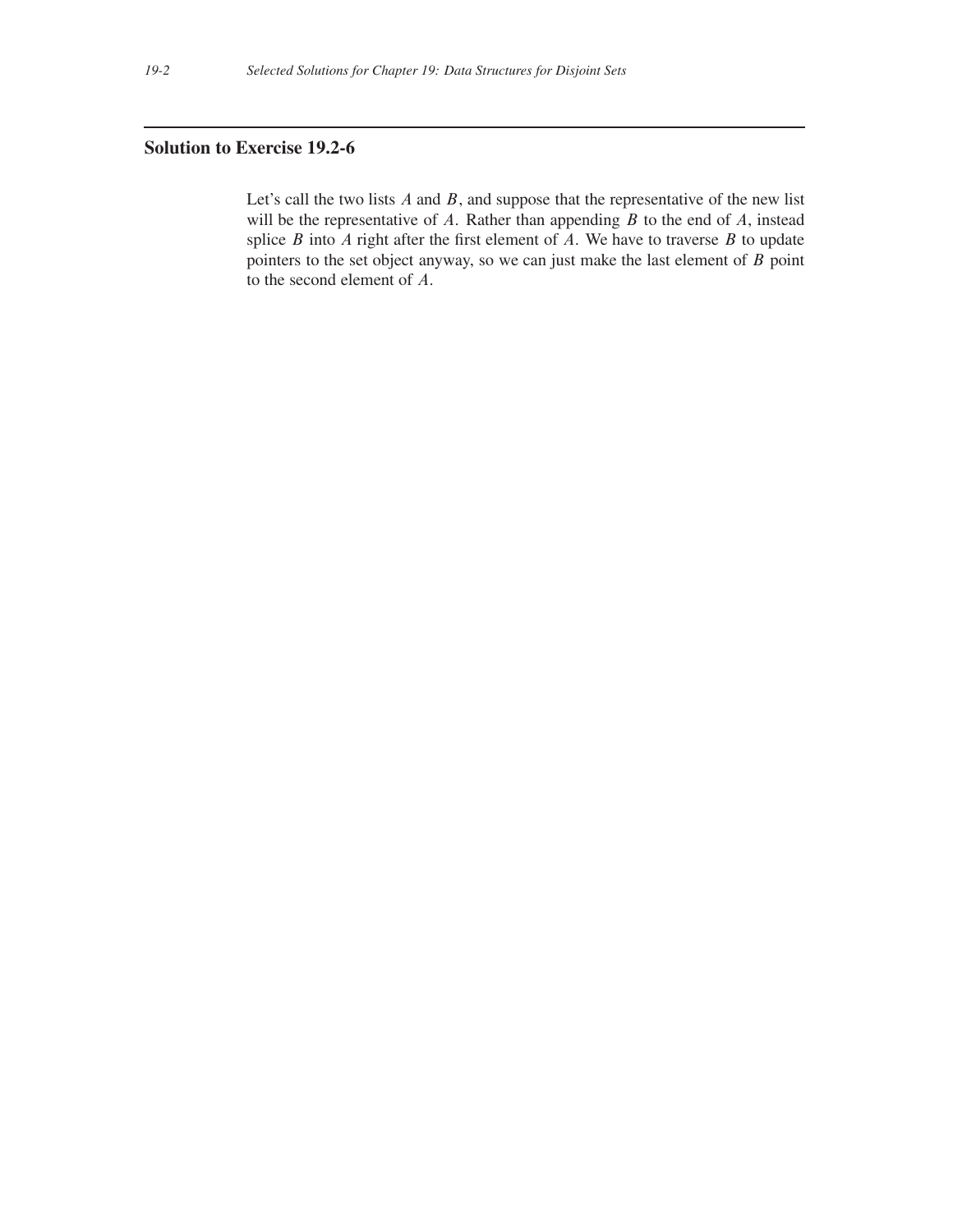# **Selected Solutions for Chapter 20: Elementary Graph Algorithms**

## **Solution to Exercise 20.1-7**

$$
BBT(i, j) = \sum_{e \in E} b_{ie} b_{ej}^{T} = \sum_{e \in E} b_{ie} b_{je}.
$$

- If  $i = j$ , then  $b_{ie}b_{je} = 1$  (it is  $1 \cdot 1$  or  $(-1) \cdot (-1)$ ) whenever *e* enters or leaves vertex  $i$ , and 0 otherwise.
- If  $i \neq j$ , then  $b_{ie}b_{je} = -1$  when  $e = (i, j)$  or  $e = (j, i)$ , and 0 otherwise.

Thus,

$$
BB^{T}(i, j) = \begin{cases} \text{in-degree of } i + \text{out-degree of } i & \text{if } i = j, \\ -(\# \text{ of edges connecting } i \text{ and } j) & \text{if } i \neq j. \end{cases}
$$

# **Solution to Exercise 20.2-5**

The correctness proof for the BFS algorithm shows that  $u.d = \delta(s, u)$ , and the algorithm doesn't assume that the adjacency lists are in any particular order.

In Figure 20.3, if t precedes x in  $Adj[w]$ , we can get the breadth-first tree shown in the figure. But if x precedes t in  $Adj[w]$  and u precedes y in  $Adj[x]$ , we can get edge  $(x, u)$  in the breadth-first tree.

### **Solution to Exercise 20.3-12**

The following pseudocode modifies the DFS and DFS-VISIT procedures to assign values to the *cc* attributes of vertices.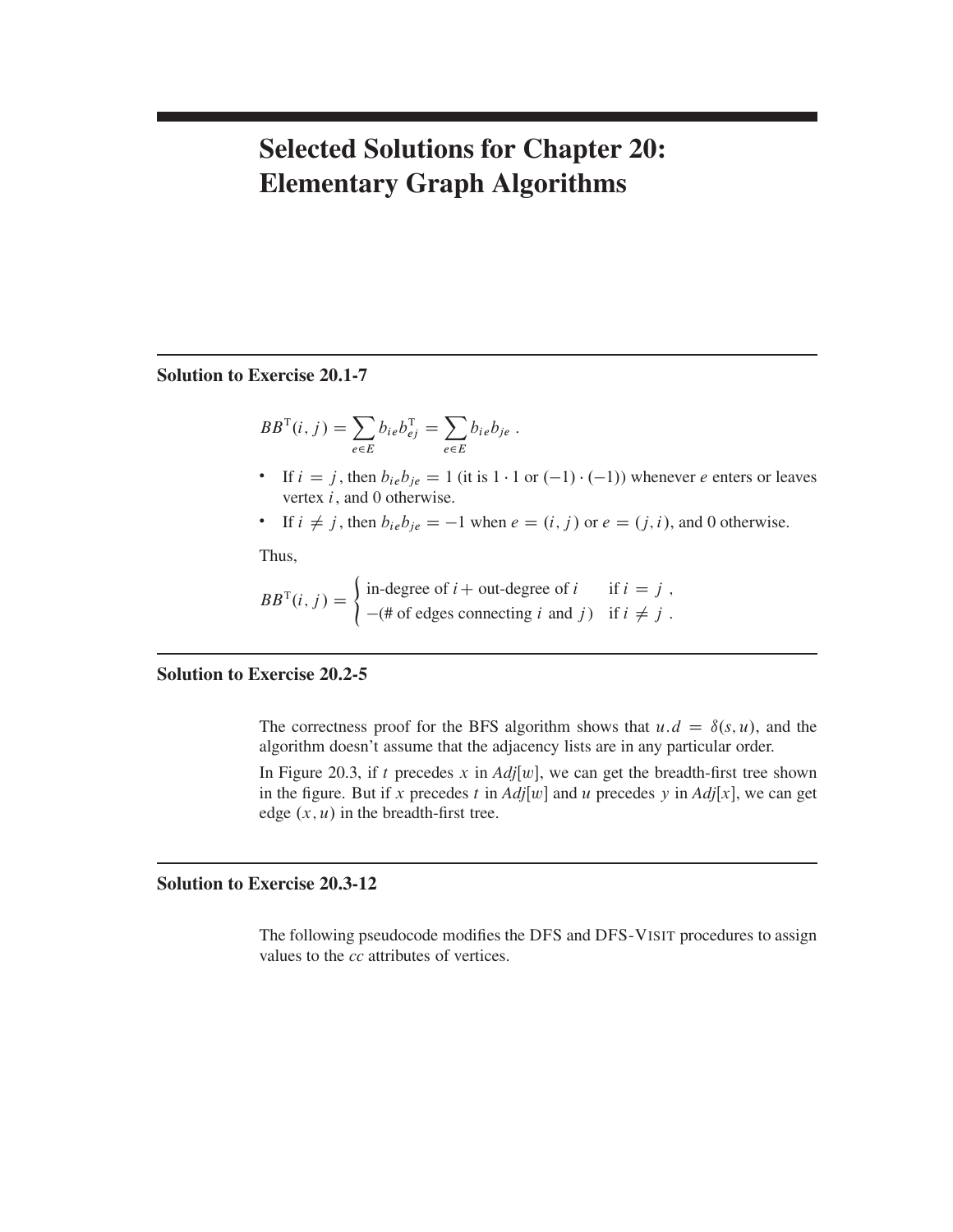```
DFS(G)for each vertex u \in G. V
     u.color = WHITE
     u \cdot \pi = \text{NIL}time = 0counter = 0for each vertex u \in G. V
     if u:color == WHITE
         counter = counter + 1DFS-VIST(G, u, counter)DFS-VISIT(G, u, counter)u.cc = counter // label the vertex
 time = time + 1u.d = timeu.color = GRAY
 for each vertex v in G. Adj[u]if v:color == WHITE
         v.\pi = uDFS-VIST(G, v, counter)time = time + 1u.f = timeu.color = BLACK
```
This DFS increments a counter each time DFS-VISIT is called to grow a new tree in the DFS forest. Every vertex visited (and added to the tree) by DFS-VISIT is labeled with that same counter value. Thus  $u$ ,  $cc = v$ ,  $cc$  if and only if u and v are visited in the same call to DFS-VISIT from DFS, and the final value of the counter is the number of calls that were made to DFS-VISIT by DFS. Also, since every vertex is visited eventually, every vertex is labeled.

Thus all we need to show is that the vertices visited by each call to DFS-VISIT from DFS are exactly the vertices in one connected component of G.

 All vertices in a connected component are visited by one call to DFS-VISIT from DFS:

Let  $u$  be the first vertex in component C visited by DFS-VISIT. Since a vertex becomes non-white only when it is visited, all vertices in C are white when DFS-VISIT is called for  $u$ . Thus, by the white-path theorem, all vertices in  $C$ become descendants of  $u$  in the forest, which means that all vertices in  $C$  are visited (by recursive calls to DFS-VISIT) before DFS-VISIT returns to DFS.

 All vertices visited by one call to DFS-VISIT from DFS are in the same connected component:

If two vertices are visited in the same call to DFS-VISIT from DFS, they are in the same connected component, because vertices are visited only by following paths in G (by following edges found in adjacency lists, starting from some vertex).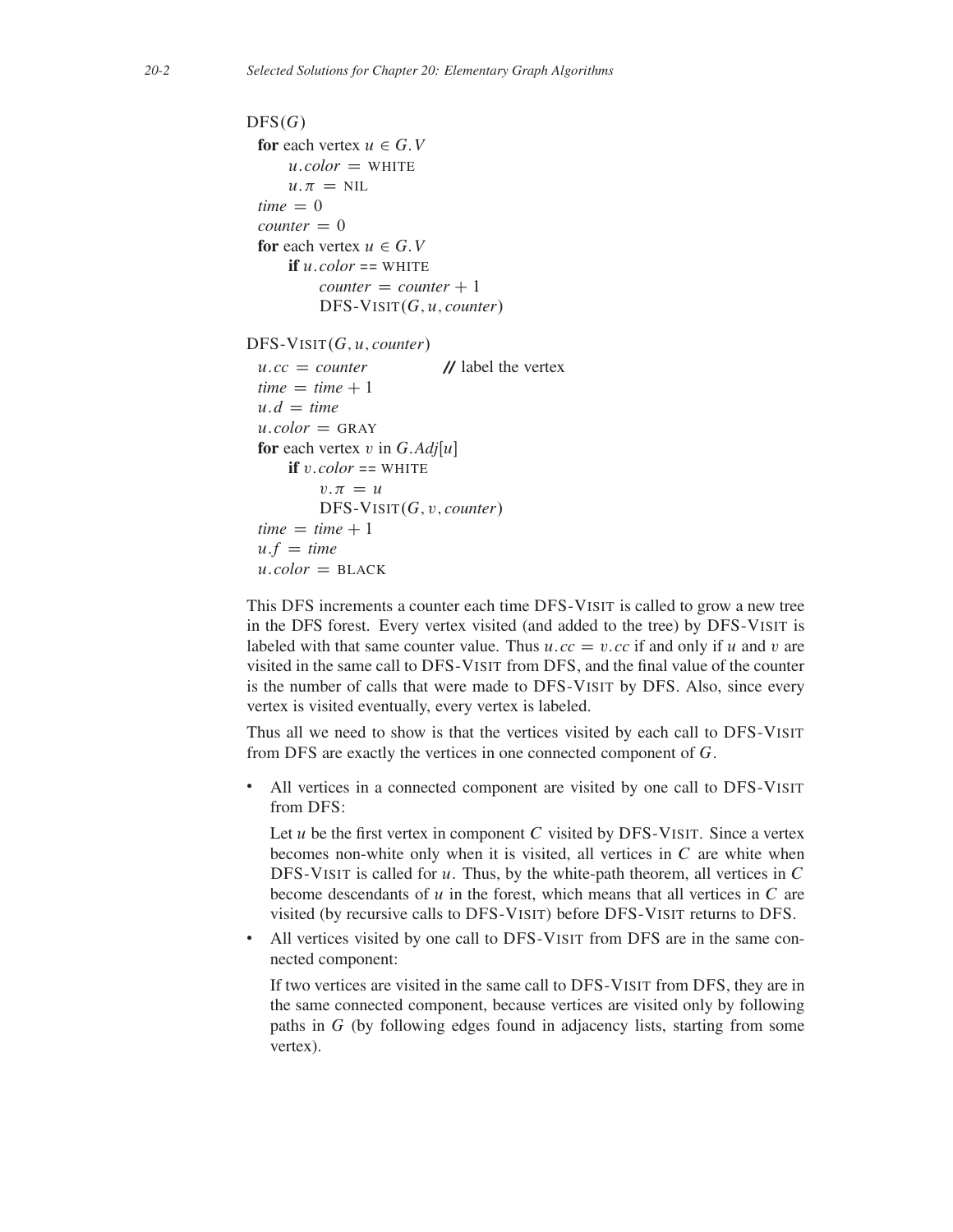### **Solution to Exercise 20.4-3**

An undirected graph is acyclic (i.e., a forest) if and only if a DFS yields no back edges.

- If there's a back edge, there's a cycle.
- If there's no back edge, then by Theorem 20.10, there are only tree edges. Hence, the graph is acyclic.

Thus, to determine whether an undirected graph contains a cycle, run DFS and classify the edges: if any edge is a back edge, there's a cycle.

• Time:  $O(V)$ . Not  $O(V + E)$ : Once |V| distinct edges have been seen, at least one of them must be a back edge because (by Theorem B.2 on page 1169) in an acyclic (undirected) forest,  $|E| \leq |V| - 1$ .

### **Solution to Problem 20-1**

- *a.* 1. Suppose  $(u, v)$  is a back edge or a forward edge in a BFS of an undirected graph. Without loss of generality, let  $u$  be a proper ancestor of  $v$  in the breadth-first tree. Since all edges of  $u$  are explored before exploring any edges of any of u's descendants, edge  $(u, v)$  must be explored when exploring from  $u$ . But then  $(u, v)$  must be a tree edge.
	- 2. In BFS, an edge  $(u, v)$  is a tree edge when the procedure sets  $v.\pi = u$ . But that occurs only when the procedure also sets  $v.d = u.d + 1$ . Since neither u.*d* nor v.*d* ever changes thereafter, we have  $v.d = u.d + 1$  when BFS completes.
	- 3. Consider a cross edge  $(u, v)$  where, without loss of generality, u is visited before  $v$ . When the edges incident on  $u$  are explored, vertex  $v$  must already be on the queue, for otherwise  $(u, v)$  would be a tree edge. Because v is on the queue, we have  $v.d \le u.d + 1$  by Lemma 20.3. By Corollary 20.4, we have  $v.d \ge u.d$ . Thus, either  $v.d = u.d$  or  $v.d = u.d + 1$ .
- **b.** 1. Suppose  $(u, v)$  is a forward edge. Then it would have been explored while exploring from  $u$ , and it would have been a tree edge.
	- 2. Same as for undirected graphs.
	- 3. For any edge  $(u, v)$ , regardless of whether it's a cross edge, we cannot have  $v.d > u.d + 1$ , since the BFS visits v at the latest when it explores edge  $(u, v)$ . Thus,  $v.d \le u.d + 1$ .
	- 4. Clearly,  $v.d \geq 0$  for all vertices v. For a back edge  $(u, v)$ , v is an ancestor of u in the breadth-first tree, which means that  $v.d \leq u.d$ . (Note that since self-loops are considered to be back edges, we could have  $u = v$ .)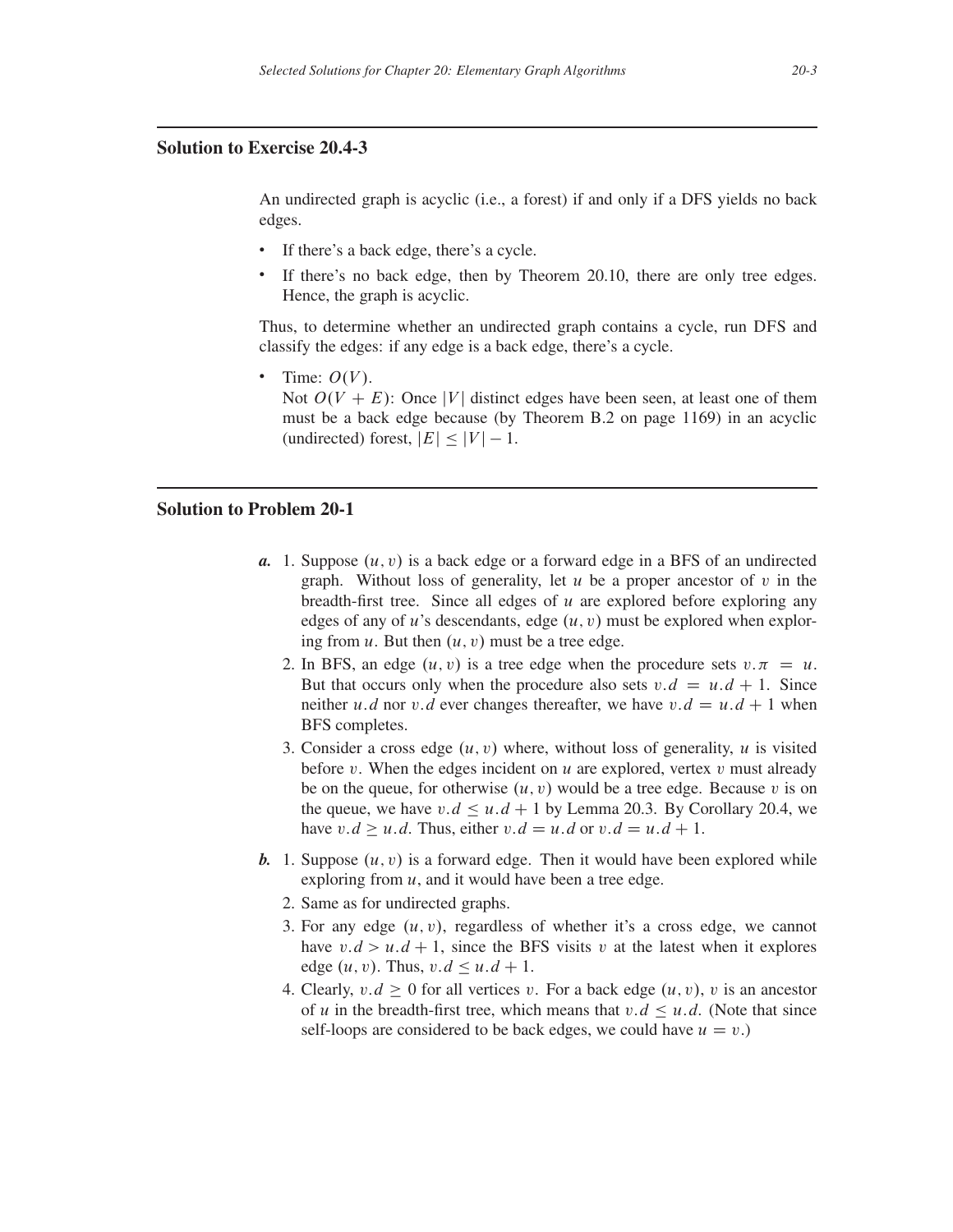# **Selected Solutions for Chapter 21: Minimum Spanning Trees**

# **Solution to Exercise 21.1-1**

Theorem 21.1 shows this.

Let  $A$  be the empty set and  $S$  be any set containing  $u$  but not  $v$ .

# **Solution to Exercise 21.1-4**

A triangle whose edge weights are all equal is a graph in which every edge is a light edge crossing some cut. But the triangle is a cycle, so it is not a minimum spanning tree.

# **Solution to Exercise 21.1-6**

Suppose that for every cut of  $G$ , there is a unique light edge crossing the cut. Let us consider two distinct minimum spanning trees,  $T$  and  $T'$ , of  $G$ . Because  $T$  and  $T'$ are distinct, T contains some edge  $(u, v)$  that is not in T'. If  $(u, v)$  is removed from T, then T becomes disconnected, resulting in a cut  $(S, V - S)$ . The edge  $(u, v)$  is a light edge crossing the cut  $(S, V - S)$  (by Exercise 21.1-3) and, by our assumption, it's the only light edge crossing this cut. Because  $(u, v)$  is the only light edge crossing  $(S, V - S)$  and  $(u, v)$  is not in T', each edge in T' that crosses  $(S, V - S)$  must have weight strictly greater than  $w(u, v)$ . As in the proof of Theorem 21.1, we can identify the unique edge  $(x, y)$  in T' that crosses  $(S, V - S)$ and lies on the cycle that results if we add  $(u, v)$  to T'. By our assumption, we know that  $w(u, v) < w(x, y)$ . Then, we can then remove  $(x, y)$  from T' and replace it by  $(u, v)$ , giving a spanning tree with weight strictly less than  $w(T')$ . Thus,  $T'$  was not a minimum spanning tree, contradicting the assumption that the graph had two unique minimum spanning trees.

Here's a counterexample for the converse: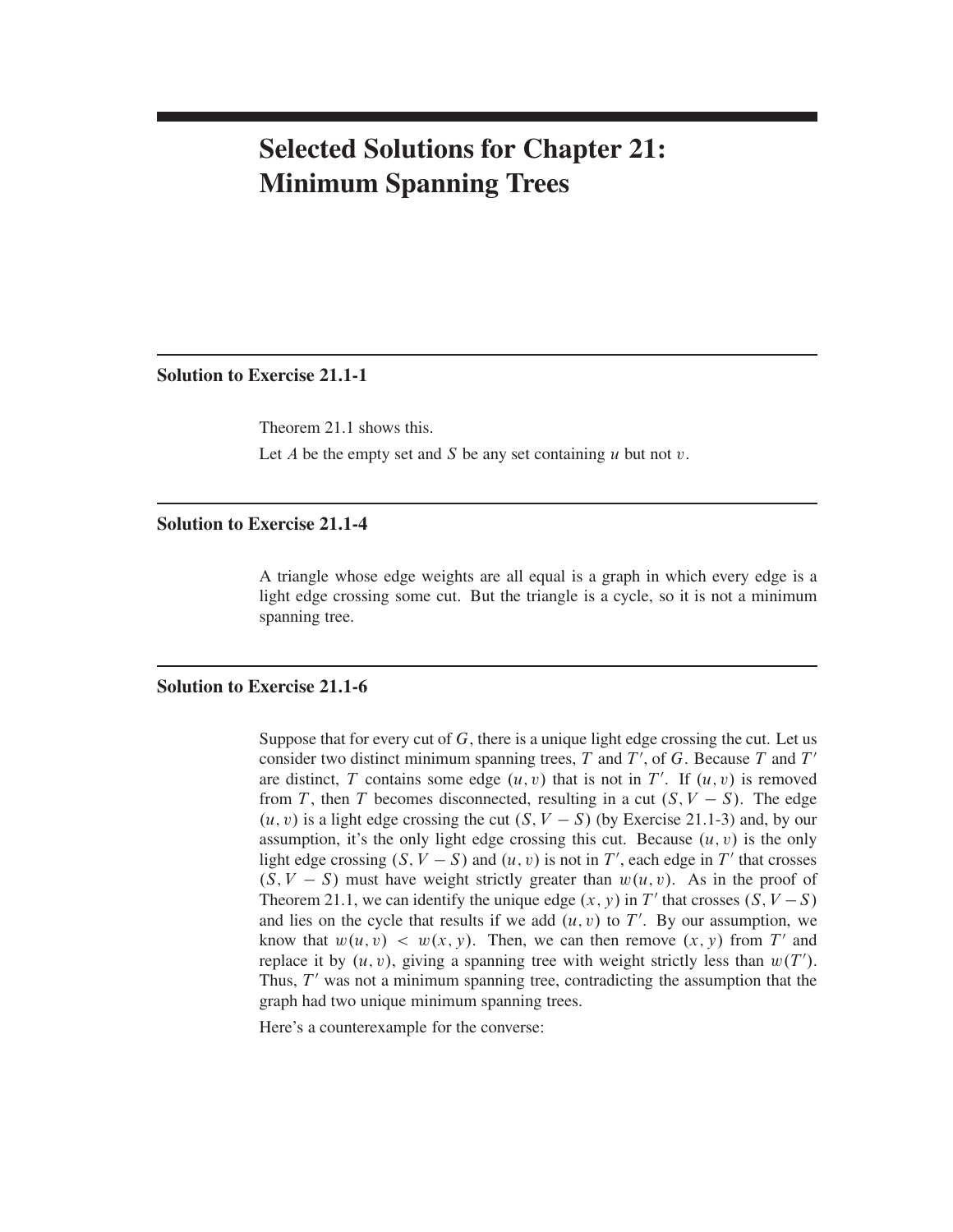

Here, the graph is its own minimum spanning tree, and so the minimum spanning tree is unique. Consider the cut  $({x}, {y}, {z})$ . Both of the edges  $(x, y)$  and  $(x, z)$ are light edges crossing the cut, and they are both light edges.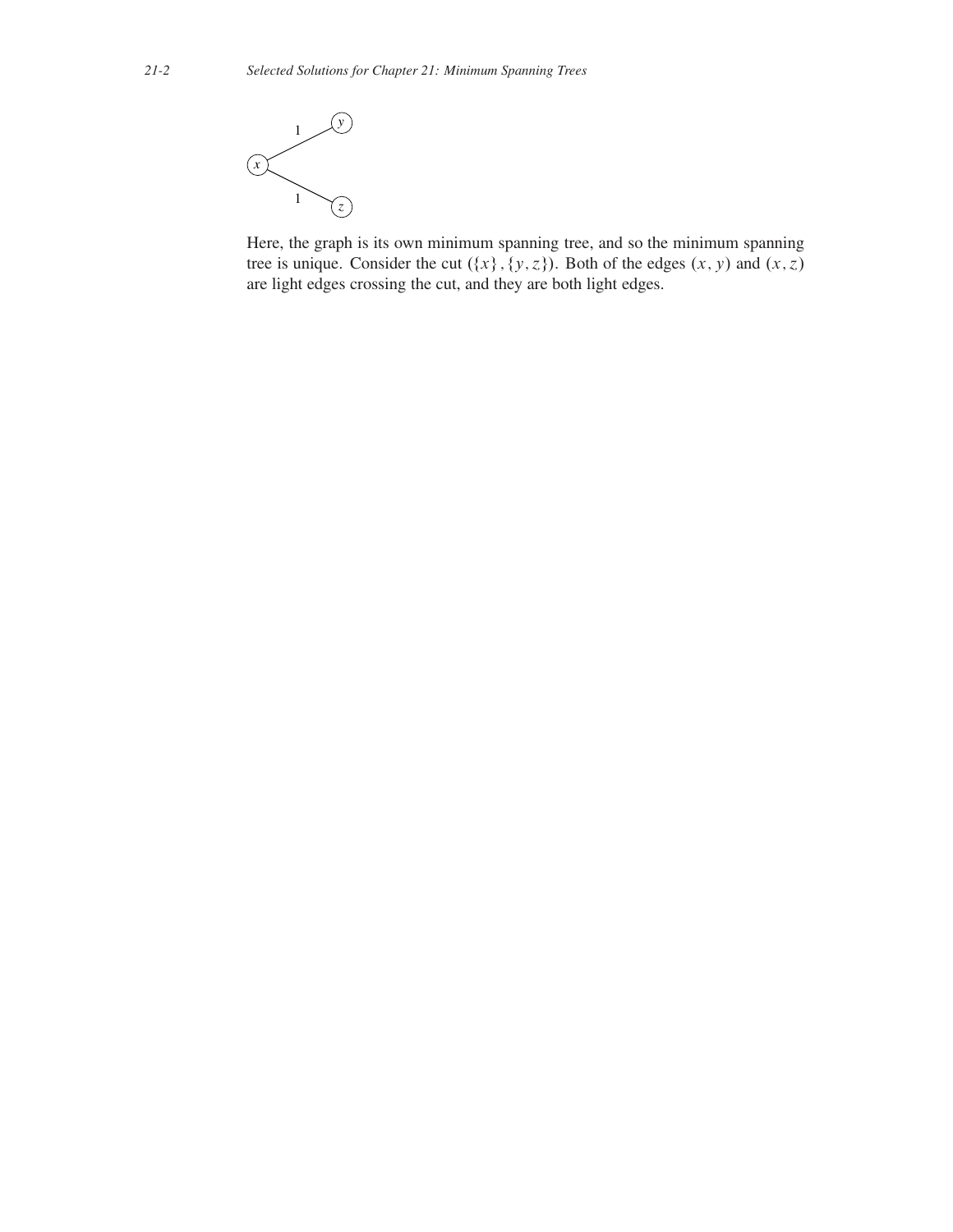# **Selected Solutions for Chapter 22: Single-Source Shortest Paths**

# **Solution to Exercise 22.1-3**

If the greatest number of edges on any shortest path from the source is  $m$ , then the path-relaxation property tells us that after  $m$  iterations of BELLMAN-FORD, every vertex v has achieved its shortest-path weight in  $v.d.$  By the upper-bound property, after m iterations, no d values will ever change. Therefore, no d values will change in the  $(m + 1)$ st iteration. Because we do not know m in advance, we cannot make the algorithm iterate exactly  $m$  times and then terminate. But if the algorithm just stops when nothing changes any more, it will stop after  $m + 1$  iterations.

```
BELLMAN-FORD-EARLY-TERMINATION(G, w, s)
```

```
INITIALIZE-SINGLE-SOURCE(G, s)repeat
     changes = FALSEfor each edge (u, v) \in G.Eif RELAX'(u, v, w)changes = TRUEuntil changes == FALSE
RELAX'(u, v, w)if v.d > u.d + w(u, v)v.d = u.d + w(u, v)v.\pi = ureturn TRUE
 else return FALSE
```
Because the exercise specifies that  $G$  has no negative-weight cycles, the test for a negative-weight cycle (based on there being a d value that would change if another relaxation step was done) has been removed. If there were a negative-weight cycle, this version of the algorithm would never get out of the **repeat** loop because some d value would change in each iteration.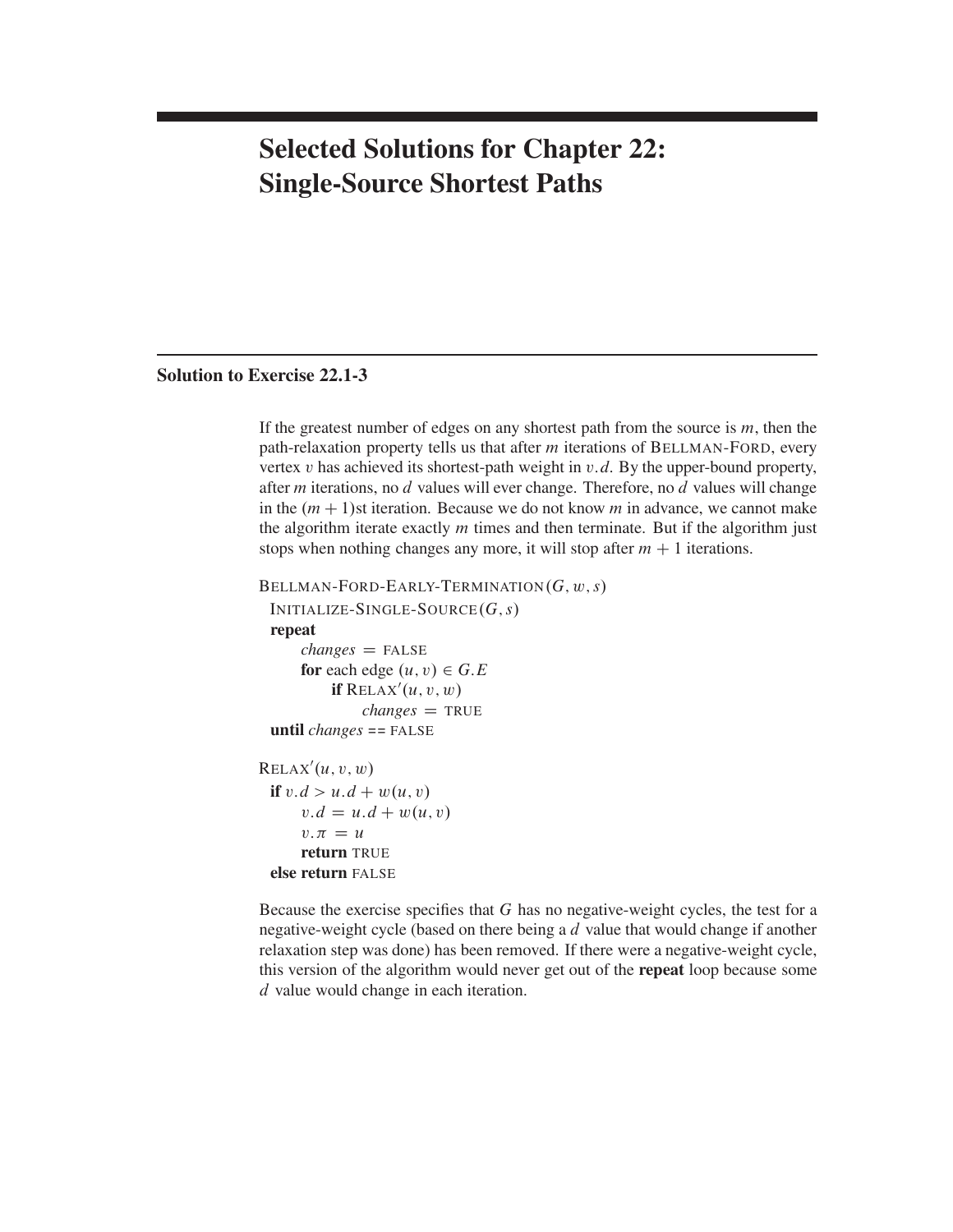### **Solution to Exercise 22.3-3**

Yes, the algorithm still works. Let  $u$  be the leftover vertex that does not get extracted from the priority queue  $Q$ . If u is not reachable from s, then  $u.d = \delta(s, u) = \infty$ . If u is reachable from s, then there is a shortest path  $p = s \rightarrow x \rightarrow u$ . When the vertex x was extracted,  $x.d = \delta(s, x)$  and then the edge  $(x, u)$  was relaxed; thus,  $u.d = \delta(s, u)$ .

### **Solution to Exercise 22.3-7**

To find the most reliable path between s and t, run Dijkstra's algorithm with edge weights  $w(u, v) = -\lg r(u, v)$  to find shortest paths from s in  $O(E+V \lg V)$  time. The most reliable path is the shortest path from  $s$  to  $t$ , and that path's reliability is the product of the reliabilities of its edges.

Here's why this method works. Because the probabilities are independent, the probability that a path will not fail is the product of the probabilities that its edges will not fail. We want to find a path  $s \stackrel{p}{\rightsquigarrow} t$  such that  $\prod_{(u,v)\in p} r(u,v)$  is maximized. This is equivalent to maximizing  $\lg(\prod_{(u,v)\in p} r(u,v)) = \sum_{(u,v)\in p} \lg r(u,v)$ , which is in turn equivalent to minimizing  $\sum_{(u,v)\in p} -\lg r(u,v)$ . (Note:  $r(u,v)$ ) can be 0, and lg 0 is undefined. So in this algorithm, define lg  $0 = -\infty$ .) Thus if we assign weights  $w(u, v) = -\lg r(u, v)$ , we have a shortest-path problem.

Since lg 1 = 0, lg  $x < 0$  for  $0 < x < 1$ , and we have defined lg  $0 = -\infty$ , all the weights  $w$  are nonnegative, and we can use Dijkstra's algorithm to find the shortest paths from s in  $O(E + V \lg V)$  time.

#### **Alternative solution**

You can also work with the original probabilities by running a modified version of Dijkstra's algorithm that maximizes the product of reliabilities along a path instead of minimizing the sum of weights along a path.

In Dijkstra's algorithm, use the reliabilities as edge weights and make the following changes:

- In INITIALIZE-SINGLE-SOURCE, line 2 becomes  $v.d = -\infty$
- RELAX becomes

 $RELAX(u, v, r)$ 

**if**  $v.d < u.d \cdot r(u,v)$  $v.d = u.d \cdot r(u, v)$  $v.\pi = u$ 

• In DIJKSTRA,  $Q$  becomes a max-priority queue, line 7 becomes  $u =$  EXTRACT-MAX $(0)$ and lines 11–12 become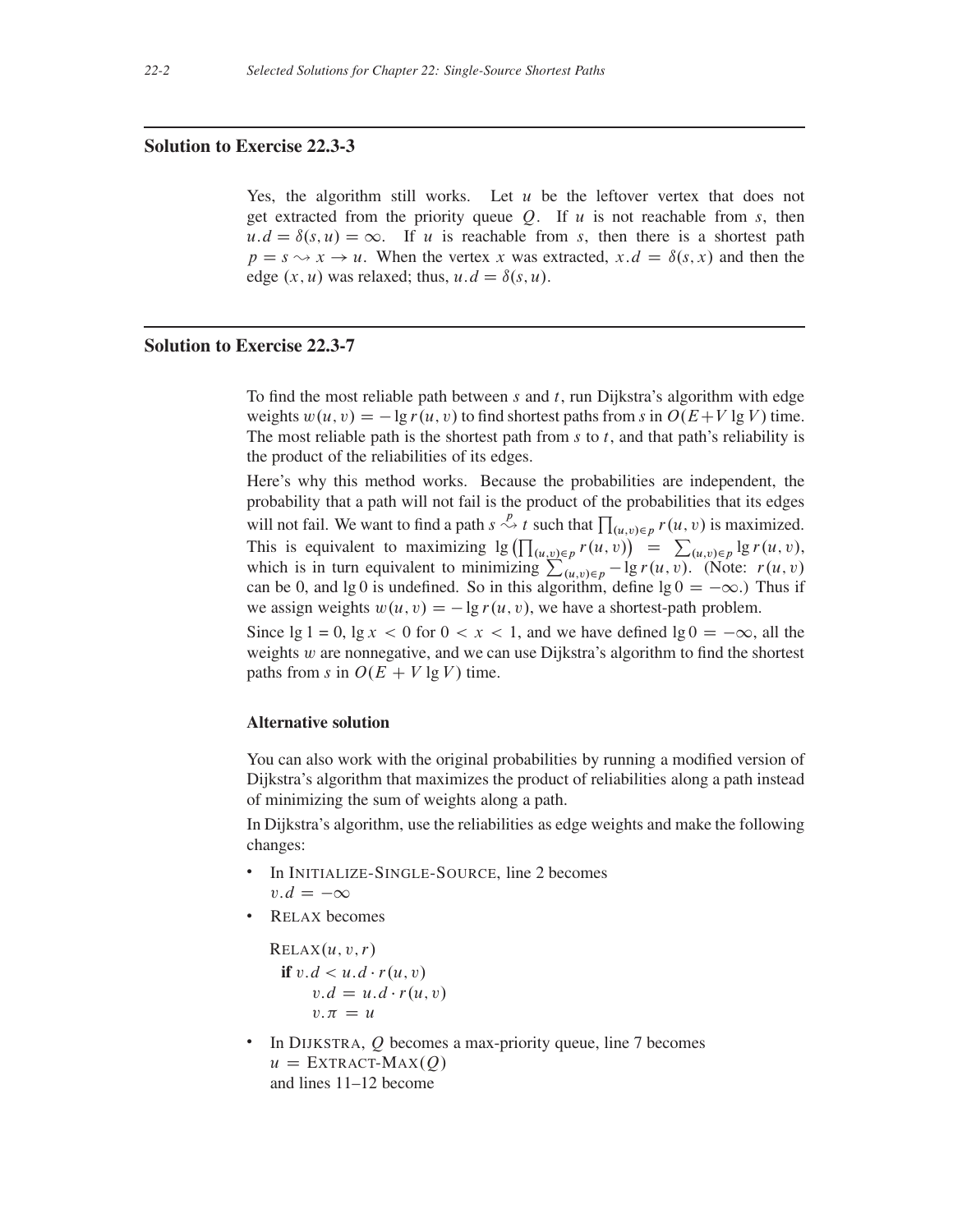**if** the call of RELAX increased v.d INCREASE-KEY $(Q, v, v, d)$ 

This algorithm is isomorphic to the one above: it performs the same operations except that it is working with the original probabilities instead of the transformed ones.

#### **Solution to Exercise 22.4-7**

Observe that after the first pass, all  $d$  values are at most 0, and that relaxing edges  $(v_0, v_i)$  will never again change a d value. Therefore, we can eliminate  $v_0$  by running the Bellman-Ford algorithm on the constraint graph without the  $v_0$  vertex but initializing all shortest path estimates to 0 instead of  $\infty$ .

## **Solution to Exercise 22.5-4**

Whenever RELAX sets  $\pi$  for some vertex, it also reduces the vertex's d value. Thus if s.  $\pi$  gets set to a non-NIL value, s.d is reduced from its initial value of 0 to a negative number. But s:*d* is the weight of some path from s to s, which is a cycle including s. Thus, there is a negative-weight cycle.

#### **Solution to Problem 22-3**

*a.* We can use the Bellman-Ford algorithm on a suitable weighted, directed graph  $G = (V, E)$ , which we form as follows. There is one vertex in V for each currency, and for each pair of currencies  $c_i$  and  $c_j$ , there are directed edges  $(v_i, v_j)$  and  $(v_j, v_i)$ . (Thus,  $|V| = n$  and  $|E| = n(n - 1)$ .)

We are looking for a cycle  $\langle i_1, i_2, i_3, \ldots, i_k, i_1 \rangle$  such that

 $R[i_1, i_2] \cdot R[i_2, i_3] \cdots R[i_{k-1}, i_k] \cdot R[i_k, i_1] > 1$ .

Taking logarithms of both sides of this inequality gives

 $\lg R[i_1, i_2] + \lg R[i_2, i_3] + \cdots + \lg R[i_{k-1}, i_k] + \lg R[i_k, i_1] > 0$ .

If we negate both sides, we get

 $(-\lg R[i_1, i_2]) + (-\lg R[i_2, i_3]) + \cdots$ 

 $+(-\lg R[i_{k-1}, i_k]) + (-\lg R[i_k, i_1]) < 0$ ,

and so we want to determine whether G contains a negative-weight cycle with these edge weights.

We can determine whether there exists a negative-weight cycle in  $G$  by adding an extra vertex  $v_0$  with 0-weight edges  $(v_0, v_i)$  for all  $v_i \in V$ , running BELLMAN-FORD from  $v_0$ , and using the boolean result of BELLMAN-FORD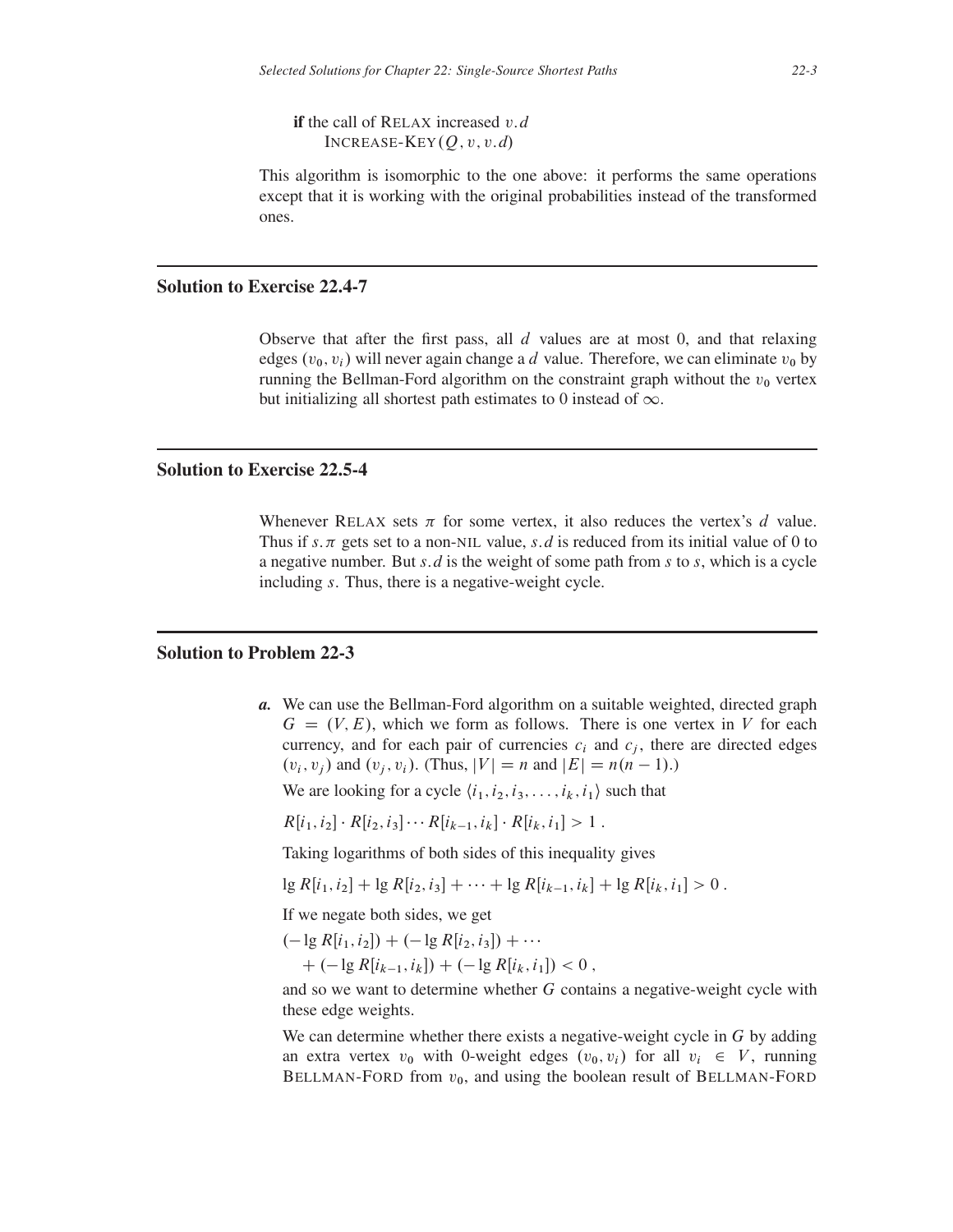(which is TRUE if there are no negative-weight cycles and FALSE if there is a negative-weight cycle) to guide our answer. That is, we invert the boolean result of BELLMAN-FORD.

This method works because adding the new vertex  $v_0$  with 0-weight edges from  $v_0$  to all other vertices cannot introduce any new cycles, yet it ensures that all negative-weight cycles are reachable from  $v_0$ .

It takes  $\Theta(n^2)$  time to create G, which has  $\Theta(n^2)$  edges. Then it takes  $O(n^3)$ time to run BELLMAN-FORD. Thus, the total time is  $O(n^3)$ .

Another way to determine whether a negative-weight cycle exists is to create G and, without adding  $v_0$  and its incident edges, run either of the all-pairs shortestpaths algorithms. If the resulting shortest-path distance matrix has any negative values on the diagonal, then there is a negative-weight cycle.

*b.* Note: The solution to this part also serves as a solution to Exercise 22.1-7.

Assuming that we ran BELLMAN-FORD to solve part (a), we only need to find the vertices of a negative-weight cycle. We can do so as follows. Go through the edges once again. Upon finding an edge  $(u, v)$  for which  $u.d + w(u, v) < v.d$ , we know that either vertex  $v$  is on a negative-weight cycle or is reachable from one. We can find a vertex on the negative-weight cycle by tracing back the  $\pi$ values from  $v$ , keeping track of which vertices we've visited until we reach a vertex x that we've visited before. Then we can trace back  $\pi$  values from x until we get back to x, and all vertices in between, along with x, will constitute a negative-weight cycle. We can use the recursive method given by the PRINT-PATH procedure of Section 20.2, but stop it when it returns to vertex  $x$ .

The running time is  $O(n^3)$  to run BELLMAN-FORD, plus  $O(m)$  to check all the edges and  $O(n)$  to print the vertices of the cycle, for a total of  $O(n^3)$  time.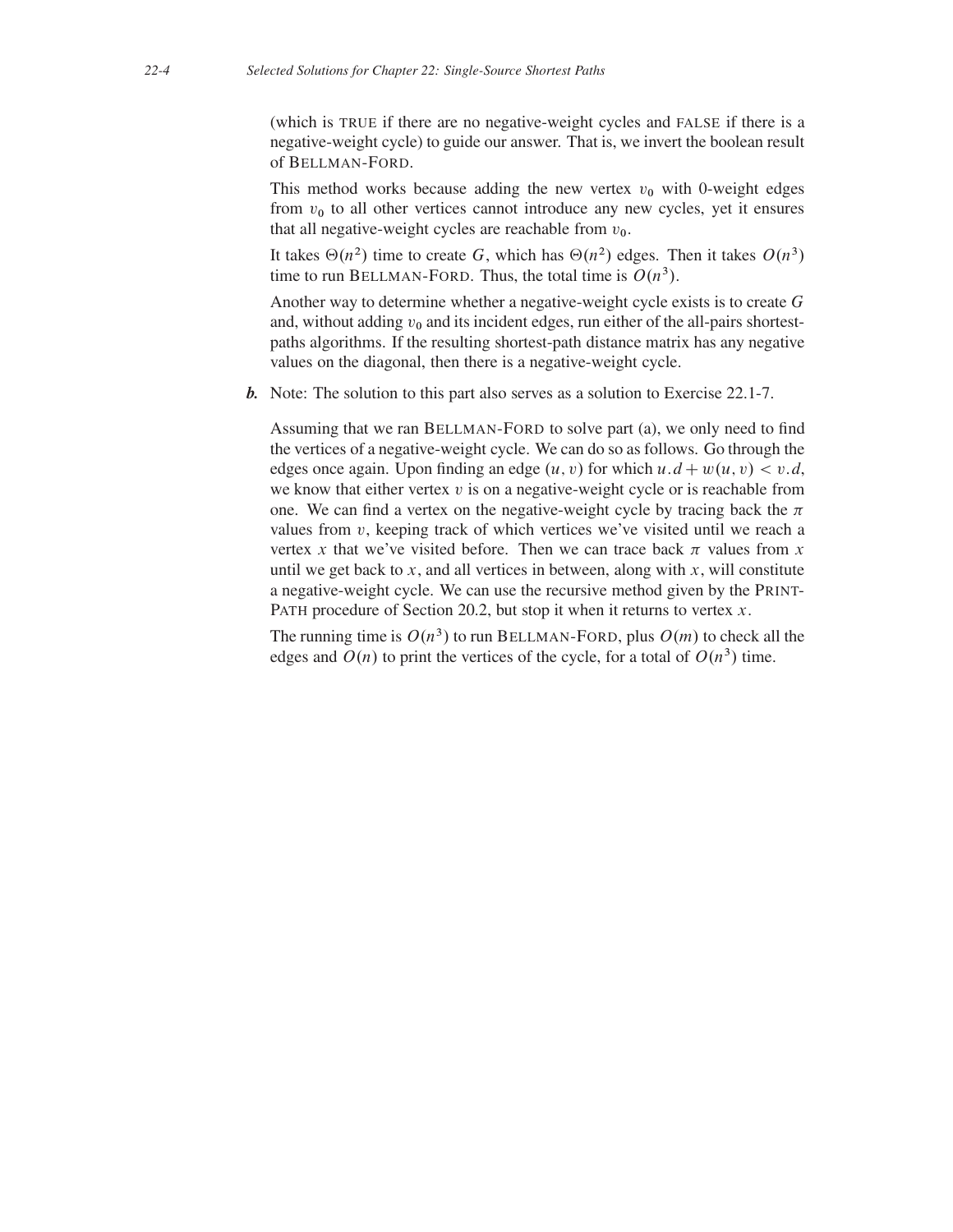# **Selected Solutions for Chapter 23: All-Pairs Shortest Paths**

## **Solution to Exercise 23.1-3**

The matrix  $L^{(0)}$  corresponds to the identity matrix

 $I = \begin{pmatrix} 1 & 0 & 0 & \cdots & 0 \\ 0 & 1 & 0 & \cdots & 0 \\ 0 & 0 & 1 & \cdots & 0 \end{pmatrix}$  $0 \quad 1 \quad 0 \quad \cdots \quad 0$  $0 \t 0 \t 1 \t \cdots \t 0$ :::::  $0 \t 0 \t 0 \t \cdots \t 1$  $\left\backslash\vphantom{\frac{a^{1}}{b^{1}}}\right\}$ 

of regular matrix multiplication. Substitute 0 (the identity for  $+)$  for  $\infty$  (the identity for min), and 1 (the identity for  $\cdot$ ) for 0 (the identity for +).

## **Solution to Exercise 23.1-5**

The all-pairs shortest-paths algorithm in Section 23.1 computes

 $L^{(n-1)} = W^{n-1} = L^{(0)} \cdot W^{n-1}$ ,

where  $l_{ij}^{(n-1)} = \delta(i, j)$  and  $L^{(0)}$  is the identity matrix. That is, the entry in the  $i$ th row and  $j$ th column of the matrix "product" is the shortest-path distance from vertex  $i$  to vertex  $j$ , and row  $i$  of the product is the solution to the single-source shortest-paths problem for vertex i.

Notice that in a matrix "product"  $C = A \cdot B$ , the *i*th row of C is the *i*th row of A "multiplied" by  $B$ . Since all we want is the *i*th row of  $C$ , we never need more than the *i*th row of  $A$ .

Thus the solution to the single-source shortest-paths from vertex *i* is  $L_i^{(0)}$  $i^{(0)} \cdot W^{n-1},$ where  $L_i^{(0)}$  $i_j^{(0)}$  is the *i*th row of  $L^{(0)}$ —a vector whose *i*th entry is 0 and whose other entries are  $\infty$ .

Doing the above "multiplications" starting from the left is essentially the same as the BELLMAN-FORD algorithm. The vector corresponds to the  $d$  values in BELLMAN-FORD—the shortest-path estimates from the source to each vertex.

The vector is initially 0 for the source and  $\infty$  for all other vertices, the same as the values set up for  $d$  by INITIALIZE-SINGLE-SOURCE.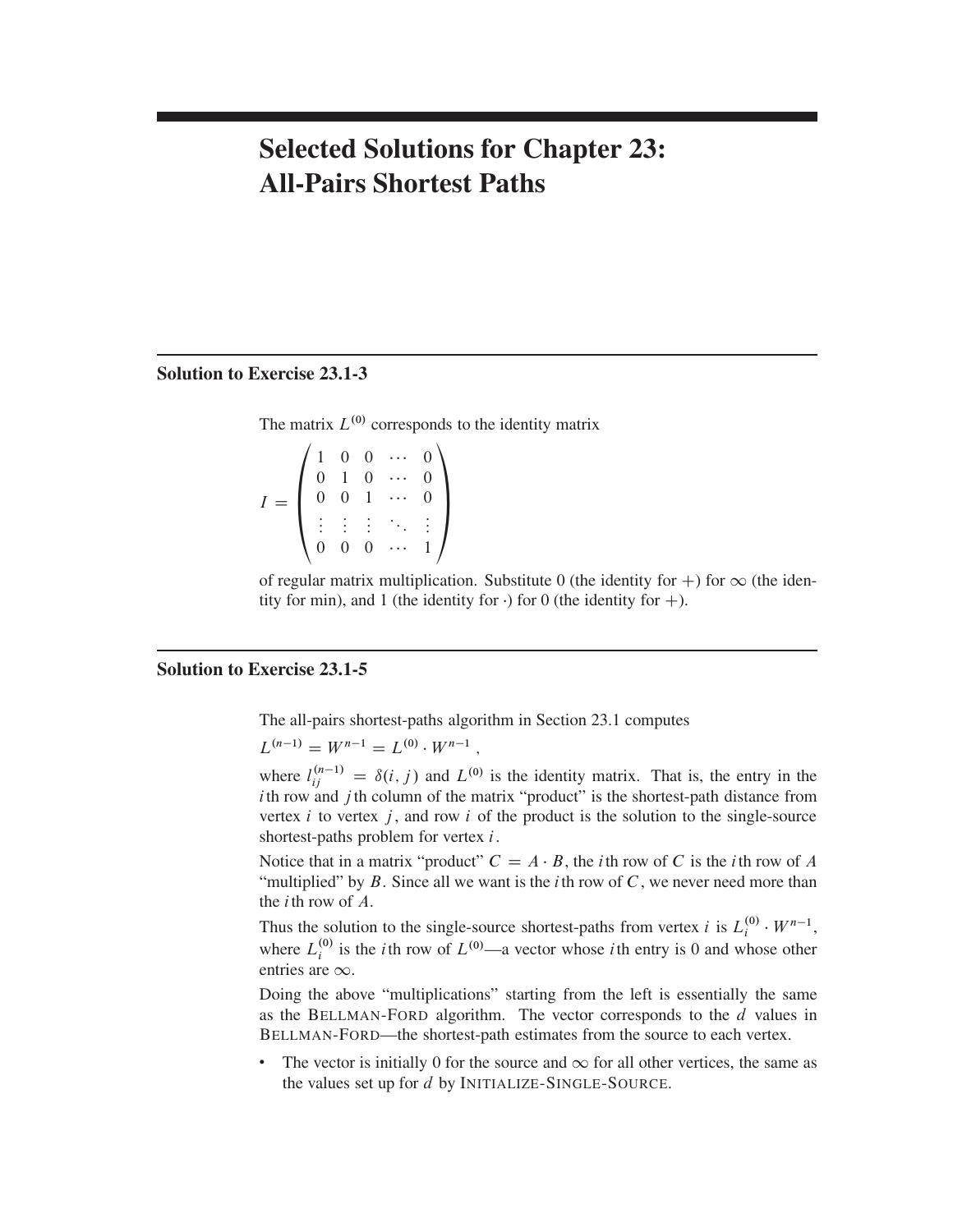- Each "multiplication" of the current vector by  $W$  relaxes all edges just as BELLMAN-FORD does. That is, a distance estimate in the row, say the distance to v, is updated to a smaller estimate, if any, formed by adding some  $w(u, v)$  to the current estimate of the distance to  $u$ .
- The relaxation/multiplication is done  $n 1$  times.

### **Solution to Exercise 23.2-4**

With the superscripts, the computation is  $d_{ij}^{(k)} = \min \{ d_{ij}^{(k-1)}, d_{ik}^{(k-1)} + d_{kj}^{(k-1)} \}.$ If, having dropped the superscripts, the procedure were to compute and store  $d_{ik}$ or  $d_{kj}$  before using these values to compute  $d_{ij}$ , it might be computing one of the following:

$$
d_{ij}^{(k)} = \min \{ d_{ij}^{(k-1)}, d_{ik}^{(k)} + d_{kj}^{(k-1)} \},
$$
  
\n
$$
d_{ij}^{(k)} = \min \{ d_{ij}^{(k-1)}, d_{ik}^{(k-1)} + d_{kj}^{(k)} \},
$$
  
\n
$$
d_{ij}^{(k)} = \min \{ d_{ij}^{(k-1)}, d_{ik}^{(k)} + d_{kj}^{(k)} \}.
$$

In any of these scenarios, the code computes the weight of a shortest path from  $i$ to *j* with all intermediate vertices in  $\{1, 2, ..., k\}$ . If we use  $d_{ik}^{(k)}$ , rather than  $d_{ik}^{(k-1)}$ , in the computation, then we're using a subpath from i to k with all intermediate vertices in  $\{1, 2, \ldots, k\}$ . But k cannot be an *intermediate* vertex on a shortest path from  $i$  to  $k$ , since otherwise there would be a cycle on this shortest path. Thus,  $d_{ik}^{(k)} = d_{ik}^{(k-1)}$ . A similar argument applies to show that  $d_{kj}^{(k)} = d_{kj}^{(k-1)}$ . Hence, we can drop the superscripts in the computation.

## **Solution to Exercise 23.3-4**

It changes shortest paths. Consider the following graph.  $V = \{s, x, y, z\}$ , and there are 4 edges:  $w(s, x) = 2$ ,  $w(x, y) = 2$ ,  $w(s, y) = 5$ , and  $w(s, z) = -10$ . So we'd add 10 to every weight to make  $\hat{w}$ . With w, the shortest path from s to y is  $s \to x \to y$ , with weight 4. With  $\hat{w}$ , the shortest path from s to y is  $s \to y$ , with weight 15. (The path  $s \to x \to y$  has weight 24.) The problem is that by just adding the same amount to every edge, you penalize paths with more edges, even if their weights are low.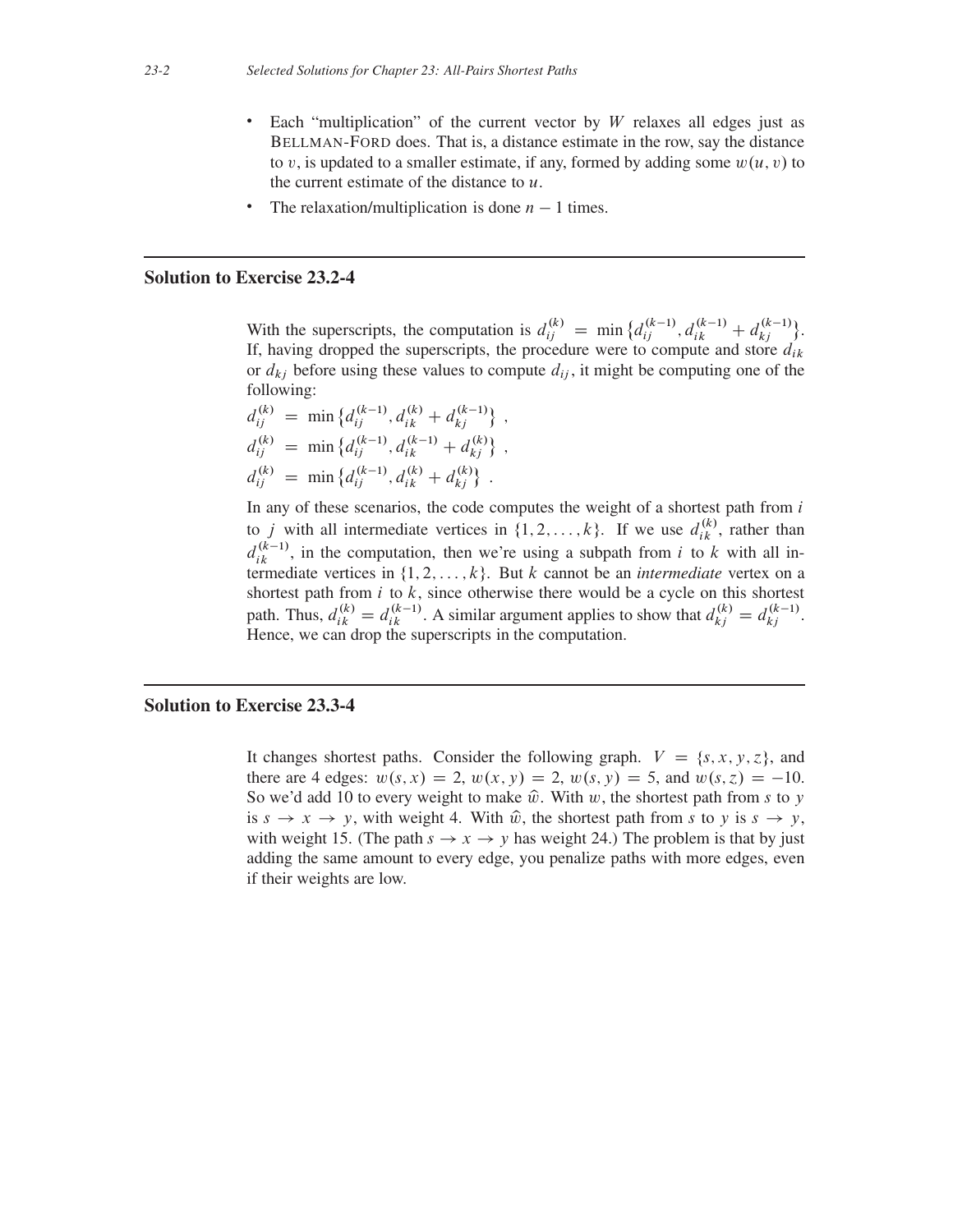# **Selected Solutions for Chapter 24: Maximum Flow**

## **Solution to Exercise 24.2-11**

For any two vertices u and v in G, we can define a flow network  $G_{uv}$  consisting of the directed version of G with  $s = u$ ,  $t = v$ , and all edge capacities set to 1. Because a flow network may not have antiparallel edges, for each edge in  $G$ , one of the directed edges in  $G_{uv}$  must be broken into two edges, with a new vertex added. Therefore,  $G_{uv}$  has  $|V| + |E|$  vertices and  $3|E|$  edges, so that it has  $O(V + E)$ vertices and  $O(E)$  edges, as required. Set all capacities in  $G_{uv}$  to be 1 so that the number of edges of G crossing a cut equals the capacity of the cut in  $G_{uv}$ . Let  $f_{uv}$ denote a maximum flow in  $G_{uv}$ .

We claim that the edge connectivity k equals min  $\{f_{uv}: v \in V - \{u\}\}\$  for any vertex  $u \in V$ . We'll show below that this claim holds. Assuming that it holds, we can find  $k$  as follows:

 $E$ DGE-CONNECTIVITY $(G)$ 

```
k = \inftyselect any vertex u \in G. V
for each vertex v \in G. V - \{u\}set up the flow network G_{uv} as described above
     find the maximum flow f_{uv} on G_{uv}k = \min \{k, |f_{uv}|\}return k
```
The claim follows from the max-flow min-cut theorem and how we chose capacities so that the capacity of a cut is the number of edges crossing it. We prove that  $k = \min\{|f_{uv}| : v \in V - \{u\}\}\$ , for any  $u \in V$  by showing separately that k is at least this minimum and that  $k$  is at most this minimum.

Proof that  $k \ge \min\{|f_{uv}| : v \in V - \{u\}\}$ :

Let  $m = \min\{|f_{uv}| : v \in V - \{u\}\}\)$ . Suppose we remove only  $m - 1$  edges from  $G$ . For any vertex  $v$ , by the max-flow min-cut theorem,  $u$  and  $v$  are still connected. (The max flow from  $u$  to  $v$  is at least  $m$ , hence any cut separating  $u$  from  $v$  has capacity at least  $m$ , which means at least  $m$  edges cross any such cut. Thus at least one edge is left crossing the cut when we remove  $m - 1$ edges.) Thus every vertex is connected to  $u$ , which implies that the graph is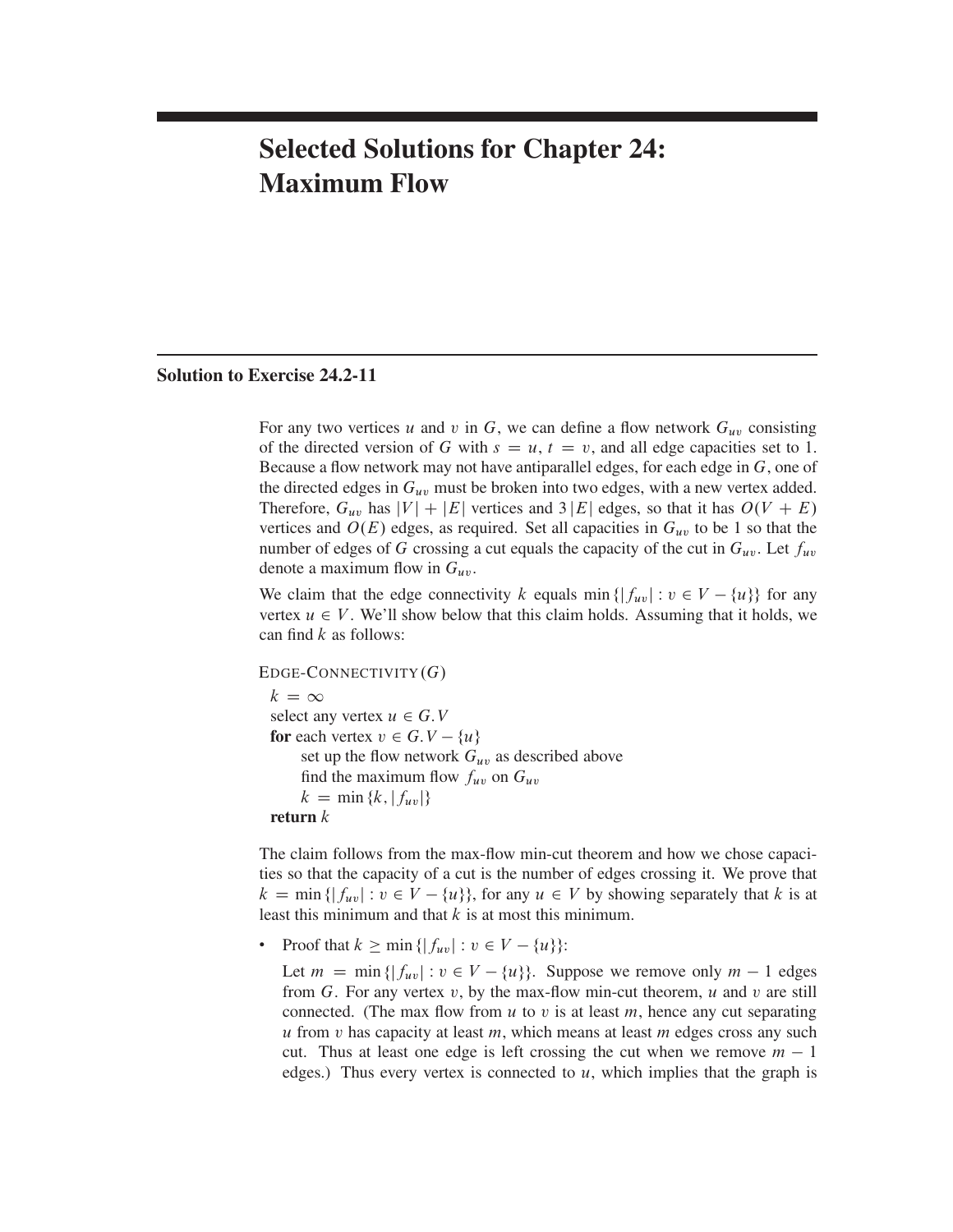still connected. So at least  $m$  edges must be removed to disconnect the graph i.e.,  $k \ge \min\{|f_{uv}| : v \in V - \{u\}\}.$ 

• Proof that  $k \le \min\{|f_{uv}| : v \in V - \{u\}\}$ :

Consider a vertex v with the minimum  $|f_{uv}|$ . By the max-flow min-cut theorem, there is a cut of capacity  $|f_{uv}|$  separating u and v. Since all edge capacities are 1, exactly  $|f_{uv}|$  edges cross this cut. If these edges are removed, there is no path from  $u$  to  $v$ , and so our graph becomes disconnected. Hence  $k \le \min\{|f_{uv}| : v \in V - \{u\}\}.$ 

Thus, the claim that  $k = \min\{|f_{uv}| : v \in V - \{u\}\}\)$ , for any  $u \in V$  is true.

## **Solution to Exercise 24.3-3**

By definition, an augmenting path is a simple path  $s \rightarrow t$  in the residual network  $G_f'$ . Since G has no edges between vertices in L and no edges between vertices in R, neither does the flow network G' and hence neither does  $G_f'$ . Also, the only edges involving s or t connect s to  $L$  and  $R$  to  $t$ . Note that although edges in G' can go only from L to R, edges in  $G_f$  can also go from R to L.

Thus any augmenting path must go

 $s \to L \to R \to \cdots \to L \to R \to t$ .

crossing back and forth between  $L$  and  $R$  at most as many times as it can do so without using a vertex twice. It contains  $s, t$ , and equal numbers of distinct vertices from L and R—at most  $2 + 2 \cdot \min(|L|, |R|)$  vertices in all. The length of an augmenting path (i.e., its number of edges) is thus bounded above by  $2 \cdot \min(|L|, |R|) + 1.$ 

#### **Solution to Problem 24-4**

*a.* Just execute one iteration of the Ford-Fulkerson algorithm. The edge  $(u, v)$  in E with increased capacity ensures that the edge  $(u, v)$  is in the residual network. So look for an augmenting path and update the flow if a path is found.

#### *Time*

 $O(V + E) = O(E)$  by finding the augmenting path with either depth-first or breadth-first search.

To see that only one iteration is needed, consider separately the cases in which  $(u, v)$  is or is not an edge that crosses a minimum cut. If  $(u, v)$  does not cross a minimum cut, then increasing its capacity does not change the capacity of any minimum cut, and hence the value of the maximum flow does not change. If  $(u, v)$  does cross a minimum cut, then increasing its capacity by 1 increases the capacity of that minimum cut by 1, and hence possibly the value of the maximum flow by 1. In this case, there is either no augmenting path (in which case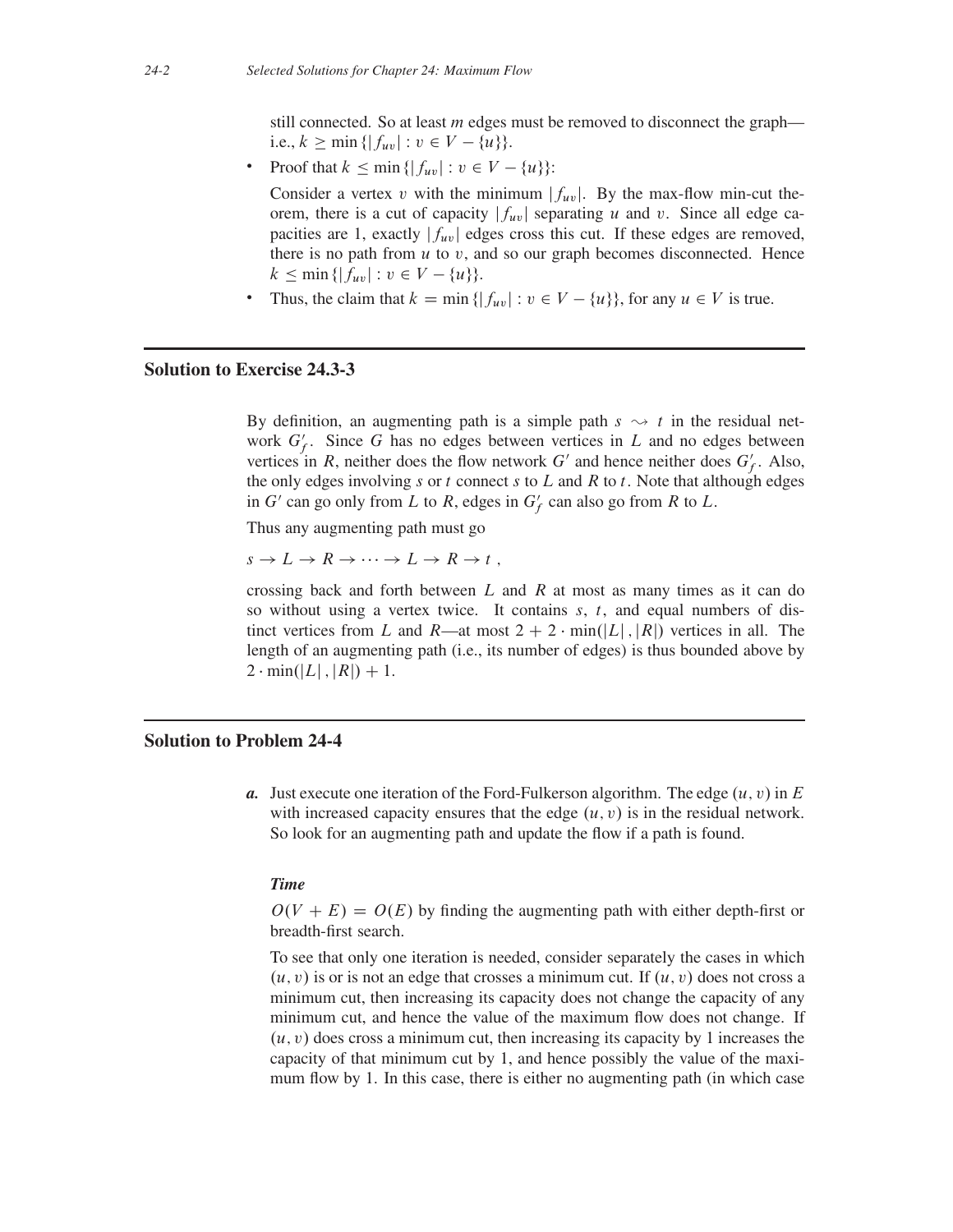there was some other minimum cut that  $(u, v)$  does not cross), or the augmenting path increases flow by 1. No matter what, one iteration of Ford-Fulkerson suffices.

*b.* Let f be the maximum flow before reducing  $c(u, v)$ .

If  $f(u, v) < c(u, v)$ , we don't need to do anything.

If  $f(u, v) = c(u, v)$ , we need to update the maximum flow. Because  $c(u, v)$  is an integer that decreases, it must be at least 1, so that  $f(u, v) = c(u, v) > 1$ .

Define  $f'(x, y) = f(x, y)$  for all  $x, y \in V$ , except that  $f'(u, v) = f(u, v) - 1$ . Although  $f'$  obeys all capacity contraints, even after  $c(u, v)$  has been reduced, it is not a legal flow, as it violates flow conservation at u (unless  $u = s$ ) and at v (unless  $v = t$ ).  $f'$  has one more unit of flow entering u than leaving u, and it has one more unit of flow leaving  $v$  than entering  $v$ .

The idea is to try to reroute this unit of flow so that it goes out of  $u$  and into  $v$ via some other path. If that is not possible, we must reduce the flow from  $s$  to  $u$ and from  $v$  to  $t$  by 1 unit.

Look for an augmenting path from  $u$  to  $v$  (note: *not* from  $s$  to  $t$ ).

- If there is such a path, augment the flow along that path.
- If there is no such path, reduce the flow from  $s$  to  $u$  by augmenting the flow from u to s. That is, find an augmenting path  $u \rightarrow s$  in  $G_f$  and augment the flow along that path by 1. (There definitely is such a path, because there is flow from  $s$  to  $u$ .) Similarly, reduce the flow from  $v$  to  $t$  by finding an augmenting path  $t \rightarrow v$  in  $G_f$  and augmenting the flow along that path by 1.

#### *Time*

 $O(V + E) = O(E)$  by finding the paths with either DFS or BFS.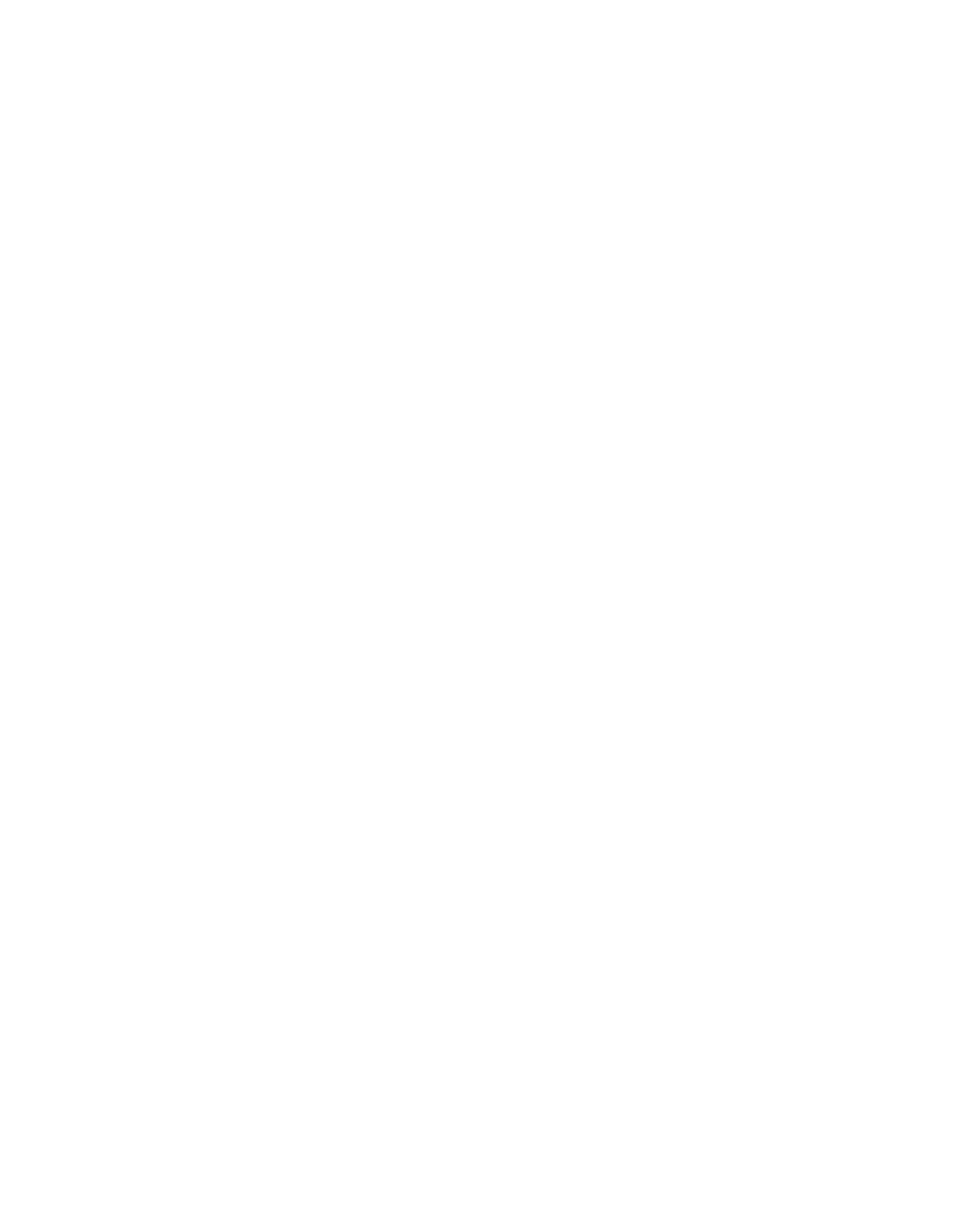## Index

This index covers exercises and problems from the textbook that are solved in this manual. The first page in the manual that has the solution is listed here.

| Exercise | $2.2 - 2,$  | 2-1         |
|----------|-------------|-------------|
| Exercise | $2.2 - 4,$  | $2 - 1$     |
| Exercise | $2.3-6,$    | $2 - 1$     |
| Exercise | $3.2 - 2,$  | $3 - 1$     |
| Exercise | $3.2 - 3,$  | $3 - 1$     |
| Exercise | $3.3 - 5,$  | $3 - 1$     |
| Exercise | $4.2 - 3,$  | $4 - 1$     |
| Exercise | $4.4 - 4,$  | $4 - 1$     |
| Exercise | $5.2 - 1,$  | $5 - 1$     |
| Exercise | $5.2 - 5,$  | $5 - 1$     |
| Exercise | $5.2-6,$    | $5 - 2$     |
| Exercise | $5.3 - 2,$  | $5 - 3$     |
| Exercise | $5.3-4,$    | $5 - 3$     |
| Exercise | $6.1 - 1,$  | 6-1         |
| Exercise | $6.1 - 2,$  | 6-1         |
| Exercise | $6.2 - 7,$  | 6-1         |
| Exercise | $6.4 - 1,$  | $6 - 2$     |
| Exercise | $6.5-2,$    | 6-3         |
| Exercise | $7.2 - 3,$  | $7 - 1$     |
| Exercise | $7.2 - 5,$  | $7 - 1$     |
| Exercise | $8.1 - 3,$  | 8-1         |
| Exercise | $8.2 - 2,$  | 8-1         |
| Exercise | $8.2 - 3,$  | 8-1         |
| Exercise | $8.3 - 3,$  | $8 - 2$     |
| Exercise | $8.3 - 5,$  | $8 - 2$     |
| Exercise | $9.3 - 1,$  | 9-1         |
| Exercise | $9.3 - 3,$  | $9 - 1$     |
| Exercise | $9.3 - 6,$  | $9 - 2$     |
| Exercise | $11.2 - 1,$ | $11 - 1$    |
| Exercise | $11.2 - 4,$ | $11 - 1$    |
| Exercise | $12.1 - 2,$ | 12-1        |
| Exercise | $12.2 - 7,$ | <i>12-1</i> |
| Exercise | $12.3 - 3,$ | $12 - 2$    |
| Exercise | $13.1 - 4,$ | $13 - 1$    |

Exercise 13.1-5, *13-1* Exercise 13.3-3, *13-1* Exercise 14.2-5, *14-1* Exercise 14.3-1, *14-1* Exercise 14.4-4, *14-3* Exercise 15.1-4, *15-1* Exercise 15.2-2, *15-2* Exercise 15.2-7, *15-3* Exercise 16.1-3, *16-1* Exercise 16.2-2, *16-1* Exercise 16.2-3, *16-2* Exercise 17.1-7, *17-1* Exercise 17.2-2, *17-1* Exercise 17.3-6, *17-4* Exercise 19.2-3, *19-1* Exercise 19.2-6, *19-2* Exercise 20.1-7, *20-1* Exercise 20.2-5, *20-1* Exercise 20.3-12, *20-1* Exercise 20.4-3, *20-3* Exercise 21.1-1, *21-1* Exercise 21.1-4, *21-1* Exercise 21.1-6, *21-1* Exercise 22.1-3, *22-1* Exercise 22.3-3, *22-2* Exercise 22.3-7, *22-2* Exercise 22.4-7, *22-3* Exercise 22.5-4, *22-3* Exercise 23.1-3, *23-1* Exercise 23.1-5, *23-1* Exercise 23.2-4, *23-2* Exercise 23.3-4, *23-2* Exercise 24.2-11, *24-1* Exercise 24.3-3, *24-2*